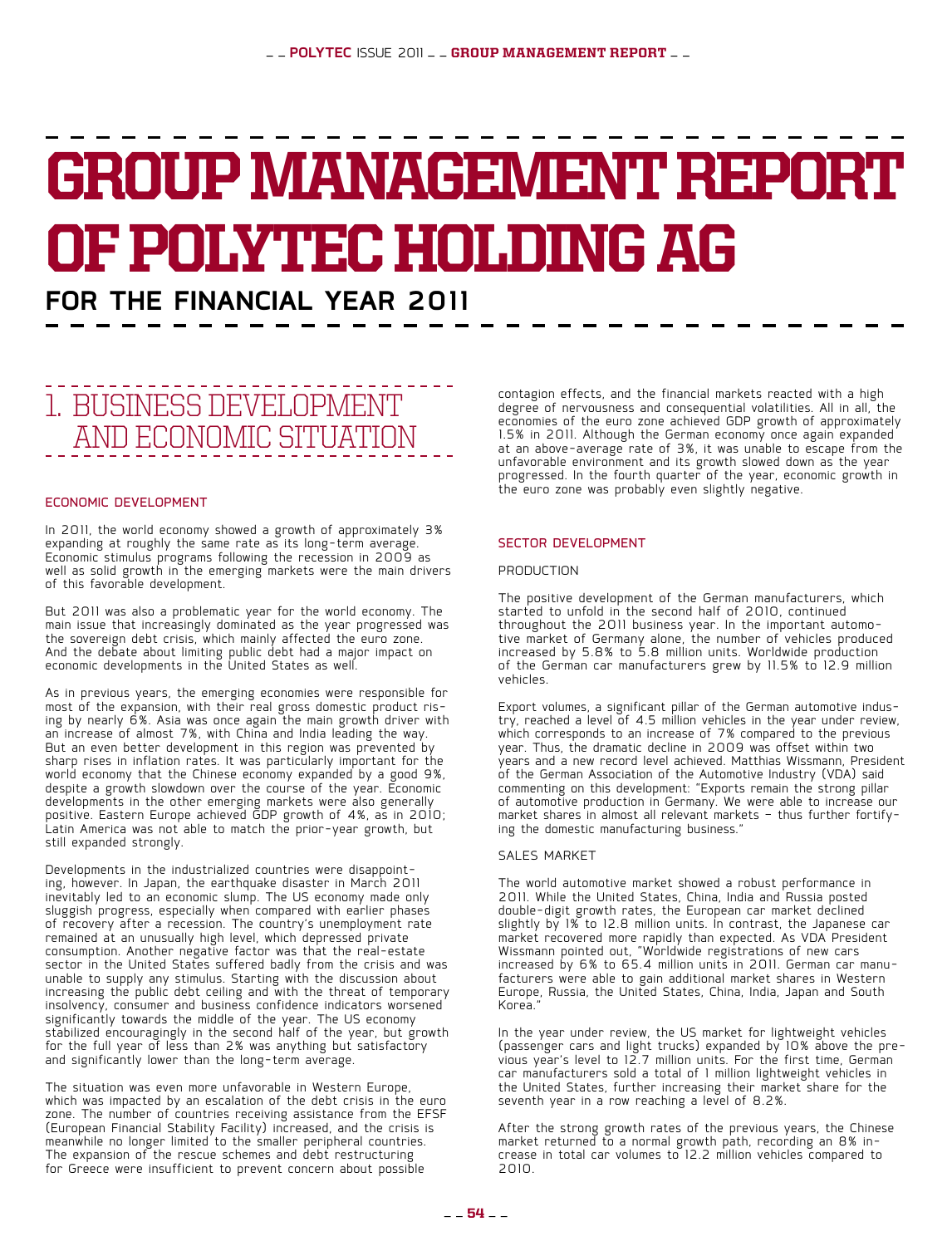The Indian car market showed a favorable development towards the end of 2011: despite a restrictive monetary policy and higher petrol prices, the Indian car market expanded by 6% to 2.5 million new car registrations in 2011.

In the year under review, the European commercial vehicle industry Was able to increase sales volumes by 9.9% to 1,935,392 units but failed to match the pre-crisis level of 2008 by roughly 25%. In absolute terms, France was the largest market with roughly 0.5 million new car registrations in 2011, which corresponds to a growth rate of 5.6%; whereas Germany with an increase of 17.6% recorded the strongest growth, with new car registrations totaling 0.3 million. In contrast, the Italian and Spanish markets showed a decline of 5% each.

In the heavy-duty truck segment over 16 tons, all major sales markets recorded growth in 2011. In Germany, the number of new registrations in this segment increased by a considerable 23.3%. France and the UK showed the strongest growth rates with increases exceeding 40%. In the European market at large, new registrations rose by 36.0% to 236,512 vehicles in 2011.

Source: VDA, ACEA

### BUSINESS DEVELOPMET and Group situation

#### General background information

Change to segment reporting

The major part of the Interior Systems business was sold at the end of the first half of 2011. At the same time, the proportion of "non-automotive" business in virtually all the Group's previous operating segments is increasing significantly and sustainably. Other previous dividing lines between the areas of business are also becoming blurred. For instance, the Car Styling division will make increasing use of the injection molding capacity of the Plastics division and the paint-spraying capacity of the Composites division. In consequence, this is leading to a matrix organizational structure for the POLYTEC GROUP.

Accordingly, following the sale of POLYTEC Interior Zaragoza at the end of the year, the management of POLYTEC Holding AG decided to amend the internal management and reporting structure with effect from January 1, 2012. From 2012, the segmentation will no longer be product-oriented, as it has been in recent years, but technology-oriented, with the remaining principal segment, namely "plastic processing", encompassing well over 90% of the Group. This is why the Group will be a "one-segment Group" from 2012.



## **polytec holding ag**

**Hörsching, Austria**

**100%**

**100%**

## **automotive / systems car styling industrial**

Polytec composites

Polytec compounds Gochsheim, Germany

industrielackierungen

Polytec Composites

Polytec Composites

Polytec composites

Polytec plastik Aksaray, Turkey

3 plants **100%**

Rastatt, Germany **100%**

Sladkovicovo, Slovakia **100%**

Weiden, Germany **100%**

Czech Repubic **100%**

**GERMANY** Gochsheim, Germany

Polytec

slovakia

weiden

**BOHEMIA** Chodová Planá,

| POLYTEC PLASTICS GERMANY |      |
|--------------------------|------|
| Lohne, Germany           |      |
| 2 plants                 | 100% |
|                          |      |

| POLYTEC PLASTICS IDSTEIN |      |
|--------------------------|------|
| Idstein, Germany         |      |
|                          | שחחו |

| POLYTEC PLASTICS EBENSEE |      |
|--------------------------|------|
| Ebensee, Austria         |      |
|                          | ገበበ% |

| <b>CAR STYLING</b> |  |
|--------------------|--|

POLYTEC FOR Car Styling Hörsching, Austria

| POLYTEC HOLDEN<br>Bromyard, UK    |      |
|-----------------------------------|------|
|                                   | 100% |
| POLYTEC FOHA                      |      |
| Detroit, USA<br>Toronto, Canada   | 80%  |
| POLYTEC AVO<br>Antwerpen, Belgium |      |
|                                   | 100% |
| Ratipur Autófelszerelés           |      |
| Komló, Hungary                    | 24   |

**plastics composites 70% Polytec Holding Ag 30% Peter Stinshoff**

> Polytec elastoform Marchtrenk, Austria

**100%**

Polytec EMC Engineering Marchtrenk, Austria

Polytec Thelen Bochum, Germany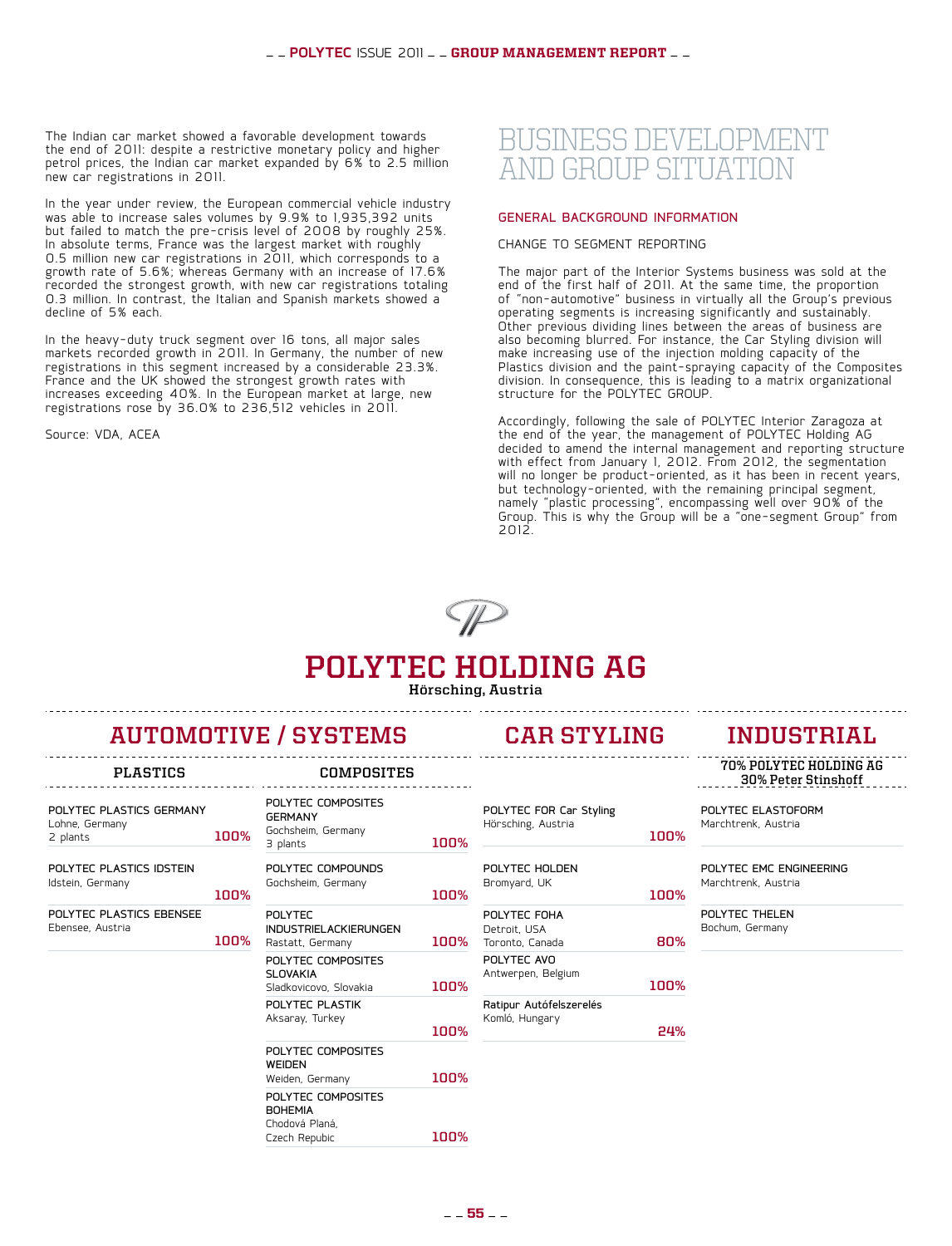In addition to a more detailed presentation of profits and losses at Group level, the POLYTEC GROUP will make significant, crosssegment disclosures as defined in IFRS 8.31 et seq. in future.

## Business development of the Group

Based on the Group's continued operations adjusted for the main part of the divestment of the Interior Systems business as well as  $\overline{\text{for other effects}}^{1)}$ , total sales of the PO $\overline{\text{L}Y\text{TEC}}$  GROUP increased by 14.7% to EUR 484.2 million in 2011 compared to 2010. Previous year's sales adjusted for these effects amounted to EUR 422.1 mil- lion. This success is mainly attributable to the positive development of the European automotive industry.

The disposal of the Interior Systems business towards the end of the first half of 2011 led to a decline in consolidated Group sales by 14.6% or EUR 112.7 million to EUR 657.4 million.

As of August 31, 2011 POLYTEC Holding AG acquired PPI Plastic<br>Products Innovation GmbH & Co KG based in Ebensee (A) - now renamed POLYTEC Plastics Ebensee GmbH (PPE) - instead of expand-<br>ing capacities at a German plant. PPI contributed EUR 5.3 million to total sales in 2011.

Other operating income declined in 2011 by roughly EUR 8.6 million compared to the previous year. Approximately EUR 8.0 million of this decline were attributable to the disposal of the Interior Systems business.

In the year under review, the material ratio, which amounted to 53.1% of total sales in 2010, was reduced by 0.4 percentage points to 52.7% despite higher raw material prices. This positive effect was due to the divestment of the material-intensive Interior Systems business.

In 2011, the personnel ratio increased slightly by 0.2 percentage points to 27.0% compared to the previous year. This increase was mainly driven by higher capacity utilization and personnel-intensive<br>production as a result of the favorable economic development especially during the first nine months of the year under review.

In addition to the decline in other operating income by roughly EUR 23.2 million to EUR 90.0 million due to the disposal of the Interior Systems business, expenses for leased staff also decreased by 21.4% or EUR 5.7 million.

Group EBITDA increased by 13.0% to EUR 61.3 million despite the decline in consolidated Group sales. This corresponds to an EBITDA margin of 9.3%. The increase in EBITDA includes a deconsolidation gain of EUR 7.2 million resulting from the disposal of the Interior

|                                                        | IInit              |       | 2011 2010 2009 |         |
|--------------------------------------------------------|--------------------|-------|----------------|---------|
| Sales                                                  | <b>EUR</b> million | 657.4 | 770.1          | 607.0   |
| EBITDA <sup>2)</sup> adjusted                          | EUR million        | 54.1  | 54.3           | 10.2    |
| EBITDA margin (EBITDA/sales)                           | %                  | 8.2   | 7.0            | 17      |
| EBIT <sup>2)</sup> adjusted                            | <b>EUR</b> million | 35.4  | 27.2           | $-30.2$ |
| EBIT margin (EBIT/sales)                               | %                  | 5.4   | 3.5            | $-5.0$  |
| Average capital employed                               | <b>EUR</b> million | 119.4 | 136.6          | 336.7   |
| ROCE before tax (EBIT <sup>2)</sup> /capital employed) | %                  | 29.6  | 19.9           | $-9.0$  |
|                                                        |                    |       |                |         |

<sup>1)</sup> Other effects refer to the disposal of Polytec Composites Italia at year-end 2010 as well as to the acqui-<br>sition of PPI Plastic Products Innovation GmbH & Co KG as of August 31, 2011.

<sup>2)</sup> Earnings figures for 2011 are adjusted for a one-off deconsolidation gain of EUR 7.2 million resulting<br>from the disposal of the Interior Systems business at the end of the first half of 2011.

Systems business. Adjusted for this effect, EBITDA remained stable at the previous year's level.

In addition to the aforementioned deconsolidation gain, this favorable performance was mainly attributable to the positive development of all relevant sales markets as well as to the consistent implementation of optimization measures at the main production plants in the year under review.

At the same time, the disposal of the Interior Systems business also led to a sustainable improvement of the entire cost structure of the Group.

EBIT recorded a significant increase to EUR 42.6 million on a yearon-year basis despite the disposal of the Interior Systems business, which corresponds to an EBIT margin of 6.5%.

The decline in amortization and depreciation by over 30% to EUR 18.7 million in 2011 was mainly attributable to restrictive investments in fixed assets and the divestment of the Interior Systems business.

#### **Development of sales and EBITDA margin**



The decline in financial expenses by more than half to EUR -3.3 million in the year under review was mainly attributable to a consid-<br>erable improvement of financing conditions over the short and long term as well as to interest income deriving from an investment in<br>the amount of EUR 30 million as of the balance sheet date on Dethe amount of EUR 32 million as of the balance sheet date on De- cember 31, 2011. The financial result in 2011 amounted to EUR -3.1 million. In the previous year, the financial result of EUR -1.5 million included a positive effect of EUR 6.1 million from the disposal of a 10% stake in Grammer AG at the end of the third quarter 2010.

Including deferred tax effects, the Group's effective tax rate amounted to 10.8% in 2011 and was therefore considerably lower than the full taxation of income due to the conservative measure- ment of tax losses carried forward in the past.

Both the positive development of the automotive industry and the strategic measures implemented at the Group level led to a net profit of EUR 34.5 million. This corresponds to earnings per share of EUR 1.54.

#### Automotive / Systems

|                               | Unit        |       | 2011 2010 2009 |         |
|-------------------------------|-------------|-------|----------------|---------|
| Sales                         | EUR million | 559.0 | 675.9          | 525.9   |
| Share of Group sales          | %           | 85.0  | 87.8           | 86.6    |
| EBITDA <sup>2)</sup> adjusted | EUR million | 40.5  | 43.6           | 1.9     |
| EBITDA margin (EBITDA/sales)  | %           | 7.2   | 6.5            | 0.4     |
| $EBIT2$ adjusted              | EUR million | 24.2  | 19.1           | $-31.5$ |
| EBIT margin (EBIT/sales)      | %           | 4.3   | 2.8            | $-6.0$  |
| Capital employed              | EUR million | 62.9  | 83.3           | 1059    |
|                               |             |       |                |         |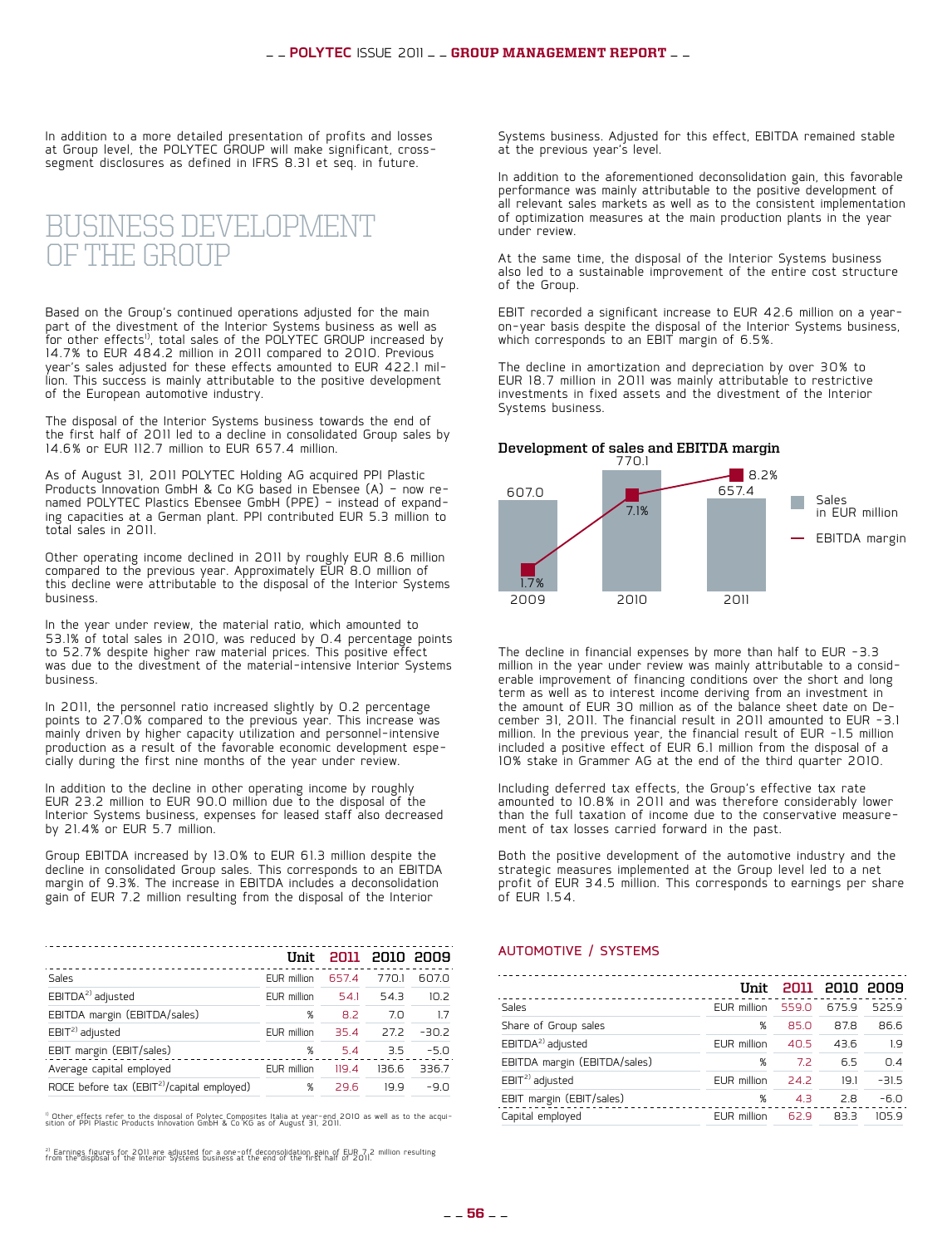The Automotive / Systems segment reported sales of EUR 559.0 million in 2011, a decline of 17.2% compared to the previous year mainly due to the disposal of the Interior Systems business.

POLYTEC Plastics Ebensee GmbH (formerly PPI Plastic Products Innovation GmbH & Co KG), which was acquired as of August 31, 2011, contributed EUR 5.3 million to segment sales.

The solid development of all production areas in the year under review as well as the disposal of the low-margin Interior Systems business led to an improvement of the earnings situation of the segment.

Including a one-off effect from the disposal of the Interior Systems business of EUR 7.2 million, EBITDA increased by 9.4% to EUR 47.7 million. The EBITDA margin, adjusted for these effects, amounts to 7.2%.

#### **Development of sales and EBITDA margin**



A more detailed description of the values related to the deconsoli- dation of the Interior Systems business is provided in the notes to the consolidated financial statements under B. 1. A description of the acquired assets and liabilities following the acquisition of PPI Plastic Products Innovation GmbH & Co KG is also available in the explanatory notes.

#### **CAR STYLING**

|                              | IInit              |      | 2011 2010 2009 |      |
|------------------------------|--------------------|------|----------------|------|
| Sales                        | <b>EUR</b> million | 78.2 | 75.8           | 64.3 |
| Share of Group sales         | %                  | 11.9 | 9.8            | 10.6 |
| <b>EBITDA</b>                | <b>EUR</b> million | 7.3  | 7.0            | 5.1  |
| EBITDA margin (EBITDA/sales) | %                  | 9.4  | 9.3            | 79   |
| <b>EBIT</b>                  | EUR million        | 5.9  | 5.4            | 3.1  |
| EBIT margin (EBIT/sales)     | %                  | 7.6  | 7.2            | 4.8  |
| Capital employed             | <b>EUR</b> million | 35.1 | 317            | 33 U |
|                              |                    |      |                |      |

The Car Styling segment increased its sales by 3.2% to EUR 78.2 million in the year under review. Even if with some delay, the effects of the earthquake catastrophe in Fukushima led to a reduction in the volume of sales of the segment's Japanese customers, resulting in lower sales volumes of original equipment for this market. The sales and earnings situation of the segment was also further impacted by lower-than-expected production volumes for key customers in the small series business area.

In line with the development of sales, segment EBITDA improved slightly to EUR 7.3 million, with the EBITDA margin remaining almost stable at 9.4% compared to the previous year.

2009 2010 2011 64.3 75.8 78.2  $9.4%$ 9.3% 7.9% Sales in EUR million EBITDA margin

#### Other Business Units

|                      |                         |         | Unit 2011 2010 2009 |       |
|----------------------|-------------------------|---------|---------------------|-------|
| Sales                | EUR million 20.2 18.5   |         |                     | 16.8  |
| Share of Group sales |                         | % 31 24 |                     | 29    |
| <b>EBITDA</b>        | EUR million 6.1         |         | 36.                 | 3.3   |
| <b>EBIT</b>          | EUR million $5.0$ $2.6$ |         |                     | $-17$ |

The segment "Other Business Units" principally encompasses POLYTEC Holding AG and the Industrial business of the Group, as well as consolidation effects on results, which cannot be attributed to any segment in particular.

#### Group key balance sheet and financial figures

|                                                    |             |       | Unit Dec. 31, 2011 Dec. 31, 2010 Dec. 31, 2009 |       |
|----------------------------------------------------|-------------|-------|------------------------------------------------|-------|
| Asset ratio (fixed assets/<br>balance sheet total) | %           | 35.5  | 38.8                                           | 39.3  |
| Equity ratio<br>(equity/balance sheet total)       | %           | 45.6  | 28.3                                           | 18.5  |
| Balance sheet total                                | EUR million | 263.9 | 308.5                                          | 332.1 |
| Net working capital                                | EUR million | 26.9  | 16.5                                           | 26.3  |
| Net working capital<br>in % of sales (NWC/sales)   | %           | 41    | 21                                             | 4 R   |

The POLYTEC GROUP's total capital expenditure remained almost stable at EUR 17.5 million in the year under review compared to the previous year and was mainly attributable to project-related investments in the construction and further expansion of plants. In the production plant ments were made in a further production line to meet the high demand for cylinder head covers. In the Composites business area, investments were made at the POLYTEC Compounds plant in Gochsheim for the expansion and modernization of the manufacturing facilities for semifinished mats.

The expansion measures announced in the year under review to be carried out at the plants in Lohne (Germany) and Hörsching (Austria) were started according to plan in the second half of 2011 but did not lead to any significant expenses by year-end 2011.

Due to further restrictive investment activities, the asset ratio of the Group decreased from 38.8% to 35.5% in 2011.

#### **Development of sales and EBITDA margin**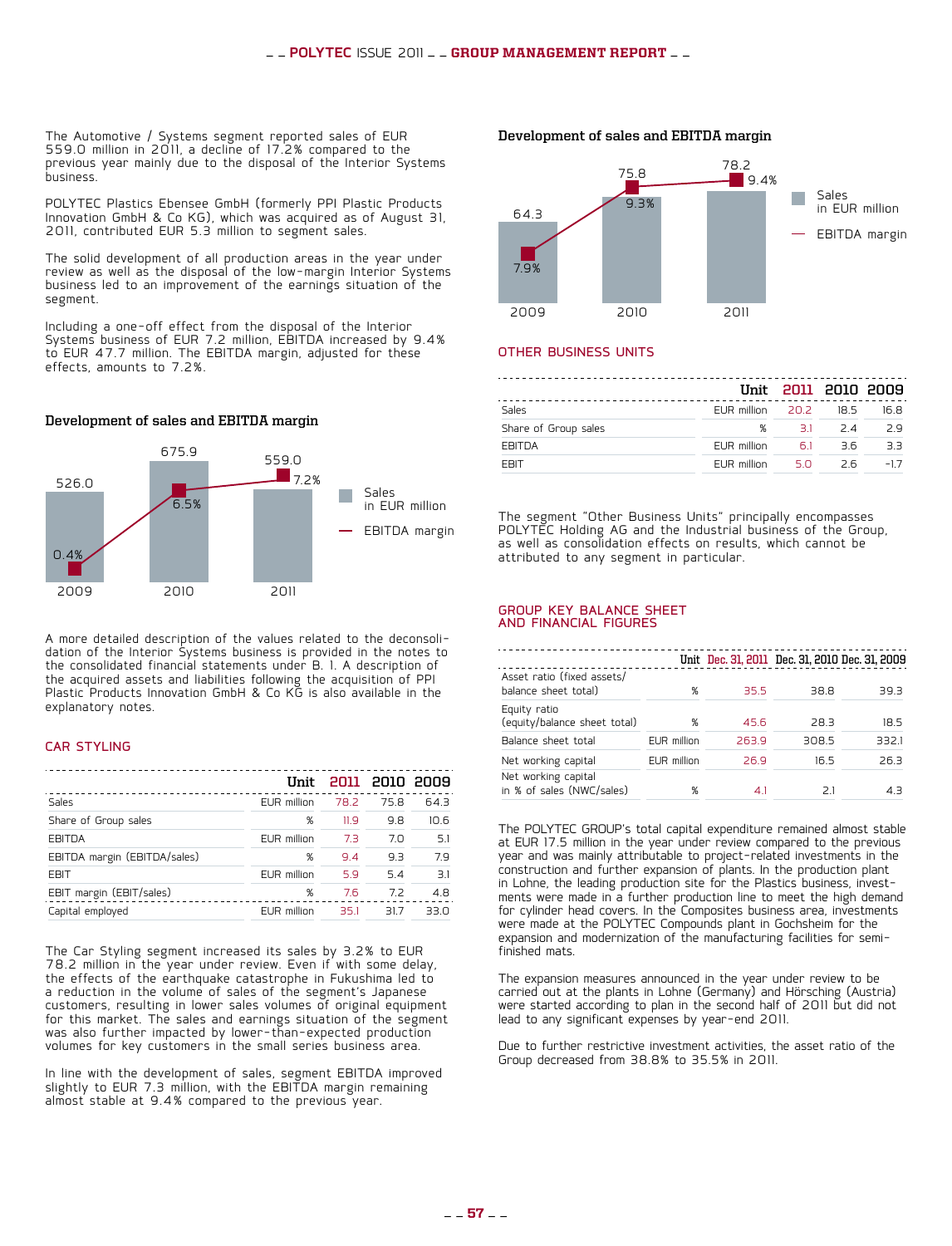#### **Capital expenditure in tangible assets** (in EUR million)



As far as the other key financial figures are concerned, it should be noted that the disposal of the Interior Systems busi- ness led to a significant improvement of key financials.

The equity ratio of the POLYTEC GROUP showed a positive development totaling 45.6% at year-end 2011 due to the Group's favorable earnings situation and the positive effects from the deconsolidation of the Interior Systems business.

The increase in net working capital from EUR 16.5 million to EUR 26.9 million was attributable to both the positive business performance in the year under review and the acquisition of PPI Plastic Products Innovation GmbH & Co KG as of August 31, 2011, which contributed to this increase thanks to the high level of its inventory assets compared to the Group average.

**Balance sheet structure of the POLYTEC GROUP**

#### $10%$ 54% 56% 57% 60% 66% 14% 18% 46% 44% 16% 43% 40% 28% 18% 2009 2010 2011 2009 2010 2011 Current assets Short-term liabilities **Long-term liabilities College** Equity

As of the balance sheet date on December 31, 2011, the Group reported net cash of EUR 17.9 million; even after the deduc- tion of all employee-related obligations totaling EUR 17.7 million, the net cash position remained positive. In addition to the Group's favorable business performance in the year under review, this development was mainly attributable to the posi- tive liquidity effects resulting from the disposal of the Interior Systems business.

|                                                  |                          | Unit 2011 2010  |      |
|--------------------------------------------------|--------------------------|-----------------|------|
| Net debt $(+)/$ net cash $(-)$                   | EUR million $-17.9$ 26.7 |                 |      |
| Net debt $(+)/$ net cash $(-)$ to EBITDA         |                          | $ -0.29$ $0.49$ |      |
| Gearing (net debt $(+)/$ net cash $(-)/$ equity) |                          | $-0.15$         | 0 31 |

#### cash flow

|                                      |                      | Unit 2011 2010 |         |
|--------------------------------------|----------------------|----------------|---------|
| Cash flow from operating activities  | EUR million 29.2     |                | 46.0    |
| Cash flow from investing activities  | EUR million          | 8.6            | $-1.8$  |
| Cash flow from financing activities  | EUR million $-23.6$  |                | $-47.1$ |
| Changes in cash and cash equivalents | $EUR$ million $14.2$ |                | $-2R$   |

In the year under review, cash flow from operating activities amounted to EUR 29.2 million, significantly below the previous year's level. This was mainly attributable to the increase in working capital, which principally resulted from a wider scope of activity as well as from the acquired inventory assets of PPI Plastic Products Innova- tion GmbH & Co KG.

The cash inflow from investing activities of EUR 8.6 million in 2011 was due to the restrictive investment policy of the Group, with capi- tal expenditure for fixed assets increasing only slightly to EUR 17.5 million, as well as to the payments received following the disposal of the Interior Systems business.

The cash outflow from financing activities of EUR –23.6 million was mainly attributable to the repayment of interest-bearing liabilities totaling EUR 22.2 million in the year under review.

## IN-FINANCIAL performance indicators

#### Environmental protection

Practical environmental protection involves more than just com- pliance with regulatory obligations. Many organizations do more than is legally required and voluntarily introduce an environmental management system with the aim of continuously improving their environmental performance and reducing the negative impact of their operations on the environment. ISO 14001 is the internationally recognized standard for putting in place such an environmen-tal management system. All the Group's major plants have received certification in accordance with this standard.

Dealing carefully and responsibly with natural resources is an essential part of the POLYTEC GROUP's business activities. For a company specializing in processing plastics, the avoidance of waste is particularly important. In those plants, which work mainly with injection molding technologies, every effort is made to regranulate the waste material and channel it back into the production process.

The economic (sparing) use of raw materials or the use of alternative materials is also an integral aspect of all corporate research and development activities.

#### **EMPLOYEES**

The average number of those employed<sup>1)</sup> by the POLYTEC GROUP and their geographic distribution in the years from 2009 to 2011 is as follows:

|                | 2011  |       | 2010 2009 |
|----------------|-------|-------|-----------|
| Austria        | 466   | 384   | 382       |
| Germany        | 3.111 | 3.883 | 3.644     |
| Rest of Europe | 1.036 | 1.520 | 1,341     |
| North America  | 22    | 20    | 15        |
| South Africa   | n     | 74    | 76        |
| Asia           | ∩     | Ο     | 67        |
| Total          | 4.663 | 5.881 | 5.525     |

<sup>1)</sup> Incl. leased staff: employees of companies included in the consolidated financial statements for the first<br>time are shown in the table on a pro rata temporis basis from the date of initial consolidation.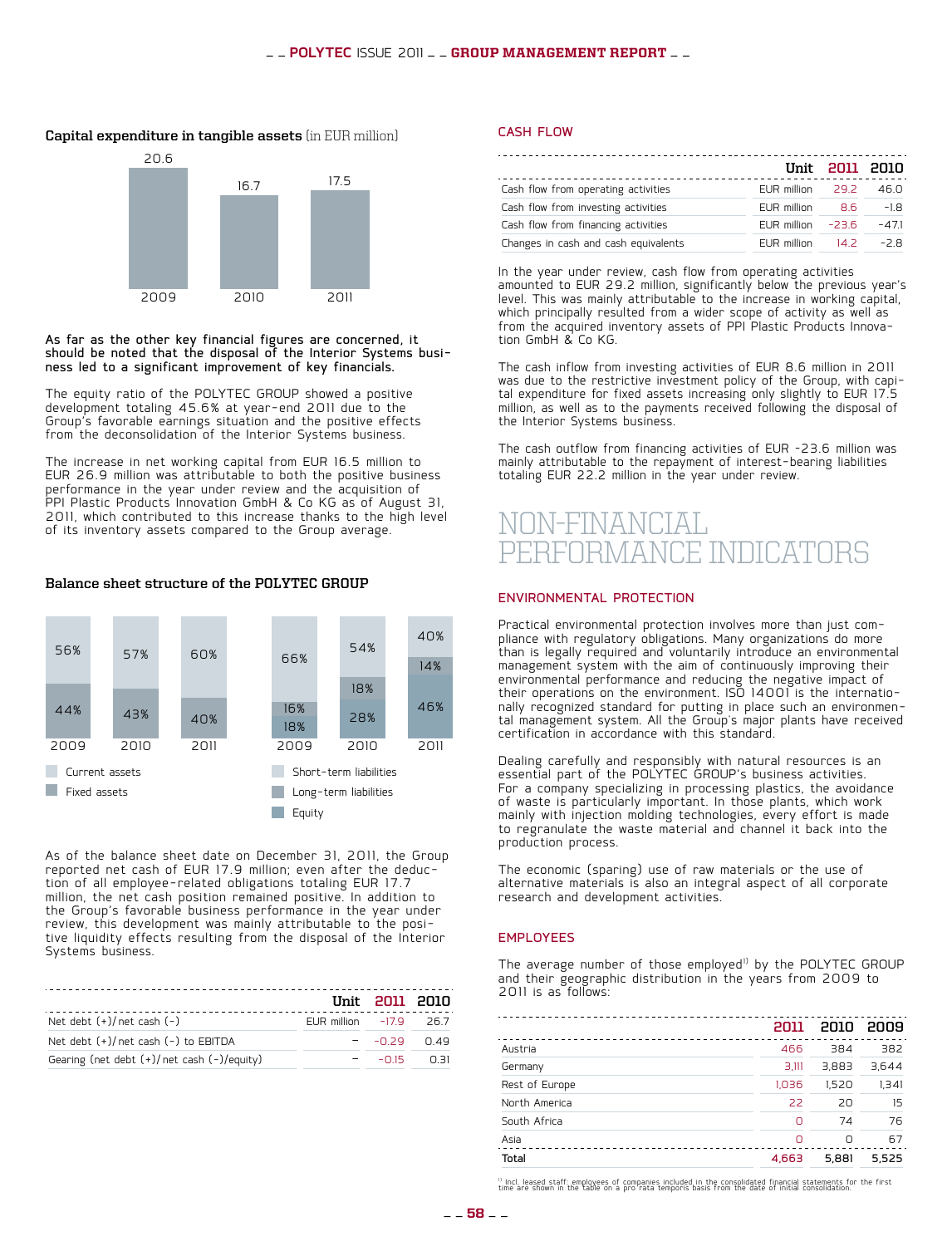The average number of employees by segment can be broken down as follows:

|                                |      | 2011 2010 2009    |     |
|--------------------------------|------|-------------------|-----|
| Automotive / Systems           |      | 3.836 5.066 4.775 |     |
| Car Styling                    | 660  | 662               | 610 |
| Holding / Other business units | 167. | 153               | 140 |
| Total                          |      | 4.663 5.881 5.525 |     |

A key performance indicator in the HR area, sales per employee, developed as follows:

|                    |        | <u>IInit 2011 2010 2009 </u> |     |
|--------------------|--------|------------------------------|-----|
| Sales per employee | TFI IR | ا∖1 ا⊿ا                      | חוו |

A strong customer focus and ongoing process optimization to enhance profitability, environmental-friendliness and efficiency are top priorities for the POLYTEC GROUP. To ensure that it  $\check{\phantom{\phi}}$ is well equipped to face the dynamic market challenges that lie ahead, the POLYTEC GROUP promotes the further education and professional training of its employees, both through in-house port of external educational institutions. Alongside the further development of technical know-how and manual skills, strong emphasis is placed on the teaching of foreign languages, as these are essential for the business success of an international company like POLYTEC.

Executive remuneration packages include a performance-based component to promote identification with the company and a strong sense of responsibility.

## SUBSEQUENT EVENTS AFTER THE BALANCE SHEET DAT

By virtue of a purchase agreement dated December 23, 2011, the Zaragoza site (POLYTEC Interior Zaragoza S.L.) was transferred to Módulos Ribera Alta S.L.U., Zaragoza, Spain, a wholly-owned subsidiary of Celulosa Fabril S.A., Zaragoza, Spain, by means of an asset deal. The transfer of beneficial ownership took place when the deal was completed on January 3, 2012.

The disposal of the Zaragoza site was the final step towards the POLYTEC GROUP's complete withdrawal from the area of Interior Systems. The sale of the assets by way of an asset deal will have a positive effect on earnings of EUR 0.6 million in the first quarter of 2012.

Events after the balance sheet date that are relevant for the valuation on the balance sheet date, such as pending legal disputes or claims for damages and any other obligations or anticipated<br>losses that must be disclosed in accordance with IAS 10 (Continlosses that must be disclosed in accordance with IAS 10 (Contin- gencies and Events Occurring after the Balance Sheet Date) are reflected in the present consolidated financial statements.

## 2. REPORT ON THE EXPECTED DEVELOPMENTAND RISKS FORTHE GROUP

## Forecast Report

#### **SECTOR**

#### **CARS**

The business prospects of the world automotive industry for 2012 are relatively good. However, future developments will largely depend on the further unfolding of the European sovereign debt crisis currently underway. If the situation on the financial markets is going to stabilize contributing to strength- ening consumer confidence, an increase in global car sales of up to 4% appears feasible. On the contrary, under more adverse circumstances, car sales might also show a slight decline in 2012. The main growth drivers will remain the Asian countries as in the previous years. The Chinese and Indian car markets are expected to grow by 8% and 10% respectively in 2012. But also the resilient US market is anticipated to expand by 5%, whereas the euro zone is expected to report only a slight increase in 2012, provided that the financial markets will continue to stabi- lize and consumers will regain their confidence.

#### Commercial vehicles

The global commercial vehicle market showed a robust perfor- mance in 2011 as in the previous year. For 2012, a further increase of 7% is anticipated in the world market for heavy commercial vehicles (over 16 tons). In Western Europe, heavy truck sales volumes are expected to grow by 4% provided that the aforementioned favorable conditions will occur. For the POLYTEC GROUP, however, this vehicle category will increas- ingly lose importance due to a switch in technology in favor of injection molding. The world market for lightweight commercial vehicles (up to 16 tons) is expected to move sideways or show a slight increase in 2012 depending on country-specific economic developments.

#### Group results forecast

Excluding unpredictable negative effects resulting from an escalation of the European sovereign debt crisis, the potential instability of financial markets and the lack of consumer confi- dence, the POLYTEC GROUP expects Group sales to amount to dence, the POLYTEC GROUP expects Group sales to amount to approximately EUR 500 million for the full year 2012. Based on the Group's continuing operations adjusted for the effects from the disposal of the Interior Systems business, operating results are anticipated to match the level of 2011.



With regard to the company's risk reporting please refer to section E. 4 of the notes to the consolidated financial statements. For details of the derivative financial instruments used by the Group please refer to section C. 15 of the notes.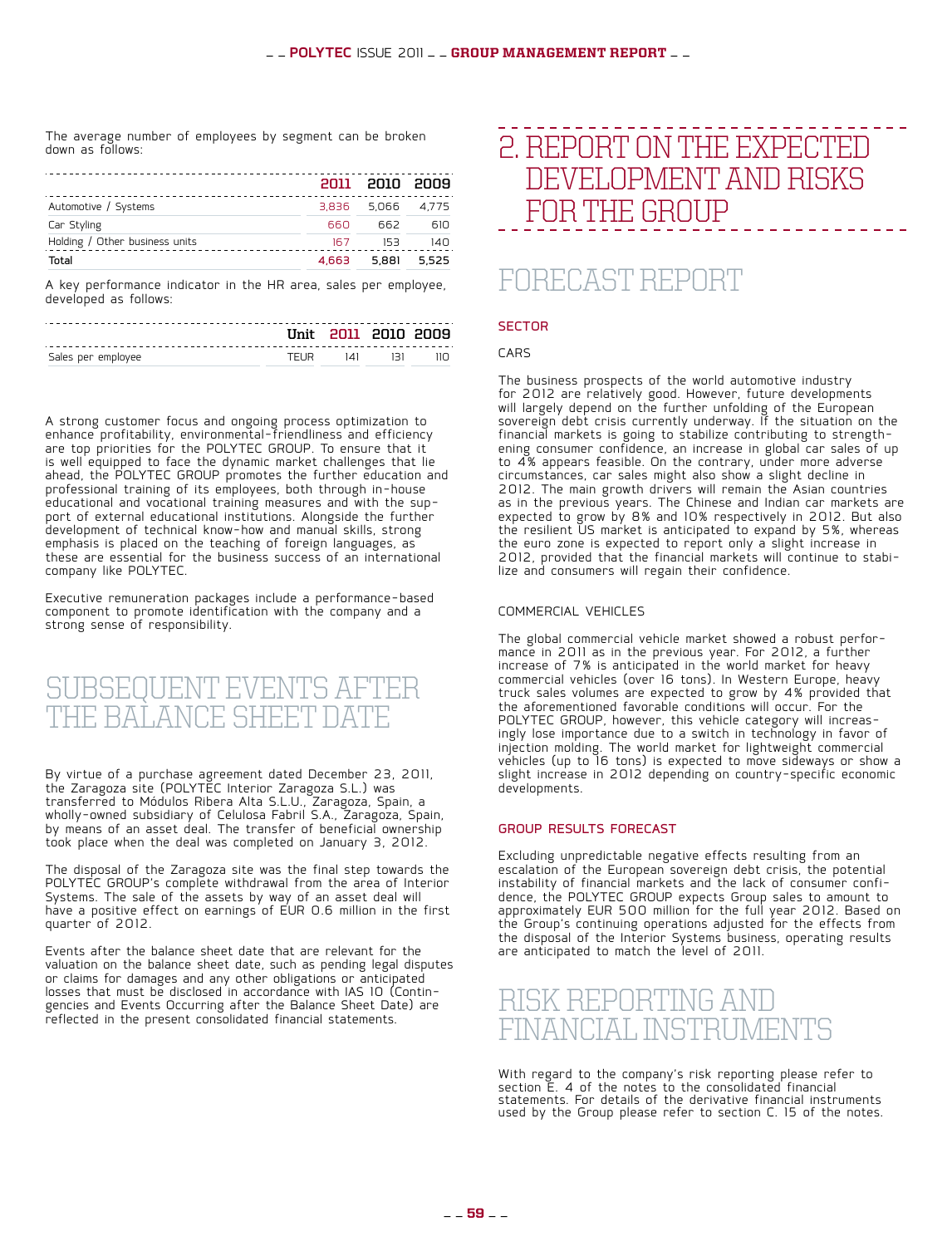## 3. REPORTON RESEARCH AND DEVELOPMENT

With the aim to continuously improve competitiveness and busi-<br>ness success, research and development activities across all segments of the POLYTEC GROUP focus intensively on new technological developments and advances in both the automotive laboration with corporate customers. Materials and manufacturing processes currently under series production are also constantly  $\overline{ }$ being further developed.

In the 2011 business year, the main focus was once again on the use of lightweight components to reduce the weight of individual parts, on increased cost-efficiency by means of intelligent func- tional integration and on new ecological and sustainable product innovations.

The POLYTEC GROUP operates several development centers. In keeping with the Group strategy, each of these development centers specializes in the products that are manufactured at the particular plant.

#### AUTOMOTIVE / SYSTEMS - PLASTICS

The competence center in the north German town of Lohne is mainly responsible for the development of injection-molded parts predominantly for the engine compartment and, to an increasing extent, also for the growing non-automotive business area, as well as for exterior components for both trucks and passenger cars produced in small series. Development work ranges from the substitution of aluminum parts with plastic parts to the further development of existing products. The test area has been further extended to quickly meet constantly rising cus-<br>tomer demands and to support the development of brand new tomer demands and to support the development of brand new<br>components, with a view to further consolidating the company's pioneering role in the field of engine component parts, as exem-<br>plified by the following examples.

For the separation of oil from air, a procedure that plays an increasingly important role, the POLYTEC GROUP has for several years successfully used an integrated switched cyclone-type oil mist separator. In the latest cylinder cover heads, the company<br>has incorporated the POLYSWIRL oil separator, which is a centrifugal separator that sets the gas stream into rotation and separates the oil drops from the air. The POLYSWIRL oil separaseparates the oil drops from the air. The POLYSWIRL oil separa-<br>tor has already been incorporated in the cylinder cover heads of VW, Audi, Daimler, BMW and PSA. POLYDRAIN is a modular oil drain valve to remove oil from the blow-by gases of engines and can be used both as a single module and as a functional element in POLYTEC's cylinder head covers. POLYVENT, a POLYTEC proprietary development, is an innovative pressure control valve for particularly compact gasoline motors. The patented KEYLOCK<br>system, which represents another highlight in this segment, alsystem, which represents another highlight in this segment, al-<br>lows for the fast connection of lines. POLYTEC uses innovative projectile injection technology (PIT) for the production of cooling water pipes and was awarded a prize for this technology at the  $\dot{}$ EuroMold, the world's largest fair for mold-making and tooling, design and product development. During the production process, a projectile pushes the melted core of the plastic through the cavity and back into the machine tool instead of into an overflow as was previously the case.

#### AUTOMOTIVE / SYSTEMS - COMPOSITES

In the Composites business area, the focus is above all on finding new and better applications for long fiber-reinforced thermo- setting and thermoplastic materials (glass, carbon and basalt fibers). Other key development activities are centered upon in- creasing the efficiency of ongoing production and optimizing the processing of SMC (Sheet Molding Compounds), and LFT (Long Fiber Thermoplastic) und GMT (Glass Mat Thermoplastic) parts including their surface coating and varnishing processes.

The constant further development of proprietary SMC semifinished parts and the development of tailor-made solutions for both internal projects and external customers are also important topics at POLYTEC Composites. In this context, the Composites<br>division was able to successfully realize a host of important projects for a wide variety of industries and ultimately bring them to series production.

As of January 2011, two trunk lids and a SMC top storage compartment lid for the BMW 6 Series Convertible (followed by the Coupé in the middle of 2011) went into production. These products fulfill the highest Class-A surface quality standards and are pre-assembled to the sheet-metal body-shell parts of the vehicle before undergoing online cathodic dip painting (CDP) and coating processes at the customer's plants. The CDP and coating processes can reach temperatures of up to 200° C placing considerable demands on the materials. Thanks to its high temperature resistance SMC is therefore ideally suited for the production of these components.

In the non-automotive area, a new solar industry product for Bosch was successfully developed and brought to series pro-<br>duction in the year under review. An intelligent solar collector duction in the year under review. An intelligent solar collector<br>housing made of SMC as the supporting element for a solar thermal module replaces a previous assembly consisting of a large number of single components such as aluminum profiles, plates and fastening elements. This technical solution is brand new and was awarded an innovation prize by the German Federa- tion of Reinforced Plastics (AVK).

Driven by the needs and demands of the car industry, light- weight construction has become another key area of development work at the POLYTEC Composites division. This involves a num-<br>ber of related topics such as sustainability and increasing the range of electrically powered vehicles through smart lightweight construction. POLYTEC Composites materials and processing technologies offer a wide range of possibilities in this area such as the use of carbon fiber-reinforced materials or material with reduced density. A number of customers have awarded POLYTEC Composites compelling development projects for vehicles that are due to be launched onto the market from 2013 and these<br>will remain in the pipeline beyond 2011. Demand in this secwill remain in the pipeline beyond 2011. Demand in this sec-<br>tor is continuously growing. POLYTEC is therefore working with unabated intensity to maintain its competitiveness to win further customer contracts for the series production of lightweight solutions.

#### CAR STYLING

The business activities of the Car Styling segment cover the en-<br>tire process chain even if this division mainly focuses on devel-<br>oping original accessories and small series. From initial design concepts and clay models (M 1:1) and digitalization and CAD construction up to the creation of rapid-prototyping-models, the customer is offered a full-service package, as is standard practice in series development. But, since development and lead times in the original accessories segment are considerably short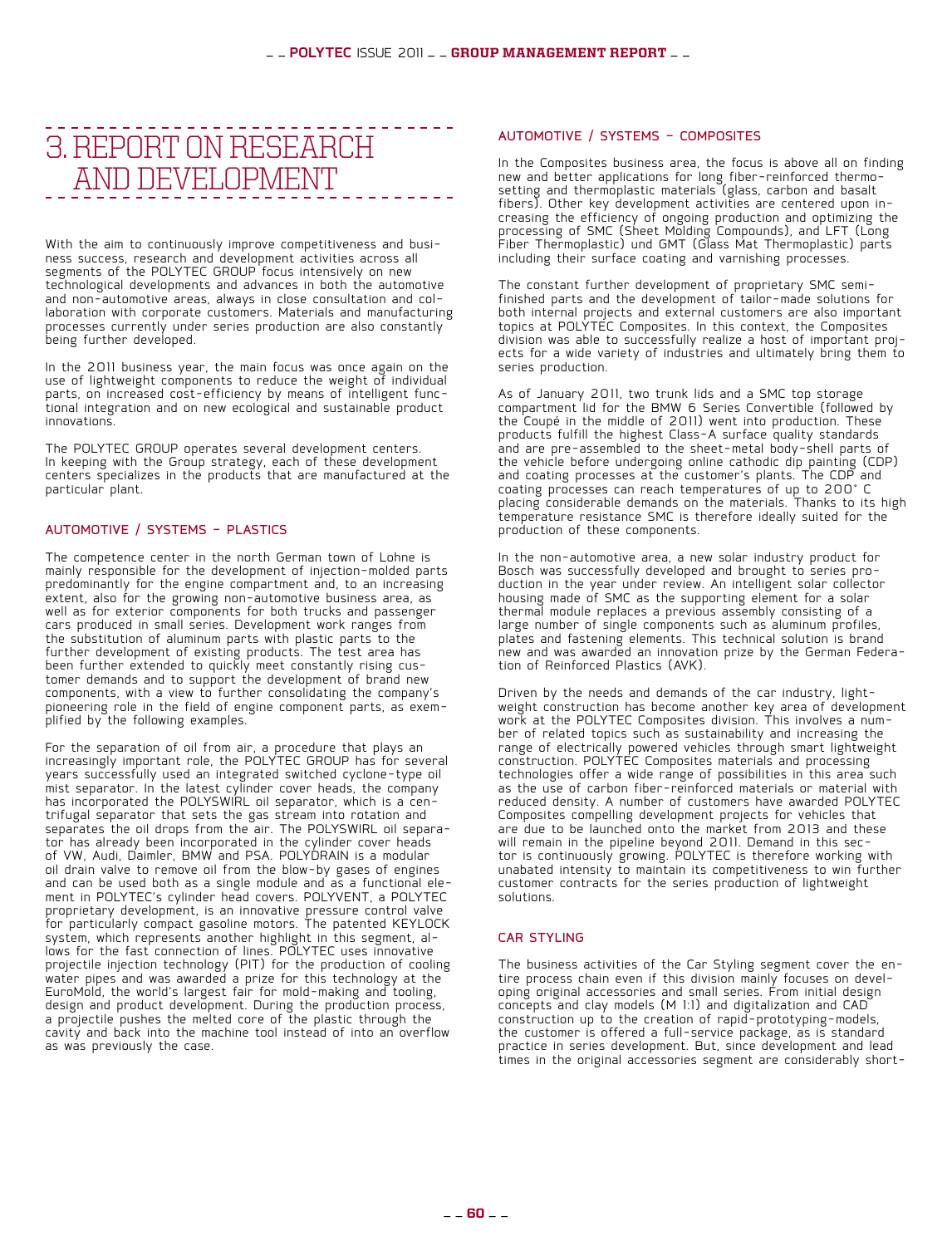er than in series production, processes have to be geared to- wards high flexibility and short response times, without, however, compromising documentation and quality assurance. All necessary production tools and devices are developed and manufactured in an in-house tool shop and mold construction department, which also contributes to shortening implementation periods.

In the area of advance developments, the Car Styling division mainly focuses on process engineering, and more specifically, on constantly improving PUR-R-RIM materials. Thus the use of carbon fiber as a filling for polyurethane (PUR) is currently under scrutiny to improve weight efficiency in the area of light- weight automotive construction. At present, development work also concentrates upon new possibilities for treating the surfaces of PUR components.

In the area of innovation management, a team of experts from dif- ferent functional units of the division is currently exploring the po- tential of adjusting the current product range to future challenges. This involves, on the one hand, developing additional features for components in the current product portfolio (for instance USB charging as an armrest accessory) and, on the other hand, adapt-<br>ing today's products to the mobility requirements of tomorrow (for ing today's products to the mobility requirements of tomorrow (for<br>instance rear spoilers with photovoltaic solar panels).

In 2011, POLYTEC GROUP spent approximately EUR 11.0 million (2010: approx. EUR 16.0 million) of its sales on research and de-<br>velopment activities. The significant decrease is attributable to the divestment of the Interior Systems business.

## 4. KEY FEATURES OF THE INTERNAL CONTROLAND ISK MANAGEN SYSTEM WITH REGARD TO THE ACCOUNTING PROCES

The Board of Directors is responsible for implementing an adequate internal control and risk management system for the accounting process and financial reporting. Appropriate organi- zational measures ensure that all relevant legal requirements to make complete, correct, timely and orderly entries in the books and other records are met.

The entire process from procurement to payment is subject to strict rules and guidelines that are intended to avoid any risks these processes may entail. These measures and rules include the separation of functions, signature authorization policies and signatory powers for authorizing payments on an exclusively collective basis and restricted to a small number of employees. as well as system-supported checks by the software in use.

By using a standardized, Group-wide financial reporting system, together with ad hoc reporting on major events, the Board of Directors is kept constantly abreast of all relevant issues. The Supervisory Board is informed in Supervisory Board meetings, held at least once every quarter, about the current business development, including operative planning and the medium-term<br>strategy of the Group, with direct and immediate information being provided to the Supervisory Board in special cases. Internal control and risk management are among the topics dealt with at the Audit Committee meetings.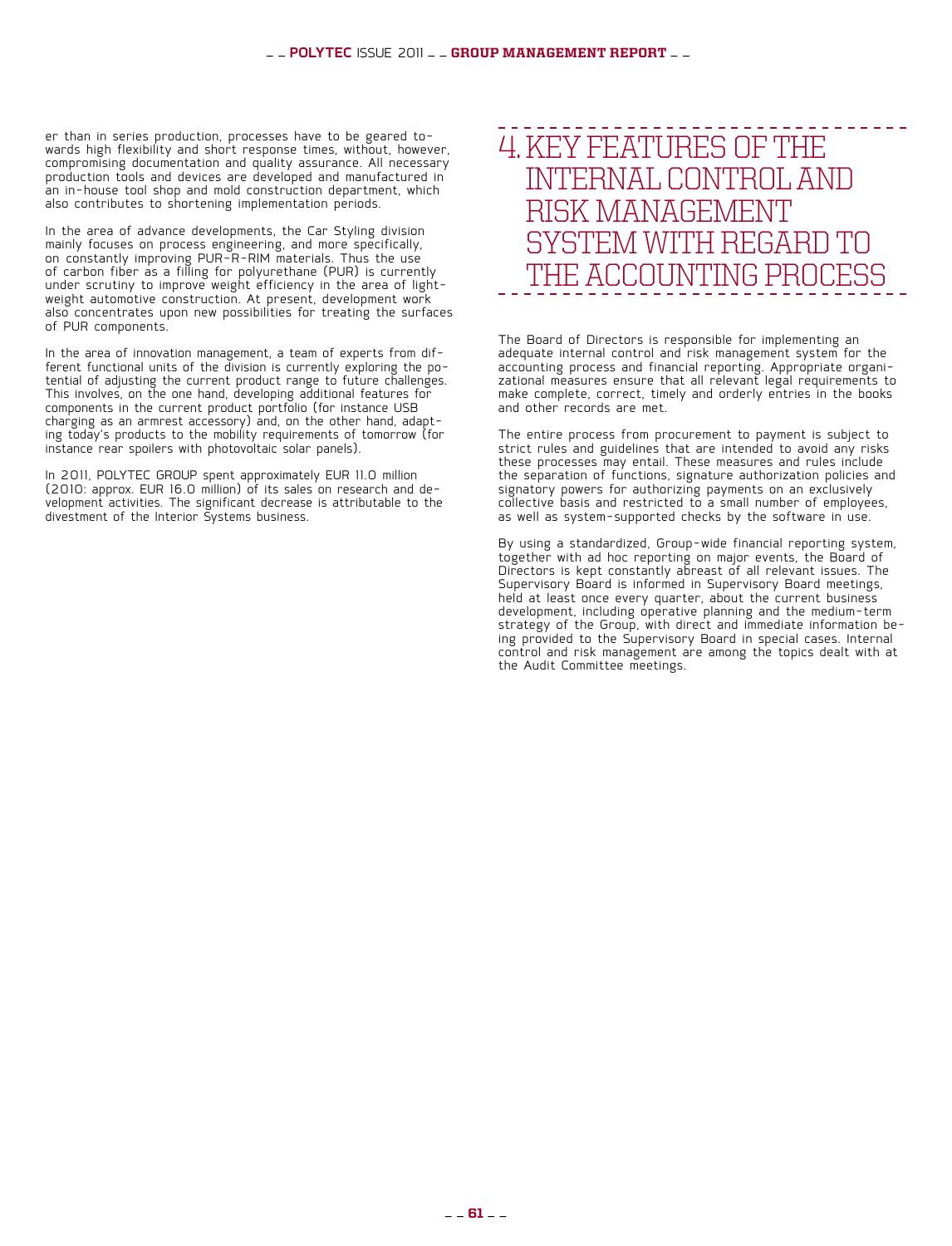## 5. DISCLOSURES ON CAPITAL, SHARE, VOTING AND CONTROL BIGHTS AND ASSOCIATED OBLIGATIONS

The share capital of POLYTECH Holding AG is split into 22,329,585 bearer shares with a par value of EUR 1.00 each. The Group has no other types of shares. All shares have been admitted to trading in the prime market segment of the Vienna Stock Exchange.

Shareholders with a stake of over 10.0% of the share capital as of the balance sheet date on December 31, 2011 included:

Huemer Invest GmbH: This company holds 26.6% of the share capital in POLYTEC Holding AG (partially via its wholly owned subsidiary, Huemer Holding GmbH). The family of the CEO of the POLYTEC GROUP, Friedrich Huemer, is the sole shareholder of the said companies and Friedrich Huemer is the managing direc- tor with sole power of representation of the said companies.

Compared to the balance sheet date on December 31, 2010, this corresponds to a reduction in the shareholding of 4.2%. Notice of this reduction was given to the company on January 28, 2011 in the form of a voting rights announcement pursuant to section 91 of the Austrian Stock Exchange Act.

The title to 16% of the company's share capital, which had been pledged as security for the acquisition of a working capital line of credit in 2009, was reassigned to Huemer Holding GmbH in January 2011 once the borrowed funds had been fully repaid.

#### Distribution of voting rights in greater detail:

- Huemer Holding GmbH 16.00%
- • Huemer Invest GmbH 10.64%

Delta Lloyd Asset Management NV announced via a voting rights notification as of May 9, 2011 that it holds approximately 10.9% of the share capital of POLYTEC Holding AG through the following funds:

- • Delta Lloyd Europees Deelnemingen Fonds
- Delta Lloyd Luxembourg European Participation Fund

No shareholders have particular rights of control.

In a letter pursuant to section 91 et seq. of the Stock Exchange Act as of June 30, 2011, POLYTEC Holding AG was informed that PT Automotive Consulting GmbH had placed its total share-<br>holding – representing roughly 19.7% of total voting rights – through an accelerated bookbuilding and, therefore, no longer holds any shares in the company.

With regard to the Board of Directors' ability to issue shares, please refer to the notes to the consolidated financial state- ments under D. 20 for more detailed information about the ments under D. 20 for more detailed information about the authorized capital.

There are no indemnification agreements between the company and the members of the Board of Directors in the case of a change in control. There are no indemnification agreements for the Supervisory Board members and employees, nor any other major agreements, which would be affected by a change in con- trol or a public takeover bid.

There are no provisions in the Articles of Association that go beyond the statutory provisions for appointing members of the Board of Directors or of the Supervisory Board or for amending the Articles of Association.

Hörsching, March 27, 2012

#### The Board of Directors

Friedrich Huemer m. p. Peter Haidenek m. p. Alfred Kollros m. p.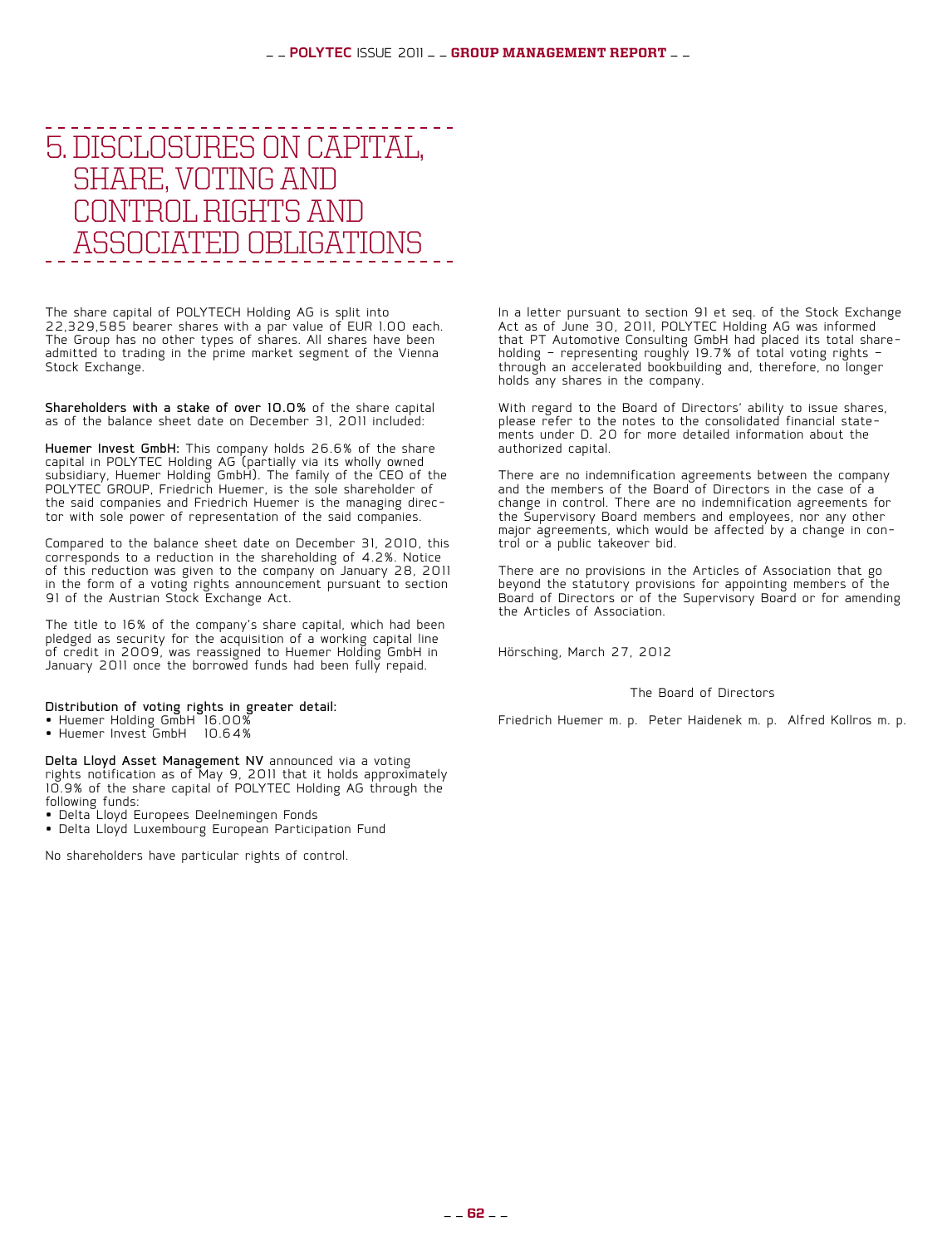# Consolidated financial **STATEMENTS OF** POLYTEC Holding AG

**for the FINANCIAL YEAR 2011**

| <b>CONSOLIDATED FINANCIAL STATEMENTS</b> |  |
|------------------------------------------|--|
|------------------------------------------|--|

| Consolidated income statement                      | 64 |
|----------------------------------------------------|----|
| Consolidated statement of comprehensive income     |    |
| Consolidated balance sheet as of December 31, 2011 | 65 |
| Consolidated cash flow statement                   | 66 |
| Statement of changes in equity                     |    |

## NOTES TO THE CONSOLIDATED FINANCIAL STATEMENTS **68**

| General information                                                                             | 68 |
|-------------------------------------------------------------------------------------------------|----|
| Principles of consolidation<br>_____________________________________                            | 69 |
| Accounting and valuation principles<br>--------------------------------                         | 71 |
| Information concerning the Group's profit and loss statement and the consolidated balance sheet | 74 |
| Other information                                                                               | 80 |
| Reporting by business segment<br>___________________________                                    | 86 |
| Summary of fixed assets                                                                         | 88 |
| Changes in provisions for severance payments, pensions and jubilee payments                     | 90 |
| Schedule of Group investments                                                                   | 91 |
| STATEMENT OF ALL LEGAL REPRESENTATIVES                                                          | 92 |
| AUDITORS' REPORT                                                                                | 93 |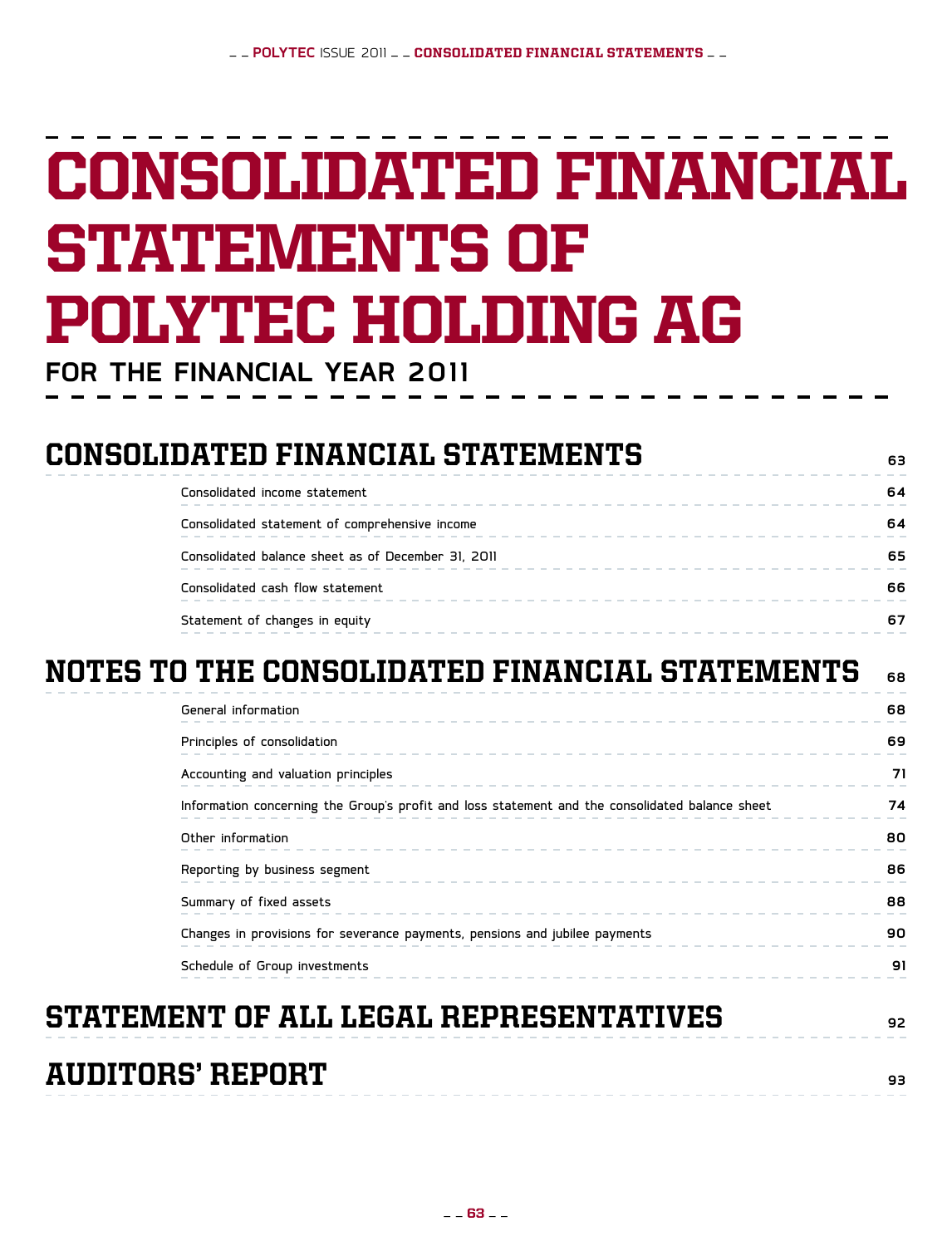## Consolidated Income Statement for the financial year 2011

compared with the figures from the previous year

| TEUR                                                                 | <b>Notes</b> | 2011       | 2010       |
|----------------------------------------------------------------------|--------------|------------|------------|
| Net Sales                                                            | D.1          | 657.354    | 770,070    |
| Other operating income<br>2.                                         | D.2          | 13.615     | 22,231     |
| Changes in inventory of finished and unfinished goods<br>З.          |              | $-4.245$   | $-11,575$  |
| Own work capitalised<br>4.                                           |              | 1.289      | 912        |
| Expenses for materials and services received<br>5.                   | D.3          | $-346,237$ | $-408,629$ |
| Personnel expenses<br>6.                                             | D.4          | $-177.631$ | $-206,215$ |
| Other operating expenses                                             | D.5          | $-90.032$  | $-113,258$ |
| Deconsolidation gains<br>8.                                          | B.1          | 7.211      | 736        |
| Earnings before interest, taxes and amortisation (EBITDA)<br>9.      |              | 61.323     | 54,272     |
| 10. Depreciation                                                     |              | $-18,705$  | $-27,053$  |
| Earnings before interest, taxes and amortisation of goodwill (EBITA) |              | 42,618     | 27,219     |
| 12. Impairments                                                      | D. 6         | O          | $\Omega$   |
| 13. Operating profit (EBIT)                                          |              | 42,618     | 27,219     |
| 14. Income from associated companies                                 |              | 444        | 18         |
| Financial expenses<br>15.                                            |              | $-3,343$   | $-6,826$   |
| 16. Other financial results                                          |              | $-179$     | 5,313      |
| 17. Financial result                                                 | D. 7         | $-3,079$   | $-1,495$   |
| 18. Earnings before tax                                              |              | 39,539     | 25,725     |
| 19. Taxes on income                                                  | D. 8         | $-4,291$   | $-140$     |
| 20. Consolidated profit for the year                                 |              | 35,249     | 25,585     |
| thereof result of non-controlling interests                          |              | $-759$     | $-576$     |
| thereof result of the parent company                                 |              | 34,490     | 25,009     |
| Earnings per share                                                   | D. 21        | 1.54       | 1.12       |

## Consolidated statement of comprehensive income

#### JAN. 1-DEC. 31, 2011

| TEUR                       | Group  | Non-<br>controlling<br>interests | <b>Total</b> |
|----------------------------|--------|----------------------------------|--------------|
| Profit after tax           | 34,490 | 759                              | 35,249       |
| Currency translations      | $-766$ | 36                               | $-730$       |
| Total comprehensive income | 33,724 | 794                              | 34,519       |

#### JAN. 1-DEC. 31, 2010

| TEUR                       | Group  | Non-<br>controlling<br>interests | Total  |
|----------------------------|--------|----------------------------------|--------|
| Profit after tax           | 25,009 | 576                              | 25,585 |
| Currency translations      | 177    |                                  | 183    |
| Total comprehensive income | 25,186 | 582                              | 25,768 |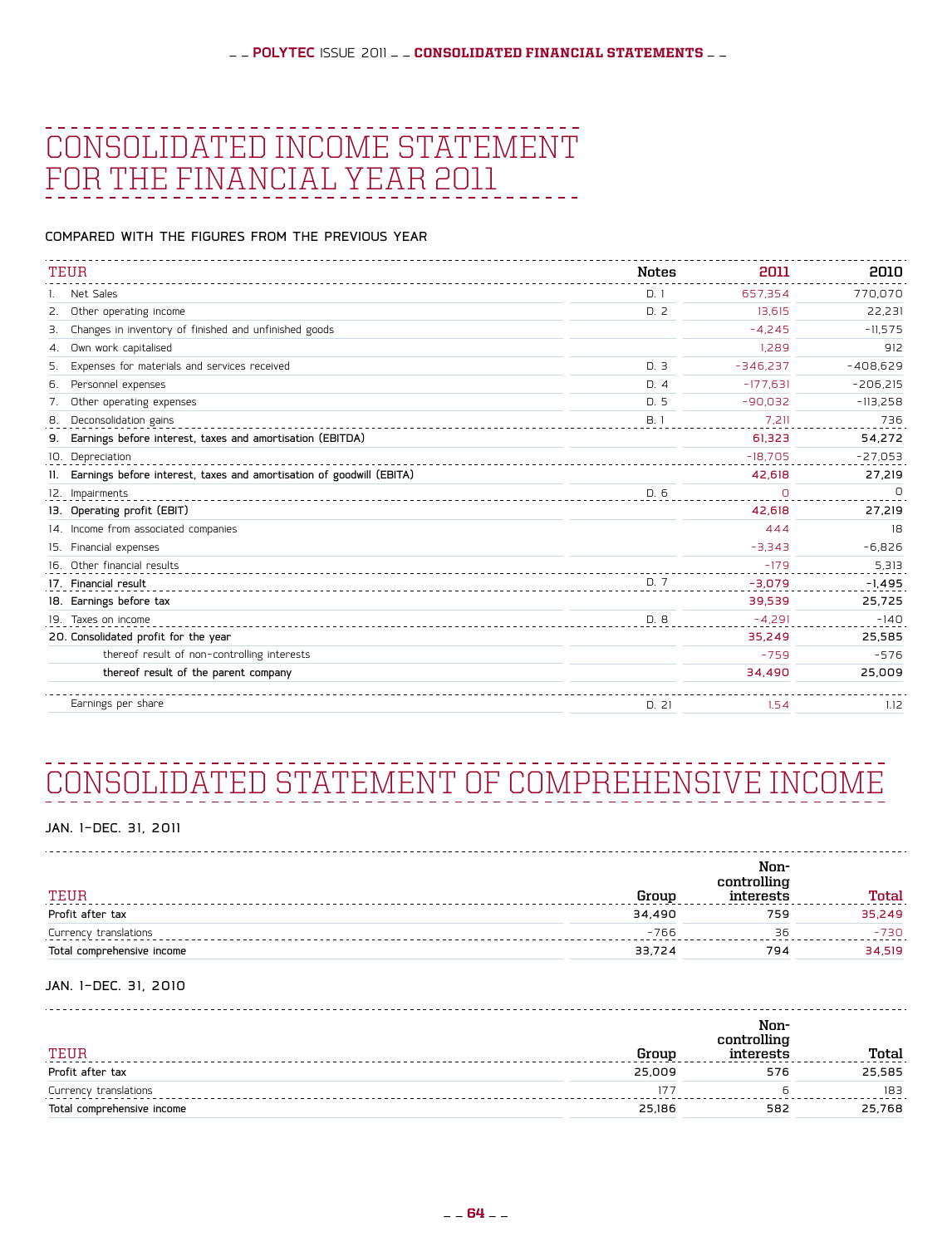## Consolidated Balance Sheet as of December 31, 2011

compared with the figures from the previous year

#### **ASSETS**

|    | <b>TEUR</b> |                                                                             | Notes | DEC. 31, 2011 | DEC. 31, 2010 |
|----|-------------|-----------------------------------------------------------------------------|-------|---------------|---------------|
|    |             | A. Fixed assets                                                             |       |               |               |
|    |             | Intangible assets                                                           | D.9   | 663           | 1.622         |
|    | Ⅱ.          | Goodwill                                                                    | D.10  | 19,180        | 19.180        |
|    | Ⅲ.          | Tangible assets                                                             | D.11  | 61.740        | 92,115        |
|    | IV.         | Investments in affiliated companies                                         |       | 205           | 280           |
|    | V.          | Investments in associated companies                                         |       | 31            | 31            |
|    | VI.         | Other financial assets                                                      |       | 598           | 2,478         |
|    | VII.        | Trade accounts receivable and other receivables and assets                  | D.15  | 419           | 3,857         |
|    |             | VIII. Interest bearing receivables                                          | D.16  | 10.932        | 0             |
|    |             | IX. Deferred tax assets                                                     | D. 13 | 11,759        | 17,086        |
|    |             |                                                                             |       | 105,527       | 136,649       |
| В. |             | Current assets                                                              |       |               |               |
|    |             | Inventories                                                                 |       |               |               |
|    |             | 1. Raw materials and supplies                                               |       | 16.645        | 27,599        |
|    |             | 2. Unfinished goods and as yet unbillable services minues advanced payments |       | 20,999        | 21,314        |
|    |             | 3. Finished goods and merchandise                                           |       | 15.242        | 13,701        |
|    |             | 4. Advance payments made                                                    |       | 4,959         | 4,527         |
|    |             |                                                                             | D.14  | 57,845        | 67,141        |
|    | Ш.          | Trade accounts receivable and other receivables and assets                  |       |               |               |
|    |             | 1. Trade accounts receivable                                                |       | 45.494        | 59.907        |
|    |             | 2. Other receivables                                                        |       | 7.840         | 14,956        |
|    |             | 3. Income tax receivables                                                   |       | 82            | 847           |
|    |             |                                                                             | D.15  | 53,415        | 75,710        |
|    | III.        | Interest bearing receivables                                                | D. 16 | 2,818         | 0             |
|    | IV.         | Cash and cash equivalents                                                   | D. 17 | 43.222        | 29.013        |
|    |             | V. Assets held for sale                                                     | D. 19 | 1.102         | n             |
|    |             |                                                                             |       | 263.930       | 308.512       |

#### equity and liabilities

|    | <b>TEUR</b>                                   | Notes | DEC. 31, 2011 | DEC. 31, 2010 |
|----|-----------------------------------------------|-------|---------------|---------------|
|    | Shareholder's equity<br>А.                    |       |               |               |
|    | Share capital                                 |       | 22,330        | 22,330        |
|    | Capital reserves<br>Ⅱ.                        |       | 37,563        | 37,563        |
|    | Minority interests<br>III.                    |       | 4,783         | 3,988         |
|    | IV. Retained earnings                         |       | 55,654        | 23,455        |
|    |                                               | D. 20 | 120,330       | 87,336        |
| В. | Long-term liabilities                         |       |               |               |
|    | Interest-bearing liabilities                  | D. 22 | 18,253        | 22,206        |
|    | Provision for deferred taxes<br>Ш.            | D.13  | 2,416         | 5,566         |
|    | Long-term provisions for personnel<br>III.    | D. 23 | 17,665        | 24,878        |
|    | Other long-term liabilities<br>IV.            | D. 24 | 208           | 3,231         |
|    |                                               |       | 38,542        | 55,880        |
| C. | Short-term liabilities                        |       |               |               |
|    | Trade accounts payable                        | D. 25 | 35,477        | 65,565        |
|    | Short-term interest-bearing liabilities<br>Ⅱ. | D. 26 | 11.719        | 25,878        |
|    | Short-term portion of long-term loans<br>III. | D. 27 | 9,010         | 9,204         |
|    | Liabilities on income taxes<br>IV.            | D.28  | 4,398         | 2,922         |
|    | Other short-term liabilities<br>V.            | D. 29 | 44,455        | 61,728        |
|    |                                               |       | 105,058       | 165,296       |
|    |                                               |       | 263,930       | 308,512       |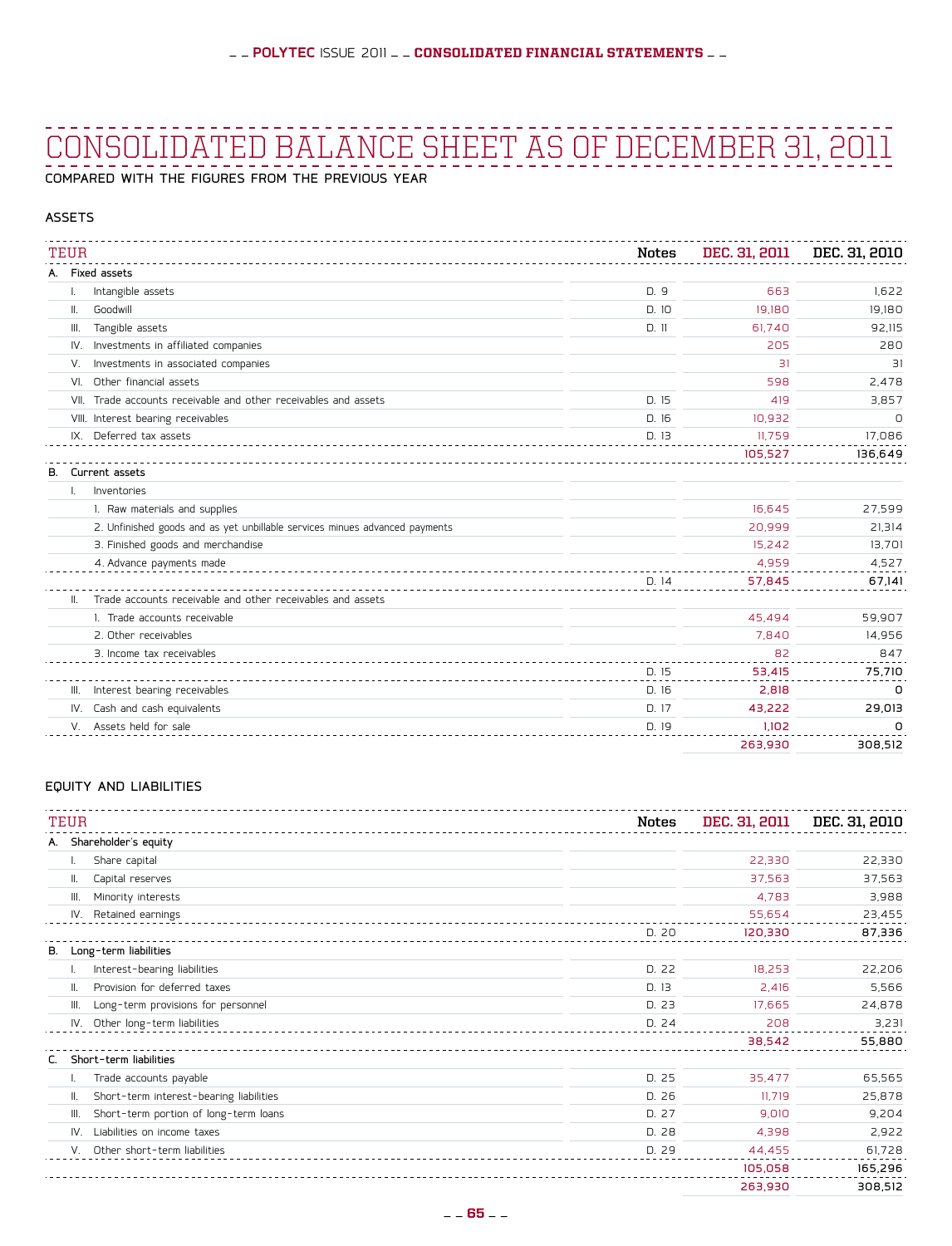### Consolidated Cash Flow Statement for the financial year 2011

compared with the figures from the previous year

#### CONSOLIDATED cash flow

| TEUR<br>2011<br>Earnings before tax<br>39,539<br>$-1,816$<br>Income taxes<br>$\overline{\phantom{a}}$<br>Depreciation (appreciation) of fixed assets<br>18,705<br>Release of badwill<br>$-11$<br>$\overline{\phantom{a}}$<br>Non-cash gains from securities held for sale<br>0<br>Non-cash earnings from deconsolidation<br>$-7,211$<br>$\overline{\phantom{a}}$<br>+(-)Increase (decrease) in long-term provisions<br>456<br>-(+) Profit (Loss) from asset disposals<br>$-639$<br>Consolidated cash flow from earnings<br>49,024<br>$\equiv$<br>-(+) Increase (decrease) in inventories, advance payments made<br>$-7,933$<br>-(+) Increase (decrease) in trade and other receivables<br>$-32,096$<br>+(-)Increase (decrease) in trade and other payables<br>14,323<br>+(-)Increase (decrease) in short-term provisions<br>5,900<br>Consolidated cash flow from operating activities<br>29,218 |  |           |
|-------------------------------------------------------------------------------------------------------------------------------------------------------------------------------------------------------------------------------------------------------------------------------------------------------------------------------------------------------------------------------------------------------------------------------------------------------------------------------------------------------------------------------------------------------------------------------------------------------------------------------------------------------------------------------------------------------------------------------------------------------------------------------------------------------------------------------------------------------------------------------------------------|--|-----------|
|                                                                                                                                                                                                                                                                                                                                                                                                                                                                                                                                                                                                                                                                                                                                                                                                                                                                                                 |  | 2010      |
|                                                                                                                                                                                                                                                                                                                                                                                                                                                                                                                                                                                                                                                                                                                                                                                                                                                                                                 |  | 25,725    |
|                                                                                                                                                                                                                                                                                                                                                                                                                                                                                                                                                                                                                                                                                                                                                                                                                                                                                                 |  | $-1,878$  |
|                                                                                                                                                                                                                                                                                                                                                                                                                                                                                                                                                                                                                                                                                                                                                                                                                                                                                                 |  | 27,053    |
|                                                                                                                                                                                                                                                                                                                                                                                                                                                                                                                                                                                                                                                                                                                                                                                                                                                                                                 |  | $\Omega$  |
|                                                                                                                                                                                                                                                                                                                                                                                                                                                                                                                                                                                                                                                                                                                                                                                                                                                                                                 |  | $-6,119$  |
|                                                                                                                                                                                                                                                                                                                                                                                                                                                                                                                                                                                                                                                                                                                                                                                                                                                                                                 |  | $-736$    |
|                                                                                                                                                                                                                                                                                                                                                                                                                                                                                                                                                                                                                                                                                                                                                                                                                                                                                                 |  | 527       |
|                                                                                                                                                                                                                                                                                                                                                                                                                                                                                                                                                                                                                                                                                                                                                                                                                                                                                                 |  | $-18$     |
|                                                                                                                                                                                                                                                                                                                                                                                                                                                                                                                                                                                                                                                                                                                                                                                                                                                                                                 |  | 44,555    |
|                                                                                                                                                                                                                                                                                                                                                                                                                                                                                                                                                                                                                                                                                                                                                                                                                                                                                                 |  | 2,824     |
|                                                                                                                                                                                                                                                                                                                                                                                                                                                                                                                                                                                                                                                                                                                                                                                                                                                                                                 |  | $-16,897$ |
|                                                                                                                                                                                                                                                                                                                                                                                                                                                                                                                                                                                                                                                                                                                                                                                                                                                                                                 |  | 16,375    |
|                                                                                                                                                                                                                                                                                                                                                                                                                                                                                                                                                                                                                                                                                                                                                                                                                                                                                                 |  | $-818$    |
|                                                                                                                                                                                                                                                                                                                                                                                                                                                                                                                                                                                                                                                                                                                                                                                                                                                                                                 |  | 46,038    |

| TEUR                                                                                                       | 2011      | 2010      |  |
|------------------------------------------------------------------------------------------------------------|-----------|-----------|--|
| Investments in fixed assets<br>$\overline{\phantom{a}}$                                                    | $-17.489$ | $-16.702$ |  |
| Acquisition of consolidated subsidiaries (Purchase price less the acquired cash and cash equivalents)<br>- | $-1.007$  | 0         |  |
| Acquisition of subsidiaries                                                                                | $-35$     | $-25$     |  |
| Disposal of affiliated companies<br>$\ddot{}$                                                              | 350       | 35        |  |
| Disposal of not longer consolidated subsidiaries (Proceeds less cash and cash equivalents)                 | 24,128    | 2.479     |  |
| Disposal of marketable securities<br>$\ddot{}$                                                             | $\Omega$  | 12,050    |  |
| +(-) Profit (Loss) from asset disposals                                                                    | 639       | 18        |  |
| +(-) Translation differences                                                                               | $-18$     | $\Omega$  |  |
| Book value of asset disposals<br>$\ddot{}$                                                                 | 2.041     | 329       |  |
| Consolidated cash flow from investing activities<br>$\equiv$                                               | 8.610     | $-1.816$  |  |

| TEUR                                                                       | 2011      | 2010      |
|----------------------------------------------------------------------------|-----------|-----------|
| +(-)Increase (decrease) in interest-bearing loans and liabilities to banks | $-22,202$ | $-47,728$ |
| $-(+)$ Increase (decrease) in interest-bearing receivables and grants      | $-687$    | 394       |
| Payments for own shares                                                    | O         | 85        |
| +(-)Other changes in equity                                                | $-730$    | 183       |
| Consolidated cash flow from financing activities<br>$=$                    | $-23.619$ | $-47.066$ |
|                                                                            |           |           |
| TEUR                                                                       | 2011      | 2010      |
| +(-)Consolidated cash flow from operating activities                       |           |           |
|                                                                            | 29.218    | 46,038    |
| +(-)Consolidated cash flow from investing activities                       | 8,610     | $-1,816$  |
| +(-)Consolidated cash flow from financing activities                       | $-23,619$ | $-47,066$ |
| Changes in cash and cash equivalents<br>$=$                                | 14,210    | $-2,844$  |
| Opening balance of cash and cash equivalents                               | 29,013    | 31,857    |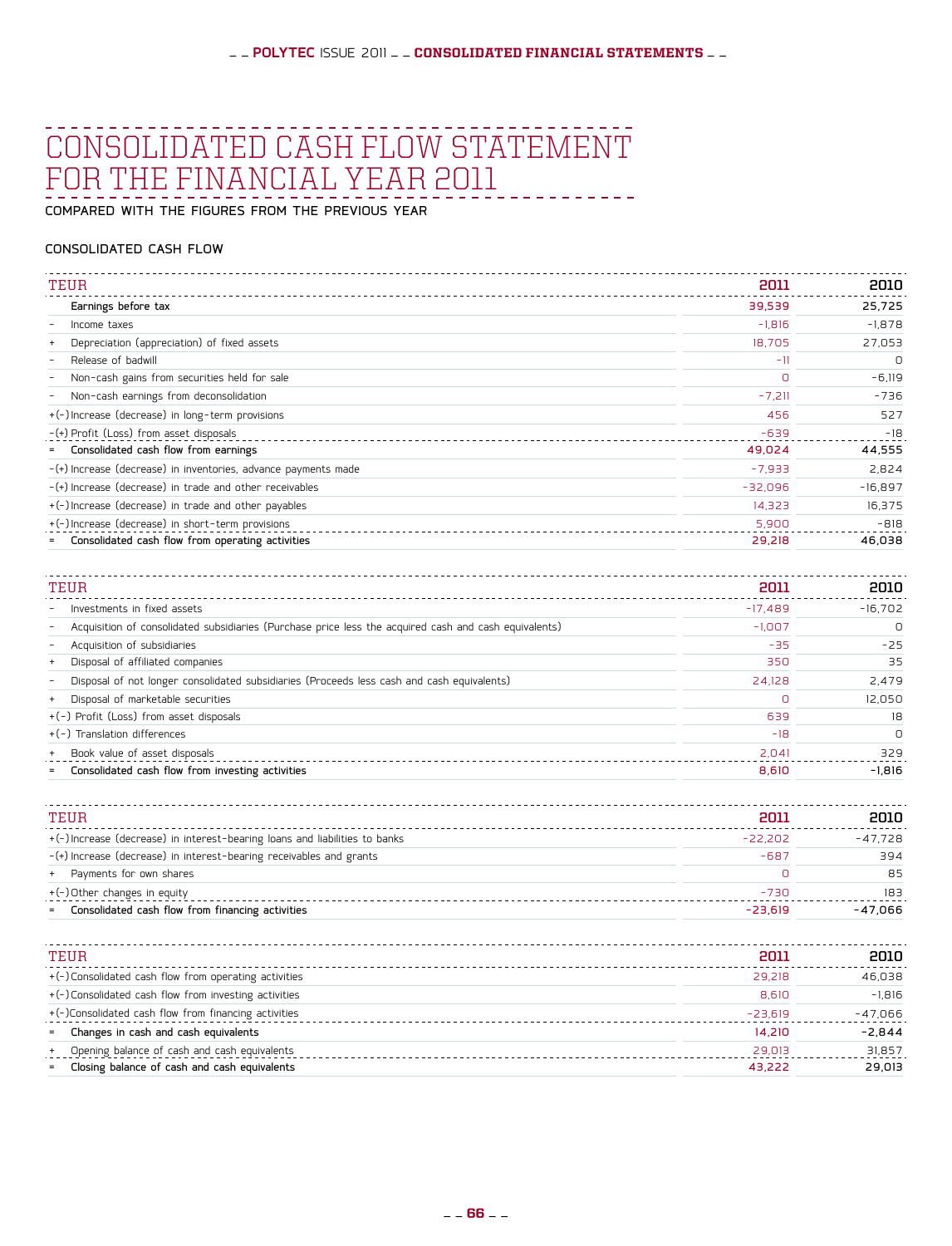## STATEMENT OF CHANGES IN EQUITY

| TEUR                                 | Notes | Share<br>capital | Capital<br>reserves | Treasurv<br>stock | Retained<br>earnings | Non-controlling<br>interests | Total    |
|--------------------------------------|-------|------------------|---------------------|-------------------|----------------------|------------------------------|----------|
| Balance as of January 1, 2011        |       | 22.330           | 37.563              |                   | 23.455               | 3.988                        | 87,336   |
| Total comprehensive income after tax |       |                  |                     |                   | 33.724               | 794                          | 34.519   |
| Payments                             |       |                  |                     |                   |                      |                              | n.       |
| Other changes                        |       |                  |                     |                   | $-1.525$             |                              | $-1.525$ |
| Balance as of December 31, 2011      | D.20  | 22,330           | 37.563              |                   | 55.654               | 4.783                        | 120.330  |

| TEUR                                 | Notes | Share<br>capital | Capital<br>reserves | Treasury<br>stock | Retained<br>earnings | Non-controlling<br>interests | Total    |
|--------------------------------------|-------|------------------|---------------------|-------------------|----------------------|------------------------------|----------|
| Balance as of January 1, 2010        |       | 22.330           | 37.563              | $-216$            | $-1.601$             | 3.406                        | 61,483   |
| Total comprehensive income after tax |       |                  |                     | 0                 | 25.186               | 582                          | 25.768   |
| Payments                             |       |                  |                     | 85                |                      |                              | 85       |
| Other changes                        |       |                  |                     | 131               | $-131$               |                              | $\Omega$ |
| Balance as of December 31, 2010      | D.20  | 22.330           | 37.563              |                   | 23.455               | 3.988                        | 87.336   |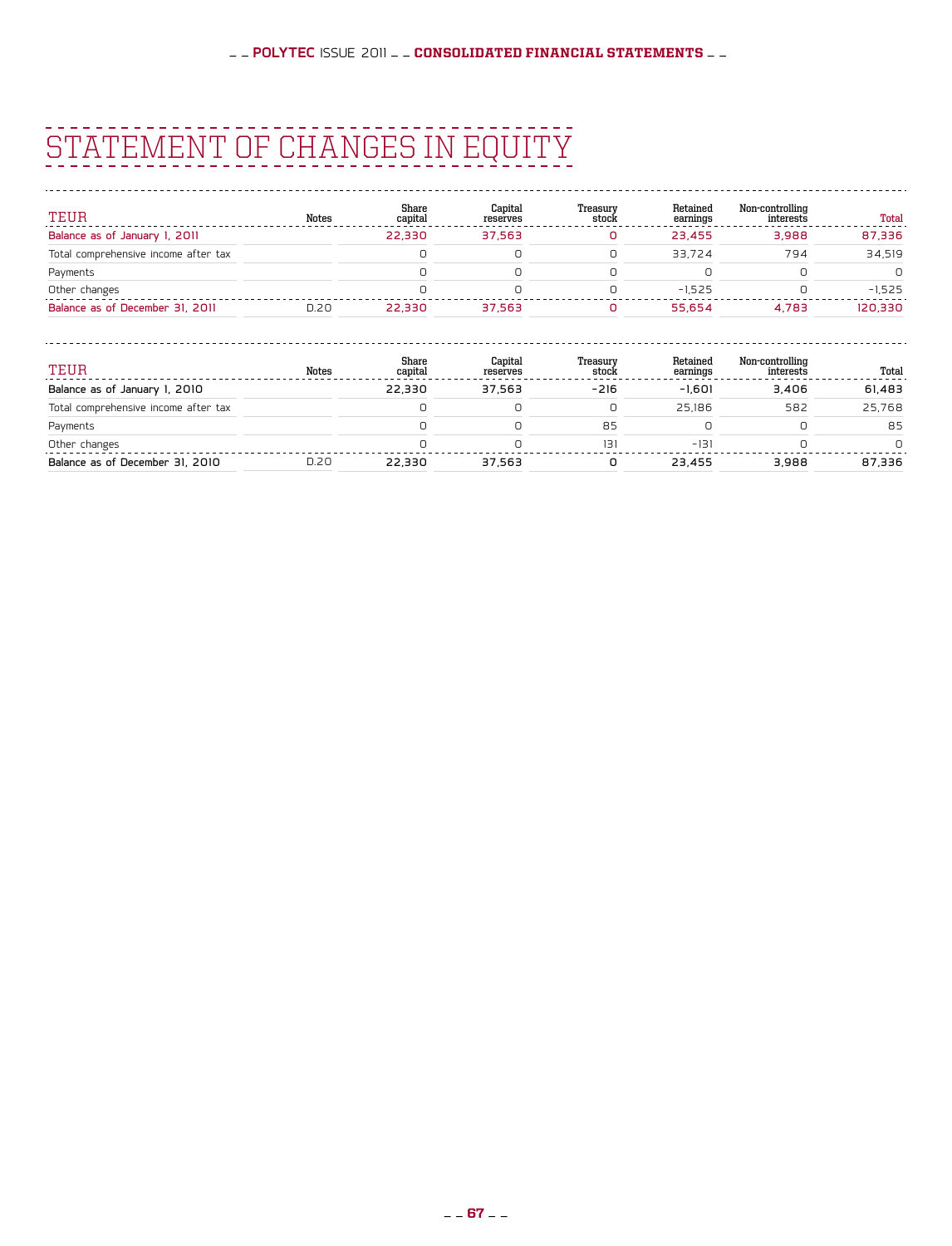# NOTES TO THE CONSOLIDATED financial statements of polytecholdingag

## **for the financial year 2011**

## A. General information

The POLYTEC GROUP is an internationally operating corporation fo-<br>cusing on the automotive and plastics industry with its head office in Austria. In the automotive industry, the Group is working as supplier of exterior and engine compartment components in the high-volume market segment (Automotive / Systems division) as well as a suppli-<br>er of original equipment and components for small and medium series (Car Styling division). Furthermore, the Group produces PU plastic parts as well as machines for their production for other industries.

The consolidated financial statements for the financial year 2011 of the POLYTEC Holding AG (hereinafter referred to as "Group" or "POLYTEC GROUP") were prepared in accordance with the guidelines of the International Financial Reporting Standards (IFRS) and their interpretations in line with the EU standard practice.

The headquarters of the POLYTEC Holding AG is located in Hörsching, Austria, and is listed in the "Landes- und Handelsregister Linz" [Commercial Registry of the City of Linz] under the number FN 197646 g.

All standards, which had to be mandatorily applied for the financial years, were applied with regard to the preparation of the present consolidated financial statements.

The following new or amended IFRS and interpretations of the International Financial Reporting Interpretations Committee (IFRIC) were adopted by the EU and are applicable for the first time in the financial year 2011:

• IFRS 1 (revised): Limited exemption of first-time adopters from comparative disclosures in accordance with IFRS 7

- IAS 24 (revised): Related Party Disclosures
- IAS 32 (revised): Classification of Rights Issues
- • IFRIC <sup>14</sup> (new): Prepayments in the context of minimum fund- ing requirements
- ing requirements<br>IFRIC 19 (new): Extinguishing Financial Liabilities with Equity Instruments
- • Amendments to a number of existing IFRS as a result of the annual improvements project in 2010.

The new or amended standards, which are applicable from January 1, 2011, do not lead to any material changes in the consolidated financial statements of the POLYTEC GROUP. As a result, the accounting and measurement policies applied in the 2011 financial year remain essentially unchanged compared with the consolidated financial statements as of December 31, 2010.

Application of the following standards published by the IASB is not yet mandatory and they have not been applied by the POLYTEC GROUP to date either:

| Standard/interpretation | Title                                                                                      | the first time for<br>financial years com-<br>mencing on or after: |
|-------------------------|--------------------------------------------------------------------------------------------|--------------------------------------------------------------------|
| IAS 1 (revised)         | Amendments to IAS I: Presenta-<br>tion of the components of other<br>comprehensive income  | July 1, 2012                                                       |
| IAS 12 (revised)        | Limited amendments to IAS 12:<br>Recovery of underlying assets                             | January 1, 2012                                                    |
| IAS 19 (revised)        | Amendment to the accounting<br>standard for employee benefits                              | January 1, 2013                                                    |
| IAS 27 (revised 2011)   | Separate Financial Statements                                                              | January 1, 2013                                                    |
| IAS 28 (revised)        | Investments in Associates and<br>Joint Ventures                                            | January I, 2013                                                    |
| IFRS 7 (revised)        | Amendment to IFRS 7: Improving<br>Disclosures about Transfer of<br><b>Financial Assets</b> | July 1, 2011                                                       |
| IFRS 9                  | Financial Instruments                                                                      | January 1, 2013                                                    |
| IFRS 10                 | Consolidated Financial Statements                                                          | January I, 2013                                                    |
| IFRS 11                 | Joint Arrangements                                                                         | January I, 2013                                                    |
| IFRS 12                 | Disclosure of Interest in Other<br><b>Entities</b>                                         | January 1, 2013                                                    |
| IFRS 13                 | Fair Value Measurement                                                                     | January I, 2013                                                    |
|                         |                                                                                            |                                                                    |

**Applicable fo**

This list represents the changes relevant for POLYTEC GROUP. The resulting repercussions on future transactions are currently being evaluated.

The revised IAS 19 standard envisages the abolition of the corridor method, which had been hitherto applied by the POLYTEC GROUP. The revised IAS 19 standard will be applied by the POLYTEC GROUP starting from the 2013 business year.

The new IFRS 9 envisages far-reaching changes with regard to the classification and measurement of financial instruments, the impairment of financial assets and the rules on hedge accounting. Because of the ongoing revision of the standard, the impact on the POLYTEC GROUP cannot be reliably estimated at present. Given the current status of the project, application of IFRS 9 will only be mandatory for financial years commencing on January 1, 2015.

With regard to the future application of additional standards and interpretations that have not yet come into effect and have not yet been applied by the POLYTEC GROUP, no significant material changes to the reported assets, liabilities or other disclosures in the consolidated financial statements are expected.

The consolidated financial statements are presented in thousands of euros (TEUR). When adding up rounded amounts and information given as a percentage, rounding differences may occur due to the use of automatic calculation methods.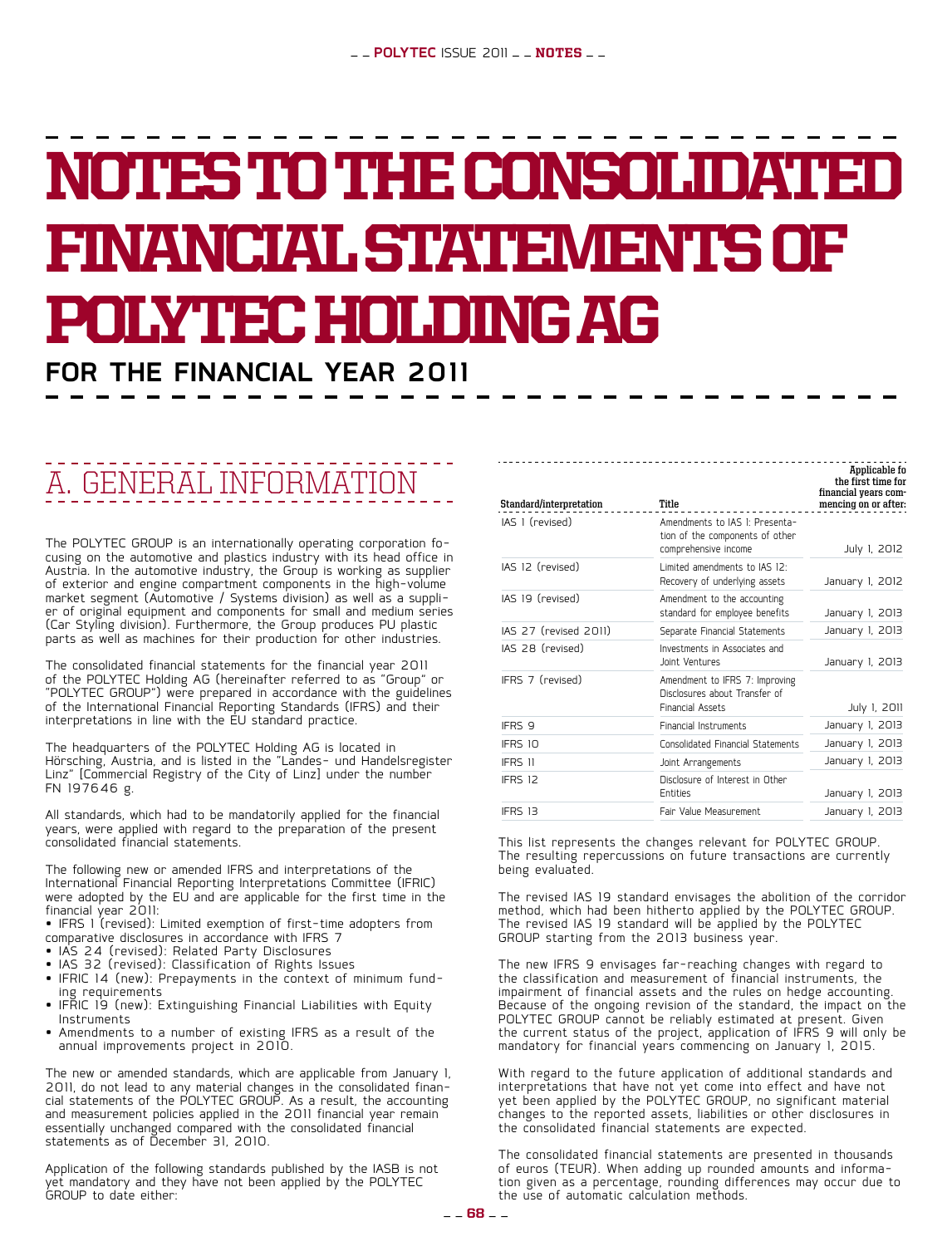The profit and loss statement of the Group is prepared in accord- ance with the total cost accounting method.

Pursuant to Article 245 a UGB [Austrian Business Code], the present consolidated financial statements replace the consolidated financial statements, which would otherwise have to be prepared in accordance with Article 244 et seq. UGB.

### - - - - - - - - - - - - - -B. Principles of consolidation

#### 1. Basis of consolidation

The basis of consolidation is determined in accordance with the principles of the IAS 27 (Consolidated and Separate Financial Stateprinciples of the IAS 27 (Consolidated and Separate Financial State- ments and Accounting for Investments in Subsidiaries) in connection with SIC 12 (Consolidation - Special Purpose Entities). The parent company is the POLYTEC Holding AG, Hörsching. The consolidated financial statements include all companies by full consolidation, which are under a controlling influence by the parent company. Thus, five national subsidiaries (previous year: four) and 21 international sub- sidiaries (previous year: 24) were included in addition to the parent company; these subsidiaries are under the legal and factual control of the POLYTEC GROUP. Nine companies (previous year: twelve), which were not included, are not important for the consolidated<br>financial statements. The balance sheet date for all companies included in the consolidated financial statements is December 31, 2011.

Special purpose entities are included in the consolidated financial statements provided that they are under the controlling influence of the POLYTEC GROUP.

An overview of the fully consolidated companies can be found in annex 5 of the notes of the consolidated financial statements.

The annual financial statements of subsidiaries are included into the consolidated financial statements from the time of acquisition until<br>the time of disposal. A subsidiary will first be included when the rethe time of disposal. A subsidiary will first be included with regard to the assets and the business activities of this company.

In the financial year under review, the basis of consolidation changed as follows:

| Basis of consolidation                | <b>Full consolidation</b> |
|---------------------------------------|---------------------------|
| As of Dec. 31, 2010                   | つロ                        |
| Retirement due to company divestments | $-7$                      |
| Company acquisitions                  |                           |
| As of Dec. 31, 2011                   | 27                        |
| thereof foreign companies             |                           |

The Interior-Systems business was transferred to Toyota Bo-<br>shoku Europe N.V., Zaventem, Belgium by virtue of the purchase agreement dated June 9, 2011. Transfer of beneficial ownership took place when the deal was completed on June 30, 2011. The Board of Directors of POLYTEC decided to sell the Interior-Systems business despite the outstanding technological expertise present within the business. The motives for this strategic deci- sion were the limited prospects for the global positioning needed in this area and the extreme competitive pressures exerted by a few global competitors. Following a thorough examination by the Board of Directors of POLYTEC, Toyota Boshoku emerged as the most sensible purchaser both in the interests of shareholders and the customers and employees at the sites affected.

The divested business achieved annual sales of approximately EUR 320 million with roughly 2,000 employees in the 2010 financial year. The key products of the Interior-Systems busi- ness included door panels, roof liners and pillar coverings. The sites in South Africa (Polytec Interior South Africa Proprietary Ltd.) and in Poland (Polytec Interior Polska Sp.z.o.o.) are af- '<br>fected by the sale, as are four sites in Germany (POLYTEC In-<br>terior GmbH). These sites were transferred by the sale of 100% of the shares in the respective companies. The sites in Hoden- hagen (formerly part of POLYTEC Riesselmann GmbH & Co KG) and Waldbröl (POLYTEC Intex GmbH & Co KG) were transferred by means of asset deals. The operations of POLYTEC Automo- tive GmbH & Co KG had already been transferred to POLYTEC Interior GmbH in the form of an asset deal on April 30, 2011. With regard to the sale of the Interior-Systems site in Spain (Zaragoza), which was not sold as part of this transaction, please refer to the disclosures under  $E.2$  - Events after the balance sheet date.

In total, the sale of the Interior-Systems business led to POLYTEC's remaining business areas being significantly strength-<br>ened and to an increase in the average operating profit margin achieved in the Group. It gives the management the requisite flexibility to be able to expand the core areas of the Group fur-<br>ther in line with its long-term strategy. At the same time, the<br>management of POLYTEC is advocating the further expansion of its market position in the areas of composites, injection mold- ing components and car styling as a matter of priority. Possible acquisitions to complement POLYTEC's core business strategically are investigated on an ongoing basis.

The following companies were deconsolidated in the year under review:

| Company                                                                       | Share of equity | Date of<br>deconsolidation |
|-------------------------------------------------------------------------------|-----------------|----------------------------|
| POLYTEC Interior GmbH,<br>Geretsried, Germany                                 | 100%            | June 30, 2011              |
| Polytec Interior Polska Sp.z.o.o.,<br>Tomaszow Mazowiecki, Poland             | 100%            | June 30, 2011              |
| Polytec Interior South<br>Africa (Proprietary) Ltd.,<br>Rosslyn, South Africa | 100%            | June 30, 2011              |

The deconsolidation profit or loss is included in the profit or loss from the disposal of the entire Interior-Systems business shown below.

The contribution of the Interior-Systems business to the figures shown in the consolidated income statement is as follows in 2011:

| TEHR               |         |
|--------------------|---------|
| Net sales          | 160.844 |
| Income after taxes |         |

The profit or loss from the sale of the Interior-Systems business<br>was calculated by comparing the net assets sold with the consideration received allowing for translation differences previously recognised direct in equity.

| TEUR                                                                                                                        |           |
|-----------------------------------------------------------------------------------------------------------------------------|-----------|
| Consideration received                                                                                                      | 24.454    |
| Net assets sold                                                                                                             | $-18.768$ |
| Cumulative translation differences that in the case of loss of control<br>in the subsidiaries were reclassified from equity | 1.525     |
| Gain on disposal                                                                                                            | 7.211     |

The gain on disposal was recognised in the deconsolidation profit or loss item in the consolidated income statement.

In addition to the purchase price, the consideration received includes sale-related expenses. Allowing for the cash and cash equivalents of the divested Interior-Systems business of TEUR 6,179, cash flow of TEUR  $24,128$  is produced.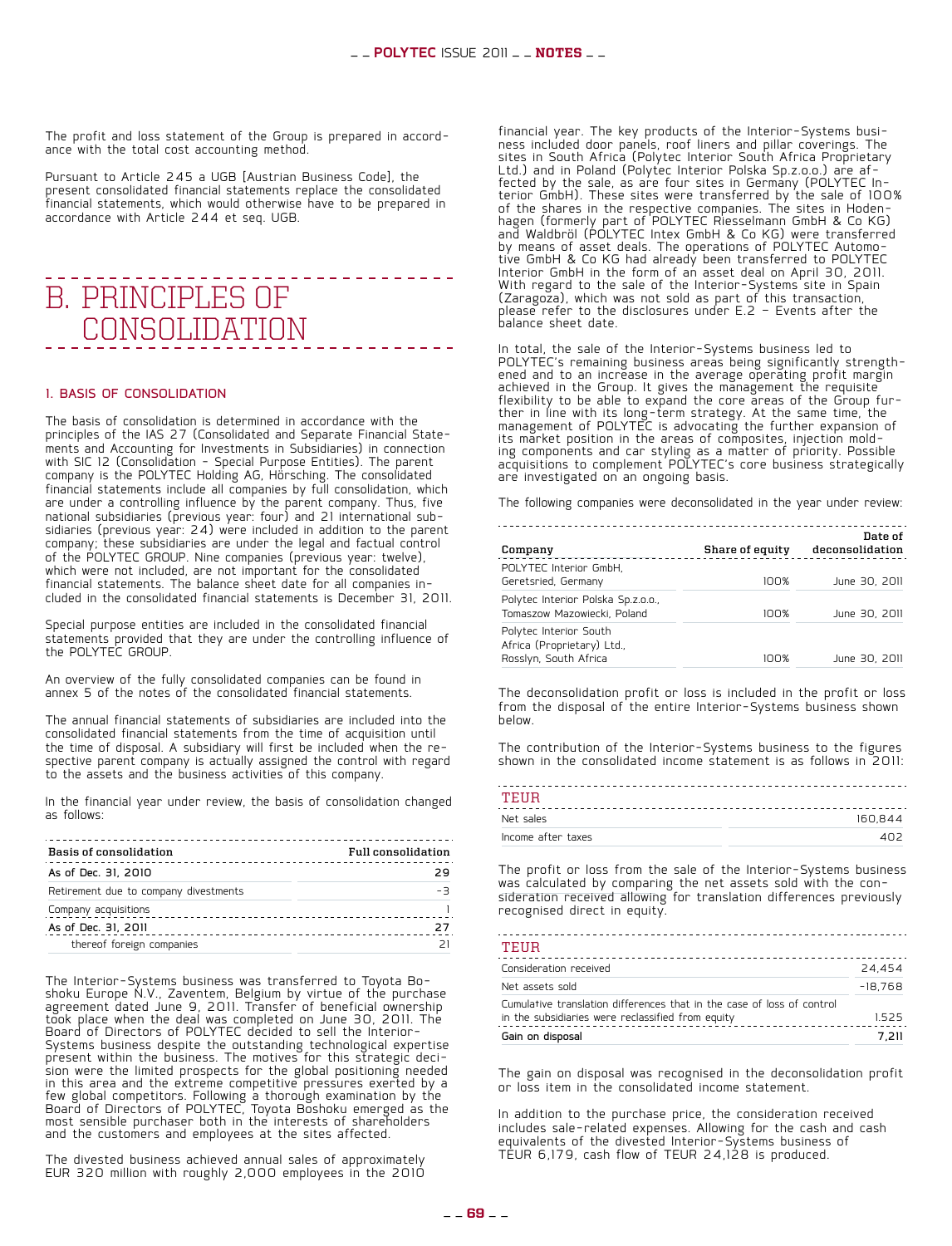The net assets divested as a result of the sale of the Interior-Systems business are as follows:

| Net assets of the Interior-Systems business as of June 30, 2011 | 18.768    |
|-----------------------------------------------------------------|-----------|
| Current provisions and liabilities                              | $-87.422$ |
| Non-current provisions and liabilities                          | $-16.902$ |
| Current assets                                                  | 88.765    |
| Fixed assets                                                    | 34.327    |
| TEUR                                                            |           |

A purchase agreement concerning the acquisition of 100% of the shares in PPI Plastic Products Innovation GmbH & Co KG was signed with PPI Immobilien Gesellschaft GmbH on August 3, 2011. The purchase price amounted to TEUR 1,188.

The assets and liabilities of PPI Plastic Products Innovation GmbH & Co KG acquired were recognised at the following fair values on the acquisition date, namely August 31, 2011:

| TEUR                          |          | Carrying value prior Fair value at the time of<br>to the acquisition the first consolidation |
|-------------------------------|----------|----------------------------------------------------------------------------------------------|
| Intangible assets             | 21       | 21                                                                                           |
| Tangible assets               | 4,395    | 5,295                                                                                        |
| Inventories                   | 3,882    | 3,882                                                                                        |
| Accounts receivable           | 4,313    | 4,313                                                                                        |
| Cash and cash equivalents     | 182      | 182                                                                                          |
| Interest-beating liabilities  | $-8,376$ | $-8,376$                                                                                     |
| Obligations due to employees  | $-1.148$ | $-1,148$                                                                                     |
| Trade accounts payable        | $-1.167$ | $-1,167$                                                                                     |
| Provisions for deferred taxes | n        | $-75$                                                                                        |
| Other liabilities             | $-1,128$ | $-1,728$                                                                                     |
| Net assets acquired           | 974      | 1.199                                                                                        |
| Purchasing price              |          | 1,188                                                                                        |
| <b>Difference</b>             |          | П                                                                                            |

The remaining negative difference was recognised as income thus increasing the net profit.

The contribution of the company to the figures shown in the consolidated income statement is as follows in 2011:

| TEUR               |        |
|--------------------|--------|
| Net sales          | 5345   |
| Income after taxes | $-561$ |

To simplify the Group structure, the limited partner's shares in POLYTEC EMC Engineering GmbH & Co KG and in POLYTEC Elastoform GmbH & Co KG were each transferred into their respective limited liability companies acting as general partners by means of the transfer agreement dated October 27, 2011. As a result, POLYTEC EMC Engineering GmbH & Co KG and POLYTEC Elastoform GmbH & Co KG were extinguished without being liquidated. Their corporate assets were transferred to POLYTEC EMC Engineering GmbH and POLYTEC Elastoform GmbH respectively by way of universal succession.

By virtue of the merger agreement dated December 19, 2011, POLYTEC Riesselmann GmbH & Co KG was merged with POLYTEC Plastics Germany GmbH & Co KG (formerly POLYTEC Intex GmbH & Co KG) by way of merger by acquisition. Here, too, the aim was to simplify the Group structure. The merger was entered in the Commercial Register of the Oldenburg District Court on January 24, 2012. This conversion has reduced the number of consolidated companies by one company.

#### 2. Methods of consolidation

The consolidation of investments for acquisitions until March 31, 2004 was performed on the basis of the book value method by offsetting the acquisition costs of the investments against the equity ratio allotted to these investments at the time of acquisiequity ratio allotted to these investments at the time of acquisi-<br>tion. A goodwill will be assigned to the assets as far as possible. A badwill was analyzed in previous years for its reason of ac- crual and, if affecting future losses and expenses, recorded in crual and, if affecting future losses and expenses, recorded in<br>accordance with IAS 22 as income at the time of occurrence of these losses and expenses.

IFRS 3 "Business Combinations" was applied for income occurred after March 31, 2004. Thus, the consolidation of investments was performed on the basis of the revaluation method (method concerning all assets and liabilities at fair value, also in the case of non-controlling interests and complete disclosure of the<br>hidden reserves, independent from the amount of the minority interests). The investment book value is opposed by the proportionate, re-evaluated equity of the subsidiary (purchase accounting).

Remaining differences will be capitalized as goodwill. Goodwill occurred prior to January 1, 2005 were recorded with the book value of December 31, 2004 and are subject to an annual impairment test.

If the acquisition costs are lower as the net assets, the differ- ence (negative consolidation difference) will be recognized in the income statement of the acquisition period.

Further information with regard to the effects of the decon- solidation carried out in the 2011 financial year can be found in section B. 1.

Non-controlling interests are disclosed in the Consolidated Financial Statements under equity in accordance with IAS 27.

All accounts receivables and payables as well as expenses and earnings resulting from transactions between the consolidated companies were eliminated by taking into account the principle of materiality. Intermediate results from Group-internal deliveries were also eliminated as far as they are material.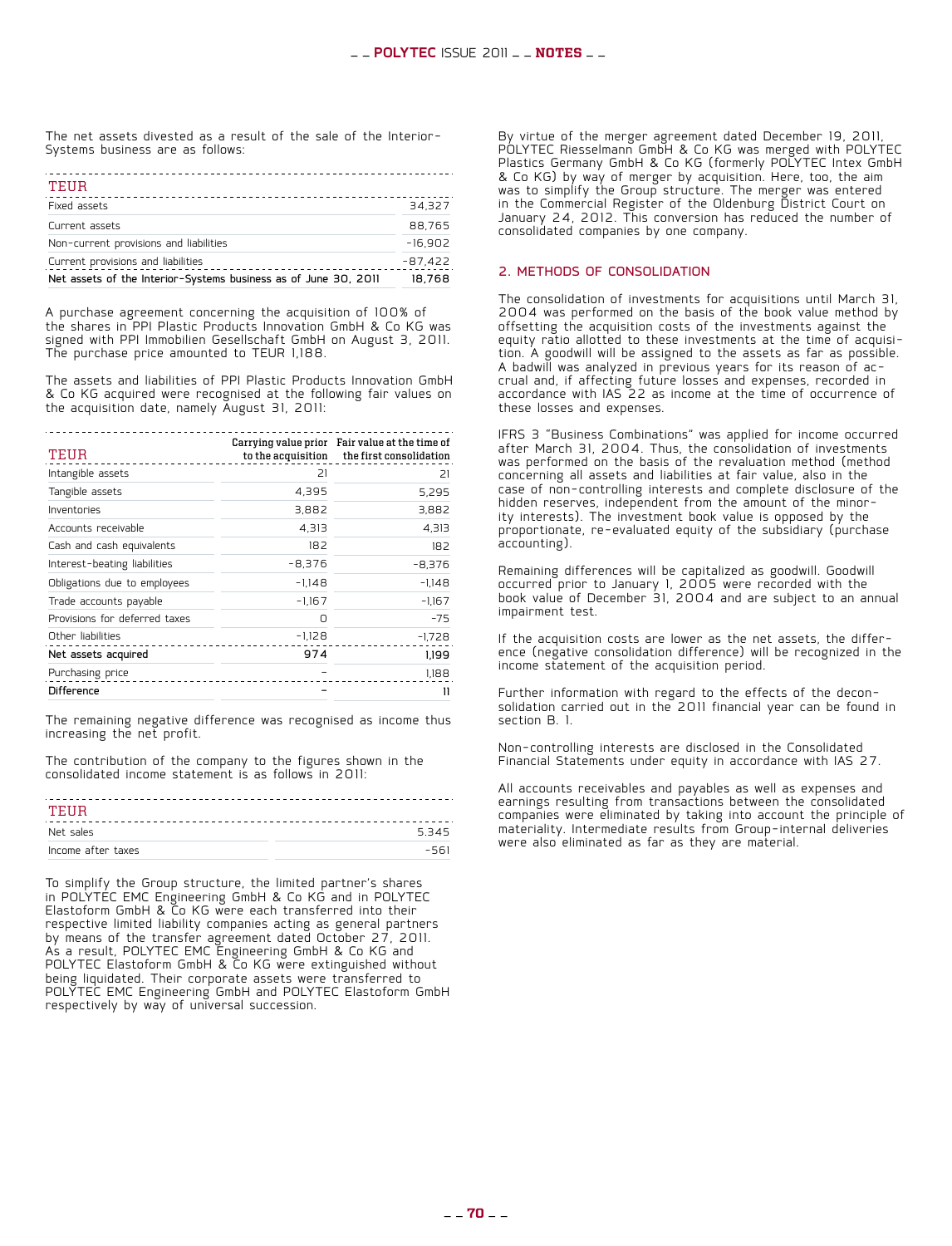#### 3. Currency translation

#### Business transactions with foreign currencies

All transactions in foreign currencies were valued at the ex-<br>change rate of the transaction date in the individual companies.<br>Monetary assets and liabilities in foreign currencies are converted at the exchange rate on the balance sheet date. Resulting exchange rate differences are recorded in the profit and loss statement of the Group.

#### Translation of individual financial statements in foreign currencies

The functional currency of non-euro subsidiaries is the corresponding national currency; however, this does not apply to the Turkish company, whose functional currency is the euro. Assets and liabilities of international subsidiaries were converted with the reference exchange rate of the European Central Bank on the balance sheet date. Posi- tions of the profit and loss statement of the Group were converted with average exchange rates of the financial year.

Exchange rate differences of monetary positions, which, from the economic point of view, belong to a foreign company like, for example, long-term receivables and loans will be accounted with the Group equity capital and will be recorded under the position "Differences from the currency translation".

The following currency exchange rates were used:

|            |         | Average exchange rate | Exchange rate on<br>the balance sheet date |         |  |  |
|------------|---------|-----------------------|--------------------------------------------|---------|--|--|
|            | 2011    |                       | 2010 Dec. 31, 2011 Dec. 31, 2010           |         |  |  |
| CAD        | 1.3801  | 1.3635                | 1.3215                                     | 1.3323  |  |  |
| GBP        | 0.8709  | 0.8554                | 0.8353                                     | 0.8607  |  |  |
| PLN        | 3.9635  | 4.0032                |                                            | 3.9746  |  |  |
| <b>USD</b> | 1.3980  | 1.3184                | 1.2938                                     | 1.3362  |  |  |
| ZAR        | 9.7752  | 9.6339                |                                            | 8.8652  |  |  |
| r7K        | 24.5700 | 252525                | 25.7732                                    | 25.0627 |  |  |

### . . . . . . . . . C. Accounting and valuation principles

The principle of standardized accounting and evaluation will be applied due to the guidelines applicable throughout the entire Group. Insubstantial deviations with regard to the individual tained. All financial statements were prepared on the assumption that the entity is a going concern.

#### 1. Intangible assets

Intangible assets are evaluated with their acquisition costs and amortized according to schedule on a straight-line basis. The amortization rates are between 10.0% and 66.7%.

Expenses for research are shown as expenses in the year of<br>their occurrence. Development costs are normally also periodically occurring expenses. They have to be booked as assets if<br>certain conditions can be proved and if they have been cumulatively fulfilled. Among other aspects, it must be verifiable that the development activities are very likely to result in future accrual of funds, which does not only cover the normal costs but also the corresponding development costs. Capitalized develop- ment costs for customer orders are amortized with the beginning of the serial delivery in accordance with the customer's release orders for the entire term of the model. The Group's research and development expenses in the financial year amounted to approximately TEUR 10,972 (previous year: TEUR 16,034).

#### 2. Goodwill

Goodwill results from acquisitions of subsidiaries or interests in associated companies and is subject to an impairment test at least once a year. If a subsidiary or an associated company is sold, the proportionate goodwill will be taken into account in the calculation of the gain or loss of the disposal.

The evaluation of goodwill is performed with regard to the acquisition costs less the accumulated impairment losses (see also the annex "Impairment").

#### 3. Fixed assets

Tangible assets are valued at the costs of acquisition or produc- tion, reduced by scheduled amortizations, or the lower achievable market price. The scheduled amortizations are determined on a straight-line method.

For limited-life assets, the following rates are used for the scheduled depreciation:

| %                                             |               |
|-----------------------------------------------|---------------|
| Buildings and leasehold improvements          | $4.0 - 20.0$  |
| Technical equipment and machinery             | $6.7 - 50.0$  |
| Other plant, fixtures, fittings and equipment | $10.0 - 50.0$ |

Substantial impairment beyond the scope of the scheduled amortizations will be taken into account by extraordinary amor- tizations. In the case of a discontinuation of the reasons for extraordinary amortizations, corresponding revaluations will be performed.

In the case of fixed assets being immobilized, sold or given up, the profit or loss from the difference of the sales revenue and the net book value will be recorded as other operating income or expenses.

Maintenance expenses will be recorded as expenses in the financial year of their occurrence.

#### 4. Assets from tenancies and leasing

Leased assets for which basically all risks and chances resulting from the property of assets were transferred (finance lease), are valued as assets with their market value or the lower cash<br>value in correspondence with IAS 17. The amortization is performed according to schedule over the period of the leasing agreement or over the economic useful life of the assets pro- vided that the transfer of legal ownership of the leased assets is secure enough until the end of the leasing agreement period. The payment obligations resulting from the future leasing rates are discounted and recorded as liabilities.

#### 5. Government grants

Government grants and subventions of other third parties are recorded under liabilities and liquidated in accordance with the useful life of the allocated asset.

#### 6. Financial assets

Other investments and loans are included under other financial assets. They are valued at the costs of acquisition or the lower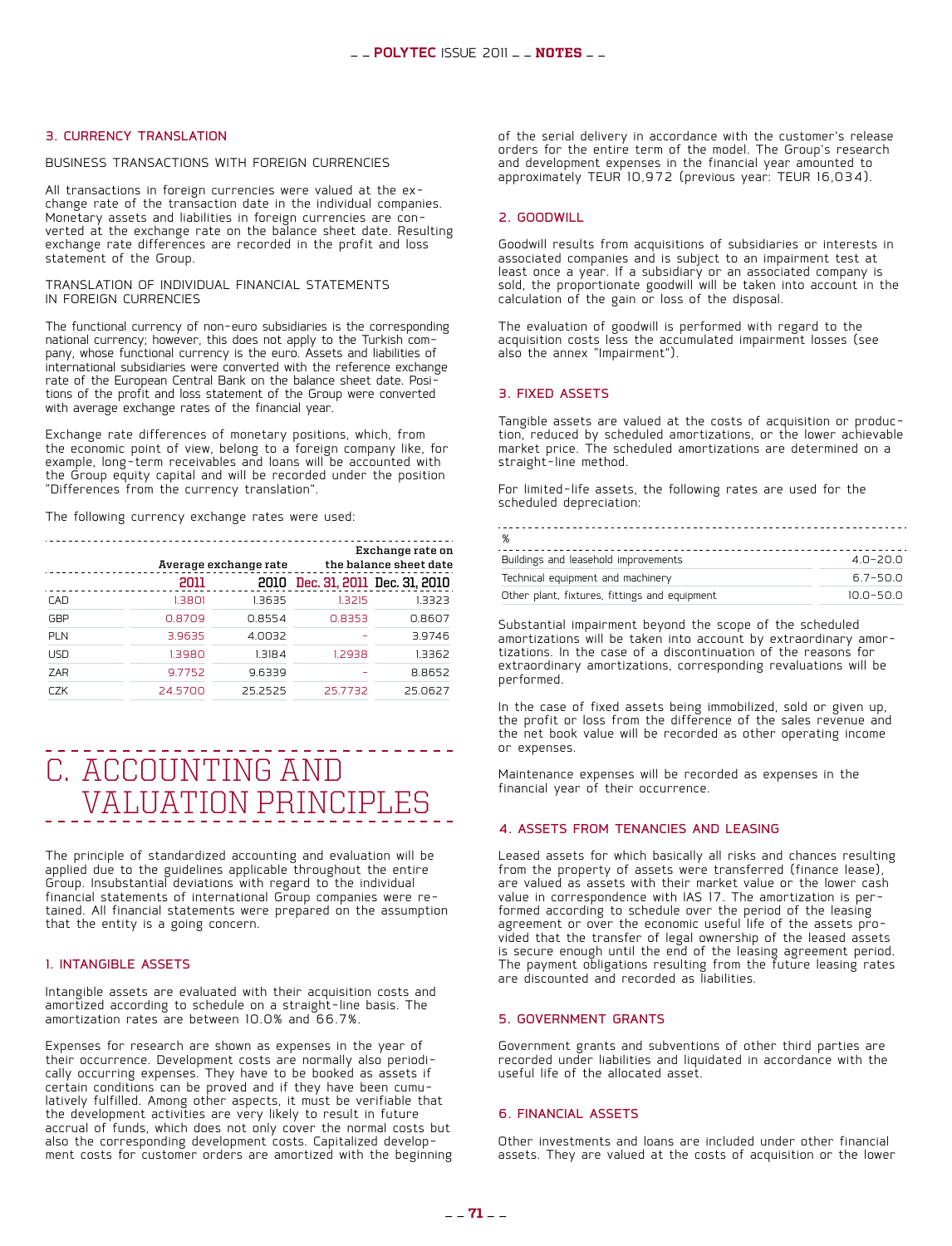market value at the balance sheet date. Interest-bearing loans are balanced with their nominal value.

The investments balanced at the acquisition costs are invest- ments, which are not listed on an active market and whose cur- rent value can, therefore, not be determined on a reliable basis.

Extraordinary amortizations will be performed for all financial assets in the case of impairment.

#### 7. Inventories

Inventories are evaluated at their acquisition costs or production costs or the lower achievable market value on the balance sheet date. The determination of the acquisition and production costs is performed for similar assets in accordance with the weighted average cost method or in accordance with similar methods. The production costs only include the directly attributable costs and the proportionate overhead costs. Interests on borrowed capital are not capitalized.

#### 8. Accounts receivable for trade, income tax and other accounts receivable

Receivable are capitalized at costs of acquisition. Recognizable risks are taken into account by performing appropriate value adjustments.

In other accounts receivable also those derivative financial assets are reported that show a positive market value and are classified as "held for trading".

#### 9. Securities of the current assets

In 2010, all securities were sold.

#### 10. Cash and short-term financial resources

Cash and other short-term financial means consist of cash on hand, checks and cash at banks as well as securities, which are used by the Group for liquidity management. They are evalu- ated at market values, which are formed on sufficiently solvent markets and which can thus be reliably determined.

#### 11. Impairment

Assets are tested at the balance sheet date if any indications exist for impairment. For goodwill, such an annual verification (impairment test) is performed shortly before any balance sheet date even if no indications for impairment are given.

For the purpose of the impairment test, the POLYTEC GROUP summarizes its assets, which are generating cash flow on the lowest level (cash-generating unit). Goodwill is assigned to those cash-generating units which are expected to benefit from syner- gies and which represent the lowest Group-internal level of the management monitoring of the cash flow. In case of goodwill, the segment is usually defined as a cash-generating unit.

The value in use of the asset corresponds to the present value of the estimated future cash flows from continuing use of such asset and from its disposal at the end of its useful life apply- ing a fair market discount rate before taxes, which is adjusted ing a fair market discount rate before taxes, which is adjusted<br>to the specific risks of the assets. The estimation of the future<br>cash flow is based on a 3 year planning horizon. A perpetual annuity based on the third year's estimates has been assumed for the period beyond this planning horizon The interest rate used for calculating the present value is the weighted average cost of capital of the corresponding cash-generating unit and was defined with 10% to 11% for the 2011 financial year.

Any impairment loss will be disclosed with the amount by which the book value of the individual asset or the cash-generating unit exceeds the achievable amount. The achievable amount is the higher amount of both amounts from the net selling price and the use value. Impairment losses proportionately reduce the carrying amount of the assets of the cash-generating unit.

In the case of a discontinuation of the reasons for impairment, corresponding revaluations will be performed for fixed assets. Goodwill, which has been amortized due to impairment, is no longer written up.

#### 12. Obligations towards employees

Provision for severance payments

Due to legal obligations, the employees of Austrian group compa- nies who have joined the company prior to January 1, 2002 will receive a one-time severance payment in the case of a termina- tion of the employment contract or in the case of retirement. The amount of compensation depends on the number of years of service and the applicable income on the end of the employment. For all employment contracts concluded after December 31, 2002, payments, which will be recorded as expenses, will be made to a company pension fund for employees.

The provisions for severance payments are determined on a standardized basis at the balance sheet date with the "projected-unit-credit method" and by applying a discount rate count future salary increases of 2.0% (previous year: 2.0%). A reduction for fluctuation of personnel based on the years of service is included. The assumed retirement age for men and women, taking into account certain temporary arrangements, is still defined with 62 years (no change to the previous year).

The corridor method is used for actuarial gains/losses. If the actuarial gains/losses exceed the present value of the defined benefit obligation by more than 10.0% at the beginning of the financial year, they will be recognised as income or expense divided over the average remaining working lives of employees. Current and past service cost and actuarial gains/losses recog- nised as income or expense are shown in personnel expenses in the consolidated income statement, while interest expense associated with provisions for pensions is shown in the financial result.

#### Entitlement to severance payments

Due to legal obligations, the employees of Turkish group com-<br>panies are entitled to severance payments and may receive<br>non-recurring payments in the case of a termination of the employment contract or in the case of other legally defined events. The amount of compensation depends on the number of years of service and the applicable income on the payment date of the compensation.

#### Pension obligations

Pension obligations apply for certain employees of German Group companies. Accounting of these obligations is performed in ac-  $\dot{\phantom{a}}$ <br>cordance with IAS 19. For this purpose, the present value of the defined benefit obligation (DBO) is calculated and compared to the current value of the planned assets existent on the balance sheet date. The pension provisions are calculated according to the "projected unit credit method", where, depending on the distribution of the obligations to entitlements and liquid pensions and due to the specific regulations of the individual pension funds, a discount rate of  $4.75%$  (previous year:  $4.75%$ ) as well as an increase of 1.5% (previous year: 1.5%) will be applied. The guidelines 2005G — Dr. Klaus Heubeck will be used for the actuarial calculations.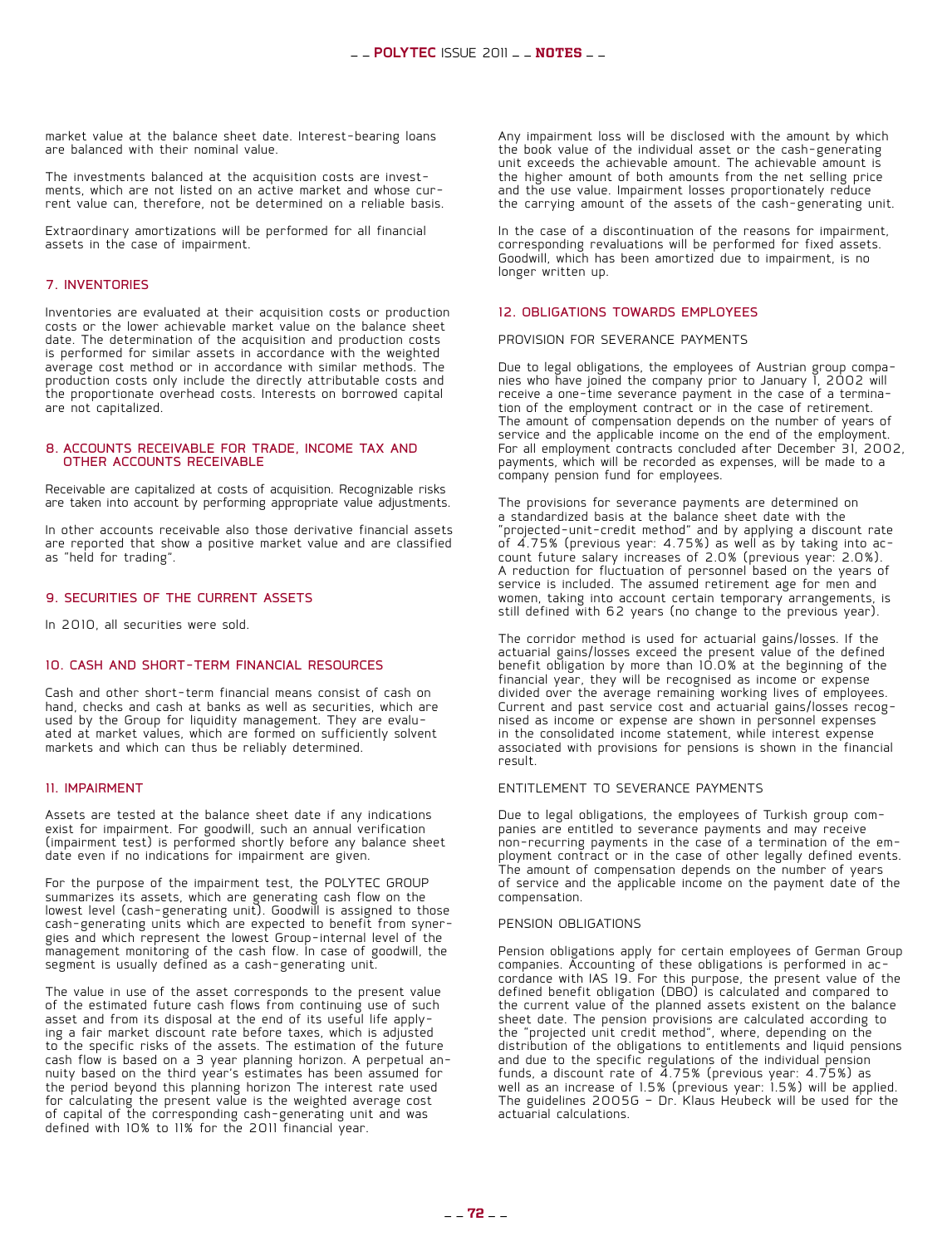The corridor method is used for actuarial gains/losses. If the actuarial gains/losses exceed the present value of the defined benefit obligation by more than 10.0% at the beginning of the financial year, they will be recognised as income or expense divided over the average remaining working lives of employees.<br>Current and past service cost and actuarial gains/losses recog-Current and past service cost and actuarial gains/losses recog- nised as income or expense are shown in personnel expenses in the consolidated income statement, while interest expense associ- ated with provisions for pensions is shown in the financial result.

#### Other long-term obligations towards employees

Based on collective agreements or other company agreements, employees are entitled to receive a certain anniversary payment depending on their length of service. Provisions have been set aside for these obligations.

#### 13. Taxes

The income tax expense (the income tax credit) includes the actual taxes and the deferred taxes.

The actual taxes for the individual companies are calculated based on the taxable income of the company and the applicable tax rate in the corresponding country.

Deferred taxes are calculated, in particular, for value differences disclosed in the tax and IFRS balance sheet of the individual companies resulting from deviating periods, as well as for consol- idation bookings. They are determined according to IAS 12 using the balance-sheet-liability method. Furthermore, the probably realizable tax advantage from existing losses carried forward is included in the calculation. Deferred tax assets on losses carried forward were formed as far as their utilization is expected within a foreseeable period. The calculation of the deferred taxes is based on the customary national income tax rate.

#### 14. Other long-term and short-term liabilities

The value of the trade account payables results from the pres-<br>ent value of the received services at the date of their occur-<br>rence. In the following, these liabilities are valued at continued acquisition costs.

Other liabilities, especially accrued interest-bearing liabilities, are reported with their repayment amount unless there is no substantial difference to the present value. Subsequently these liabilities are valued at continued acquisition costs using the effective interest method.

The other provisions disclosed under liabilities were recorded if there are recognizable risks and uncertain obligations until the preparation of the balance sheet. They will be specified with the amount, which proves to be the most probable amount after careful assessment of the circumstances. Reserves for expenses will not be booked as liabilities.

These positions also include any contingent liabilities in accor- dance with IFRS 3.

#### 15. Recognition of financial instruments

Financial assets and liabilities are disclosed in the balance sheet<br>if the Group becomes a contractual party of a financial instrument. Financial assets are derecognized from the accounts if the contractual rights from the assets expire or if the assets will be transferred with all substantial rights and obligations. Financial liabilities are derecognized from the accounts if the contractual obligations have been balanced, deleted or expired. Purchases and sales of financial instruments common in the market are bal- anced on the settlement date. Financial assets will be categorized as follows:

- a. Financial assets measured at fair value through profit or loss
- b. Held for trading
- c. Loans and receivables
- d. Available for sale

Financial liabilities will be categorized as follows:

a. Financial liabilities measured at residual book value.

Other categories applicable according to IAS 39 are not applied.

#### 16. Derivative financial instruments

In accordance with the financial policy of the Group, derivative financial instruments are held for hedging purposes and to opti- mize the net interest result of the Group.

The following pending derivative financial instruments were held on December 31, 2011.

|                                   | Currency |                      | term (x 1,000) | Longest Nominal Fair value in<br>TEUR |
|-----------------------------------|----------|----------------------|----------------|---------------------------------------|
| Interest rate swap                |          | EUR Oct. 2012 10,000 |                | $-288$                                |
| Foreign exchange forward contract |          | USD Jun. 2012        | 500            | $-11$                                 |
| Foreign exchange forward contract |          | USD Dec. 2012        | 500            | -3                                    |

A Group company also has insignificant currency options. The fair value of these currency options amounted to TEUR -13 as of December 31, 2011.

In addition, a call option may be exercised starting from the 2014 financial year for the acquisition of stakes in companies outside the Group.

Interest rate swaps cannot be assigned to a specified balance sheet item but to a portfolio of financial liabilities and serve for the optimization of the net interest income.

In the case of missing market prices, renowned evaluation models, especially option price models and analyses of the discounted expected cash flows are used for the determination of the fair values.

All derivative financial instruments are categorized as "held for trading".

Hedge accounting procedures in accordance with IAS 39 are not applied.

#### 17. Realization of income and expenses

Revenues from the sale of products and goods are realized upon transfer of the risks and opportunities to the buyer. Operating expenses affect the net income at the time of claiming the services or at the time of their occurrence.

#### 18. Financial results

The financing expenses include the interest and interest equiva- lent expenses arising from debt financing and finance leasing transactions as well as the interest component of the variation of the obligations to employees.

The financial revenues include the interest, dividends and other revenues realized from the assessment of funds and the investments in financial assets. Interest yields are realized proportional to time taking into account the effective interest rate of the asset. Dividend yields are shown at the occurrence of the legiti- mate claim.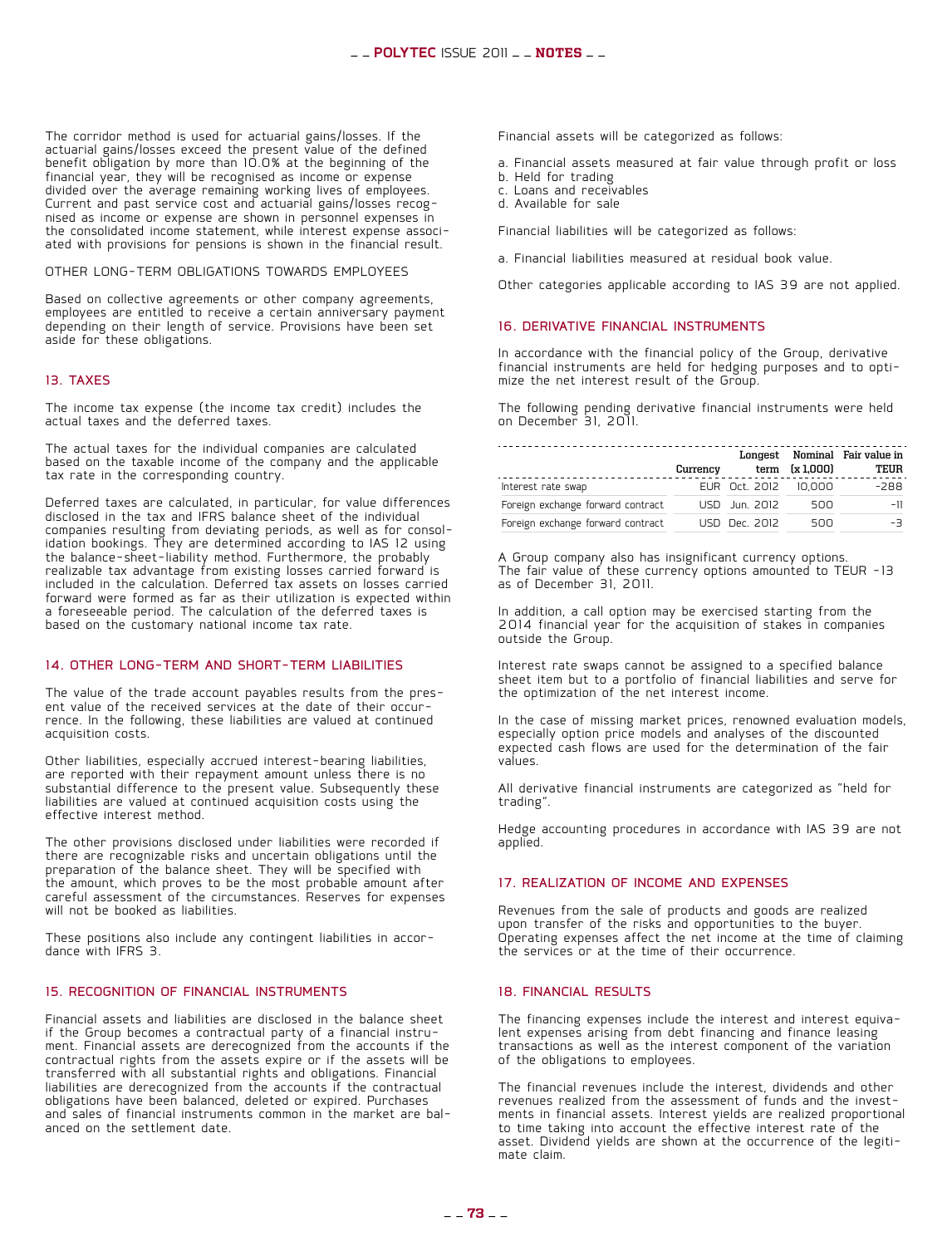Profits and losses from the sale of financial assets, impairment losses from financial assets, exchange rate profits and losses in connection with financing as well as results from security trans- actions are shown in the financial results.

#### 19. Uncertainties with regard to assessments and assumptions

Estimations and assumptions have to be made to a certain degree in the consolidated financial statements, which have an influence on the balanced assets and liabilities, information with regard to other obligations on the balance sheet date and the recognition of income and expenses during the reporting period. The actual amounts to be realized in the future may deviate from the estimations.

Especially the assumptions concerning future cash flow of cashgenerating units, which are based on the medium-term plans of the Group, may prove to be incorrect and may result in certain effects on assets (especially goodwill and deferred tax assets) in the following years.

The assessment of provisions for severance payments and pen- sion contributions is based on a specific method, which applies parameters such as the expected deduction of accrued interest, increases in wage payments and pension contributions as well as anticipated earnings on planned assets. If the development of these relevant parameters differs significantly from the original expectations, this might have considerable repercussions on the provisions and consequently on the Group's net expenses for severance payments and pension contributions.

In assessing the recoverability of deferred tax assets, the Board of Directors considers whether it is probable that all deferred<br>tax assets will be realized. The realization of deferred tax assets is dependent upon the generation of future taxable income during the periods in which these temporary differences become deductible. If the company is unable to generate sufficient future taxable income, no deferred tax benefits from operating loss carry-forwards can be recognized and their value has therefore to be adjusted correspondingly.

## D. Information concern- ing the group's profit and loss statement and the consolidated balance sheet

#### 1. Sales revenues and segment reporting

The segments represent product groups and correspond to the internal reporting system of the Group. A detailed description of the business activities of the different divisions can be found in section A. of the notes of the consolidated financial statements.

Assets and liabilities as well as expenses and earnings were only assigned to the individual segments as far as they could be asassigned to the individual segments as far as they could be as-<br>signed to the corresponding segments directly or with the help of a reasonable method. Positions, which could not be assigned this way, are shown in the columns named "Other segments" and "Consolidation". The transfer prices between the segments are based on comparable customary market conditions.

There are no substantial valuation differences of the assets or liabilities of the individual segments. Further information can be found in the explanations of the accounting and valuation principles applied for the Group.

#### Change to segment reporting

The major part of the Interior-Systems business was sold at the end of the first half of 2011. The proportion of "non-automotive" business in virtually all the Group's previous operating seg- ments is increasing significantly and permanently. Other previous dividing lines between the areas of business are also becoming blurred. For instance, the Car Styling division will make increas- ing use of the injection molding capacity of the Plastics business and the paint-spraying capacity of the Composites business. In consequence, this is leading to a matrix organizational structure for the POLYTEC GROUP.

Accordingly, following the sale of POLYTEC Interior Zaragoza at the end of the year, the management of POLYTEC Holding AG decided to amend the internal management and reporting structure with effect from January 1, 2012. From 2012, the segmentation will no longer be product-oriented, as it has been in recent years, but technology-oriented, with the remain-<br>ing principal segment, namely "plastic processing", encompassing well over 90% of the Group. This is why the Group will be a "one-segment group" from 2012.

In addition to a more detailed presentation of profits and losses at Group level, the POLYTEC GROUP will make significant, crosssegment disclosures as defined in IFRS 8.31 et seq. in future.

Being a supplier of the automotive industry, the Group only depends on a small number of major customers. In 2011 and 2010, only three customer groups achieved more than 10% of the group's entire sales. In total, the three main customers accounted for roughly 69%<sup>1)</sup> of total sales in 2011 (previous year: 56%). Due to the broad variety of models and brands of POLYTECS major customers, which are operating both in the passenger car sector and in the commercial vehicle sector, all separately reported business fields are affected by the relationship between the customer and the supplier, but, of course, to a different degree.

On the balance sheet dates, the specifications concerning geo- graphical areas at the Group level can be summarized as follows:

|               |         |                |        |                     |              | Obligations       |
|---------------|---------|----------------|--------|---------------------|--------------|-------------------|
|               |         | External sales |        | Deferred tax assets |              | towards employees |
| <b>TEUR</b>   | 2011    | 2010           | 2011   | 2010                | Dec. 31.2011 | Dec.31.2010       |
| Austria       | 21.776  | 29.471         | 8.601  | 10.794              | 2.619        | 1.913             |
| Germany       | 418.915 | 513.436        | 2.306  | 5.835               | 14.757       | 22.633            |
| Other EU      | 186.813 | 181.269        | 853    | 457                 | Ω            | 132               |
| Rest of world | 29.849  | 45.894         | n      | n                   | 290          | 201               |
| Group         | 657.354 | 770.070        | 11.759 | 17.086              | 17.665       | 24.878            |

All information for the segments of the Group can be found in annex 1 of the notes of the consolidated financial statements. Segment sales are reported based on the customer's location.

<sup>1)</sup> Including MAN after incorporation into the VW Group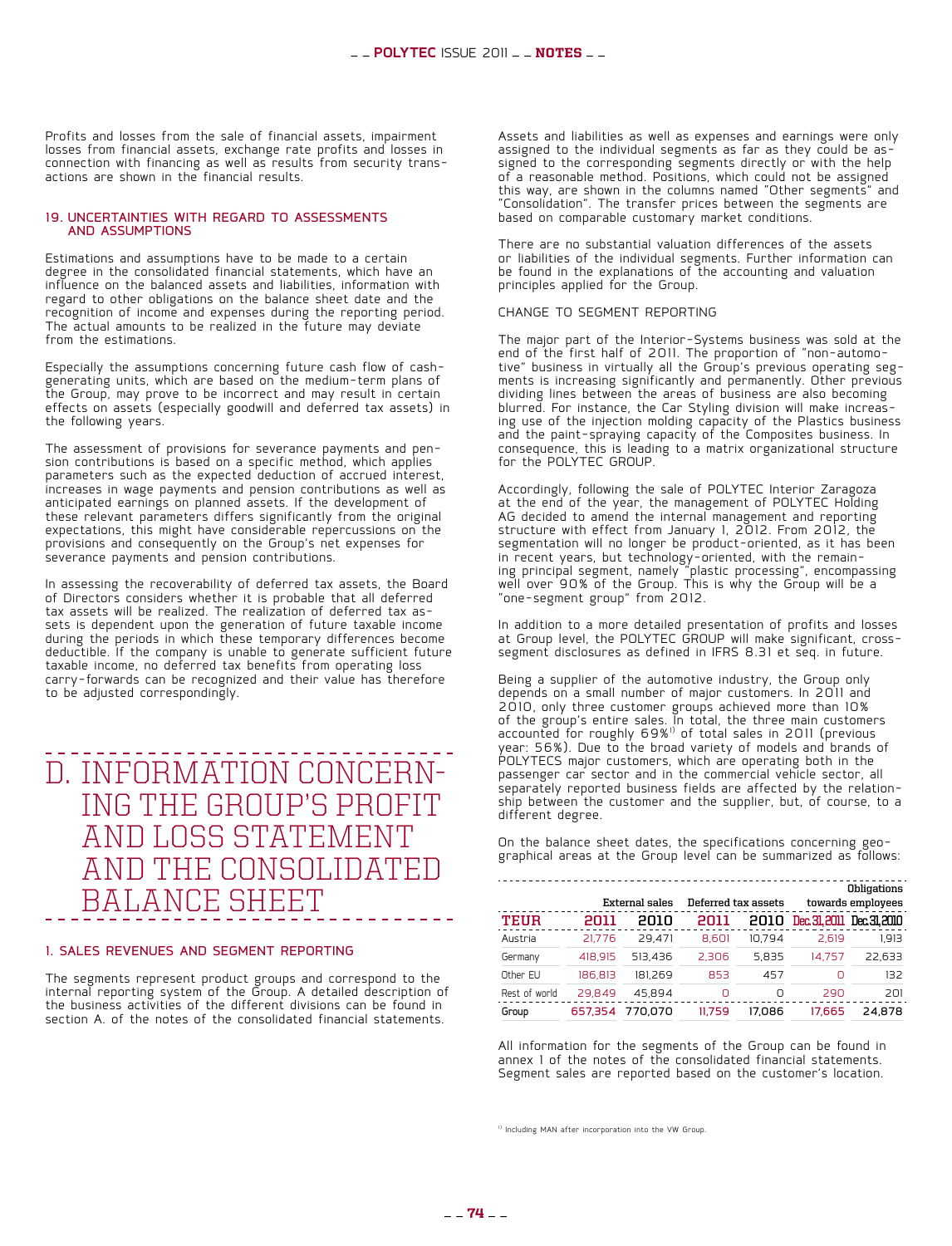Sales are divided according to categories as follows:

| TEIIR                         | <b>PN11</b> | enin            |
|-------------------------------|-------------|-----------------|
| Part sales and other sales    | 608.450     | 701.977         |
| Tooling and development sales | 48.904      | 68.093          |
| Total                         |             | 657.354 770.070 |

#### 2. Other operating income

| 2011   | enin   |
|--------|--------|
| 165    | 81     |
| 4.769  | 8.935  |
| Ω      | 1.045  |
| 8,681  | 12.170 |
| 13.615 | 22.231 |
|        |        |

#### 3. Expenses for material and other services received

| TEHR                           | <b>PO11</b> | enin            |
|--------------------------------|-------------|-----------------|
| Material expenses              |             | 295.724 344.167 |
| Expenses for services received | 50.513      | 64.462          |
| Total                          | 346.237     | 408,629         |

#### 4. Personnel expenses

| TEUR                                         | 2011    | 2010    |
|----------------------------------------------|---------|---------|
| Wages and salaries                           | 144.989 | 160,259 |
| Expenses for statutory social charges        | 29.188  | 34.925  |
| Expenses for severance payments and pensions | 2.006   | 4.754   |
| Other personnel expenses                     | 1.448   | 6.276   |
| Total                                        | 177.631 | 206.215 |
|                                              |         |         |

Expenses for severance payments and pensions also include ex- penses for contribution-oriented plans.

The average number of employees was:

|           | 2011  | 2010  |
|-----------|-------|-------|
| Workers   | 3.239 | 4.072 |
| Employees | 895   | 1.112 |
| Total     | 4.134 | 5.184 |

On the balance sheet date as of December 31, 2011, the POLYTEC Group employed 3,578 employees (2,764 workers and 814 white-collar employees excluding leased staff).

#### 5. Other operating expenses

| TEUR                                                              | 2011   | 2010    |
|-------------------------------------------------------------------|--------|---------|
| Leased staff                                                      | 20,955 | 26,647  |
| Maintenance                                                       | 15,041 | 17,838  |
| Transport                                                         | 6,639  | 9,615   |
| Rent for buildings                                                | 12,712 | 15,310  |
| Other rent and leases                                             | 4,397  | 4,821   |
| IT and communication costs                                        | 2,800  | 3,330   |
| Legal and consulting fees                                         | 3,064  | 4,041   |
| Loss on exchange rate                                             | 98     | 427     |
| Other operating expenses                                          | 8,357  | 12,708  |
| Other sales expenses                                              | 3,483  | 5,113   |
| Other administration expenses                                     | 9,347  | 9,700   |
| Risk provision and damaging                                       | 1,897  | 3,123   |
| Non income based taxes and charges                                | 438    | 522     |
| Losses on disposal of fixed assets,<br>excluding financial assets | 804    | 63      |
| Total                                                             | 90,032 | 113,258 |

#### 6. Impairments

Pursuant to IAS 36 impairment tests are to be carried out when there is an indication of impairment with regard to the comthere is an indication of impairment with regard to the com- pany's assets. According to IFRS 3 (Business Combinations), the goodwill will not be amortized from the beginning of the financial year 2005 but is subject to an annual impairment test. Due to these impairment tests, no goodwill amortizations were required in 2011 as in the previous year.

#### 7. Financial result

| TEUR                                                          | ווח?     | 2010     |
|---------------------------------------------------------------|----------|----------|
| Income from associated companies                              | 444      | 18       |
| Interest income and income from securities                    | 1,080    | 232      |
| Interest component of pension commitments                     | $-753$   | $-1.240$ |
| Other interest expenses                                       | $-3.669$ | $-6.308$ |
| Income from the disposal of securities held as current assets |          | 6.119    |
| Other financial result                                        | $-179$   | $-315$   |
| Total                                                         | $-3.079$ | $-1.495$ |
|                                                               |          |          |

Income from other investments includes dividends from the POLYTEC Immobilien Group of TEUR 438 (previous year: TEUR 0).

The interest component from pension commitments is a non-cash item. All other interest expenses or interest income are cash items.

#### 8. Income taxes

| TEUR                              | 2011  | anın     |
|-----------------------------------|-------|----------|
| Expenses for current income taxes | 4.277 | 2.962    |
| thereof non periodic              | э     | 57       |
| Changes in deferred income taxes  | 13    | $-2.823$ |
| thereof non periodic              | n     |          |
| Total                             | 4.291 | 140      |
| thereof non periodic              |       |          |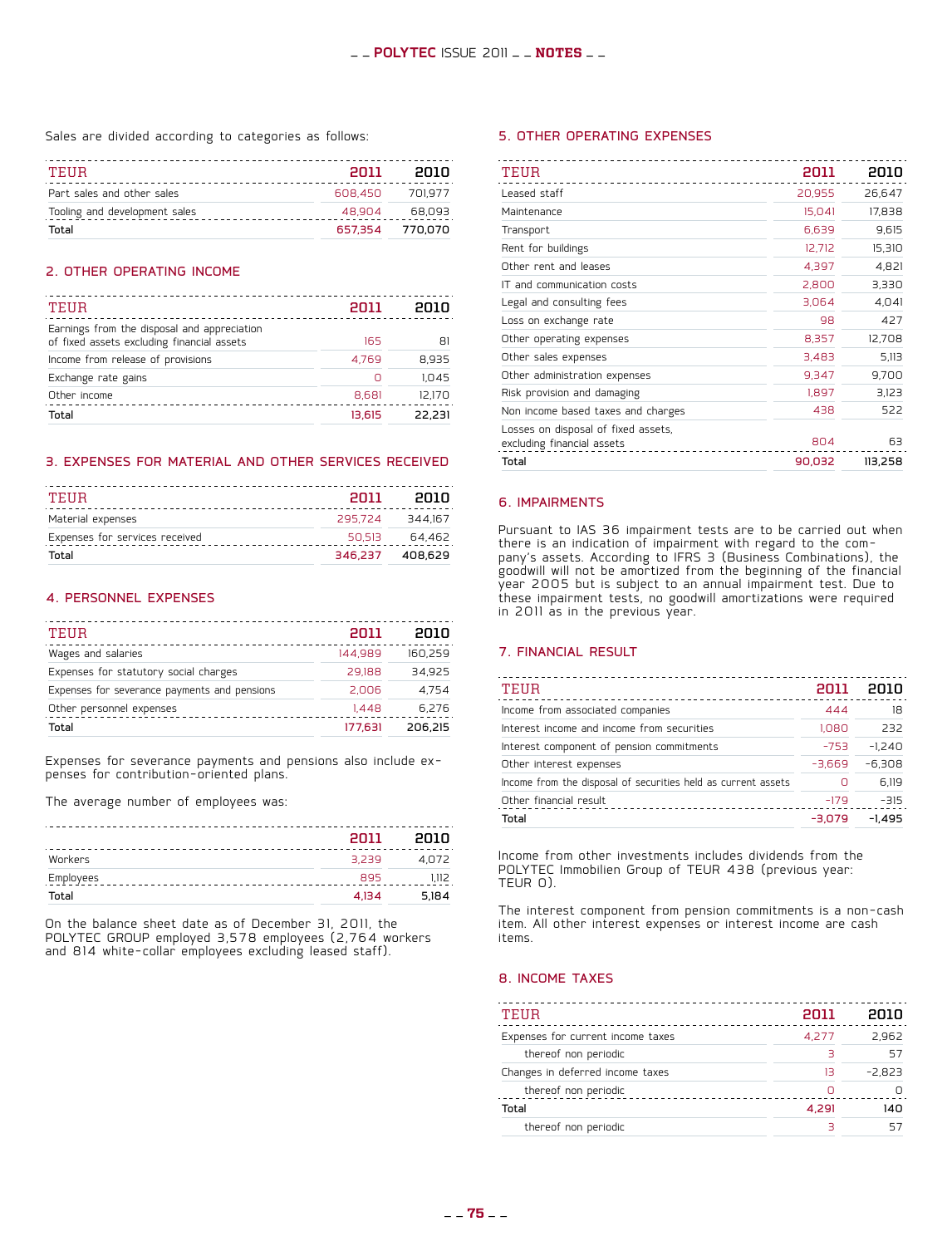The income tax expense of the 2011 financial year amounting to TEUR 4,291 is lower by an amount of TEUR 5,594 compared to the calculated income tax expense amounting to TEUR 9,885, which would result by applying  $\overline{\textbf{a}}$  tax rate of 25% to the result prior to income taxes amounting to TEUR 39,539.

The reasons for the difference between the calculated and the actually disclosed income tax expense of the Group can be sum- marized as follows:

| TEUR                                                                                | 2011     | 2010     |
|-------------------------------------------------------------------------------------|----------|----------|
| Earnings before tax                                                                 | 39.539   | 25.725   |
| there of 25% calculated income tax expense                                          | 9.885    | 6.431    |
| Changes in value adjustments for deferred tax assets                                | $-1.729$ | $-3.414$ |
| Permanent differences                                                               | $-4.319$ | $-2.912$ |
| Differences from the discrepancy between the local and the<br>consolidated tax rate | 451      | $-23$    |
| Income tax expense for the reporting period                                         | 4,288    | 83       |
| Non-periodic income tax expense                                                     | 3        | 57       |
| Disclosed income tax expense                                                        | 4.291    | 140      |
|                                                                                     |          |          |

#### 9. Intangible assets

The classification of the intangible assets and their development summarized in the consolidated balance sheet are shown in the Consolidated Movement of Assets (annex 2 of the notes).

No intangible assets were mortgaged or pledged as a security for bank liabilities in 2011 as in 2010.

#### 10. Goodwill

The goodwill is allocated to the following divisions:

|        | Dec. 31, 2011 Dec. 31, 2010 |
|--------|-----------------------------|
| 12.643 | 12.643                      |
| Ω      |                             |
| 6.537  | 6,537                       |
| 19.180 | 19.180                      |
|        |                             |

#### 11. Tangible assets

The classification of the tangible assets summarized in the con- solidated balance sheet as well as their development is shown in the Consolidated Movement of Assets (annex 2 of the notes).

The future expenses from non-terminable operating leasing agreements (without the obligations towards the POLYTEC Im- mobilien Group, which are explained in the notes under E. 6) amounted to TEUR 21,990 as of December 31, 2011 (previous year: TEUR 34,920) and are due as follows:

| TEIIR                                 |        | Dec. 31, 2011 Dec. 31, 2010 |
|---------------------------------------|--------|-----------------------------|
| Within I year                         | 6.482  | 10.423                      |
| Longer than I year and within 5 years | 15.508 | 24.497                      |
| Longer than 5 years                   |        |                             |

Tangible assets include finance lease goods with a book value amounting to TEUR 6,269 (previous year: TEUR 4,791). The most important finance leases concern production plants.

The finance lease results in leasing obligations towards third parties amounting to TEUR 5,232 (previous year: TEUR 5,379). The specified leasing obligations (cash values including redemp- tion for residual value) are due as follows:

| TEHR                                  |       | Dec. 31, 2011 Dec. 31, 2010 |
|---------------------------------------|-------|-----------------------------|
| Within I year                         | 1.534 | 3.029                       |
| Longer than I year and within 5 years | 3.698 | 2.350                       |
| Longer than 5 years                   |       |                             |

The leasing payments (without redemption for residual value) corresponding to the cash values amount to TEUR 4,696 (previous year: TEUR 4,590) and are due as follows:

| TEIIR                                 |       | Dec. 31, 2011 Dec. 31, 2010 |
|---------------------------------------|-------|-----------------------------|
| Within 1 year                         | 1.534 | 2.581                       |
| Longer than I year and within 5 years | 3.162 | 2.009                       |
| Longer than 5 years                   |       |                             |

In the 2011 financial year, no tangible asset impairment charges were recognized as in the previous year. No revaluations were made in 2011 as in the previous year.

TEUR 21,314 (previous year: TEUR 30,953) of the tangible as- sets are mortgaged or pledged as a security for bank liabilities.

#### 12. Loans

The Group had issued long-term loans to companies of the POLYTEC Immobilien Group (see also the explanations with re-<br>gard to affiliated companies in E. 6). These were fully paid back in 2011. The contractually agreed cash flow from the agreed repayments and interests (with the interest rate at the corre- sponding balance sheet date) can be summarized as follows:

| TEUR                             |   | Dec. 31, 2011 Dec. 31, 2010 |
|----------------------------------|---|-----------------------------|
| Carrying value                   |   | 1.606                       |
| Cash flow of the following year  |   | 408                         |
| Cash flow in the years 2 to 5    | Π | 1349                        |
| Cash flow over more than 5 years |   |                             |

#### 13. Deferred taxes

The differences between the amounts stated in the tax bal- ance sheet and the IFRS balance sheet result from the following differences and take effect on deferred taxes as follows:

| TEUR                                                                 | Dec. 31, 2011 |                    |        |                    |  | Dec. 31, 2010 |
|----------------------------------------------------------------------|---------------|--------------------|--------|--------------------|--|---------------|
|                                                                      |               | Assets Liabilities |        | Assets Liabilities |  |               |
| Tangible assets                                                      | $-1.586$      | 377                | $-398$ | 207                |  |               |
| Provisions for severance payments                                    | 499           | Ω                  | 435    | ∩                  |  |               |
| Provisions for pensions                                              | 2             | Ο                  | 1.338  | Ω                  |  |               |
| Provisions for personnel                                             | 115           | Ω                  | 485    | Ω                  |  |               |
| Tax losses carried forward                                           | 9,961         | Ο                  | 8,844  | Ο                  |  |               |
| Leasing liabilities                                                  | 1,062         | Ο                  | 1,276  | Ο                  |  |               |
| Other provisions                                                     | 1,335         | -21                | 1,607  | Ω                  |  |               |
| Others                                                               | 189           | $-27$              | 3.375  | 117                |  |               |
| Subtotal                                                             | 11.696        | 329                | 16.962 | 324                |  |               |
| Consolidation of debt.                                               | O             | 2.087              | O      | 5.242              |  |               |
| Elimination of intercompany profits<br>Capitalization/provisions for | 62            | ∩                  | 124    |                    |  |               |
| deferred taxes                                                       | 11,759        | 2,416              | 17,086 | 5,566              |  |               |

Deferred taxes on losses carried forward of TEUR 16,424 (pre- vious year: TEUR 31,004) were not capitalized.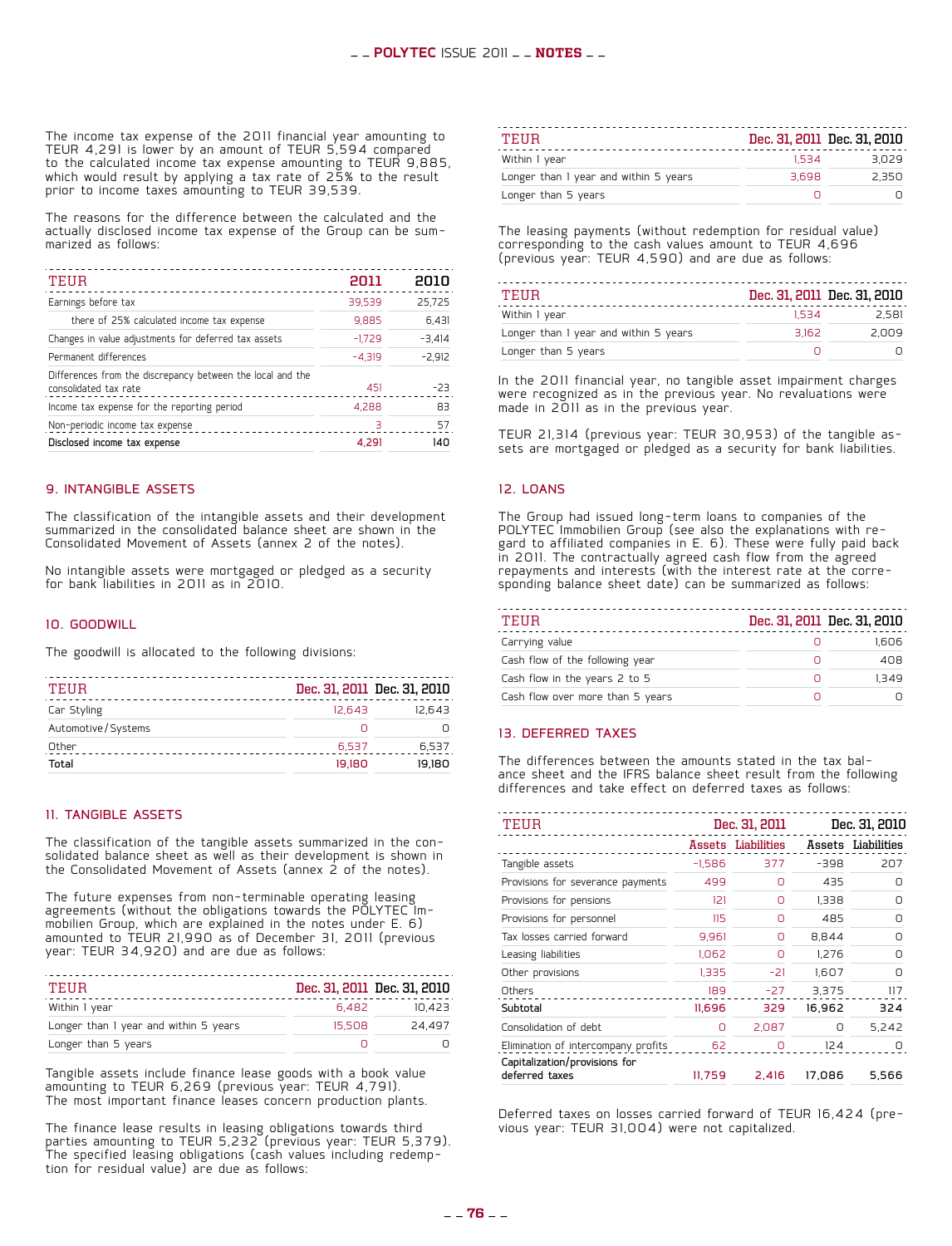#### 14. Inventory

The inventory is structured as follows:

| TEUR                           |          | Dec. 31, 2011 Dec. 31, 2010 |
|--------------------------------|----------|-----------------------------|
| Raw materials and supplies     | 16.645   | 27,599                      |
| Unfinished goods               | 8.579    | 8,424                       |
| Work-in-progress               | 20.341   | 28.611                      |
| Advance payments received      | $-7.921$ | $-15,721$                   |
| Finished goods and merchandise | 15.242   | 13,701                      |
| Advance payments made          | 4,959    | 4,527                       |
| Total                          | 57.845   | 67.141                      |

TEUR 0 (previous year: TEUR 25,776) of the inventory are pledged as a security for bank liabilities.

#### 15. Trade accounts receivable and other receivables

| TEUR                                                                 |                | Dec. 31, 2011 Dec. 31, 2010 |
|----------------------------------------------------------------------|----------------|-----------------------------|
| Trade accounts receivable                                            | 45.494         | 61,046                      |
| thereof with a residual term $> 1$ year                              | Ο              | 1.139                       |
| thereof from companies, in which<br>participating interests are held | $\overline{a}$ | 286                         |
| thereof from affiliated companies                                    | 13             | 4                           |
| Other receivables and assets                                         | 7,970          | 17,126                      |
| thereof with a residual term $>1$ year                               | 419            | 2,718                       |
| thereof from related companies                                       | n              | 36                          |
| Income tax receivable                                                | 82             | 847                         |
| thereof with a residual term $>1$ year                               | n              | n                           |
| Pre-payments and deferred charges                                    | 288            | 548                         |
| thereof with a residual term $>1$ year                               | Ω              | n                           |
| Total                                                                | 53.834         | 79,567                      |
| thereof with a residual term $> 1$ year                              | 419            | 3,857                       |
| thereof from companies in which                                      |                |                             |
| participating interests are held                                     | 2              | 286                         |
| thereof from affiliated companies                                    | 13             | 4                           |
| thereof from related companies                                       | Ο              | 36                          |

Within the scope of silent global assignments, TEUR 9,936 (previous year: TEUR 32,302) of bank liabilities are secured by accounts receivable.

The maturity structure of trade accounts receivable for third parties at the balance sheet date can be summarized as follows:

| <b>TEUR</b>          |        | Dec. 31, 2011 Dec. 31, 2010 |
|----------------------|--------|-----------------------------|
| Non payable          | 29.052 | 44.379                      |
| Due up to 60 days    | 13.287 | 10.536                      |
| Due up to 120 days   | 1.238  | 2.912                       |
| Due up to 360 days   | 1.038  | 3.066                       |
| Longer than 360 days | 878    | 153                         |
| Total                | 45.494 | 61.046                      |

For the determination of the recoverability of the accounts re- ceivable, not only the individual creditworthiness of the debtor, but especially their days overdue has to be taken into account. According to estimations made by the management, there are no substantial differences between the book value and the market value of the accounts receivable.

The existing value adjustments concerning accounts receivable developed as follows in the financial year:

| TEUR                              | Trade accounts<br>receivables | Other receivables |
|-----------------------------------|-------------------------------|-------------------|
| Balance as of January I, 2011     | 2.494                         | 94                |
| Changes in consolidation          | -683                          | $-94$             |
| Use                               | $-374$                        |                   |
| Release                           | $-63$                         |                   |
| Allocation                        | 494                           |                   |
| Foreign exchange rate differences | $\overline{\mathcal{L}}$      |                   |
| Balance as of December 31, 2011   | 1.871                         |                   |

#### 16. Interest-bearing receivables

In essence, the non-current interest-bearing receivables are due from Toyota Boshoku and are the result of the sale of the Interior-Systems business.

The Group has also made available a short-term loan to a company in the POLYTEC Immobilien Group (please see the explanations under E.6. on related parties). This will be repaid in full in the financial year 2012.

#### 17. Cash and cash equivalents

| TEHR                                   |        | Dec. 31, 2011 Dec. 31, 2010 |
|----------------------------------------|--------|-----------------------------|
| Cash and cash equivalents (short term) | 43 222 | 29.013                      |

Restrictions concerning the amounts included in this position were not existent on the balance sheet date. TEUR O (previous year: TEUR 189) are pledged as a security for bank liabilities.

#### 18. Financial assets

|                                               |                    | Fair value<br>without |       | any im-Fair value Carrying | Fair                                                                         |
|-----------------------------------------------|--------------------|-----------------------|-------|----------------------------|------------------------------------------------------------------------------|
| TEUR                                          | Amortized<br>costs | pact on<br>loss       |       | through amount             | value<br>profit or profit or as of Dec. as of Dec.<br>loss 31, 2011 31, 2011 |
| Loans and receivables                         |                    |                       |       |                            |                                                                              |
| Accounts receivables and<br>other receivables | 53,046             | 0                     | 0     | 53,046                     | 53,046                                                                       |
| Interest-bearing receivables                  | 13,750             |                       |       | 13,750                     | 13,750                                                                       |
| Investments in other companies                | 833                | O                     | O     | 833                        | 833                                                                          |
| Cash and cash equivalents<br>(short term)     | 43,222             | 0                     | 0     |                            | 43,222 43,222                                                                |
|                                               | 110,852            | 0                     | 0     | 110,852                    | 110,852                                                                      |
| Held for trading                              |                    |                       |       |                            |                                                                              |
| Foreign exchange                              |                    |                       |       |                            |                                                                              |
| forward transactions                          | Ο                  | 0                     | $-27$ | $-27$                      | $-27$                                                                        |
| Interest rate derivatives                     | O                  | 0                     | -288  | -288                       | $-288$                                                                       |
|                                               | n                  | 0                     | -315  | $-315$                     | $-315$                                                                       |
| Total                                         | 110,852            | n                     | -315  | 110,537                    | 110,537                                                                      |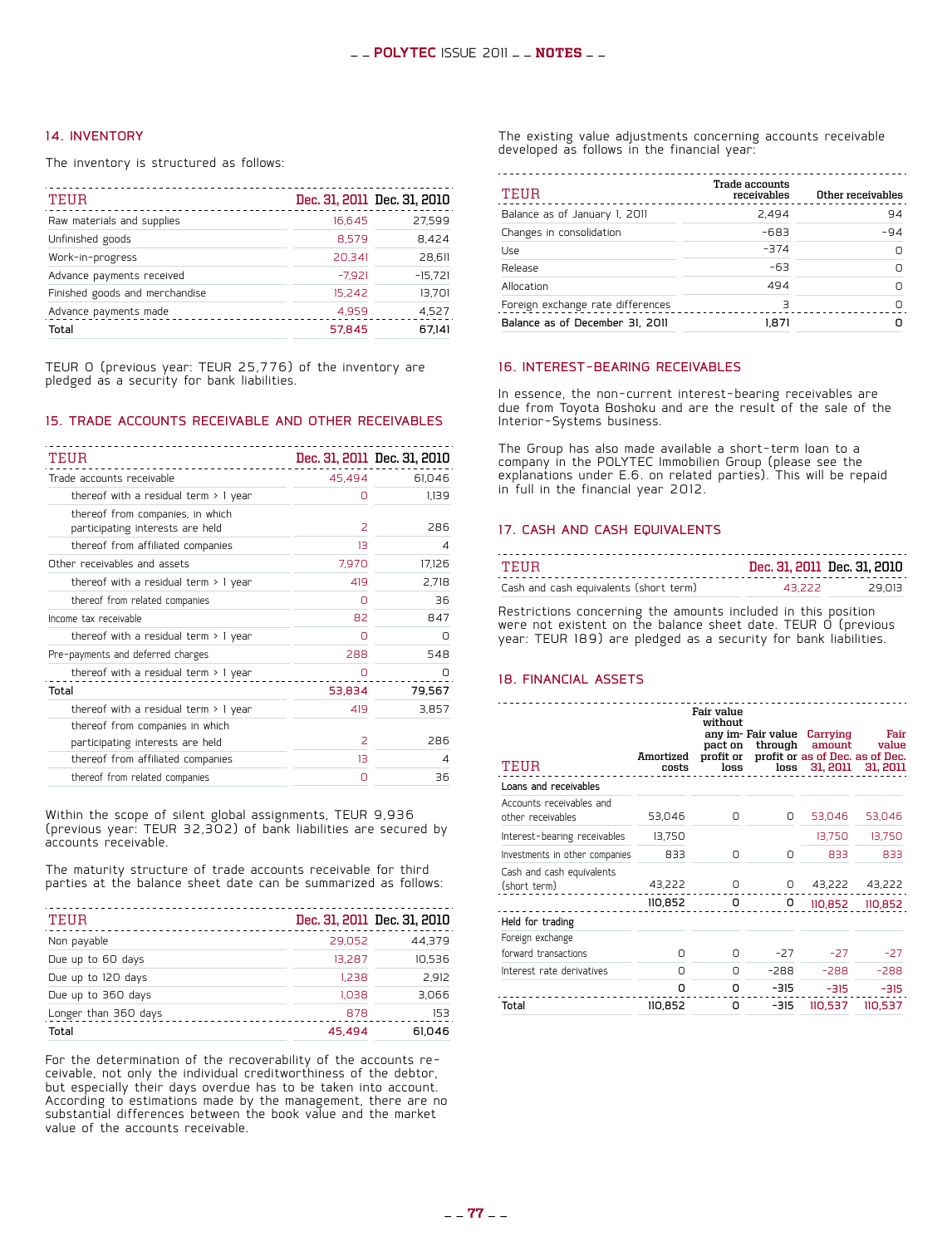|                                               | Amortized | Fair value<br>without<br>pact on | any im- Fair value<br>through | Carrying<br>amount<br>profit or profit or as of Dec. as of Dec. | Fair<br>value   |
|-----------------------------------------------|-----------|----------------------------------|-------------------------------|-----------------------------------------------------------------|-----------------|
| TEUR                                          | costs     | loss                             |                               | loss 31, 2010 31, 2010                                          |                 |
| Loans and receivables                         |           |                                  |                               |                                                                 |                 |
| Accounts receivables and<br>other receivables | 78,102    | Ο                                | Ο                             | 78,102                                                          | 78,102          |
| Loans                                         | 1.606     | n                                | Ο                             | 1.606                                                           | 1,606           |
| Investments in other companies                | 1,183     | U                                | Ο                             | 1.183                                                           | 1,183           |
| Cash and cash equivalents<br>(short term)     | 29,013    | 0                                | 0                             | 29,013                                                          | 29,013          |
|                                               | 109,903   |                                  |                               |                                                                 | 109,903 109,903 |
| Held for trading                              |           |                                  |                               |                                                                 |                 |
| Foreign exchange                              |           |                                  |                               |                                                                 |                 |
| forward transactions                          | Ο         | Ω                                | 70                            | 70                                                              | 70              |
| Interest rate derivatives                     | O         | 0                                | $-645$                        | $-645$                                                          | $-645$          |
|                                               | $\cap$    | $\cap$                           | $-575$                        | $-575$                                                          | $-575$          |
| Total                                         | 109.903   | o                                | -575                          | 109.328                                                         | 109.328         |

Cash and cash equivalents, trade accounts receivable and other short-term financial assets have short-term maturity. Therefore, the carrying values of these assets are nearly similar to the residual value at the balance sheet date. The residual value of other long-term receivables and other long-term financial assets accords with the cash value of the payments based on the actual market parameter.

Loans and receivables also include securities that are not listed. Therefore, allocation of the fair value of these assets was not reliable and so the carrying value was recognized at amortized costs.

Financial assets measured at market value are allocated as follows to the three stages of the fair value hierarchy:

| TEUR                      | Thereof<br>stage 1<br>Dec. 31, 2011 | Thereof<br>stage 2<br>Dec. 31, 2011 | Thereof<br>stage 3<br>Dec. 31, 2011 |
|---------------------------|-------------------------------------|-------------------------------------|-------------------------------------|
| Held for trading          |                                     |                                     |                                     |
| Foreign exchange          |                                     |                                     |                                     |
| foreward transactions     | Π                                   | $-27$                               |                                     |
| Interest rate derivatives | n                                   | $-288$                              | ∩                                   |
|                           | n                                   | $-315$                              |                                     |
|                           | Thereof                             | Thereof                             | <b>Thereof</b>                      |

| TEHR                      | stage 1 | stage 2<br>Dec. 31, 2010 Dec. 31, 2010 Dec. 31, 2010 | stage 3 |
|---------------------------|---------|------------------------------------------------------|---------|
| Held for trading          |         |                                                      |         |
| Foreign exchange          |         |                                                      |         |
| foreward transactions     |         | 70                                                   |         |
| Interest rate derivatives |         | $-645$                                               |         |
|                           |         | -575                                                 |         |

These three stages distinguish fair values according to the significance of the factors included in the measurement and illustrate the extent to which observable market data are available in measuring the fair value.

The stages of the fair value hierarchy and their application to assets and liabilities can be described as follows:

Stage 1:

Listed market prices for identical assets or liabilities on active markets

Stage 2:

Information other than listed market prices, which is observable directly (e.g. prices) or indirectly (e.g. derived from prices).

Stage 3:

Information for assets and liabilities, which is not based on observable market data.

#### 19. Assets held for sale

The assets held for sale relate to property, plant and equipment (TEUR 144) as well as inventories (TEUR 958) in connection with the transaction described under E.2., Events after the balance sheet date.

#### 20. Consolidated shareholders equity

The equity capital of the POLYTEC Holding AG on the balance sheet date amounts to TEUR 22,330 (previous year: TEUR 22,330) and is divided into 22,329,585 ordinary shares (previous year: 22,329,585 ordinary shares) with a nominal value of EUR 1.00 each.

According to a decision of the Annual General Meeting held on May 21, 2008, an authorized capital stock was agreed. With the corresponding approval of the Supervisory Board and for a pe- riod of five years from the registration of the authorized capital stock, the Board of Directors is entitled to increase the equity capital by up to EUR 11,164,792.00 by issuing new shares with a minimum issue price of EUR 1.00 each. New shares can be issued also excluding shareholders' subscription rights.

The capital reserves include the agio, which has been deposited on the occasion of capital increases, less the costs of the initial public offering of the POLYTEC Holding AG in the 2006 financial year, which can be allocated to the capital increase. In the 2008 financial year, on the basis of Austrian law, capital reserves of TEUR 20,220 were liquidated in the individual financial statements of POLYTEC Holding AG to cover the loss for the year.

Retained earnings comprise the past earnings of the Group, which were carried forward as well as other changes in equity.

#### Information concerning capital management

The POLYTEC Holding AG is not subject to any statutory minimum capital requirements. However, the Group considers a sufficient equity capital stock as an important element of the insolvency reserve. The relation between the equity capital and the total capital can be summarized as follows:

| TEHR                |         | Dec. 31, 2011 Dec. 31, 2010 |
|---------------------|---------|-----------------------------|
| Total equity        | 120.330 | 87.336                      |
| Balance sheet total | 263.930 | 308.512                     |
| Equity ratio        | 45.6%   | 28.3%                       |

For POLYTEC, the term "capital management" means the control of the equity capital and the net financial liabilities. By optimiz- ing both components, the Group tries to optimize the return of the shareholders. Apart from the equity ratio, POLYTEC especially uses the parameters "gearing" (net financial liabilities against equity capital) and "leverage ratio" (net financial liabili- ties against EBITDA) for the assessment of its debt capacity. The entire costs of the used capital and the risks related to the different types of capital are monitored on a permanent basis.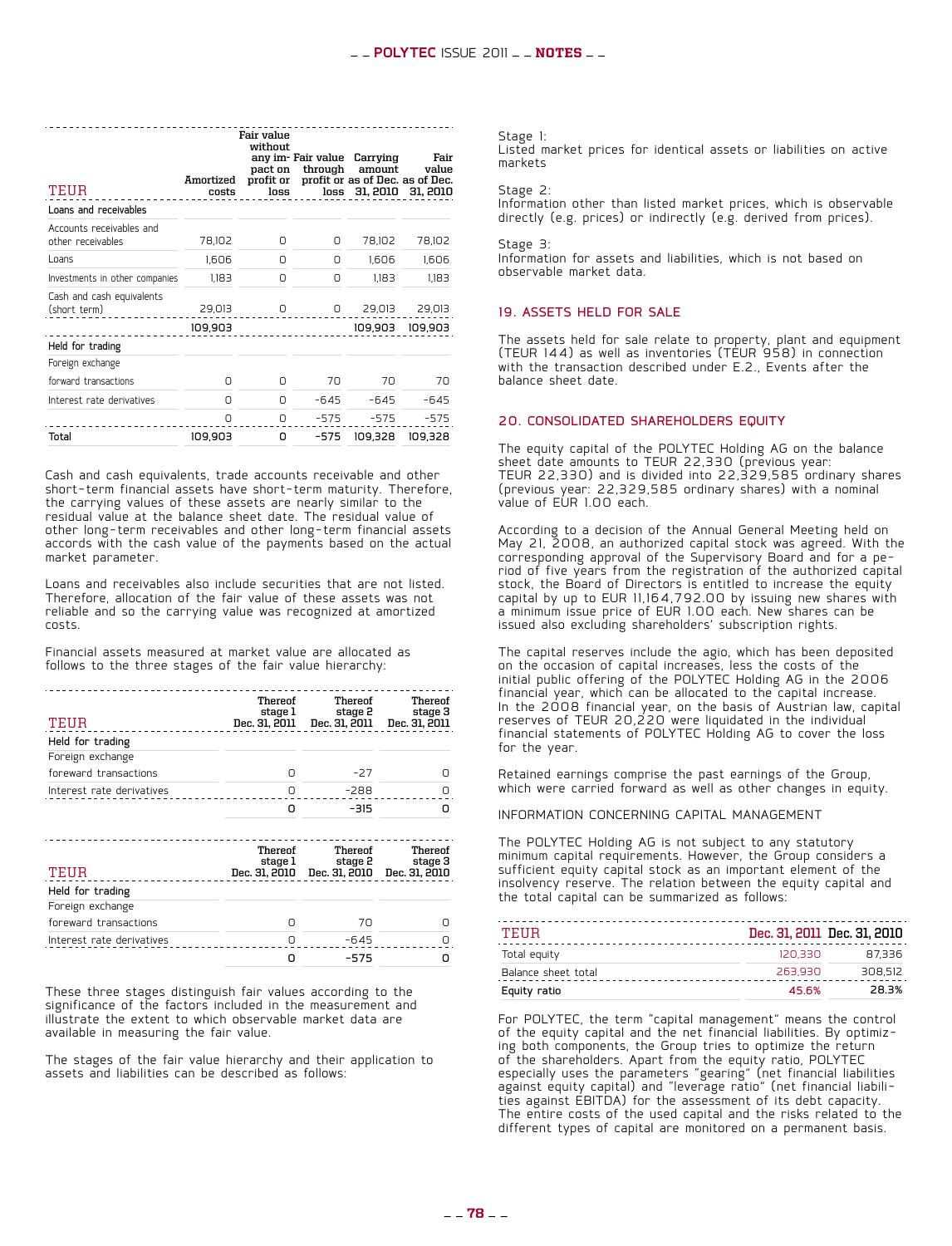#### 21. Earnings per share

According to IAS 33 (Earnings per Share) the "basic earnings per share" result from the division of the net income allocated to the shareholders (annual net profit of the Group after noncontrolling interests) by the weighted average of outstanding ordinary shares during the reporting period.

|                                                      |           |            | Dec. 31, 2011 Dec. 31, 2010 |
|------------------------------------------------------|-----------|------------|-----------------------------|
| Net income after non-controlling interests           | TEUR      | 34.490     | 25.009                      |
| Weighted average number of<br>ordinary shares issued | shares    | 22.329.585 | 22.329.585                  |
| Average number of treasury shares                    | shares    |            |                             |
| Average number of shares outstanding                 | shares    | 22.329.585 | 22.329.585                  |
| Earnings per share                                   | EUR/share | 154        | 1.12                        |

The diluted earnings per share correspond to the non-diluted earnings per share since no financial instruments with dilution effect are circulating at the moment.

In accordance with the provisions of the Austrian Stock Corporation<br>Act, the separate financial statements of POLYTEC Holding AG pre-Act, the separate financial statements of POLYTEC Holding AG pre-<br>pared in accordance with Austrian accounting regulations as of December 31, 2011 provide the basis for payment of a dividend.

The Board of Directors of POLYTEC Holding AG will propose payment of a dividend of EUR 0.35 per share for the 2011 fi-<br>nancial year to the Annual General Meeting.

In principle, the dividends are subject to the deduction of capital gains tax at 25%. This means that for individuals with unlimited liability for tax, their income tax liability is settled (final taxation). Joint stock companies with unlimited liability for tax, which hold at least 10% of the share capital, are exempt from capital gains tax. For those individuals whose liability for tax is limited, the relevant double taxation treaties must also be taken into account.

#### 22. Interest-bearing liabilities

This position includes all interest-bearing liabilities with a remaining term of more than one year and can be structured as follows:

| TEUR                                     |        | Dec. 31, 2011 Dec. 31, 2010 |
|------------------------------------------|--------|-----------------------------|
| Liabilities due to banks                 | 14,365 | 19,658                      |
| thereof with a residual term $>$ 5 years | Ω      | 286                         |
| thereof with collateral securities       | 14,365 | 19,658                      |
| Other interest bearing liabilities       | 190    | 198                         |
| thereof with a residual term $>$ 5 years | ∩      |                             |
| Lease liabilities                        | 3.698  | 2.350                       |
| thereof with a residual term $>$ 5 years | Ο      |                             |
| Total                                    | 18.253 | 22.206                      |

The expiring long-term and short-term interest-bearing liabili- ties of the Group towards credit institutes are existent in the following currencies:

| 2011       |      |      | 2010            |                                                                                             |
|------------|------|------|-----------------|---------------------------------------------------------------------------------------------|
|            |      |      |                 | Proportion Average ordinary Proportion Average ordinary<br>% interest % interest % interest |
| <b>EUR</b> | 94.3 | 2.61 | 96 <sub>2</sub> | 4.49                                                                                        |
| GBP        | 57   | 2.69 | R R             | 2.40                                                                                        |

#### 23. Obligations due to employees

This position summarizes all long-term provisions for obligations due to employees:

| TEUR                                       |        | Dec. 31, 2011 Dec. 31, 2010 |
|--------------------------------------------|--------|-----------------------------|
| Provisions for severance payments          | 2.417  | 1.714                       |
| Provisions for pensions                    | 13.788 | 21.464                      |
| Provisions for long-service bonus payments | 1.170  | 1.368                       |
| Other long-term provisions                 | 290    | 333                         |
| Total                                      | 17.665 | 24.878                      |

For further information about the development of the provisions<br>for severance payments, pensions and long service bonus payfor severance payments, pensions and long service bonus pay- ments in the previous financial years please refer to annex 3 of the notes of the consolidated financial statements.

#### 24. Other long-term liabilities

| TEIIR                                           |     | Dec. 31, 2011 Dec. 31, 2010 |
|-------------------------------------------------|-----|-----------------------------|
| Long-term contingent liabilities and provisions |     | 2.629                       |
| Government grants (residual terms > 1 year)     | 208 | 601                         |
| Total                                           | 208 | 3.231                       |

#### 25. Trade accounts payable

| TEIIR                               |        | Dec. 31, 2011 Dec. 31, 2010 |
|-------------------------------------|--------|-----------------------------|
| Trade accounts payable              | 34.484 | 63.636                      |
| thereof due to affiliated companies | 151    | 153                         |
| Advanced payments received          | 992    | 1929                        |
| Total                               | 35.477 | 65.565                      |

#### 26. Short-term interest-bearing liabilities

As in the previous year, current interest-bearing liabilities relate entirely to liabilities to banks.

#### 27. Short-term part of long-term loans

| TEIIR                                                      |       | Dec. 31, 2011 Dec. 31, 2010 |
|------------------------------------------------------------|-------|-----------------------------|
| Bank liabilities with a residual term of less than I year  | 7.476 | 6.175                       |
| Lease liabilities with a residual term of less than I year | 1.534 | 3.029                       |
| Total                                                      | 9.010 | 9.204                       |

#### 28. Liabilities from income taxes

The liabilities from income taxes basically include liabilities from corporate income taxes and municipal trade earnings taxes (or similar/comparable taxes) in different states, where Group com-<br>panies have their registered office. The liabilities have developed panies have their registered office. The liabilities have developed as follows:

| TEUR                                            | 2011     | 2010     |
|-------------------------------------------------|----------|----------|
| Balance as of January 1 of the reporting year   | 2.922    | 2,202    |
| Changes in the consolidation basis              | Ο        | $-180$   |
| Exchange rate differences                       | 7        |          |
| Use                                             | $-2,098$ | $-1,063$ |
| Release                                         | $-22$    | $-497$   |
| Addition                                        | 3,590    | 2,457    |
| Balance as of December 31 of the reporting year | 4.398    | 2.922    |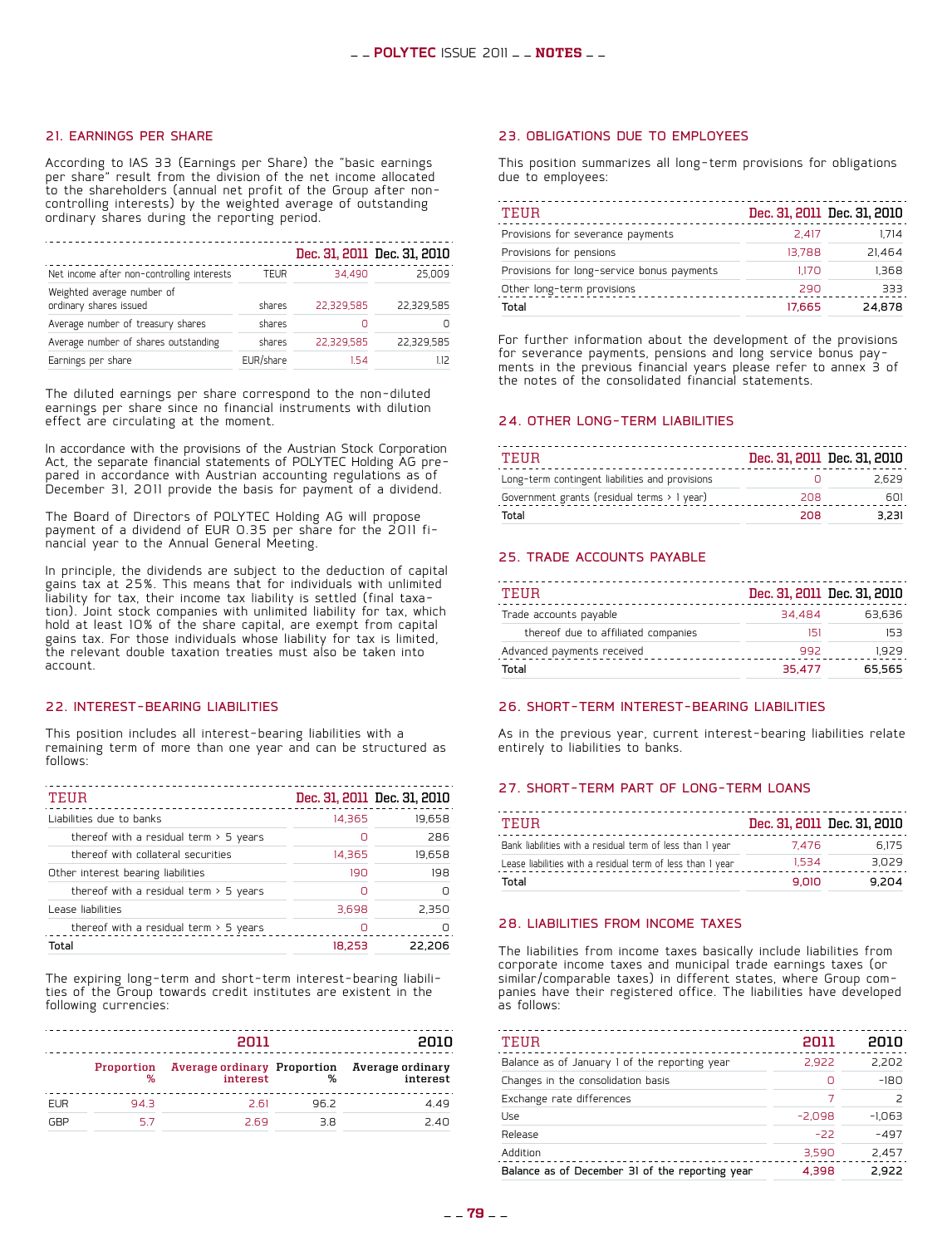#### 29. Other short-term liabilities

| TEUR                                                            |        | Dec. 31, 2011 Dec. 31, 2010 |
|-----------------------------------------------------------------|--------|-----------------------------|
| Provision for vacation                                          | 5.449  | 6,449                       |
| Other personal expenses                                         | 5.325  | 5.899                       |
| Losses and risks                                                | 5.943  | 11,080                      |
| Other short-term provisions                                     | 19,074 | 15,291                      |
| Short-term provisions                                           | 35,791 | 38,719                      |
| Liabilities to associated companies                             | ∩      | n                           |
| Other tax liabilities                                           | 2.416  | 6,733                       |
| Social security liabilities                                     | 977    | 1.040                       |
| Other liabilities                                               | 5,143  | 14.283                      |
| Government grants with a residual<br>term of less than one year | 129    | 382                         |
| Deferred charges                                                | n      | 571                         |
| Total                                                           | 44.455 | 61,728                      |

The other provisions especially include provisions for warranties as well as pending purchase invoices. The development of the short-term provisions is specified in detail in annex 4 of the notes of the consolidated financial statements.

#### 30. Financial liabilities

The allocation of the financial liabilities to the categories pursuant to IAS 39 as of the balance sheet date and as of the previous balance sheet date can be represented as follows:

| TEUR                                                 | Amortized<br>costs | Fair value<br>without<br>loss | impact Fair value Carrying<br>on profit through<br>and profit and as of Dec. as of Dec. |                 | value Fair value<br>loss 31, 2011 31, 2011 |
|------------------------------------------------------|--------------------|-------------------------------|-----------------------------------------------------------------------------------------|-----------------|--------------------------------------------|
| Measured at amortized costs                          |                    |                               |                                                                                         |                 |                                            |
| Long-term interest-bearing<br>financial liabilities  | 14,555             | Ο                             | 0                                                                                       | 14,555          | 14,555                                     |
| Short-term interest-bearing<br>financial liabilities | 19,190             | Ο                             | 0                                                                                       | 19,190          | 19,190                                     |
| Trade accounts payable                               | 35,477             | 0                             | 0                                                                                       | 35,477          | 35,477                                     |
| Other short-term liabilities                         | 4,826              | 0                             | 0                                                                                       | 4,826           | 4,826                                      |
|                                                      | 74,048             | 0                             | 0                                                                                       | 74,048          | 74,048                                     |
| Not allocated according IAS 39<br>(Financial lease)  |                    |                               |                                                                                         |                 |                                            |
| Long-term interest bearing<br>financial liabilities  | 3,697              | Ο                             | 0                                                                                       | 3,697           | 3,697                                      |
| Short-term interest bearing<br>financial liabilities | 1,539              | 0                             |                                                                                         | $0$ 1,539 1,539 |                                            |
|                                                      | 5,236              | 0                             |                                                                                         | $0$ 5,236 5,236 |                                            |
| Total                                                | 79,284             | 0                             | 0                                                                                       | 79,284          | 79,284                                     |

| TEUR                                                 | Amortized<br>costs | Fair value<br>without<br>loss | impact Fair value Carrying<br>on profit through<br>and profit and as of Dec. as of Dec. |         | value Fair value<br>loss 31, 2010 31, 2010 |
|------------------------------------------------------|--------------------|-------------------------------|-----------------------------------------------------------------------------------------|---------|--------------------------------------------|
| Measured at amortized costs                          |                    |                               |                                                                                         |         |                                            |
| Long-term interest-bearing<br>financial liabilities  | 19,856             | 0                             | O                                                                                       | 19,856  | 19.856                                     |
| Short-term interest-bearing<br>financial liabilities | 32,053             | O                             | O                                                                                       | 32,053  | 32,053                                     |
| Trade accounts payable                               | 65,565             | 0                             | O                                                                                       | 65,565  | 65,565                                     |
| Other short-term liabilities                         | 13,636             | 0                             | 0                                                                                       | 13,636  | 13,636                                     |
|                                                      | 131,110            | 0                             | 0                                                                                       | 131,110 | 131,110                                    |
| Not allocated according<br>IAS 39 (Financial lease)  |                    |                               |                                                                                         |         |                                            |
| Long-term interest bearing<br>financial liabilities  | 2,349              | 0                             | O                                                                                       | 2.349   | 2,349                                      |
| Short-term interest bearing<br>financial liabilities | 3,029              | 0                             | 0                                                                                       | 3,029   | 3,029                                      |
|                                                      | 5,378              | о                             | 0                                                                                       | 5,378   | 5,378                                      |
| Total                                                | 136,488            | o                             | о                                                                                       | 136,488 | 136,488                                    |

Trade accounts payables and other liabilities have short-term maturity and, therefore, the carrying values nearly accord with the residual value. The residual value of the interest-bearing liabilities and other financial liabilities were calculated with the cash value of the payments related to the liabilities based on the actual market parameters.

## E. Other information

#### 1. Cash flow statement

The cash flow statement is represented with the help of the indirect method. The financial resource funds exclusively include the cash reserves and bank deposits. The income tax payments are separately shown in the cash flow from business activities.

Interest deposits and interest payments are allocated to the cash flow from business activities. They can be specified with the following amounts:

| TEHR              | 2011   | enin   |
|-------------------|--------|--------|
| Interest cash in  | 1.080  | 232    |
| Interest cash out | -4.026 | -6.769 |
| Total             | -2.947 | -6.537 |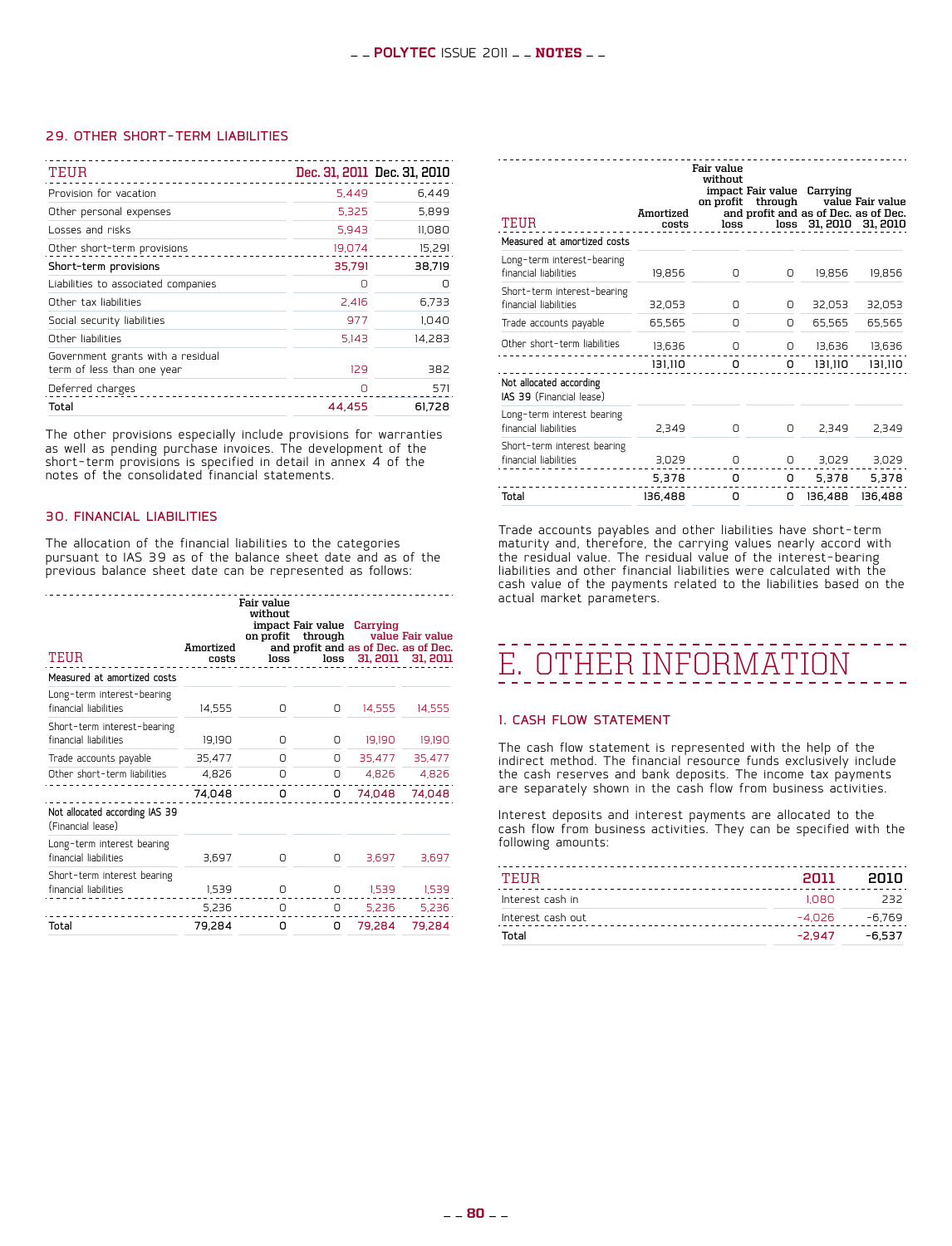#### 2. Events after the balance sheet date

By virtue of the purchase agreement dated December 23, 2011, the Zaragoza site (POLYTEC Interior Zaragoza S.L.) was transferred to Módulos Ribera Alta S.L.U., Zaragoza, Spain, a wholly-owned subsidiary of Celulosa Fabril S.A., Zaragoza, Spain, by means of an asset deal. The transfer of beneficial ownership took place when the deal was completed on January 3, 2012.

The sale of the Zaragoza site was the final step towards the POLYTEC GROUP's complete withdrawal from the area of Interior-Systems. The sale of the assets by way of an asset deal will have a positive effect on earnings of approximately EUR 0.6 million in the first quarter of 2012.

Further events occurring after the balance sheet of date, which are of significance for the evaluation on the balance sheet date, such as outstanding legal cases or claims for compensation and other obligations or impending losses, which would have to be posted or disclosed in accordance with IAS 10 (Contingencies and Events occurring after the Balance Sheet Date), have been taken into account in the present consolidated financial statements.

#### 3. Other risks and obligations as well as offbalance sheet transactions

Individual companies of the POLYTEC GROUP concluded a factor- ing agreement for up to EUR 16.5 million with a German factor- ing company. Provided that the receivables are legally valid, the 'del credere risk' will be borne by the factoring company. Since the POLYTEC GROUP does not guarantee the recoverability of the receivables, the receivables are derecognized from the conthe receivables are received in receivables and the solidated financial statements on the date they are sold to the factoring company in accordance with IAS 39.

Towards the POLYTEC Immobilien GmbH Group, there is an exist-<br>ing obligation with regard to a leasing agreement amounting to TEUR 1,500 (previous year: TEUR 1,500). An amount of TEUR 1,500 (previous year: TEUR 542) was reported on the liabilities side in the present consolidated financial statements due to the closure of the site in Sweden.

Various legal actions and claims are pending from litigations and claims incidental to the ordinary course of business. Although the outcome of these proceedings and claims cannot be predicted with certainty, the Board of Directors does not believe that the outcome of any of these matters will have a material adverse effect on the company's liquidity situation, results of operations or financial condition.

Other risks and obligations, which have not been mentioned in<br>the present consolidated financial statements or in the explanations concerning the consolidated financial statements, are inexistent.

#### 4. Risk reporting

Within the scope of its business activities, the POLYTEC GROUP is subject to a variety of risks, which are directly related to corporate transactions. Risk management is an integral part of all business processes of POLYTEC. The comprehensive certificaall business processes of POLYTEC. The comprehensive certifica-<br>tions required by a supplier of the automotive industry (e.g. TS ISO/16949:2002) already specify certain regulations, which are also monitored with the help of external audits. In line with the organizational structure of POLYTEC, risks are locally managed and monitored close to the market, especially within the scope of the current business processes. However, financial risks are mainly controlled by the corporate headquarters. The following basic risk fields can be identified:

Sales market risks: The automotive supplier industry is a mar- ket, which faces very strong competition and is also currently undergoing a consolidation process. Sales volumes are mainly dependent on the acquisition of new orders, which are usually placed two to three years prior to serial production. In the order acquisition phase, each supplier faces strong competition from its rivals to offer the best conditions. During serial production, the supplier is also dependent on the sales figures of the vehicle, for which the supplier provides the components; however, the sup-<br>plier has no direct influence on the vehicle's business success. Furthermore, suppliers are permanently benchmarked by the OEMs even after the start of serial production, which may result in price demands or, as an extreme example, in the loss of an order. POLYTEC intends to keep the dependency from individual delivery relationships as low as possible with the help of a bal-<br>anced customer and order mix.

Procurement market risks: One substantial risk is represented by the fluctuation of raw material prices, which in the case of the POLYTEC GROUP as a plastic-processing company are mainly due to a sustainable change in oil price and refinery capacities. On the procurement side, this risk is countervailed with long-term delivery agreements and on the sales side, with material fluctuation clauses in the disclosed calculations, as far as these are enforceable towards the customers. To some extent, negotiations with regard to raw materials and bought-in parts take place directly between the company's customers and the suppliers. As far as prices are only agreed with the customer on suppressions are expressed an annual basis, changes in raw material prices are an important<br>parameter for the annual negotiations of new prices. Furthermore, increased research and development expenses are aimed at using new raw materials (natural fiber).

Financial risks, their management and sensitivity

Credit risk: Due to the company's customer structure, with more than 90% of total turnover being generated with OEMs or with huge system suppliers, POLYTEC is subject to the credit risk of the automotive industry. However, accounts receivable are critically monitored on a permanent basis, and the payment of accounts receivable in accordance with what has been agreed is guaranteed. In the 2011 financial year, approx. 69%<sup>1)</sup> (previous year: 56%) of the turnover was achieved with the company's three major customers; this results in a certain accumulated credit risk, which has been assessed by the management as rather uncritical with regard to the potential non-payment of credits. Dependency on only a few customers is a basic char- acteristic of the automotive industry suppliers. In this context, the "customer" is defined as a group of affiliated companies, which can also produce vehicles of several different brands. The management will focus on greater diversification going forward by expanding its customer base in the non-automotive business area.

1) Including MAN after incorporation into the VW Group.

The risk of non-payment in the case of liquid assets is very low, as the contractual partners are banks with very good creditwor- thiness.

Despite the credit risk, which is generally classified as very low, the maximum theoretical risk of non-payment corresponds to the book values of the individual financial assets and amounts to:

| TEUR                                  |         | Dec. 31, 2011 Dec. 31, 2010 |
|---------------------------------------|---------|-----------------------------|
| Loans and receivables                 | 110.851 | 109.903                     |
| At fair value through profit and loss |         |                             |
| Held for trading                      |         | 70                          |
| Available for sale                    | n       |                             |
| Total                                 | 110.851 | 109.973                     |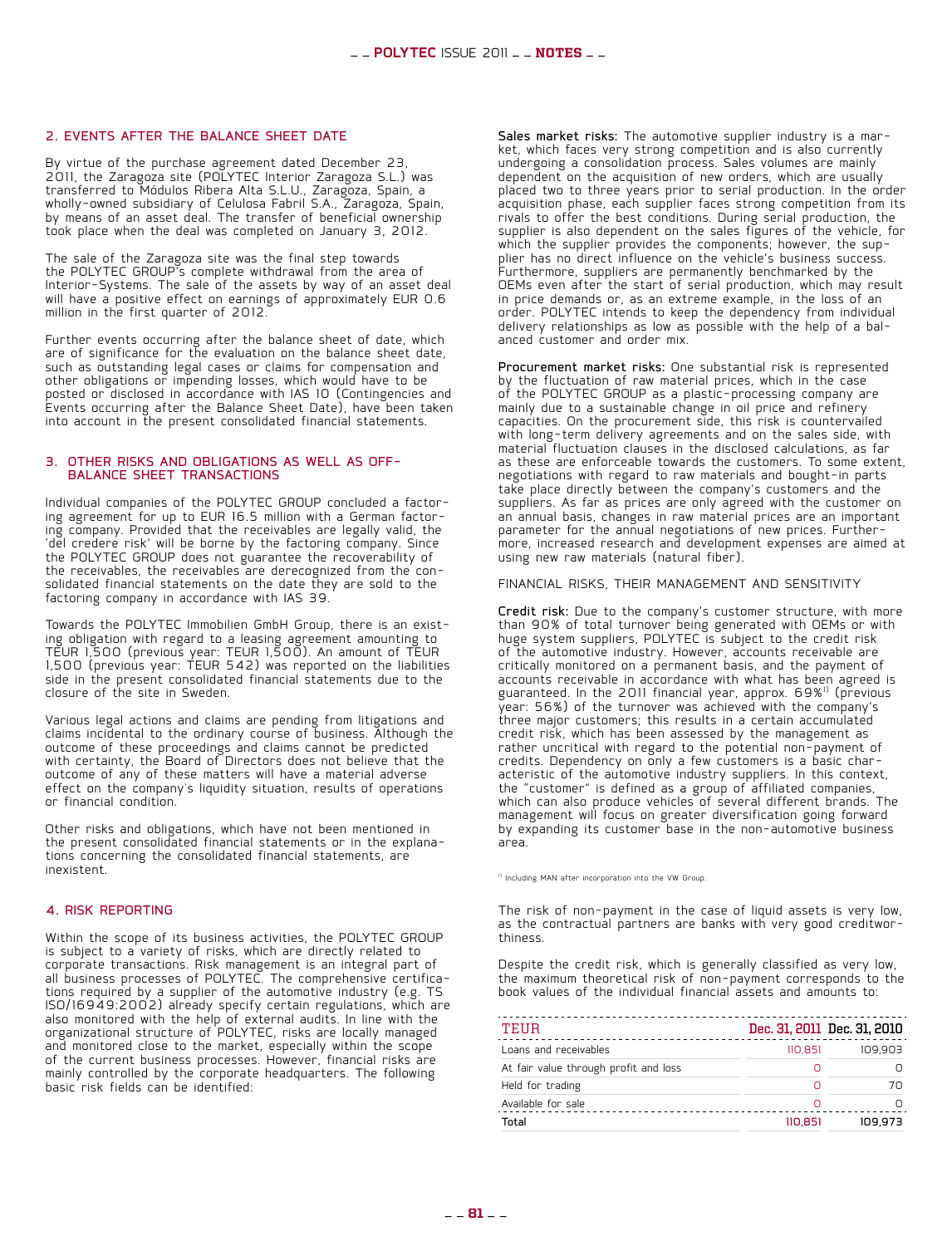The analysis of the overdue but not impaired trade accounts receivables and of other accounts receivable as of December 31 of the reporting year can be presented as follows:

|                                  |        |                                    |                  |       | Overdue but not impaired          |                         |
|----------------------------------|--------|------------------------------------|------------------|-------|-----------------------------------|-------------------------|
| Dec. 31, 2011                    | Total  | Not overdue<br>and not<br>impaired | Up to<br>60 days | Up to | Up to<br>60-120 days 120-360 days | Longer than<br>360 days |
| Trade<br>accounts<br>receivables | 45.494 | 29.052                             | 13.287           | 1.238 | 1,038                             | 878                     |
| Other<br>accounts<br>receivables | 8.340  | 7.757                              | Π                | Ο     | 212                               | 372                     |

**Overdue but not impaired**

| Dec. 31, 2010                    | Total  | Not overdue<br>and not<br>impaired | Up to<br>60 days | Up to | Up to<br>60-120 days 120-360 days | Longer than<br>360 days |
|----------------------------------|--------|------------------------------------|------------------|-------|-----------------------------------|-------------------------|
| Trade<br>accounts<br>receivables | 61.046 | 44.379                             | 10.536           | 2.912 | 3.066                             | 153                     |
| Other<br>accounts<br>receivables | 18.521 | 16.843                             | 348              | 93    | 1.103                             | 134                     |

Liquidity risk: The Group ensures its liquidity by contractual agreements concerning certain credit lines and, if required, by retaining a cash reserve. This is controlled by the company's headquarters.

The financial liabilities of the Group on the basis of the conclud- ed agreements show the following expected cash flow (including interest payments made at the interest rate that applied as of the balance sheet date):

| TEUR                               | Carrying<br>value as of<br>Dec. 31, 2011 | Total<br>obligate<br>cash flows | Thereof till<br>1 year | <b>Thereof</b><br>over 1 but<br>less than<br>5 years | <b>Thereof</b><br>more than<br>5 years |
|------------------------------------|------------------------------------------|---------------------------------|------------------------|------------------------------------------------------|----------------------------------------|
| Bank loans                         | 22.031                                   | 23.118                          | 7.321                  | 15.404                                               | 393                                    |
| Bank credits in current<br>account | 11.719                                   | 12.012                          | 12.012                 | Ω                                                    | n                                      |
| Financial lease                    | 5,231                                    | 5.513                           | 1.694                  | 3.818                                                | n                                      |
| Trade payables                     | 35,477                                   | 35.477                          | 35.477                 | n                                                    | n                                      |
| Other financial liabilities        | 4,826                                    | 4,826                           | 4,826                  | n                                                    | Ο                                      |
| Total                              | 79.284                                   | 80.945                          | 61.329                 | 19.223                                               | 393                                    |

| TEUR                               | Carrying<br>value as of<br>Dec. 31, 2010 | Total<br>obligate<br>cash flows | Thereof till<br>1 vear | <b>Thereof</b><br>over 1 but<br>less than<br>5 years | <b>Thereof</b><br>more than<br>5 years |
|------------------------------------|------------------------------------------|---------------------------------|------------------------|------------------------------------------------------|----------------------------------------|
| Bank loans                         | 36.884                                   | 40.528                          | 19.582                 | 20.442                                               | 504                                    |
| Bank credits in current<br>account | 15.042                                   | 15.580                          | 15.580                 |                                                      | Ω                                      |
| Financial lease                    | 5.378                                    | 5.903                           | 3.311                  | 2.592                                                | n                                      |
| Trade payables                     | 65,565                                   | 65.565                          | 65.565                 | Π                                                    | n                                      |
| Other financial liabilities        | 13.636                                   | 13.636                          | 13.636                 | n                                                    | n                                      |
| Total                              | 138.488                                  | 141.212                         | 117.674                | 23.034                                               | 504                                    |

Bank credits in current accounts provided to the Group have a contractually agreed remaining term of less than one year so that their expected future cash flow has to be shown during this term. However, these credits are normally prolonged on a 12-15 month basis so that the aforementioned repatriations cannot be expected. Foreign exchange risk: The predominant part of the turnover of the POLYTEC GROUP is invoiced in euro so that the foreign exthe POLYTEC ENTERNAL GROUP to a very low degree. As the change risk only affects the Group to a very low degree. As the purchase of intermediate inputs is performed with the same cur- rency as the sale of intermediate inputs, foreign exchange risks are hedged. The Group is subject to higher foreign exchange risks in those countries, where invoices are written in euro but intermediate inputs have to be purchased in the local currency. Such risks, for example, apply to Czech crown. In many cases, these risks cannot be transferred to financial instruments since they must mainly be attributed to personnel costs.

The financial instruments balanced on the balance sheet date show the following distribution with regard to their currency of origin:

|                              | Dec. 31, 2011 |                     |         |
|------------------------------|---------------|---------------------|---------|
| TEUR                         | Euro          | Foreign<br>currency | Total   |
| Investments                  | 834           | 0                   | 834     |
| Receivables and other assets | 44.104        | 8.943               | 53.046  |
| Interest-bearing receivables | 13.750        | 0                   | 13.750  |
| Cash in bank                 | 41.904        | 1.318               | 43.222  |
| Derivative instruments       | $-302$        | $-13$               | $-315$  |
| Total                        | 100.290       | 10.248              | 110.537 |

### **Dec. 31, 2011**

| TEUR                                              | Euro   | Foreign<br>currency | Total  |
|---------------------------------------------------|--------|---------------------|--------|
| Long-term interest-bearing financial liabilities  | 16.730 | 1.523               | 18.253 |
| Short-term interest-bearing financial liabilities | 20.211 | 518                 | 20.729 |
| Accounts payable trade                            | 32.510 | 2.967               | 35.477 |
| Other short-term liabilities                      | 3.796  | 1.031               | 4.826  |
| Total                                             | 73.247 | 6.039               | 79.285 |

#### **Dec. 31, 2010**

| TEUR                         | Euro   | Foreign<br>currency | Total   |
|------------------------------|--------|---------------------|---------|
| Investments                  | 1.183  | 0                   | 1.183   |
| Receivables and other assets | 66.537 | 11.565              | 78.102  |
| Loans                        | 1.606  | 0                   | 1.606   |
| Cash in bank                 | 23.344 | 5.669               | 29.013  |
| Derivative instruments       | $-575$ | U                   | $-575$  |
| Total                        | 92.095 | 17.234              | 109.329 |

## **Dec. 31, 2010**

| TEUR                                              | Euro    | Foreign<br>currency | Total   |
|---------------------------------------------------|---------|---------------------|---------|
| Long-term interest-bearing financial liabilities  | 21.367  | 839                 | 22.206  |
| Short-term interest-bearing financial liabilities | 32.978  | 2.104               | 35.082  |
| Accounts payable trade                            | 59.346  | 6.219               | 65.565  |
| Other short-term liabilities                      | 12.953  | 683                 | 13,636  |
| Total                                             | 126.644 | 9.845               | 136,489 |

The distribution structure shows that the risk the Group is sub- ject to due to exchange rate fluctuations is very low since both  $\widetilde{f}$ inancial assets held in foreign currency totaling 9.3% (previous year: 15.8%) and liabilities totaling 7.6% (previous year: 7.2%) account for only a minor part of the total volume. Furthermore, currency fluctuations would equally affect both assets and liabili- ties and therefore show compensatory effects.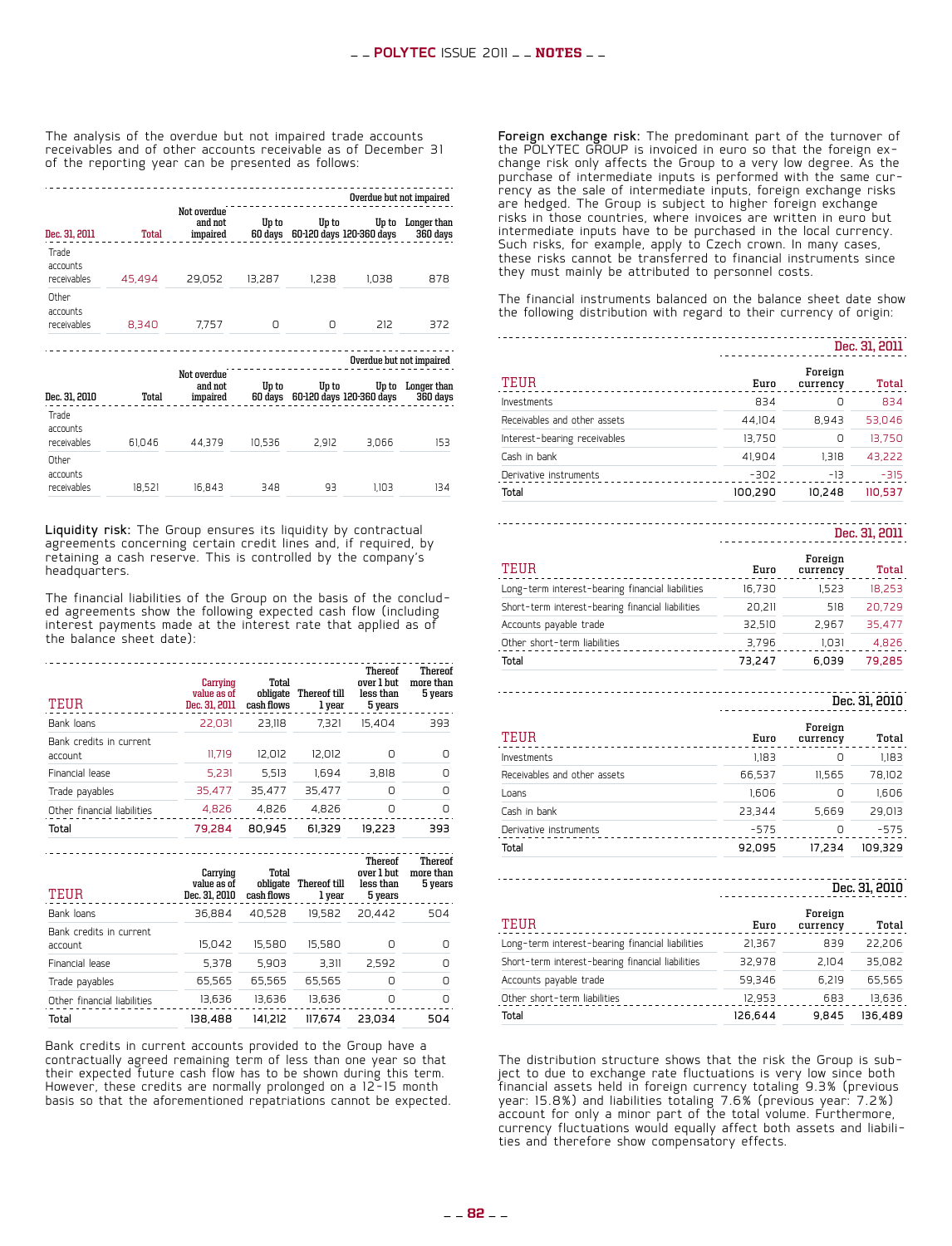A roughly 10% decrease or increase in exchange rates with re-<br>gard to trade accounts payable and liabilities outside the Group would not have any significant impact on results and equity.

Interest rate change risk: The interest rate change risk is countervailed by POLYTEC with the help of a portfolio of variable and fixed forms of financing corresponding to the long-term interest rate development. Derivative products are used, if required, for securing the interest rate or for optimizing the net interest result.

The interest-bearing liabilities show the following structure on the balance sheet date:

| TEUR                                |        | Dec. 31, 2011 Dec. 31, 2010 |
|-------------------------------------|--------|-----------------------------|
| Liabilities to banks                | 33.560 | 51.711                      |
| thereof with fixed interest rate    | 5.908  | 5.828                       |
| thereof with variable interest rate | 27,652 | 45.883                      |
| Finance lease                       | 5.231  | 5.378                       |
| thereof with fixed interest rate    | 5,231  | 5.378                       |
| thereof with variable interest rate | Ο      | n                           |
| Other interest-bearing liabilities  | 190    | 198                         |
| thereof with fixed interest rate    | 190    | 198                         |
| thereof with variable interest rate |        |                             |
| Total                               | 38,981 | 57.287                      |
| thereof with fixed interest rate    | 11,329 | 11,404                      |
| thereof with variable interest rate | 27.652 | 45.883                      |

The predominant part of the variable interest-bearing liabilities depends on the 3-month EURIBOR. An increase of this reference interest rate by 100 basis points would, without taking into account existing interest rate swaps, result in an increase of the interest expenses by approx. TEUR 280 (previous year: TEUR 460).

Interest-bearing receivables and current cash and cash equiva- lents contain assets, on which interest is payable at floating rates, of TEUR 23,893. An increase of the 3-month EURIBOR by 100 basis points would increase interest income by approxi- mately TEUR 239 (previous year: TEUR 290).

The following results were achieved from the interest rate swaps held by the Group:

| TEHR              | 2011   | enin   |
|-------------------|--------|--------|
| Received payments | $-464$ | $-460$ |
| Valuation result  | 274    | 226    |
| Total             | $-190$ | $-234$ |

Following the sale of the listed securities held as current assets (shares) by the Group in the previous year, POLYTEC is no lon- ger subject to the risk of a change in the stock exchange price.

#### 5. Net income according to evaluation categories

| Dec. 31, 2011<br>TEUR                    | Interests | Value<br>adiustments | Currency<br>translation | Income<br>from other<br>securities | Income<br>from other<br>investments | Income<br>from<br>derivates | Net income |
|------------------------------------------|-----------|----------------------|-------------------------|------------------------------------|-------------------------------------|-----------------------------|------------|
| Loans and receivables                    | 1.080     | $-431$               |                         | 0                                  | 444                                 |                             | 1.093      |
| Financial liabilities                    | $-3.669$  |                      | $-63$                   |                                    |                                     |                             | $-3.732$   |
| Financial investments available for sale |           |                      |                         |                                    |                                     |                             | n.         |
| Financial investments held-to-maturity   |           |                      |                         | Ο                                  |                                     |                             | n.         |
| At fair value through profit and loss    |           |                      |                         |                                    |                                     | $-191$                      | $-191$     |

| Dec. 31, 2010<br>TEUR                    | Interests | Value<br>adiustments | Currency<br>translation | Income<br>from other<br>securities | Income<br>from other<br>investments | Income<br>from<br>derivates | Net income |
|------------------------------------------|-----------|----------------------|-------------------------|------------------------------------|-------------------------------------|-----------------------------|------------|
| Loans and receivables                    | 232       | 41                   |                         |                                    | 18                                  |                             | 661        |
| Financial liabilities                    | $-6.308$  |                      | -8                      |                                    |                                     |                             | $-6.316$   |
| Financial investments available for sale |           |                      |                         | 6.119                              |                                     |                             | 6.119      |
| Financial investments held-to-maturity   |           |                      |                         |                                    |                                     |                             | n.         |
| At fair value through profit and loss    |           |                      |                         |                                    |                                     | $-164$                      | $-164$     |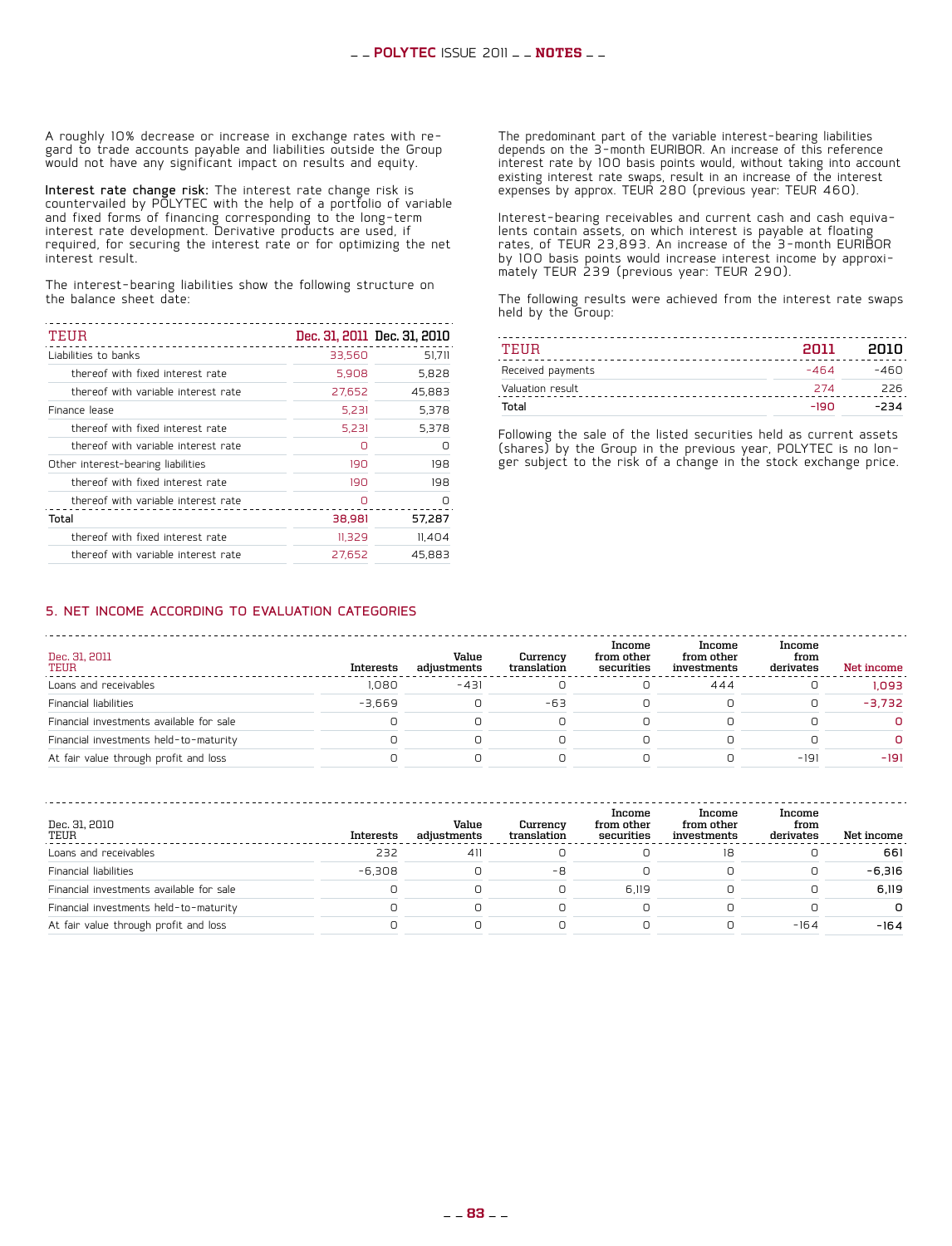#### 6. Related parties

Related parties according to IAS 24 include the IMC Verwal- tungsgesellschaft mbH, Hörsching and its affiliated companies in addition to the members of the Board of Directors and of the Supervisory Board. The family of the CEO of the POLYTEC GROUP, Friedrich Huemer, is the sole owner of the stakes in the said companies and Friedrich Huemer is the managing director with sole power of representation of the said companies.

At the balance sheet date on December 31, 2011, the company was ject to notification pursuant to Para. 91 of the Stock Exchange Act:

Huemer Group: 27% Delta Lloyd Asset Management NV: 11% Capital Research and Management: 5%

The remaining shares are free float.

The POLYTEC GROUP has established business relationships with the following companies of the IMC Group in the 2010 financial year:

#### Polytec Immobilien Group

The POLYTEC GROUP has long-term leasing agreements with the POLYTEC Immobilien Group with regard to the following properties:

| Group Headquarter                     | 1. POLYTEC Holding AG                           |
|---------------------------------------|-------------------------------------------------|
| Hörsching Plant                       | 2. POLYTEC For Car Styling GmbH & Co KG         |
| Schoten Plant                         | 3. POLYTEC Avo n.v.                             |
| Idstein Plant                         | 4. POLYTEC Thermoplast GmbH & Co KG             |
| Lohne and Wolmirstedt Plants          | 5. POLYTEC Riesselmann GmbH & Co KG             |
| Ebensee Plant                         | 6. PPI Plastic Products Innovation GmbH & Co KG |
| Gochsheim, Cornberg and Voerde Plants | 7. POLYTEC Composites Germany GmbH & Co KG      |
| Sladkovicovo Plant                    | 8. POLYTEC Composites Slovakia s.r.o.           |
| Marchtrenk Plant                      | 9. POLYTEC Elastoform GmbH & Co KG              |
| Bochum Plant                          | 10. POLYTEC Thelen GmbH                         |

The rental expenses from the rental contracts amounted to ap- prox. EUR 8.2 million in the 2011 financial year (previous year: EUR 9.2 million).

The rental contracts can be terminated by complying with a period of notice of six up to twelve months, but longer waivers of entitlement to terminate the contract have also been agreed in some cases. The lease rental charges, which are existent due to the fixed period of notice or due to longer waivers of entitle-<br>ment to terminate the contract, amount to TEUR 18,809 as of December 31, 2011 (previous year: TEUR 27,839) and are due as follows:

| TEHR                              |       | Dec. 31, 2011 Dec. 31, 2010 |
|-----------------------------------|-------|-----------------------------|
| Within I year                     | 7726  | 9.058                       |
| Longer than I year within 5 years | 8.720 | 14.892                      |
| Over 5 years                      | 2.363 | 3.889                       |

Loans were issued to a company of the Polytec Immobilien Group, which were balanced under "Loans" in the financial assets in the previous year. The loans carried interests at an ordinary market rate and were fully repaid in the 2011 financial year. Further information can be found in section D. 12.

POLYTEC Immobilien Deutschland GmbH paid a dividend of TEUR 438 to the POLYTEC GROUP in the 2011 financial year.

On the basis of the explicit request by the purchaser Toyota Boshoku, the sale of the Interior-Systems business was linked<br>indispensably to the sale of the properties rented to the respective companies in the Interior Division by the POLYTEC Immobilien Group. In this connection, the sale of the property by the

POLYTEC Immobilien Group was effected at a price at the lower end of the market value range. The POLYTEC Immobilien Group only agreed to the sale at this unfavorable price on condition that it received compensation for the waiver associated therewith of a more advantageous alternative potential sale. In the light of this, the POLYTEC GROUP paid a compensation of TEUR 1,375 to the POLYTEC Immobilien Group. The sale of the Interior-Systems business in this economically beneficial form for the POLYTEC GROUP was only possible through the concessions by the POLYTEC Immobilien Group regarding the sale of the properties to Toyota Boshoku, since without these it is highly likely that the sale would have been far less advantageous.

In the wake of the preparation of the sale of the Zaragoza site, the POLYTEC Immobilien Group concluded a sale-and-leaseback agreement with the Spanish company and took over a loan by<br>the POLYTEC Immobilien Group to this company below its carrying amount. This had no impact on earnings as far as the con- solidated income statement of the POLYTEC GROUP is concerned.

All transactions were carried out based on market customary rates. No provisions for doubtful debts and no expenses for doubtful or unrecoverable debts were recorded in 2011 in con-<br>nection with transactions with related parties.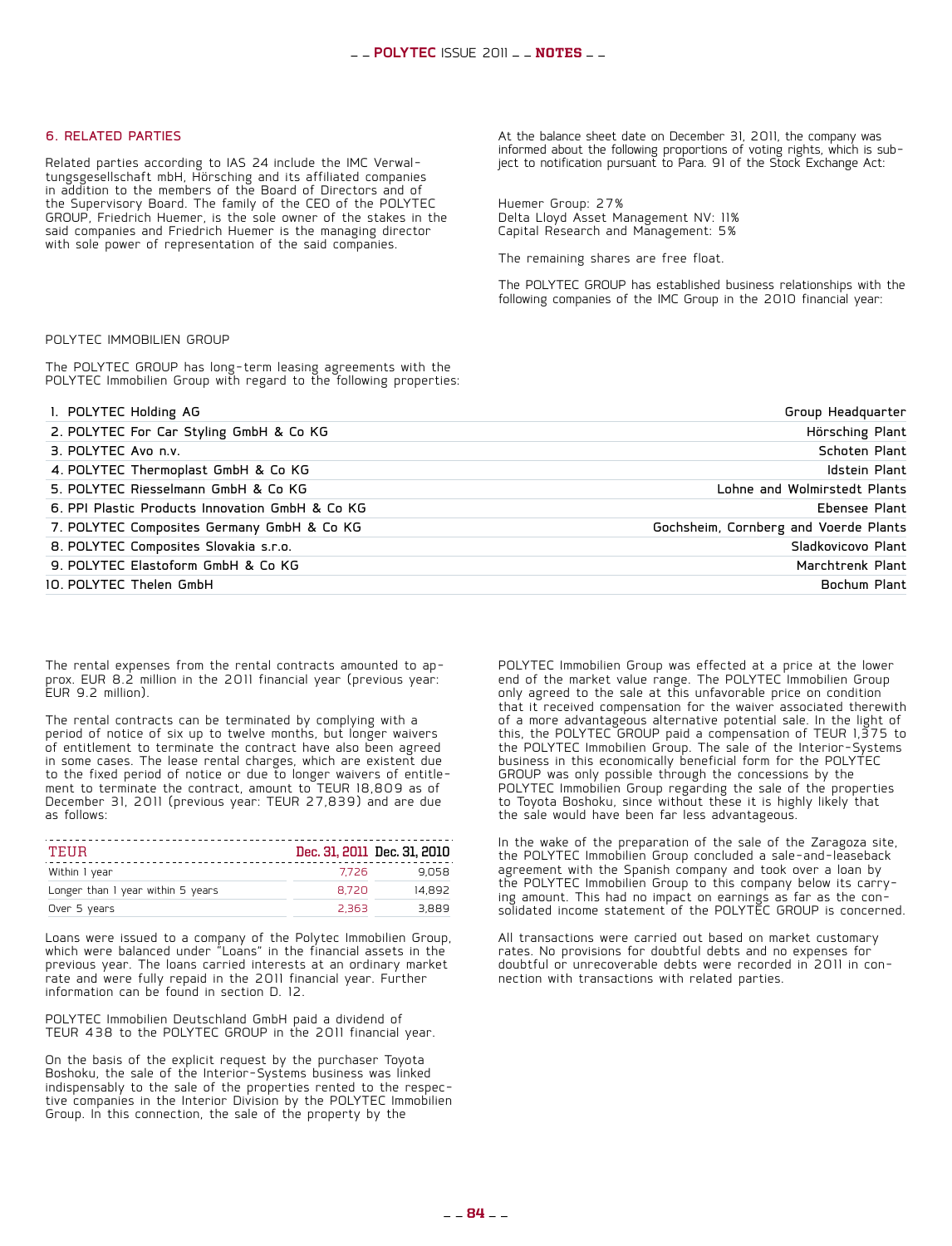#### Other business relationships

The POLYTEC GROUP has a work contract with the IMC Verwal- tungsgesellschaft mbH, Hörsching concerning a member of the Board of Directors for the POLYTEC Holding AG, Hörsching.

GLOBE AIR AG provided transport services to employees of the POLYTEC GROUP in the business year under review.

#### 7. Salaries of executives

Total remuneration of the members of the Board of Directors in the year under review amounted to TEUR 2,913 (previous year: TEUR 2,021). TEUR 2,903 (previous year: TEUR 2,016) are to be attributed to short-term benefits. TEUR 10 (previous year: TEUR 5) refer to payments made after the termination of the working relationship. In addition, remuneration in kind in the form of company cars and mobile phones were granted.

Not yet paid variable portions of salary affecting the 2011 busi- ness year are balanced in the short-term personnel provisions.

There are no stock-option plans or similar shareholding-based remuneration pursuant to IFRS 2.

Total expenses for the remunerations of the members of the Supervisory Board in the 2011 financial year amounted to TEUR 89 (previous year: TEUR 90).

There are no credits or advanced payments with regard to cur- rent or former members of the governing bodies of the company. No former members of the governing bodies of the company receive any kind of salary from the Group or from one of its af- filiated companies.

#### 8. Expenses for the Group auditors

Expenses for the services provided by the Group auditors in 2011 are as follows:

| TEHR                        | 2011       | enin |
|-----------------------------|------------|------|
| Annual financial statements | $1 \cap 4$ |      |
| Other services              | ⊿∣         | 181  |
| Total                       | 145        | つロコ  |

#### 9. Governing bodies of POLYTEC Holding AG

In the year under review, the members of the Board of Direc- tors at the time of the preparation of the consolidated accounts included:

Friedrich Huemer, Wallern (Chairman of the Board of Directors) Alfred Kollros, St. Valentin Peter Haidenek, Velden am Wörthersee (since February 1, 2011)

In the year under review, the members of the Supervisory Board at the time of the preparation of the consolidated ac-<br>counts included:

Fred Duswald, Thalheim (Chairman) Manfred Helmut Trauth, Knittelsheim, Germany (Vice Chairman) Robert Büchelhofer, Starnberg, Germany Viktoria Kickinger, Vienna Reinhard Schwendtbauer, Leonding

The Board of Directors of POLYTEC Holding AG approved the consolidated financial statements on March 27, 2012 and autho- rized its transmission to the Supervisory Board. The Supervisory Board is entitled to initiate changes to the consolidated financial statements within the framework of its supervisory duty.

Hörsching, March 27, 2012

The Board of Directors

Friedrich Huemer m. p. Alfred Kollros m. p. Peter Haidenek m. p.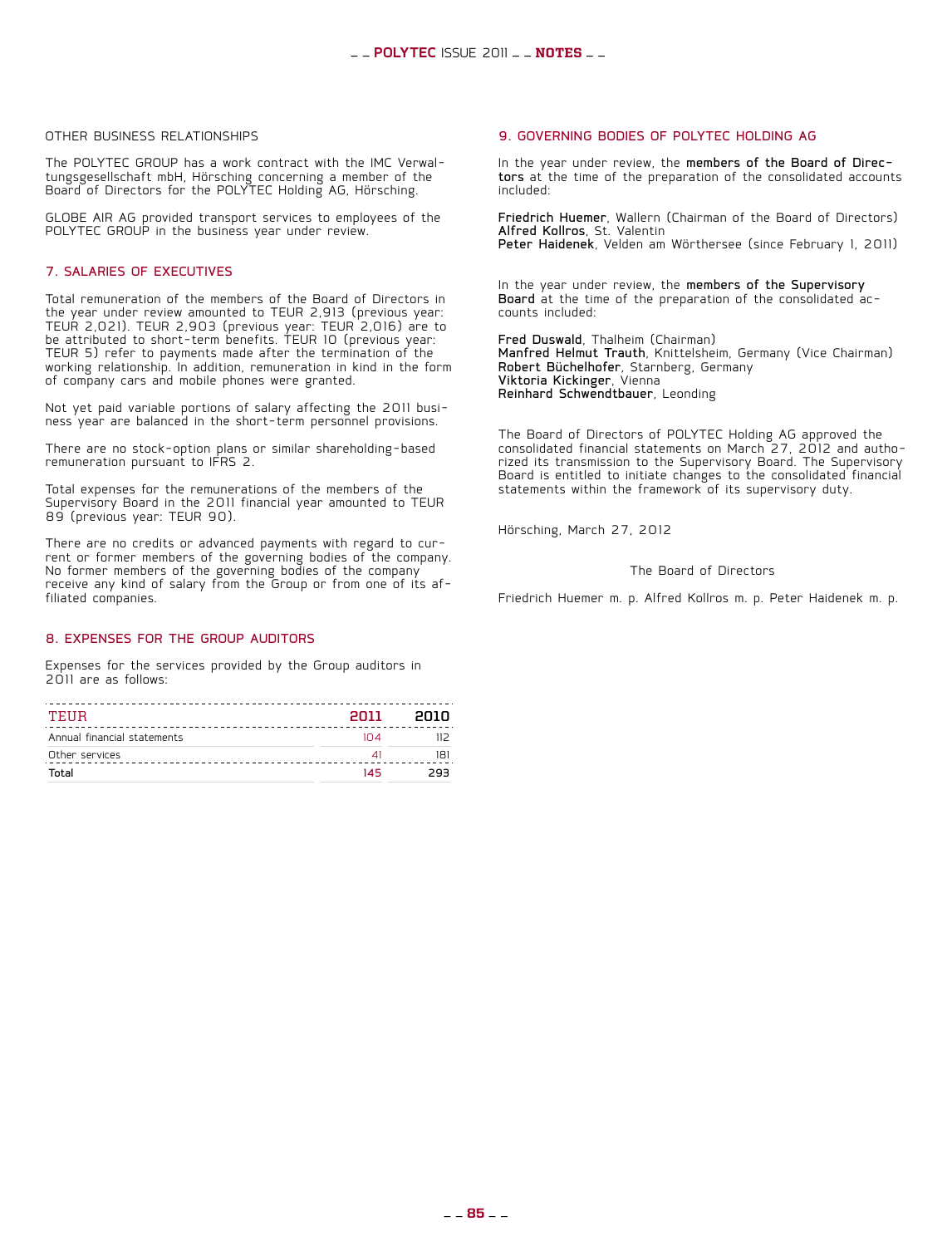#### Annex 1

## Reporting by business segment

|                                                                                                      |                                                 | Automotive / Systems |                                             | <b>Car Styling</b>                        |
|------------------------------------------------------------------------------------------------------|-------------------------------------------------|----------------------|---------------------------------------------|-------------------------------------------|
| TEUF                                                                                                 | 2011                                            | 2010                 | -----------------------------------<br>2011 | -----------------<br>2010                 |
| Net sales (not consolidated)                                                                         | ------------------------------------<br>669,699 | 824,583              | 88,473                                      | .<br>87,937                               |
| thereof:                                                                                             |                                                 |                      |                                             |                                           |
| Internal sales own division                                                                          | 109,632                                         | 148,659              | 10,129                                      | 11,919                                    |
| Internal sales other divisions                                                                       | 1.089<br>---------                              | ---------            | 122<br>.                                    | 244<br>--------------                     |
| External sales                                                                                       | 558,977                                         | 675,847              | 78,223                                      | 75,773<br>------------------------------- |
| <b>EBITDA</b>                                                                                        | 47.678                                          | 43,535               | 7,331                                       | 7,016                                     |
| Depreciation and amortisation                                                                        | 16,252                                          | 24,484               | 1,392                                       | 1,567                                     |
| Material earnings positions                                                                          |                                                 |                      |                                             |                                           |
| Income from reversal of provisions for liabilities                                                   | 4.713                                           | 8,552                | 43                                          | 331                                       |
| Deconsolidation gains                                                                                | 7,211                                           | 736                  | $\cap$                                      |                                           |
| Operating profit (EBIT)                                                                              | 31,426                                          | 19,051               | 5,938                                       | 5,449                                     |
| Financial expenses                                                                                   | $-4,619$                                        | $-7,037$             | $-388$                                      | $-344$                                    |
| Other finacial results                                                                               | 450                                             | n                    | $\Omega$                                    |                                           |
| Taxes on income                                                                                      | $-1.202$                                        | $-349$               | $-507$                                      | $-516$                                    |
| Net profit                                                                                           | 26,055                                          | 11,664               | 5,043                                       | 4,589                                     |
| Operating assets                                                                                     | 132,938                                         | 205,549              | 46,916                                      | 39,635                                    |
| Operating liabilities                                                                                | 70,059                                          | 122,189              | 11,820                                      | 7,894                                     |
| Capital employeed                                                                                    | 62,879                                          | 83,260               | 35,095                                      | 31,741                                    |
| thereof:                                                                                             |                                                 |                      |                                             |                                           |
| Deffered taxes                                                                                       | 3,262                                           | 6,404                | 454                                         | 436                                       |
| Employee benefit obligations                                                                         | 15,560                                          | 22,920               | 1,577                                       | 1,399                                     |
| Investments                                                                                          | 13,575                                          | 14,308               | 2,500                                       | 1,560                                     |
| Book value of asset disposals and change in long-<br>term provisions including deconsolidation gains | 4,955                                           | 220                  | $-181$                                      | $-240$                                    |

## Information on geographic allocation

|                   |         | External sales |         | Fixed assets |        | Deferred tax assets |        | Obligations to employees |
|-------------------|---------|----------------|---------|--------------|--------|---------------------|--------|--------------------------|
| TEUR              | 2011    | 2010           | 2011    | 2010         | 2011   | 2010                | 2011   | 2010                     |
| Austria           | 21.776  | 29.471         | 45.532  | 32.695       | 8.601  | 10.794              | 2.619  | 1.913                    |
| Germany           | 418.915 | 513.436        | 44.864  | 83.905       | 2.306  | 5.835               | 14.757 | 22.633                   |
| Other EU          | 186.813 | 181.269        | 13.260  | 17.738       | 853    | 457                 |        | 132                      |
| Rest of the world | 29.849  | 45.894         | 1.872   | 2.312        |        |                     | 290    | 201                      |
| Group             | 657.354 | 770.070        | 105.527 | 133.693      | 11.759 | 17.086              | 17.665 | 24.878                   |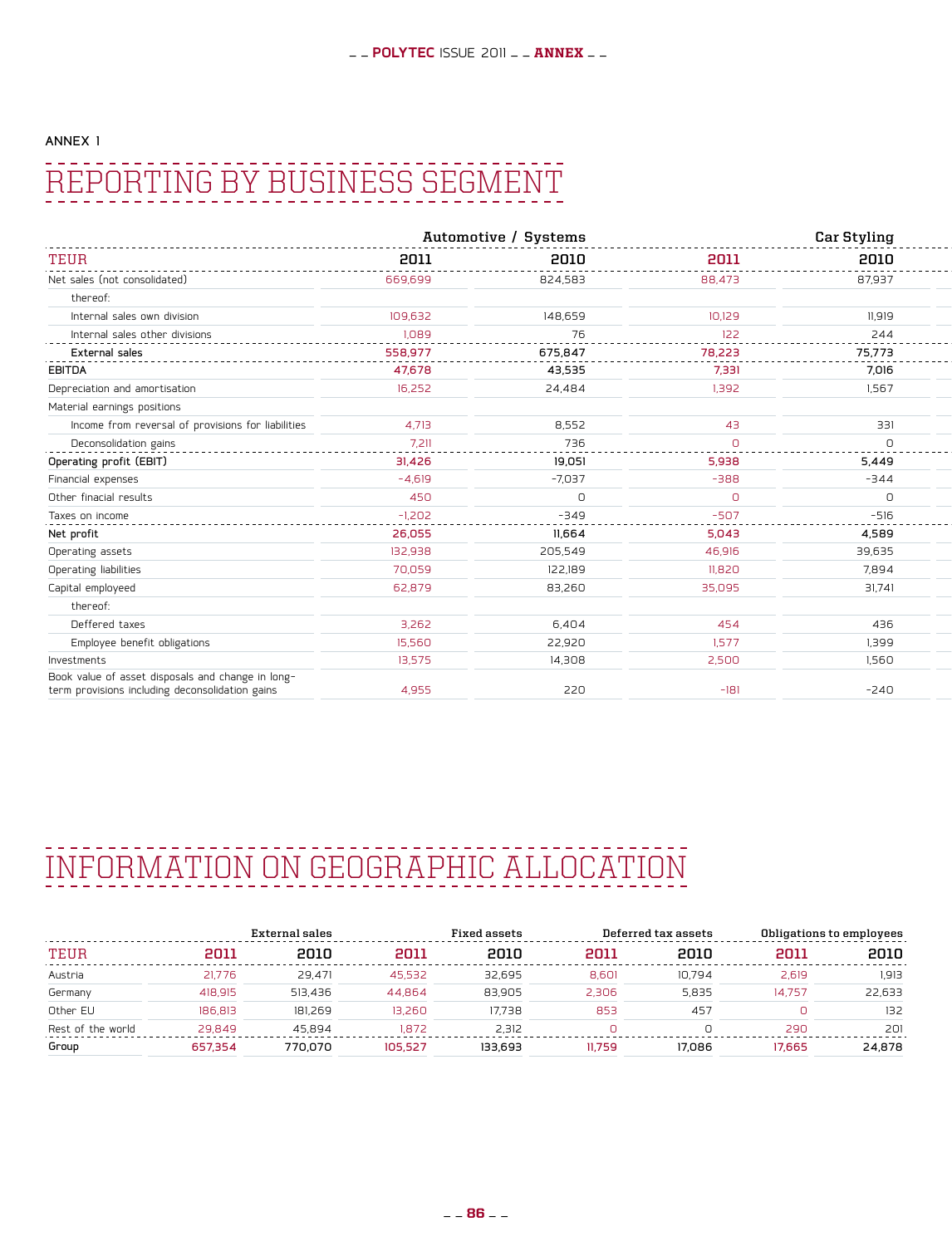| Group    |          | Consolidation |           | Other Segments |          |
|----------|----------|---------------|-----------|----------------|----------|
| 2010     | 2011     | 2010          | 2011      | 2010           | 2011     |
| 931,754  | 779,534  |               |           | 19,235         | 21,362   |
| 161,352  | 120,967  |               |           | 773            | 1.206    |
| 332      | 1.212    |               |           |                |          |
| 770,070  | 657,354  |               |           | 18.450         | 20,154   |
| 54,272   | 61,323   | 108           | 251       | 3,614          | 6,064    |
| 27,053   | 18,705   |               |           | 1,002          | 1,061    |
|          |          |               |           |                |          |
| 8,935    | 4.769    |               |           |                |          |
| 736      | 7211     |               |           |                |          |
| 27,219   | 42,618   | 108           |           | 2,612          | 5,003    |
| $-6,826$ | $-3.343$ | $-90$         | -96       | 646            | 1,760    |
| 5,332    | 264      | $-6,333$      | $-33,699$ | 11,665         | 33.514   |
| $-140$   | $-4291$  |               |           |                | $-3.046$ |
| 25,585   | 35,249   | $-6,300$      | $-33,080$ | 15,632         | 37,231   |
| 259,689  | 197,183  | $-3,433$      | $-6,859$  | 17,939         | 24,189   |
| 133,257  | 84,747   | $-3,456$      | $-3,575$  | 6,631          | 6.443    |
| 126,333  | 112,437  | 24            | $-3,283$  | II,308         | 17.746   |
|          | 11.759   |               |           | 10,294         |          |
| 17,086   |          | $-48$         | -48       |                | 8,091    |
| 24,878   | 17,665   | $-192$        | $-322$    | 751            | 851      |
| 16,702   | 17,489   | $\cap$        | n.        | 834            | 1.413    |
|          | 4.725    |               |           | -263           |          |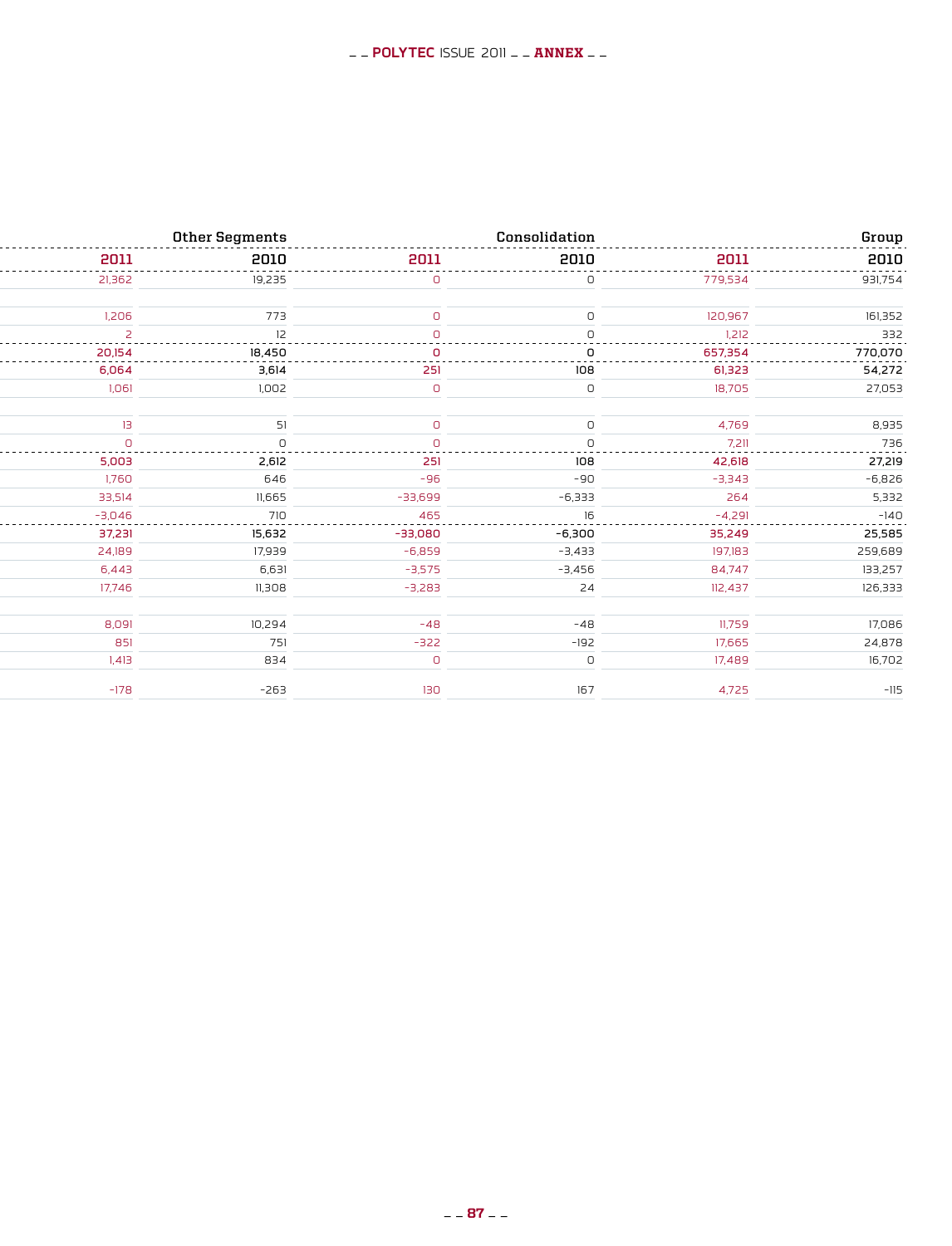## AnNEX 2 summary of Fixed Assets as of December 31, 2011

| TEUR<br>------------------------                    | Balance<br>as o<br>l. 2011<br>Jan. 1 | Changes<br>in consolidation | Translation<br>differences             |            | <b>Additions Disposals</b> |
|-----------------------------------------------------|--------------------------------------|-----------------------------|----------------------------------------|------------|----------------------------|
| Intangible assets                                   |                                      |                             |                                        |            |                            |
| Research and development costs                      | 1,008                                |                             | $\Omega$                               |            | 207                        |
| 2. Rights                                           | 9,204                                | $-2,498$                    | -9                                     | 368        | 3,066                      |
| Goodwi<br>------------------------------------      | 45,508<br>.                          |                             |                                        |            |                            |
|                                                     | 55,720                               | -2,498                      | $-9$                                   | 368        | 3,273                      |
| II. Tangible assets                                 |                                      |                             |                                        |            |                            |
| Land and buildings                                  | 12,291                               | $-1,474$                    | 26                                     | 723        | 1,980                      |
| 2. Technical equipment and machinery                | 228,237                              | -59,506                     | $-187$                                 | 7,904      | 33,365                     |
| Other equipment, fixtures, fittings and equipment   | 51,572                               | $-17,370$                   | $-4$                                   | 4,599      | 2,962                      |
| Advance payments made and assets under construction | 1,793<br>---------                   | $-1,009$<br>- - - - - - - - |                                        | 3,894<br>. | 322<br>$- - - - - -$       |
|                                                     | 293,893                              | -79,359                     | $-165$                                 | 17,120     | 38,629                     |
| III. Financial assets                               |                                      |                             |                                        |            |                            |
| Investments in affiliated companies                 | 280                                  | $-35$                       |                                        | 35         | 75                         |
| Investments in associated companies                 | 1,031                                | $\cap$                      | <sup>n</sup>                           | $\cap$     | $\Omega$                   |
| Investment in joint ventures                        | 882                                  |                             |                                        | $\Omega$   | 275                        |
| 4. Other investments                                | 1,606                                |                             |                                        |            | 1,621                      |
|                                                     |                                      |                             |                                        |            |                            |
|                                                     | 3,800                                | -35                         | -------------------------------------- | 50         | 1,971<br>.                 |
|                                                     | 353,412                              | -81,893                     | -173                                   | 17,539     | 43,874                     |

## Consolidated Movement of Fixed Assets as of December 31, 2010

| TEUR<br>.                                           | Balance<br>as of | Changes<br>Jan. 1, 2010 in consolidation | Translation<br>differences |                   | <b>Additions Disposals</b> | ---------     |
|-----------------------------------------------------|------------------|------------------------------------------|----------------------------|-------------------|----------------------------|---------------|
| Intangible assets                                   |                  |                                          |                            |                   |                            |               |
| Research and development costs                      | 1,008            | $\circ$                                  |                            | $\Box$            | $\circ$                    |               |
| 2. Rights                                           | 9,684            | $-95$                                    | 48                         | 781               | 1,214                      |               |
| Goodwi                                              | 45,627           | $-119$                                   |                            | $\cap$            |                            |               |
|                                                     | 56,319           | $-214$                                   | 48                         | 781               | 1,214                      |               |
| II. Tangible assets                                 |                  |                                          |                            |                   |                            |               |
| Land and buildings                                  | 12,827           | $-1,085$                                 | 200                        | 427               | 103                        |               |
| 2. Technical equipment and machinery                | 228,794          | -9,959                                   | 1,232                      | 8,695             | 4,846                      |               |
| 3. Other plant, fixtures, fittings and equipment    | 49,361           | $-1,079$                                 | 517                        | 4,574             | 2,214                      |               |
| Advance payments made and assets under construction | 4.465<br>.       | ----                                     |                            | 2,200<br>-------- | 118<br>-----               | - - - - - - - |
|                                                     | 295,446          | $-12,122$                                | 1,954                      | 15,897            | 7,282                      |               |
| III. Financial assets                               |                  |                                          |                            |                   |                            |               |
| Investments in affiliated companies                 | 290              | $\Omega$                                 |                            | 25                | 35                         |               |
| 2. Investments in associated companies              | 1,031            | $\cap$                                   |                            | $\cap$            | $\Box$                     |               |
| 3. Investment in joint ventures                     | 882              | $\cap$                                   |                            | n.                | $\circ$                    |               |
| 4. Other investments                                | 2,000            |                                          |                            |                   | 394                        |               |
|                                                     |                  |                                          |                            |                   |                            |               |
|                                                     | 4.205<br>.       |                                          |                            | 25                | 429<br>.                   |               |
|                                                     | 355,971          | -12,338                                  | 2,002                      | 16,702            | 8,925                      |               |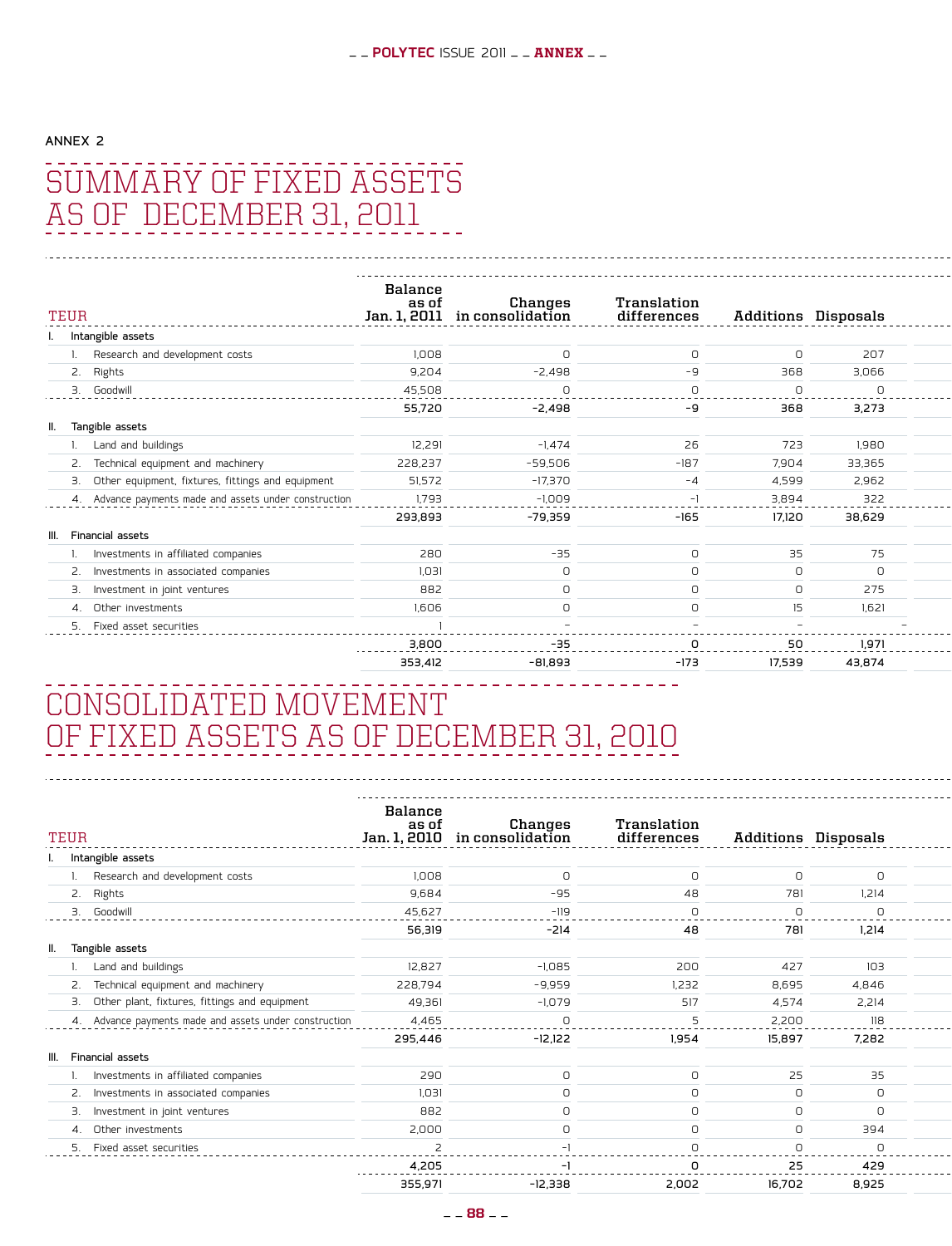|                                      |                                 |                                                                       |                                          | Cost of acquisition or production |                                                 |
|--------------------------------------|---------------------------------|-----------------------------------------------------------------------|------------------------------------------|-----------------------------------|-------------------------------------------------|
| Net book value<br>Dec. 31, 2010      | Net book value<br>Dec. 31, 2011 | Accumulated<br>depreciation<br>. <sup>-</sup> - - - - - - - - - - - - | Depreciation<br>of the<br>financial year | Balance as of<br>Dec. 31, 2011    | Transfers<br>---------------------------------- |
|                                      |                                 | 801                                                                   | 25                                       | 801                               |                                                 |
| 1.59                                 | 663                             | 3,335                                                                 | 607                                      | 3,999                             |                                                 |
| 19,180                               | 19180                           | 26,328                                                                |                                          | 45.508                            |                                                 |
| . <b>.</b> .<br>20,803               | 19,844                          | 30,464                                                                | 632                                      | 50,308                            |                                                 |
| 6,289                                | 4,691                           | 4,983                                                                 | 481                                      | 9.674                             | 88                                              |
| 69,867                               | 43,908                          | 99,724                                                                | 14,223                                   | 143,632                           | 548                                             |
| 14,190                               | 9,551                           | 26,374                                                                | 3,352                                    | 35,925                            | 89                                              |
| 1.770                                | 3,590                           | 40                                                                    |                                          | 3.630                             | $-726$                                          |
| -------<br>92,115                    | .<br>61,740                     | ----<br>131,120                                                       | 18,073                                   | ------<br>192,860                 |                                                 |
|                                      | 205                             |                                                                       |                                          | 205                               |                                                 |
|                                      |                                 | 1,000                                                                 |                                          | 1,031                             |                                                 |
| 872                                  | 597                             | $1 \cap$                                                              |                                          | 607                               |                                                 |
| 1.606                                | $\cap$                          |                                                                       |                                          |                                   |                                                 |
|                                      |                                 |                                                                       |                                          |                                   |                                                 |
| 2.790<br>--------<br>--------------- | 834                             | חוח ו                                                                 |                                          | 1844                              |                                                 |
| 115,707                              | 82,417                          | 162,594                                                               | 18,705                                   | 245,012                           |                                                 |

|                                 |                                 |                                         |                                          | sition or production                |           |
|---------------------------------|---------------------------------|-----------------------------------------|------------------------------------------|-------------------------------------|-----------|
| Net book value<br>Dec. 31, 2009 | Net book value<br>Dec. 31, 2010 | Accumulated<br>depreciation<br><u>.</u> | Depreciation<br>of the<br>financial year | Balance as of<br>Dec. 31, 2010<br>. | Transfers |
|                                 | 25                              | 984                                     | 80                                       | 1,008                               |           |
| <b>1.87C</b>                    | 1,597                           | 7,606                                   | 1,022                                    | 9,204                               |           |
| 19,300                          | 19.180                          | 26,328                                  |                                          | 45,508                              |           |
| 21,274                          | 20,803                          | 34,917                                  | 1,102                                    | 55,720                              |           |
| 6,924                           | 6,289                           | 6,002                                   | 575                                      | 12,291                              | 25        |
| 80,696                          | 69,867                          | 158,371                                 | 20,871                                   | 228,237                             | 4,322     |
| 14,113                          | 14,190                          | 37,382                                  | 4,506                                    | 51,572                              | 413       |
|                                 |                                 |                                         |                                          | 1.793                               | $-4.760$  |
| 106,176                         | 92,115                          | 201,778                                 | 25,951                                   | 293,893                             |           |
| 290                             | 280                             |                                         |                                          | 280                                 |           |
|                                 |                                 | 1,000                                   |                                          | 1,031                               |           |
| 872                             | 872                             | 10                                      |                                          | 882                                 |           |
| 2,000                           | 1,606                           |                                         |                                          | 1,606                               |           |
|                                 |                                 |                                         |                                          |                                     |           |
| 3,95                            | 2,789                           | 1.010                                   |                                          | 3,800                               |           |
| 130,645                         | 115,707                         | 237,706                                 | 27,053                                   | 353,412                             |           |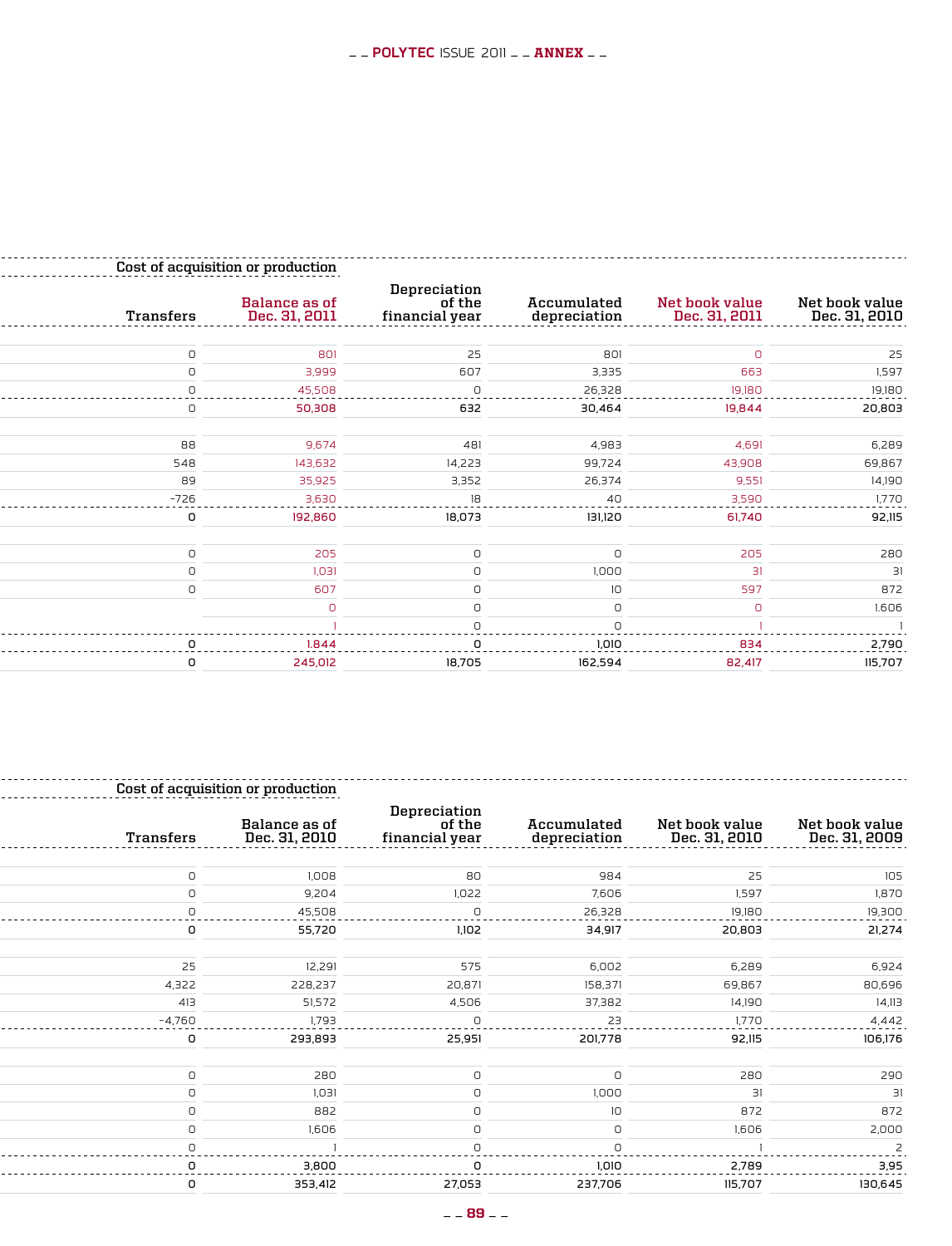#### ANNex 3

## Changes in provisions for severance payments, pensions and jubilee payments in the financial years 2007-2011

| TEUR                                                        | 2011   | 2010   | 2009   | 2008   | 2007   |
|-------------------------------------------------------------|--------|--------|--------|--------|--------|
| Present value of severance payments (DBO) as of January 1   | 1.906  | 1.638  | 1.921  | 1.743  | 1.947  |
| Change in scope of consolidation                            | 556    |        | O      |        | 0      |
| Service cost                                                | 129    | 120    | 129    | 124    | 162    |
| Interest cost                                               | 88     | 87     | 99     | 91     | 87     |
| Severance payments                                          | $-70$  | $-106$ | $-329$ | $-98$  | $-179$ |
| Realized actuarial profit/loss                              | 130    | 167    | $-182$ | 61     | $-275$ |
| Present value of severance payments (DBO) as of December 31 | 2,739  | .906   | 1.638  | 1,921  | 1.743  |
| Unrealized actuarial profit/loss                            | $-322$ | $-192$ | $-25$  | $-208$ | $-147$ |
| Provisions for severance payments as of December 31         | 2.417  | 1.714  | 1.613  | 1.713  | 1.597  |

| TEUR                                              | 2011     | 2010     | 2009     | 2008     | 2007   |
|---------------------------------------------------|----------|----------|----------|----------|--------|
| Present value of pensions (DBO) as of January 1   | 21.536   | 20.355   | 21.459   | 20.653   | 7.148  |
| Change in scope of consolidation                  | $-7.734$ | $\Omega$ | $-2.244$ | 2.306    | 13,752 |
| Service cost                                      | 95       | 1.386    | 962      | 586      | 327    |
| Interest cost                                     | 631      | 1,153    | 1,187    | 213      | 727    |
| Pensions payments                                 | $-839$   | $-927$   | $-888$   | $-1.217$ | $-630$ |
| Realized actuarial profit/loss                    | $-4$     | $-432$   | $-121$   | $-1,082$ | $-670$ |
| Present value of pensions (DBO) as of December 31 | 13.684   | 21.536   | 20.355   | 21.459   | 20,653 |
| Unrealized actuarial profit/loss                  | 104      | $-72$    | 856      | 1.108    | 165    |
| Provisions for pensions as of December 31         | 13.788   | 21.464   | 21.211   | 22.566   | 20.818 |

| <b>TEIL</b>                                         | 2011  |      | auua | SUUS  | דממי |
|-----------------------------------------------------|-------|------|------|-------|------|
| Present value of performance orientated obligations | .17 C | .368 |      | 2.291 | .155 |
| Realized actuarial profit/loss                      |       |      |      |       |      |
| Provisions for jubilee payments                     | .17 C | .368 |      | 2.291 | .155 |

#### Annex 4

## Changes in short-term provisions in the financial year 2011

| TEUR                                        | Balance as<br>1. 2011 | Change in<br>of January scope of con-<br>solidation | Currency<br>translation | Utilisation | Release | Addition | Balance as<br>of Dec.<br>31, 2011 |
|---------------------------------------------|-----------------------|-----------------------------------------------------|-------------------------|-------------|---------|----------|-----------------------------------|
| Provisions for vacation                     | 6.449                 | $-1.604$                                            | -3                      | 4.599       | 539     | 5.744    | 5.449                             |
| Other short-term personnel expenses         | 5.899                 | $-1.725$                                            |                         | 3.091       | 274     | 4.514    | 5.325                             |
| Provisions for anticipated losses and risks | 11.080                | $-2.461$                                            |                         | 3.893       | 1.043   | 2.261    | 5.943                             |
| Provisions                                  | 15.291                | $-3.039$                                            | 500                     | 4.314       | 3.726   | 14.856   | 19.074                            |
|                                             | 38.719                | $-8.829$                                            | ∍                       | 15.896      | 5.582   | 27.375   | 35.791                            |

## Changes in short-term provisions in the financial year 2010

| TEUR                                        | Balance as<br>1. 2010 | Change in<br>of January scope of con-<br>solidation | Currency<br>translation | Utilisation | Release | Addition | Balance as<br>of Dec.<br>31, 2010 |
|---------------------------------------------|-----------------------|-----------------------------------------------------|-------------------------|-------------|---------|----------|-----------------------------------|
| Provisions for vacation                     | 4.383                 | $-339$                                              |                         | 3.220       | 349     | 5.971    | 6.449                             |
| Other short-term personnel expenses         | 5.934                 | $-1.007$                                            |                         | .473        | 2.011   | 4.454    | 5.899                             |
| Provisions for anticipated losses and risks | 16.483                |                                                     |                         | 4.639       | 6.107   | 5.333    | 11.080                            |
| Provisions                                  | 14,084                |                                                     | 45                      | 6.616       | 2.828   | 10.606   | 15,291                            |
|                                             | 40.884                | $-1.346$                                            | 61                      | 15.947      | 11.295  | 26.363   | 38.719                            |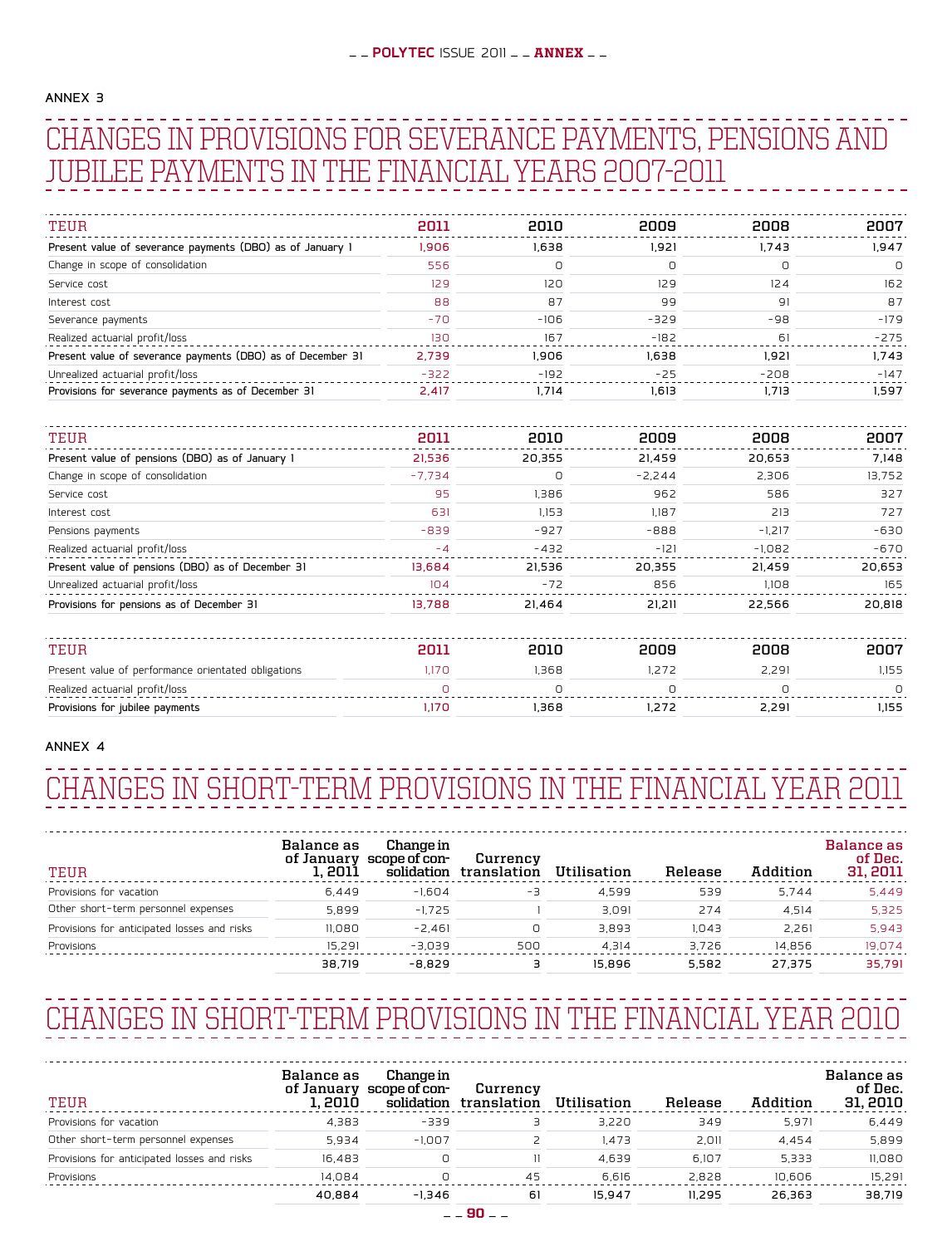#### AnNex 5

## Schedule of Group Investments as of December 31, 2011

|                                                                                                 |                         |            |                                         | Direct and | Type of<br>consolida- |
|-------------------------------------------------------------------------------------------------|-------------------------|------------|-----------------------------------------|------------|-----------------------|
| Company                                                                                         | <b>Location Country</b> |            | Parent company indirect share %         |            | tion <sup>11</sup>    |
| POLYTEC Invest GmbH                                                                             | Lohne                   | <b>GER</b> | POLYTEC Holding AG                      | 100.0      | <b>KV</b>             |
| PF Beteiligungs GmbH                                                                            | Hörsching               | AUT        | POLYTEC Holding AG                      | 100,0      | KO                    |
| Car Styling Division                                                                            |                         |            |                                         |            |                       |
| POLYTEC FOR Car Styling GmbH & Co KG                                                            | Hörsching               | AUT        | POLYTEC Holding AG                      | 100.0      | <b>KV</b>             |
| POLYTEC FOR Car Styling GmbH                                                                    | Hörsching               | AUT        | POLYTEC Holding AG                      | 100.0      | KO                    |
| Polytec Holden Ltd.                                                                             | Bromyard                | <b>GBR</b> | POLYTEC Holding AG                      | 100.0      | KV                    |
| POLYTEC FOHA CORPORATION                                                                        | Markham                 | CAN        | POLYTEC Holding AG                      | 80.0       | KV                    |
| Polytec Foha Inc.                                                                               | Warren                  | <b>USA</b> | POLYTEC Holding AG                      | 80.0       | <b>KV</b>             |
| Polytec AVO n.v.                                                                                | Schoten                 | <b>BEL</b> | POLYTEC Holding AG                      | 100.0      | KV                    |
| Ratipur Autófelszerelés Kft.                                                                    | Komló                   | <b>HUN</b> | POLYTEC Holding AG                      | 24.0       | KOE                   |
| Automotive / Systems Division                                                                   |                         |            |                                         |            |                       |
| Polytec Holding Deutschland GmbH                                                                | Lohne                   | <b>GER</b> | POLYTEC Holding AG                      | 100.0      | KV                    |
| Polytec Automotive GmbH & Co KG                                                                 | Lohne                   | <b>GER</b> | Polytec Holding Deutschland GmbH        | 100.0      | KV                    |
| Polytec Automotive Verwaltungs GmbH                                                             | Lohne                   | <b>GER</b> | Polytec Holding Deutschland GmbH        | 100.0      | KO                    |
| Polytec Deutschland Verwaltungs GmbH                                                            | Lohne                   | GER        | Polytec Holding Deutschland GmbH        | 100.0      | KO                    |
| Polytec Riesselmann GmbH & Co KG <sup>2)</sup>                                                  | Lohne                   | <b>GER</b> | Polytec Holding Deutschland GmbH        | 100.0      | KV                    |
| POLYTEC Plastics Germany GmbH & Co. KG <sup>2)</sup><br>(formerly: POLYTEC Intex GmbH & Co. KG) | Lohne                   | <b>GER</b> | Polytec Holding Deutschland GmbH        | 100,0      | KV                    |
| Polytec Thermoplast GmbH & Co KG <sup>2)</sup>                                                  | Idstein                 | <b>GER</b> | Polytec Holding Deutschland GmbH        | 100.0      | KV                    |
| PPI Plastic Products Innovation GmbH & Co KG                                                    | Ebensee                 | AUT        | POLYTEC Holding AG                      | 100.0      | KV                    |
| PPI Plastic Products Innovation GmbH                                                            | Hörsching               | AUT        | POLYTEC Holding AG                      | 100.0      | K <sub>O</sub>        |
| Polytec Interior Zaragoza S.L.                                                                  | Zaragoza                | <b>ESP</b> | POLYTEC Holding AG                      | 100.0      | <b>KV</b>             |
| PDN Real Estate GmbH                                                                            | Bötzingen               | <b>GER</b> | Polytec Holding Deutschland GmbH        | 100.0      | KO                    |
| PT Beteiligungs GmbH                                                                            | Hörsching               | AUT        | POLYTEC Holding AG                      | 100.0      | KV                    |
| POLYTEC Composites Beteiligungs GmbH                                                            | Gochsheim               | <b>GER</b> | PT Beteiligungs GmbH                    | 100.0      | KV                    |
| POLYTEC Composites Verwaltungs GmbH                                                             | Gochsheim               | <b>GER</b> | PT Beteiligungs GmbH                    | 100.0      | KO                    |
| POLYTEC Composites Germany GmbH & Co KG <sup>2)</sup>                                           | Gochsheim               | <b>GER</b> | POLYTEC Composites Beteiligungs GmbH    | 100.0      | KV                    |
| POLYTEC Compounds GmbH & Co. KG <sup>2)</sup>                                                   | Gochsheim               | <b>GER</b> | POLYTEC Composites Beteiligungs GmbH    | 100.0      | <b>KV</b>             |
| POLYTEC Compounds Verwaltungs GmbH                                                              | Gochsheim               | <b>GER</b> | POLYTEC Composites Beteiligungs GmbH    | 100.0      | KO                    |
| POLYTEC Industrielackierungen GmbH & Co. KG <sup>2)</sup>                                       | Rastatt                 | <b>GER</b> | POLYTEC Composites Beteiligungs GmbH    | 100.0      | KV                    |
| POLYTEC Industrielackierungen Verwaltungs GmbH                                                  | Rastatt                 | <b>GER</b> | POLYTEC Composites Beteiligungs GmbH    | 100.0      | KO                    |
| POLYTEC Composites Slovakia s.r.o.                                                              | Sladkovicovo            | <b>SLK</b> | PT Beteiligungs GmbH                    | 100.0      | KV                    |
| PT Plastik Ürünleri Sanayi ve Ticaret A.S.                                                      | Aksaray                 | TK         | PT Beteiligungs GmbH                    | 100.0      | KV                    |
| Polytec Composites Bohemia s.r.o.                                                               | Chodová Planá           | CZE        | PT Beteiligungs GmbH                    | 100.0      | KV                    |
| POLYTEC Composites Weiden GmbH                                                                  | Weiden                  | <b>GER</b> | POLYTEC Composites Beteiligungs GmbH    | 100.0      | <b>KV</b>             |
| INAPAL PLASTICOS, S.A.                                                                          | Leca do Balio           | POR        | POLYTEC Composites Germany GmbH & Co KG | 2.0        | KOE                   |
| Ljungby Komposit AB                                                                             | Ljungby                 | <b>SWE</b> | PT Beteiligungs GmbH                    | 25.0       | KOE                   |
| <b>Industrial Division</b>                                                                      |                         |            |                                         |            |                       |
| POLYTEC Industrial Plastics GmbH                                                                | Bochum                  | <b>GER</b> | POLYTEC Holding AG                      | 70.0       | KV                    |
| POLYTEC Elastoform GmbH                                                                         | Marchtrenk              | AUT        | POLYTEC Industrial Plastics GmbH        | 70.0       | <b>KV</b>             |
| POLYTEC EMC Engineering GmbH                                                                    | Hörsching               | AUT        | POLYTEC Industrial Plastics GmbH        | 70.0       | KV                    |
| POLYTEC THELEN GmbH                                                                             | Bochum                  | <b>GER</b> | POLYTEC Industrial Plastics GmbH        | 70.0       | KV                    |

1) KV = fully consolidated

KE = consolidated at equity KO = not consolidated due to subordinated importance

KOE= no valuation at equity due to subordinated importance

<sup>2)</sup> According to section 264 b of the German Commercial Code these companies are relieved from the duty of reporting, auditing and publishing annual financial statements and a management report in accordance with the applicable regulations for capital companies.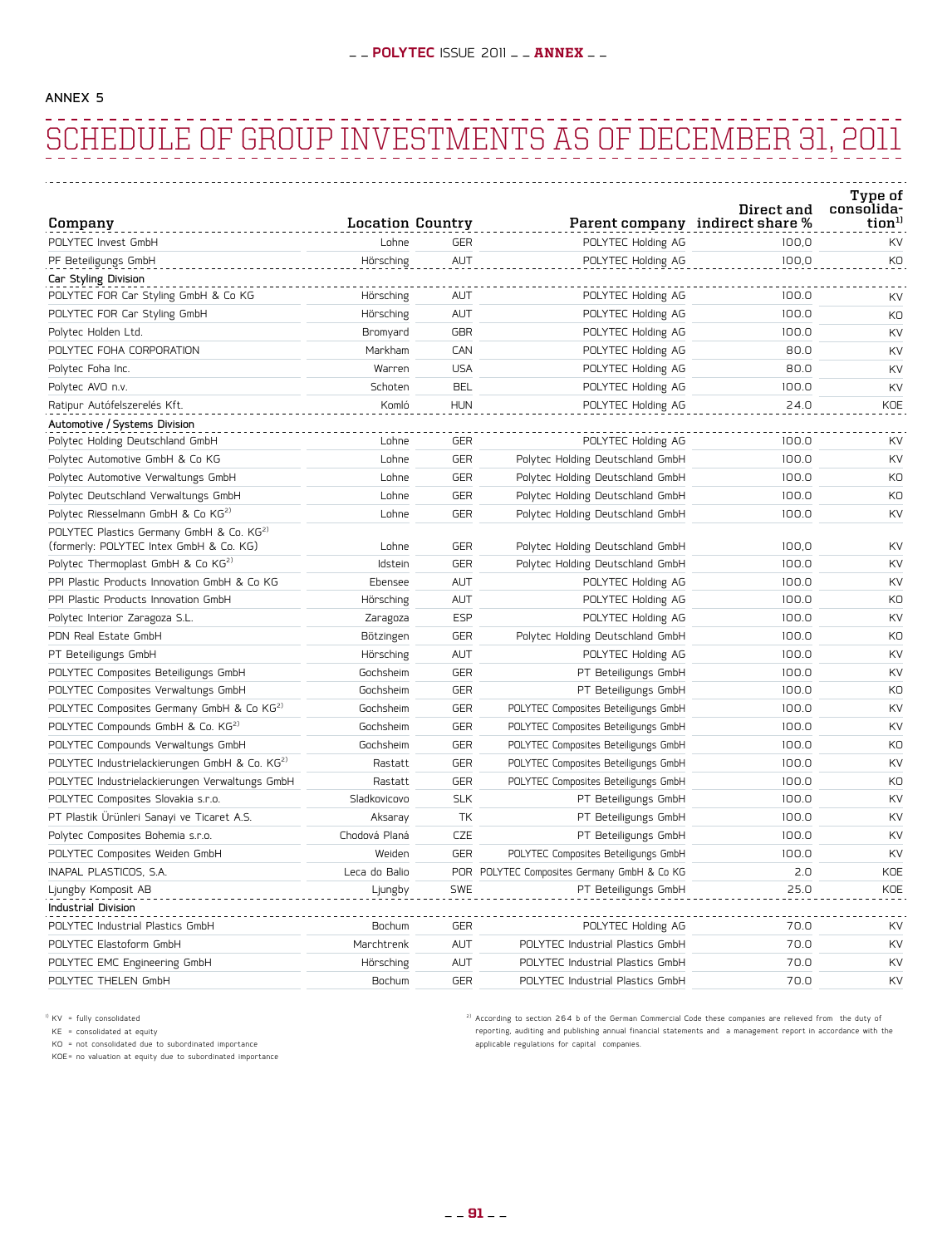## STATEMENT OF ALL Legal Representatives **according to section 82 para 4 pt. 3 Austrian**

We confirm to the best of our knowledge that the consolidated financial statements give a true and fair view of the assets, li- abilities, financial position and profit or loss of the Group as required by the applicable accounting standards and that the Group management report gives a true and fair view of the development and performance of the business and the position of the Group, together with a description of the principal risks and uncertainties the Group faces.

**Stock Corporation Act**

We confirm to the best of our knowledge that the separate fi-<br>nancial statements give a true and fair view of the assets, liabili-<br>ties, financial position and profit or loss of the parent company as required by the applicable accounting standards and that the

management report gives a true and fair view of the develop- ment and performance of the business and the position of the company, together with a description of the principal risks and uncertainties the company faces.

Hörsching, March 27, 2012

The Board of Directors

Friedrich Huemer m. p. Peter Haidenek m. p. Alfred Kollros m. p.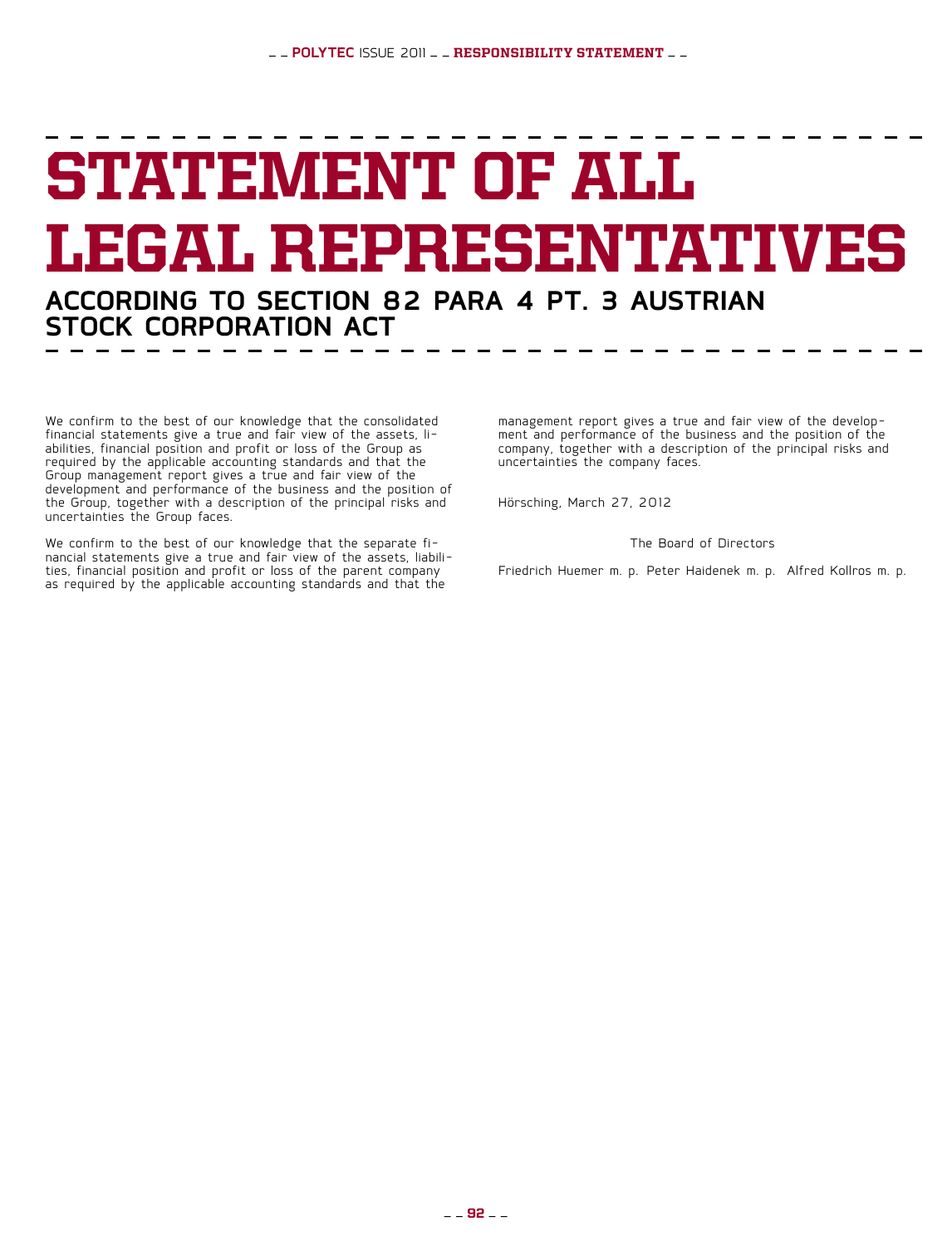# Auditors' Report

### Report on the Consolidated Financial ATEMENTS

We have audited the accompanying consolidated financial statements of POLYTEC Holding AG, Hörsching, for the financial year from January 1, 2011 to December 31, 2011. These consolidated financial statements comprise the consolidated balance sheet as of December 31, 2011, the consolidated income statement, the consolidated cash flow statement, consolidated statement of comprehensive invome and the consolidated statement of changes in equity for the financial year ended December 31, 2011, and a summary of significant ac- counting policies and other explanatory notes.

#### Management's Responsibility for the Consolidated FINANCIAL STATEMENTS AND FOR THE ACCOUNTING SYSTEM

The company's management is responsible for the Group ac-<br>counting system and for the preparation and fair presentation<br>of these consolidated financial statements in accordance with Inof these consolidated financial statements in accordance with In- ternational Financial Reporting Standards (IFRSs) as adopted by the EU. This responsibility includes: designing, implementing and maintaining internal control relevant to the preparation and fair presentation of consolidated financial statements that are free<br>from material misstatement, whether due to fraud or error; selecting and applying appropriate accounting policies; and making accounting estimates that are reasonable in the circumstances.

#### Auditors' Responsibility and Description of Type and SCOPE OF THE STATUTORY AUDIT

Our responsibility is to express an opinion on these consolidated financial statements based on our audit. We conducted our audit in accordance with laws and regulations applicable in Austria and Austrian Standards on Auditing, as well as in accordance with International Standards on Auditing (ISAs) issued by the Inter-<br>national Auditing and Assurance Standards Board (IAASB) of the International Federation of Accountants (IFAC).

Those standards require that we comply with professional guide- lines and that we plan and perform the audit to obtain reason- able assurance whether the consolidated financial statements are free from material misstatement.

An audit involves performing procedures to obtain audit evidence about the amounts and disclosures in the consolidated financial statements. The procedures selected depend on the auditor's judgment, including the assessment of the risks of material mis- statement of the consolidated financial statements, whether due to fraud or error.

In making those risk assessments, the auditor considers internal control relevant to the Group's preparation and fair presentation of the consolidated financial statements in order to design audit procedures that are appropriate in the circumstances, but not for the purpose of expressing an opinion on the effectiveness of the Group's internal control.

An audit also includes evaluating the appropriateness of ac- counting policies used and the reasonableness of accounting estimates made by management, as well as evaluating the overall presentation of the consolidated financial statements. We believe that the audit evidence we have obtained is sufficient and ap- propriate to provide a basis for our audit opinion.

#### **OPINION**

Our audit did not give rise to any objections. In our opinion, which is based on the results of our audit, the consolidated financial statements comply with legal requirements and give a true and fair view of the financial position of the Group as of December 31, 2011 and of its financial performance and its cash flows for the financial year from January 1, 2011 to December 31, 2011 in accordance with International Financial Reporting Standards (IFRSs) as adopted by the EU.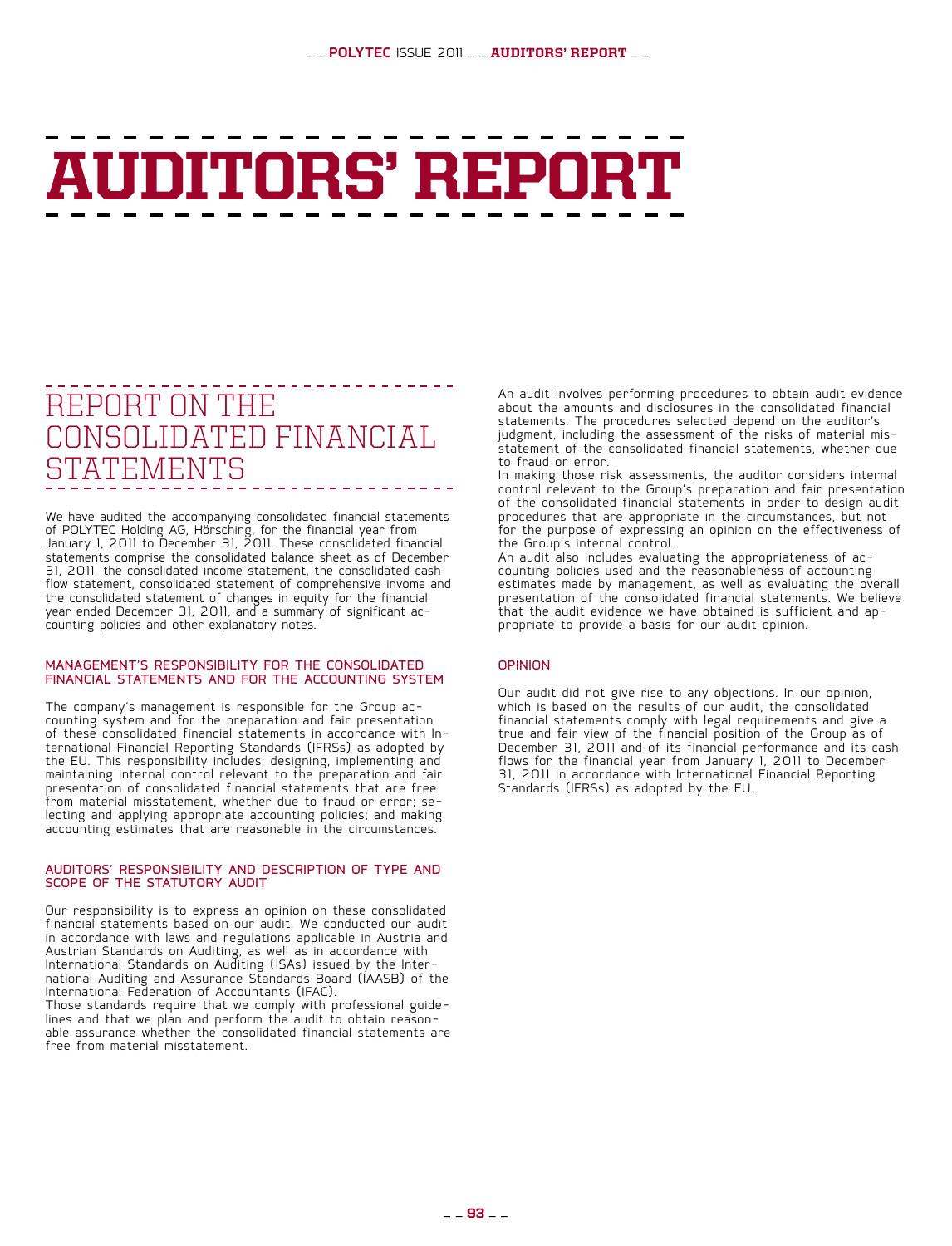#### --------Comments on the Management Report for the Group  $\begin{array}{cccccccccccccc} \bot & \bot & \bot & \bot & \bot & \bot & \bot \end{array}$

Pursuant to statutory provisions, the management report for the Group is to be audited as to whether it is consistent with the consolidated financial statements and as to whether the other disclosures are not misleading with respect to the company's po- sition. The auditor's report also has to contain a statement as to whether the management report for the Group is consistent with the consolidated financial statements and whether the disclosures pursuant to section 243 a UGB (Austrian Commercial Code) are appropriate.

In our opinion, the management report for the Group is consist- ent with the consolidated financial statements. The disclosures pursuant to section 243 a UGB (Austrian Commercial Code) are appropriate.

Leonding, March 27, 2012

Deloitte Oberösterreich Wirtschaftsprüfungs GmbH

Nikolaus Schaffer m. p. Ulrich Dollinger m. p. Certified Public Accountant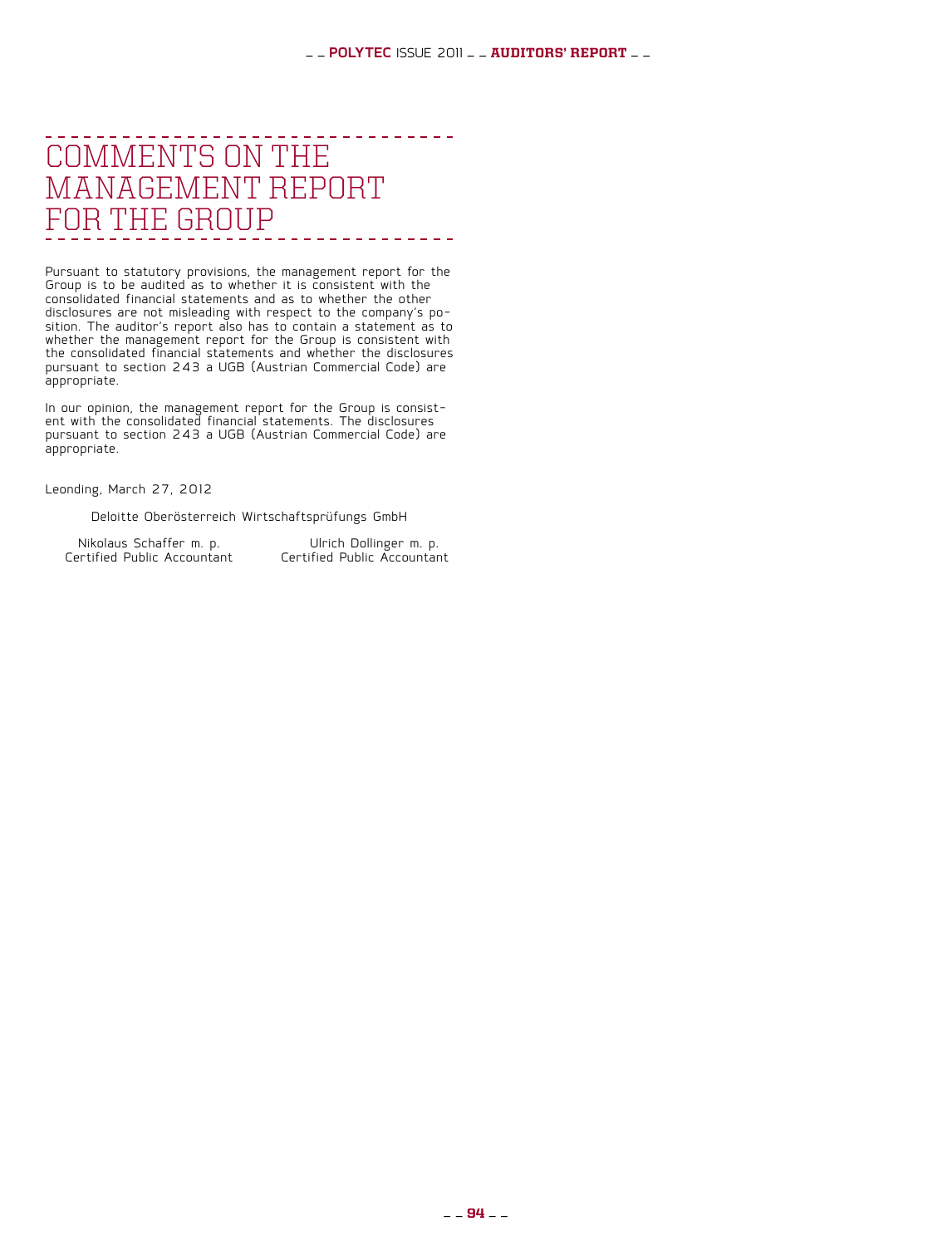## **LAGEBERICHT der POLYTEC Holding AG für das ΓΕΣΧΗ⊗ΦΤΣϑΑΗΡ 2011**

#### **1. GESCHÄFTSVERLAUF UND WIRTSCHAFTLICHE LAGE**

#### **WIRTSCHAFTLICHE ENTWICKLUNG**

Das Weltwirtschaftswachstum 2011 lag mit rund 3% auf dem Niveau des langjährigen Durchschnitts. Diverse Konjunkturprogramme nach der Rezession des Jahres 2009 sowie das solide Wachstum in den Emerging Markets waren die Treiber dieses Wachstums.

Dennoch war 2011 für die Weltwirtschaft ein durchaus problematisches Jahr. Das im Jahresverlauf dominierende Thema war die Staatsschuldenkrise, insbesondere in der Europäischen Währungsunion. Aber auch in den USA beeinflusste die Diskussion um die Begrenzung der öffentlichen Verschuldung die wirtschaftliche Entwicklung.

Den überwiegenden Anteil am Wachstum hatten wie schon in den Vorjahren die Schwellenländer, deren reales Bruttoinlandsprodukt um insgesamt knapp 6% stieg. Zentraler Wachstumstreiber war erneut der asiatische Wirtschaftsraum, der mit China und Indien an der Spitze um annähernd 7% zulegen konnte. Allerdings verhinderten gerade in dieser Region stark ansteigende Inflationsraten eine noch bessere Entwicklung. Besonders wichtig für die Weltwirtschaft war dabei, dass die chinesische Wirtschaft trotz einer konjunkturellen Verlangsamung im Jahresverlauf ein Plus von gut 9% erreichte. Auch in den anderen Schwellenländern war die wirtschaftliche Entwicklung insgesamt erfreulich. Osteuropa legte wie im Vorjahr um mehr als 4% zu; Lateinamerika konnte zwar an das Vorjahr nicht ganz anschließen, expandierte aber weiterhin kräftig.

Die Industrieländer hingegen enttäuschten: In Japan führte die Erdbebenkatastrophe vom März zwangsläufig zu einem gesamtwirtschaftlichen Rückgang. In den USA kam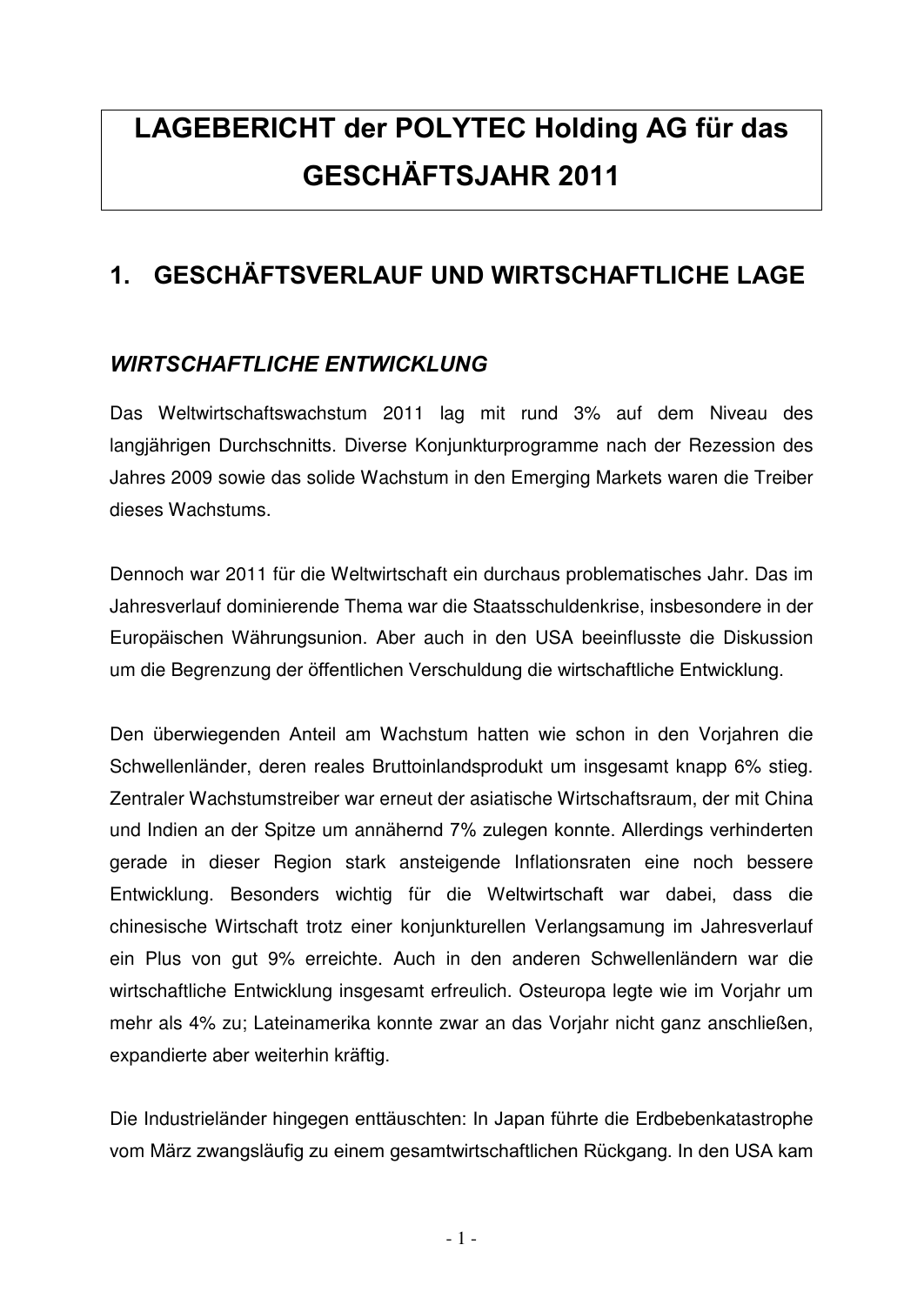die Konjunktur nur schleppend voran, insbesondere im Vergleich zu früheren Erholungsphasen nach einer Rezession. So verharrte vor allem die Arbeitslosenquote auf einem ungewöhnlich hohen Niveau und wirkte sich damit negativ auf den privaten Konsum aus. Zudem fiel der durch die Krise massiv belastete amerikanische Immobiliensektor als konjunktureller Impulsgeber aus. Ausgehend von der Diskussion um die Erhöhung der öffentlichen Verschuldungsgrenze und einer drohenden temporären Zahlungsunfähigkeit der USA trübten sich zur Jahresmitte die Stimmungsindikatoren bei Konsumenten und Unternehmen deutlich ein. Erfreulicherweise stabilisierte sich die amerikanische Wirtschaft in der zweiten Jahreshälfte. Ein Zuwachs von nicht einmal 2% im Gesamtjahr war jedoch alles andere als befriedigend und lag deutlich unter dem langjährigen Durchschnitt.

Noch ungünstiger war die Entwicklung der Wirtschaft in Westeuropa, die von der Eskalation der Schuldenkrise in der Eurozone geprägt war. Die Zahl der Länder unter dem europäischen Rettungsschirm EFSF (European Financial Stability Facility) vergrößerte sich, und die Krise beschränkt sich inzwischen schon lange nicht mehr auf die kleineren Peripherieländer. Auch die Erweiterung des Rettungsschirms und ein Umschuldungspaket für Griechenland konnten die Sorgen um mögliche Ansteckungseffekte nicht vertreiben, und die Finanzmärkte reagierten mit hoher Nervosität und entsprechenden Volatilitäten. In Summe erreichte die Europäische Währungsunion im Jahr 2011 einen Zuwachs des Bruttoinlandsprodukts von rund 1,5%. Auch wenn die deutsche Volkswirtschaft im Gesamtjahr mit einem Plus von 3% abermals überdurchschnittlich expandierte, konnte sie sich dem ungünstigen Umfeld nicht entziehen und verlor zunehmend an Dynamik. Im vierten Quartal war die konjunkturelle Entwicklung in der Eurozone wahrscheinlich sogar leicht rückläufig.

#### **Branchenentwicklung**

#### **PRODUKTION**

Die positive Entwicklung der deutschen Automobilindustrie, die bereits in der zweiten Hälfte des Geschäftsjahres 2010 eingesetzt hatte, fand auch im Geschäftsjahr 2011 ihre Fortsetzung. Allein auf dem wichtigen Markt Deutschland erhöhte sich die Zahl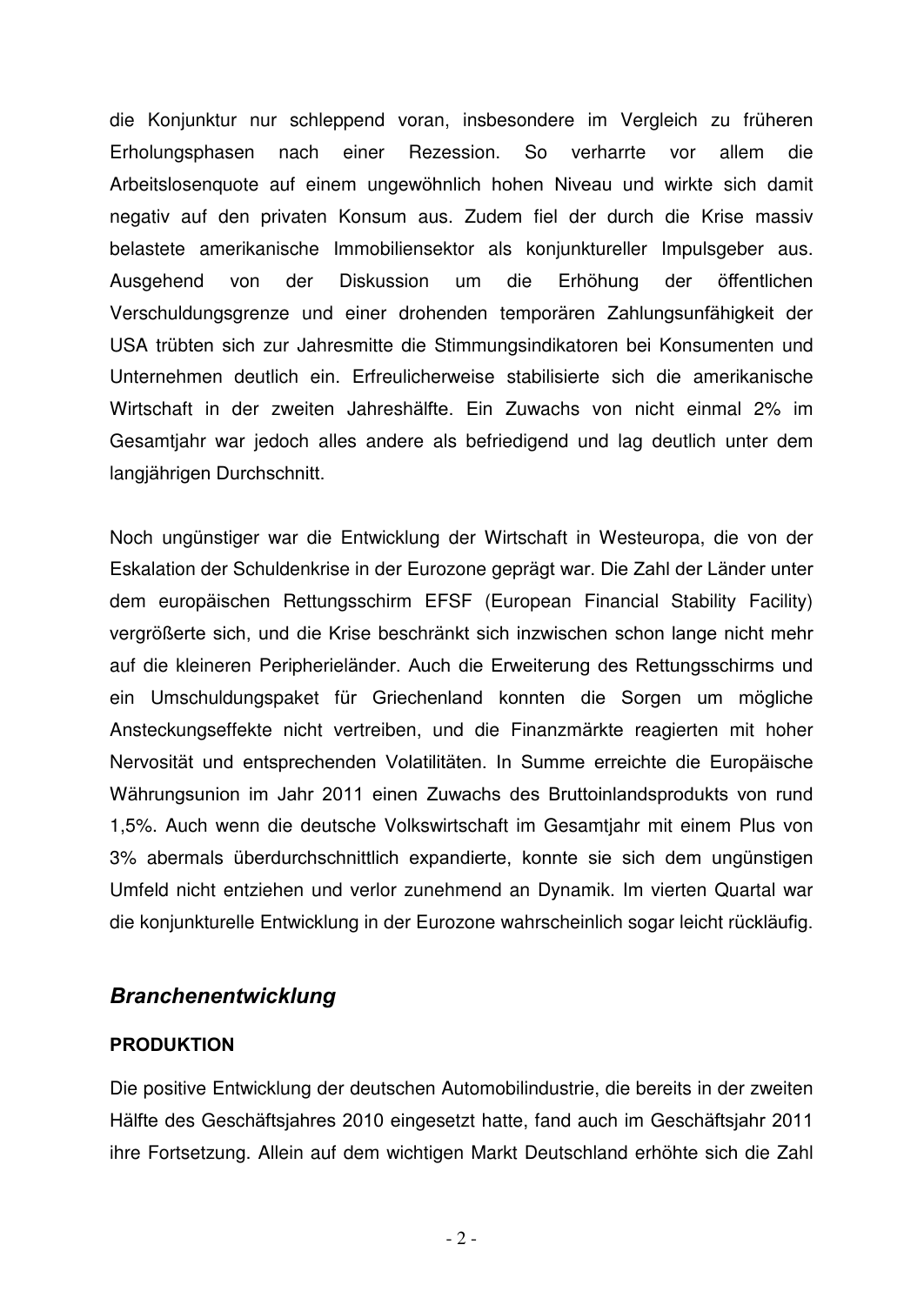der produzierten Fahrzeuge um 5,8% auf 5,8 Mio. Einheiten. Die Weltautomobilproduktion der deutschen Hersteller erhöhte sich um 11,5% auf 12,9 Mio. produzierte Fahrzeuge.

Die Exporte, ein wesentlicher Pfeiler der deutschen Hersteller, erreichten im Gesamtjahr 2011 ein Volumen von mehr als 4,5 Mio. Fahrzeugen. Dies entspricht einem Zuwachs von 7% gegenüber 2010. Damit wurde der dramatische Rückgang aus dem Jahr 2009 binnen zwei Jahren aufgeholt und ein neuer Höchststand erzielt. Matthias Wissmann, Präsident des Verbandes der Automobilindustrie (VDA), kommentierte dies mit den Worten: "Der Export bleibt die starke Säule der Automobilproduktion in Deutschland. Wir haben in nahezu allen wichtigen Märkten unsere Marktanteile steigern können – und damit auch die Fertigung hier am Standort gefestigt."

#### **ΑΒΣΑΤΖ**

Der Weltautomobilmarkt zeigte sich im Jahr 2011 in robuster Verfassung: Während die USA, China, Indien und Russland zum Teil zweistellige Zuwachsraten aufwiesen, ging der westeuropäische Pkw-Markt um 1% auf 12,8 Mio. Einheiten leicht zurück. Der japanische Pkw-Markt erholte sich hingegen schneller als erwartet. "Der Weltmarkt für Neuwagen ist 2011 um 6% auf 65,4 Mio. Einheiten gestiegen. Die deutschen Pkw-Hersteller haben in Westeuropa und Russland ebenso Marktanteile gewonnen wie in den USA, China, Indien, Japan und Südkorea", betonte VDA-Präsident Wissmann.

Der US-Markt für Light Vehicles (Pkw und Light Trucks) nahm 2011 um 10% auf 12,7 Mio. Einheiten zu und lag damit über dem Vorjahreswert. Erstmals verkauften die deutschen Hersteller mehr als 1 Mio. Light Vehicles in den USA. Sie erhöhten damit ihren Marktanteil im siebenten Jahr in Folge auf einen aktuellen Stand von 8,2%.

Der chinesische Markt schwenkte nach starken Wachstumsjahren auf Normalisierungskurs ein. Das Volumen des Gesamtjahres lag mit 12,2 Mio. Pkw aber erneut um 8% über dem Vorjahreswert.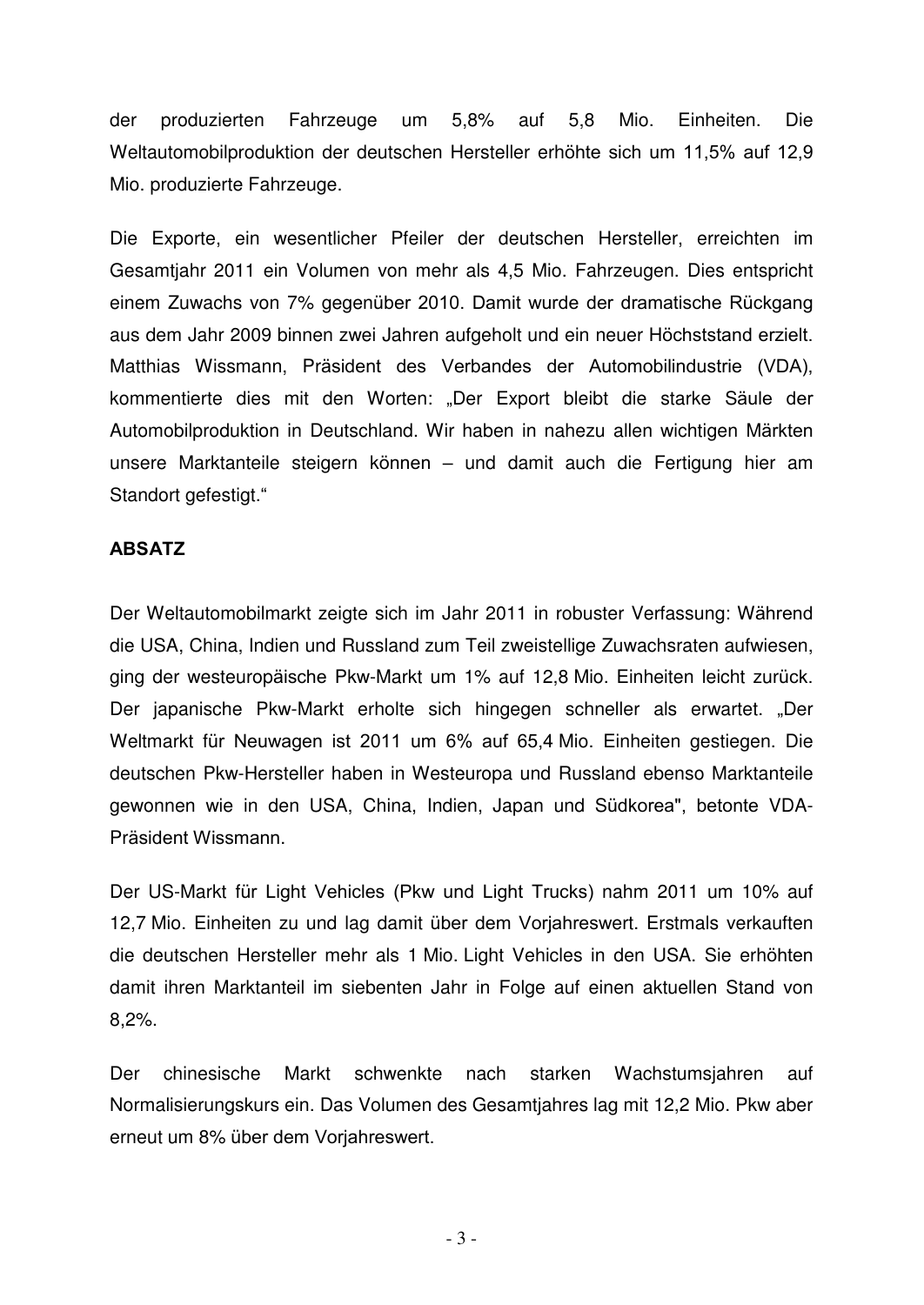Der indische Pkw-Markt lieferte zum Jahresschluss ein erfreuliches Ergebnis: Trotz einer restriktiveren Geldpolitik und höherer Spritpreise nahm der indische Pkw-Markt im Gesamtjahr 2011 um 6% auf 2,5 Mio. Neuzulassungen zu.

Die europäische Nutzfahrzeugindustrie konnte ihren Absatz im Geschäftsjahr 2011 um 9,9% auf 1.935.392 Einheiten steigern. Dieser Wert lag jedoch nach wie vor um rund 25% unter dem Vorkrisenwert von 2008. Der in absoluten Zahlen gemessen größte Markt war 2011 Frankreich mit rund 0,5 Mio. Neuzulassungen. Dies entsprach einem Wachstum von 5,6%. Das stärkste Wachstum wurde hingegen mit 17,6% in Deutschland erreicht. Hier betrugen die Neuzulassungen 0,3 Mio. Fahrzeuge. Umgekehrt wurde auf dem italienischen und dem spanischen Markt ein Rückgang von jeweils rund 5% verzeichnet.

Im Segment der schweren Nutzfahrzeuge über 16 Tonnen konnten alle wesentlichen Absatzmärkte im Geschäftsjahr 2011 Zuwächse vermelden. In Deutschland erhöhte sich die Zahl der Neuzulassungen in diesem Segment um beachtliche 23,3%. Die Spitzenplätze nehmen jedoch Frankreich und UK ein, wo die Zuwächse über 40% lagen. Im europäischen Gesamtmarkt nahmen die Neuzulassungen 2011 um 36,0% auf 236.512 Fahrzeuge zu.

Quelle: VDA, ACEA

## **GESCHÄFTSENTWICKLUNG UND LAGE DES KONZERNS ΑLLGEMEINE ANGABEN**

#### Änderung in der Segmentberichterstattung

Zum Ende des ersten Halbjahres 2011 wurde der wesentliche Teil des Bereichs Interior-Systems veräußert. Der Anteil des "Non-Automotive"-Geschäfts nimmt in beinahe allen bisherigen Geschäftssegmenten der Gruppe deutlich und nachhaltig zu. Zudem verwischen weitere bisherige Trennlinien zwischen den Geschäftsbereichen. So nutzt z. B. der Bereich Car Styling zukünftig verstärkt sowohl Spritzgusskapazitäten des Bereichs Components als auch Lackierkapazitäten des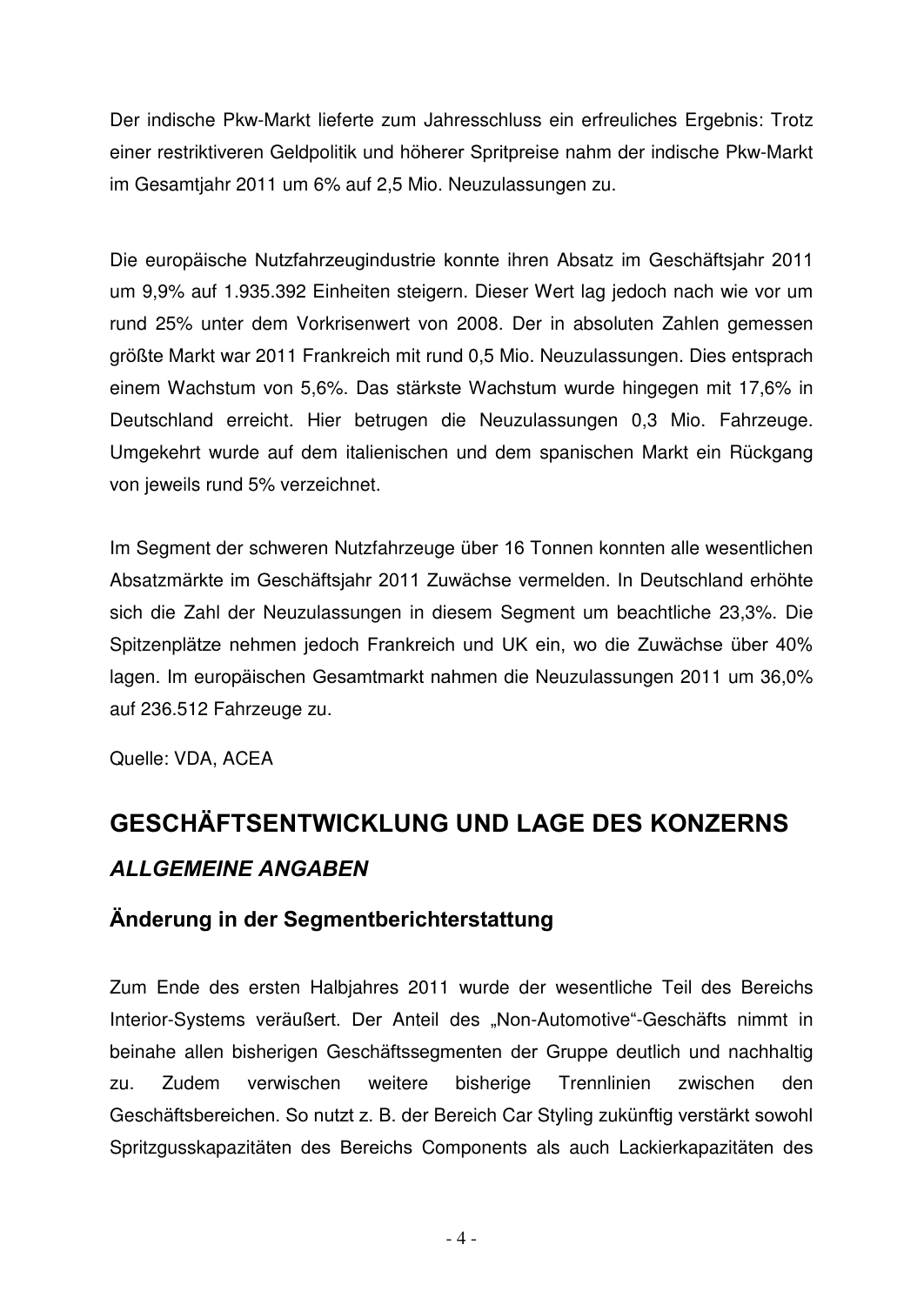Bereichs Composites. Im Ergebnis führt dies zu einer Matrix-Organisationsstruktur der POLYTEC GROUP.

Dem zufolge hat sich das Management der POLYTEC Holding AG, nach der Veräußerung der POLYTEC Interior Zaragoza zum Ende des Jahres, entschieden, die interne Steuerungs- und Berichtsstruktur mit 1. Jänner 2012 zu ändern. Ab 2012 erfolgt die Segmentierung nicht mehr wie in den letzten Jahren produktorientiert, sondern technologieorientiert, wobei das verbleibende Hauptsegment "Kunstoffverarbeitung" deutlich mehr als 90% des Konzerns umfasst. Aus diesem Grund liegt ab 2012 ein sogenannter "Ein-Segment-Konzern" vor.

Neben einer detaillierten Ergebnisdarstellung auf Konzernebene wird die POLYTEC Group zukünftig wesentliche segmentübergreifende Angaben im Sinne der IFRS 8.31ff. machen.

#### **GESCHÄFTSENTWICKLUNG DES KONZERNS**

 $\overline{a}$ 

Die POLYTEC GROUP erreichte im Geschäftsjahr 2011 – auf Ebene der um die Veräußerung des Hauptteils der Interior-Systems Sparte sowie um sonstige Effekte<sup>1</sup> bereinigten Gruppe eine Steigerung ihres Konzernumsatzes gegenüber dem Vorjahr von 14,7% auf EUR 484,2 Mio. Der um diese Effekte bereinigte Umsatz 2010 betrug EUR 422,1 Mio. Basis dieses Erfolgs war die positive Entwicklung der europäischen Automobilindustrie.

Die Veräußerung des Bereichs Interior-Systems zum Ende des ersten Halbjahres 2011 führte jedoch in der konsolidierten Gesamtdarstellung des Konzerns zu einem Rückgang des Konzernumsatzes um EUR 112,7 Mio. oder 14,6% auf EUR 657,4 Mio.

Mit 31. August übernahm die POLYTEC HOLDING AG die PPI Plastic Products Innovation GmbH & Co KG in Ebensee (A) - heute POLYTEC Plastics Ebensee

<sup>&</sup>lt;sup>1</sup> Die sonstigen Effekte betreffen die Veräußerung der Polytec Composites Italia zum 30. November 2010 sowie den Erwerb der PPI Plastic Products Innovation GmbH & Co KG zum 31. August 2011.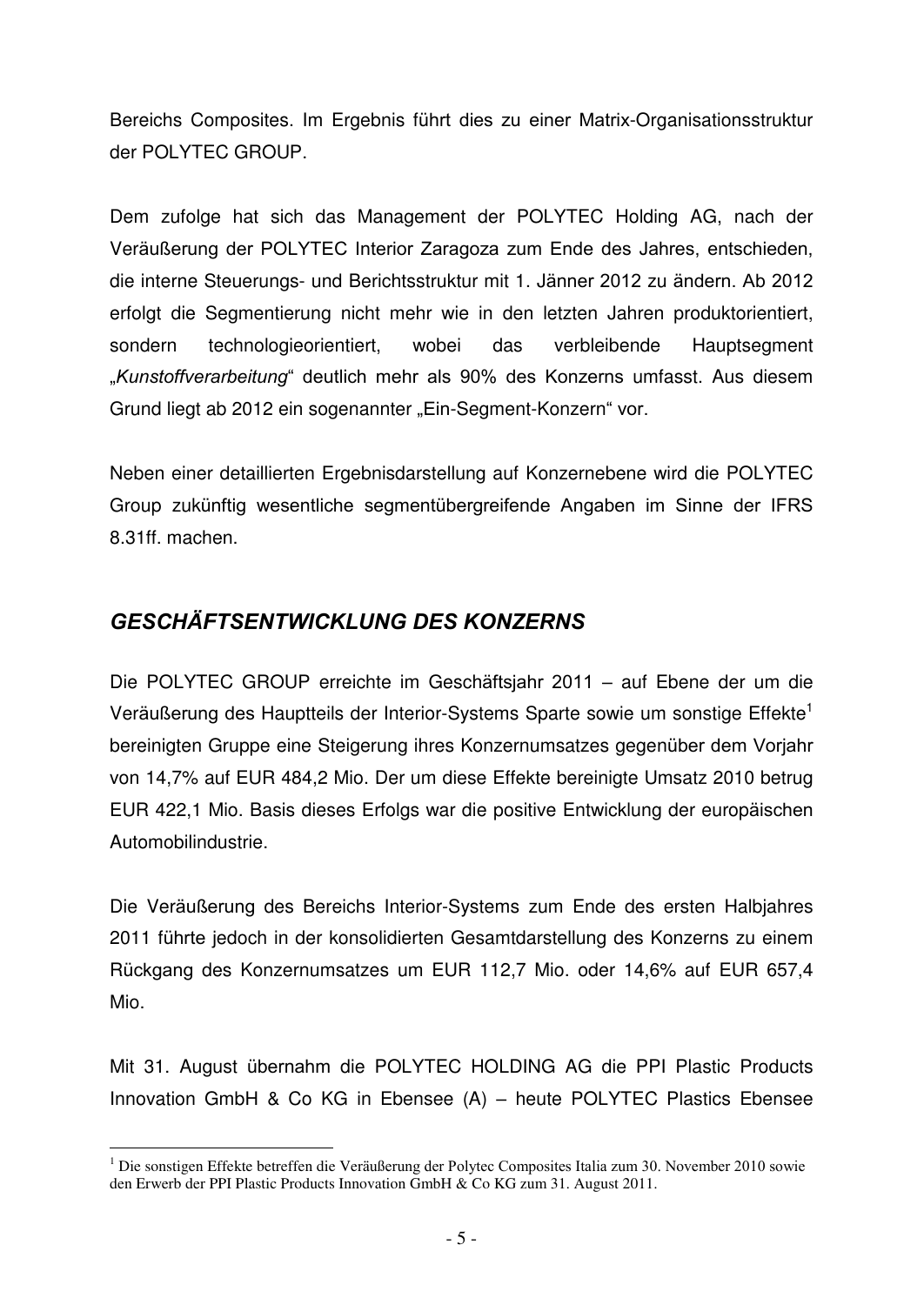GmbH (PPE) – als Alternative zu einer Kapazitätserweiterung an einem Standort in Deutschland. Die PPI trug im Geschäftsjahr 2011 mit EUR 5,3 Mio. zum Konzernumsatz bei.

Die sonstigen betrieblichen Erträge gingen 2011 im Vergleich zum Voriahr um rund EUR 8.6 Mio. zurück. Rund EUR 8.0 Mio. dieses Rückgangs waren auf den Verkauf des Bereichs Interior-Systems zurückzuführen.

Die Materialquote konnte im Geschäftsjahr 2011 von zuvor 53,1% des Umsatzes trotz erhöhter Rohstoffpreise um 0,4 Prozentpunkte auf 52,7% reduziert werden. Dieser positive Effekt ist auf die Abgabe des materialintensiven Bereichs Interior-Systems zurückzuführen.

Die Personalquote erhöhte sich gegenüber dem Vorjahr leicht um 0,2 Prozentpunkte auf 27,0%. Hauptgrund dafür war die hohe Auslastung und die teilweise personalintensive Produktion auf Basis des guten Konjunkturverlaufs, insbesondere während der ersten drei Quartale des Geschäftsjahres 2011.

Neben dem durch den Abgang des Bereichs Interior-Systems bedingten Rückgang in den sonstigen betrieblichen Aufwendungen um rund EUR 23,2 Mio. auf EUR 90,0 Mio. kam es auch bei den Leihpersonalkosten zu einem Rückgang von 21% oder EUR 5,7 Mio.

Das EBITDA des Konzerns konnte trotz des Rückgangs im konsolidierten Konzernumsatz um 13,0% auf EUR 61,3 Mio. gesteigert werden. Dies entspricht einer EBITDA-Marge von 9,3%. Der ausgewiesene Anstieg berücksichtigt auch einen aus der Veräußerung des Bereichs Interior-Systems stammenden Entkonsolidierungserfolg von EUR 7,2 Mio. Um diesen Effekt bereinigt, erreichte das EBITDA den Wert des Vorjahres.

Die positive Ergebnisentwicklung war, neben dem erwähnten Entkonsolidierungserfolg, vor allem auf die positive Entwicklung der relevanten

- 6 -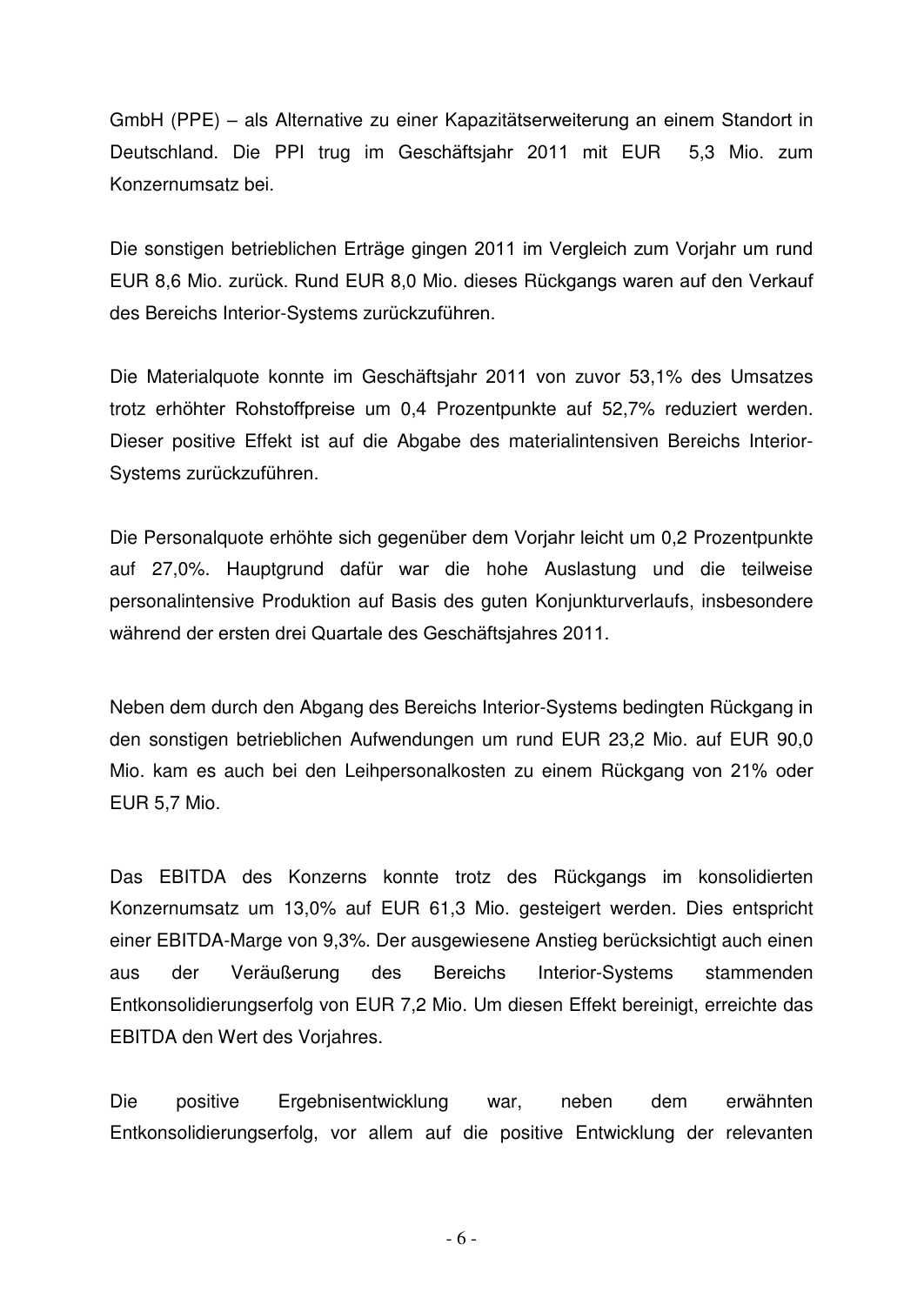Absatzmärkte sowie die konsequente Umsetzung von Optimierungsmaßnahmen an den Standorten während des Geschäftsjahres 2011 zurückzuführen.

Die Abgabe des Bereichs Interior-Systems führte darüber hinaus zu einer nachhaltigen Verbesserung der Gesamtkostenstruktur des Konzerns.

Beim EBIT kam es im Vergleich zum Vorjahr trotz der Veräußerung des Bereichs Interior-Systems zu einem deutlichen Anstieg auf EUR 42,6 Mio. Dies entspricht einer EBIT Marge von 6,5%.

Der Rückgang der Abschreibungen um mehr als 30% auf EUR 18,7 Mio. ist neben einer kontrollierten Investitionstätigkeit in das Anlagevermögen vor allem mit der Veräußerung des Bereichs Interior-Systems zu begründen.

| Kennzahlen zur<br><b>Ertragslage der Gruppe</b> | <b>Einheit</b> | 2011  | 2010  | 2009    |
|-------------------------------------------------|----------------|-------|-------|---------|
| Umsatz                                          | EUR Mio.       | 657,4 | 770,1 | 607,0   |
| EBITDA bereinigt <sup>1)</sup>                  | EUR Mio.       | 54,1  | 54,3  | 10,2    |
| EBITDA-Marge (EBITDA/Umsatz)                    | $\%$           | 8,2   | 7,0   | 1,7     |
| EBIT bereinigt <sup>1)</sup>                    | EUR Mio.       | 35,4  | 27,2  | $-30,2$ |
| EBIT-Marge (EBIT/Umsatz)                        | $\%$           | 5,4   | 3,5   | $-5,0$  |
| Durchschnittliches Capital Employed             | EUR Mio.       | 119,4 | 136,6 | 336,7   |
| ROCE vor Steuern (EBIT/Capital Employed)        | $\%$           | 29,6  | 19,9  | $-9,0$  |

<sup>1)</sup> Die Ertragskennzahlen 2011 sind um den Einmalertrag von EUR 7,2 Mio. aus der Entkonsolidierung des Bereichs Interior-Systems zum Ende des ersten Halbjahres 2011 bereinigt dargestellt.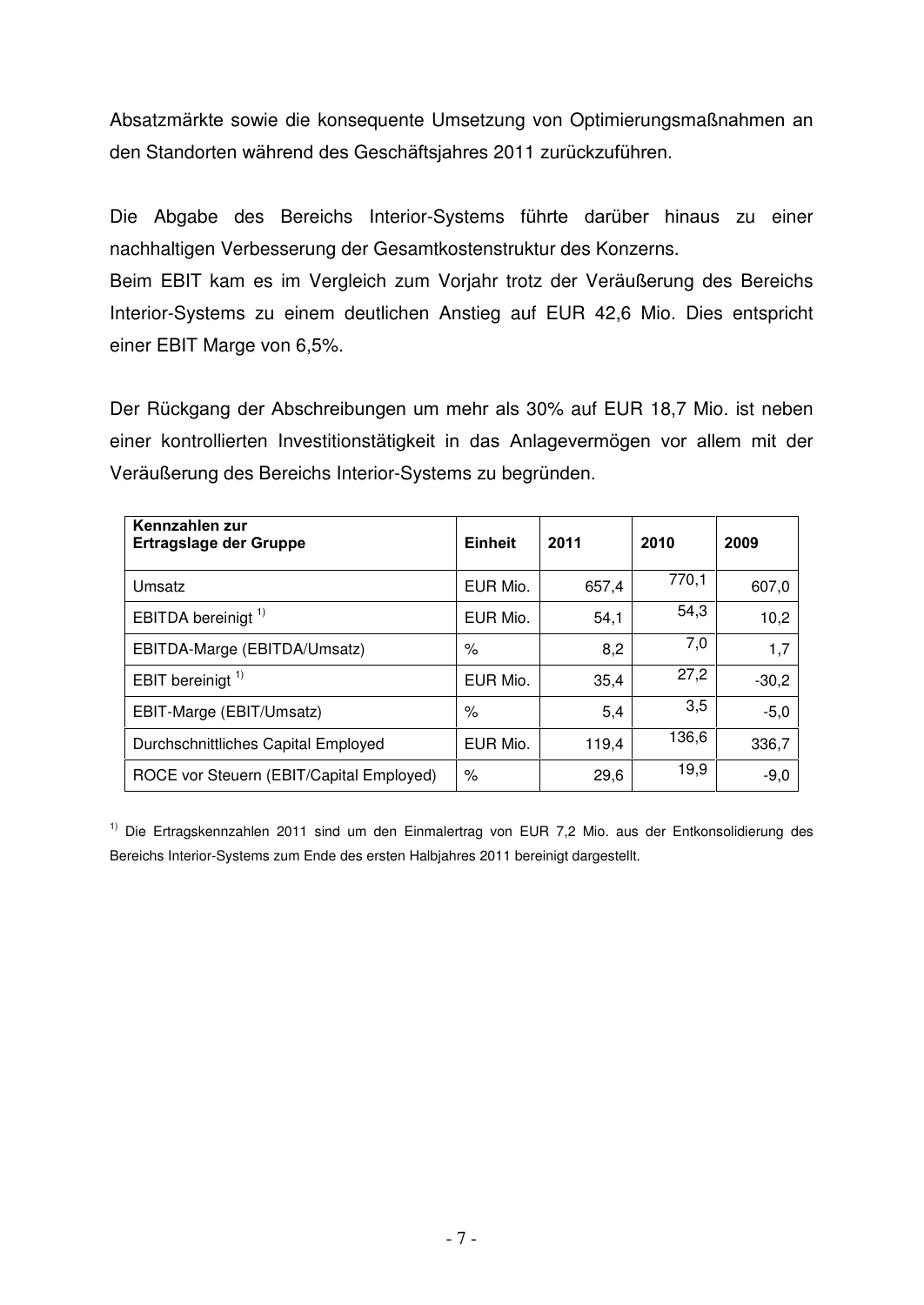

#### **Entwicklung Umsatz und EBITDA-Marge (in EUR Mio./%)**

Der Rückgang der Finanzierungskosten um mehr als die Hälfte auf EUR -3,3 Mio. ist neben einer deutlichen Verbesserung der Finanzierungskonditionen sowohl im kurzals auch im langfristigen Bereich auch auf Zinserträge aus der Veranlagung von gut EUR 30 Mio. zum Bilanzstichtag 31. Dezember 2011 zurückzuführen.

Das Finanzergebnis 2011 betrug EUR -3,1 Mio.; im Vorjahresfinanzergebnis von EUR -1,5 Mio. war ein positiver Effekt in Höhe von EUR 6,1 Mio. aus der Veräußerung des 10%-Anteils an der Grammer AG zum Ende des dritten Quartals 2010 enthalten gewesen.

Die Steuerquote des Konzerns im Geschäftsjahr 2011 betrug unter Berücksichtigung latenter Steuereffekte 10,8%. Auf Grund der konservativen Bewertung steuerlicher Verlustvorträge lag sie damit klar unter einer vollen Ertragsbesteuerung.

Sowohl die positive Entwicklung der Automobilindustrie als auch die konzernseitig umgesetzten strategischen Maßnahmen resultierten in einem Konzernergebnis von EUR 34,5 Mio. Dies entspricht einem Ergebnis je Aktie von EUR 1,54.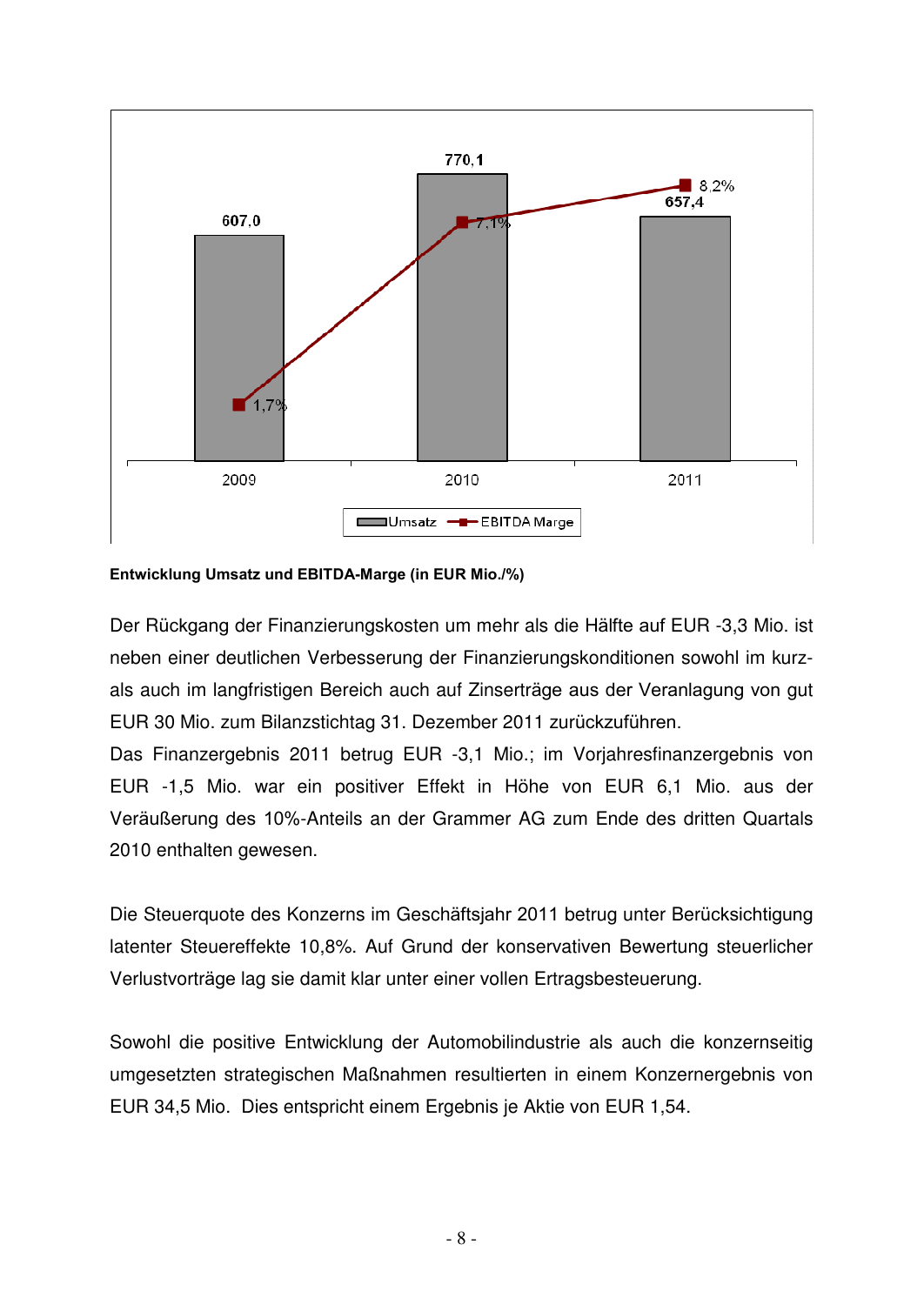#### **Automotive/Systems**

|                                | <b>Einheit</b> | 2011  | 2010  | 2009    |
|--------------------------------|----------------|-------|-------|---------|
| Umsatz                         | EUR Mio.       | 559,0 | 675,9 | 525,9   |
| Anteil am Konzernumsatz        | %              | 85,0  | 87,8  | 86,6    |
| EBITDA bereinigt <sup>1)</sup> | EUR Mio.       | 40,5  | 43,6  | 1,9     |
| EBITDA-Marge (EBITDA/Umsatz)   | %              | 7,2   | 6,5   | 0,4     |
| EBIT bereinigt <sup>1)</sup>   | EUR Mio.       | 24,2  | 19,1  | $-31,5$ |
| EBIT-Marge (EBIT/Umsatz)       | %              | 4,3   | 2,8   | $-6,0$  |
| Capital Employed               | EUR Mio.       | 62,9  | 83,3  | 105,9   |

<sup>1</sup> Die Ertragskennzahlen 2011 sind um den Einmalertrag von EUR 7,2 Mio. aus der Entkonsolidierung des Bereichs Interior-Systems zum Ende des ersten Halbjahres 2011 bereinigt dargestellt.

Das Segment Automotive/Systems weist für das Geschäftsjahr 2011 einen Umsatz von EUR 559,0 Mio. aus. Gegenüber dem Vorjahr entspricht dies einem Rückgang von 17,2%, der durch die Abgabe des Bereichs Interior-Systems begründet ist.

Die zum 31. August 2011 erworbene POLYTEC Plastics Ebensee GmbH (vormals PPI Plastic Products Innovation GmbH & Co KG) trug mit EUR 5,3 Mio. zum Segmentumsatz bei.

Die solide Entwicklung in allen Produktionsbereichen des Segments während des Geschäftsjahres 2011 sowie die Abgabe des margenschwächeren Interior-Systems -Bereichs führte zu einer Verbesserung der Ertragslage des Segments.

Das EBITDA erhöhte sich unter Berücksichtigung eines Einmaleffektes aus der Veräußerung des Bereichs Interior-Systems von EUR 7,2 Mio. um 9,4% auf EUR 47,7 Mio. Die um diesen Effekt bereinigte EBITDA-Marge betrug 7,2%.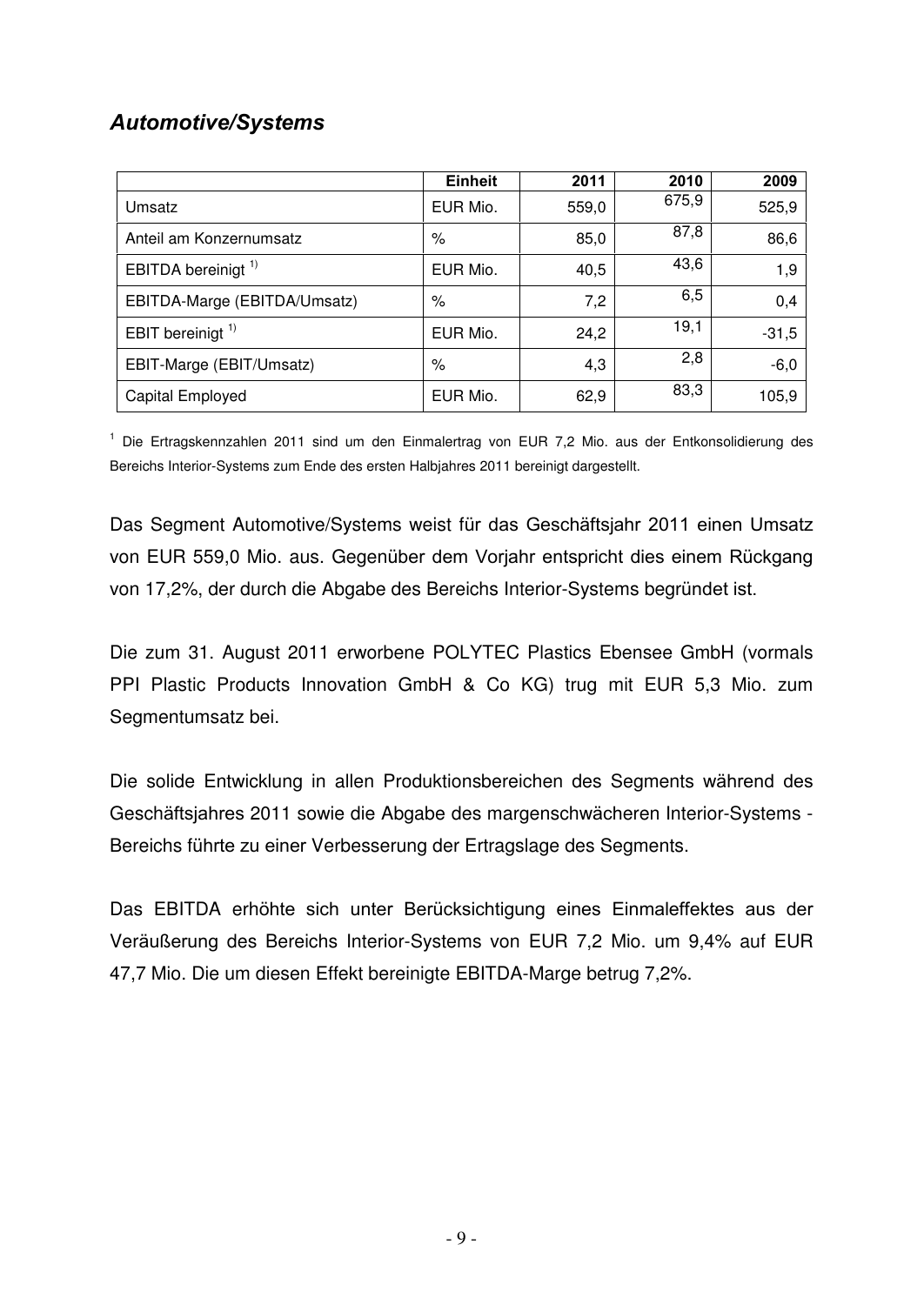

**Entwicklung Umsatz und EBITDA-Marge (in EUR Mio./%)** 

|                              | <b>Einheit</b> | 2011 | 2010 | 2009 |
|------------------------------|----------------|------|------|------|
| Umsatz                       | EUR Mio.       | 78,2 | 75,8 | 64,3 |
| Anteil am Konzernumsatz      | %              | 11,9 | 9,8  | 10,6 |
| <b>EBITDA</b>                | EUR Mio.       | 7,3  | 7,0  | 5,1  |
| EBITDA-Marge (EBITDA/Umsatz) | $\%$           | 9,4  | 9,3  | 7,9  |
| <b>EBIT</b>                  | EUR Mio.       | 5,9  | 5,4  | 3,1  |
| EBIT-Marge (EBIT/Umsatz)     | %              | 7,6  | 7,2  | 4,8  |
| Capital Employed             | EUR Mio.       | 35,1 | 31,7 | 33,0 |

#### **Car Styling**

Das Segment Car Styling konnte seinen Umsatz im Geschäftsjahr 2011 um 3,2% auf EUR 78,2 Mio. erhöhen. Folgeeffekte aus der Erdbebenkatastrophe von Fukushima führten im Geschäftsjahr 2011 – wenn auch verzögert – zu einer Reduktion der Absatzmengen bei den japanischen Kunden des Segments und folglich zu geringeren Absatzmengen im Originalzubehörbereich für diesen Markt. Weiter belastend für die Umsatz- und Ergebnissituation des Segments waren die unter den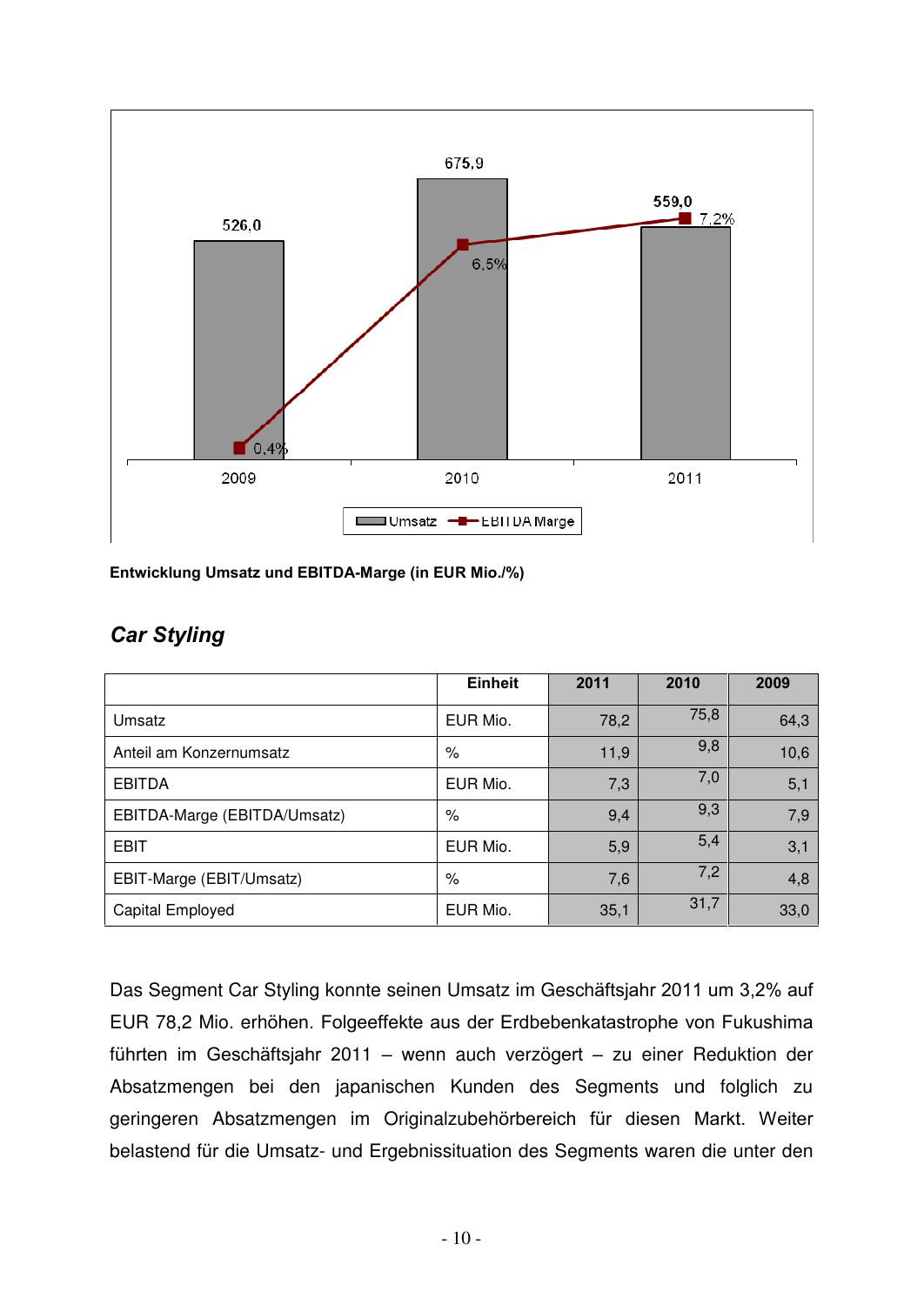Erwartungen gebliebenen Produktionsmengen für einige wesentliche Kunden im Kleinseriengeschäft.

Analog zum Umsatz konnte das Ergebnis des Segments dennoch leicht verbessert werden und erreichte ein EBITDA von EUR 7,3 Mio. Die EBITDA-Marge des Segments blieb im Vorjahresvergleich mit 9,4% nahezu konstant.



**Entwicklung Umsatz und EBITDA-Marge (in EUR Mio./%)** 

#### **Sonstige Geschäftsbereiche**

|                         | <b>Einheit</b> | 2011 | 2010 | 2009   |
|-------------------------|----------------|------|------|--------|
| Umsatz                  | EUR Mio.       | 20,2 | 18,5 | 16,8   |
| Anteil am Konzernumsatz | %              | 3,1  | 2,4  | 2,9    |
| <b>EBITDA</b>           | EUR Mio.       | 6,1  | 3,6  | 3,3    |
| EBIT                    | EUR Mio.       | 5,0  | 2,6  | $-1,7$ |

Das Segment "Sonstiges" umfasst neben der konzernleitenden POLYTEC Holding AG im Wesentlichen das Industrial-Geschäft des Konzerns. In diesem Bereich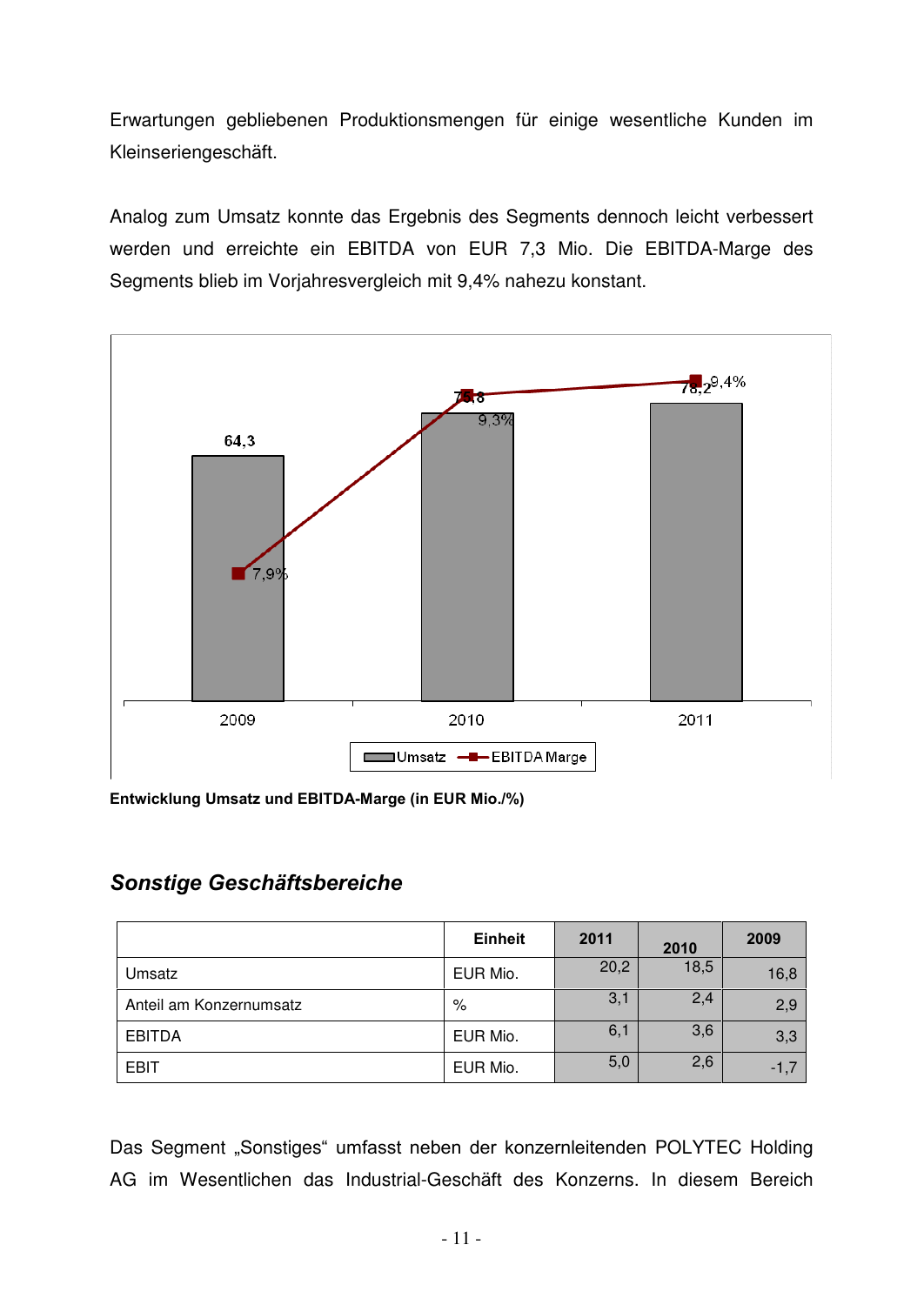werden auch Ergebniseinflüsse aus nicht den einzelnen Segmenten zuordenbaren Konsolidierungsvorgängen abgebildet.

|                                                                 | <b>Einheit</b>     | 31.12.2011 | 31.12.2010 | 31.12.2009 |
|-----------------------------------------------------------------|--------------------|------------|------------|------------|
| Anlagenquote                                                    |                    |            | 38,8       |            |
| (Langfristiges Vermögen abzgl. latenter<br>Steuern/Bilanzsumme) | $\frac{1}{\alpha}$ | 35,5       |            | 39,3       |
| Eigenkapitalquote<br>(Eigenkapital/Bilanzsumme)                 | $\frac{1}{\alpha}$ | 45,6       | 28,3       | 18,5       |
| <b>Bilanzsumme</b>                                              | EUR Mio.           | 263,9      | 308,5      | 332,1      |
| Nettoumlaufvermögen<br>(Net Working Capital)                    | EUR Mio.           | 26,9       | 16,5       | 26,3       |
| Nettoumlaufvermögen<br>in % vom Umsatz (NWC/Umsatz)             | $\%$               | 4,1        | 2,1        | 4,3        |

#### Kennzahlen zur Vermögens- und Finanzlage der Gruppe

Das Investitionsvolumen der POLYTEC GROUP blieb mit EUR 17,5 Mio. gegenüber dem Vorjahr nahezu konstant und betraf vor allem projektbezogene Investitionen für den Ausbau bzw. die Erweiterung von Anlagen. Am Standort Lohne, dem Leitbetrieb im Bereich Components, wurde in eine weitere Produktionslinie investiert, um die hohe Nachfrage nach Zylinderkopfhauben sichern zu können. Im Bereich Composites wurde am Standort der POLYTEC Compounds in Gochsheim eine Anlage für die Herstellung von Halbzeugmatten erweitert und modernisiert.

Die im Geschäftsjahr 2011 kommunizierten Erweiterungsmaßnahmen an den Standorten Lohne (D) und Hörsching (A) wurden in der zweiten Jahreshälfte wie angekündigt begonnen, führten aber bis Ende 2011 zu keinen nennenswerten Aufwendungen.

Entsprechend der weiterhin kontrollierten Investitionstätigkeit reduzierte sich im Geschäftsjahr 2011 auch die Anlagenquote des Konzerns von 38,8% auf 35,5%.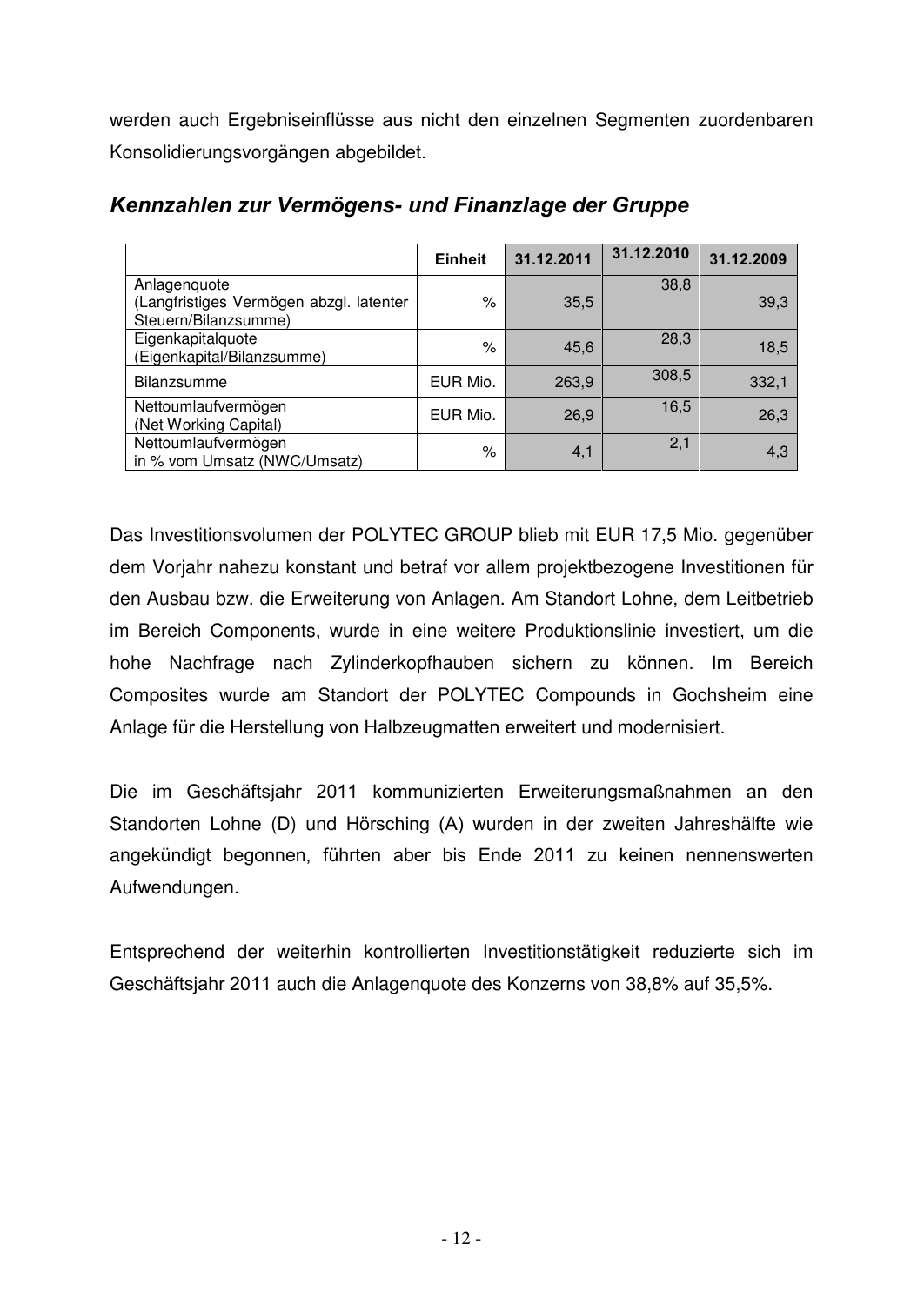

**Investitionen in das Sachanlagevermögen (in EUR Mio.)** 

Bei der Beurteilung der weiteren Finanzkennzahlen des Konzerns ist auf den Abgang des Bereichs Interior-Systems hinzuweisen, welcher zu einer signifikanten Verbesserung der Kennzahlen beigetragen hat.

Die Eigenkapitalquote der POLYTEC GROUP entwickelte sich 2011 auf Grund der erfreulichen Ergebnissituation inklusive der Effekte aus der Entkonsolidierung des Bereichs Interior-Systems sehr positiv und erreichte zum Jahresende einen Wert von 45,6%.

Die Erhöhung des Nettoumlaufvermögens von EUR 16,5 Mio. auf EUR 26,9 Mio. stand einerseits in direktem Zusammenhang mit dem guten Geschäftsverlauf im Geschäftsjahr 2011. Andererseits trug die per 31. August 2011 erworbene PPI Plastic Products Innovation GmbH & Co KG mit ihrem im Vergleich zum Konzerndurchschnitt hohen Vorratsvermögen zu diesem Anstieg bei.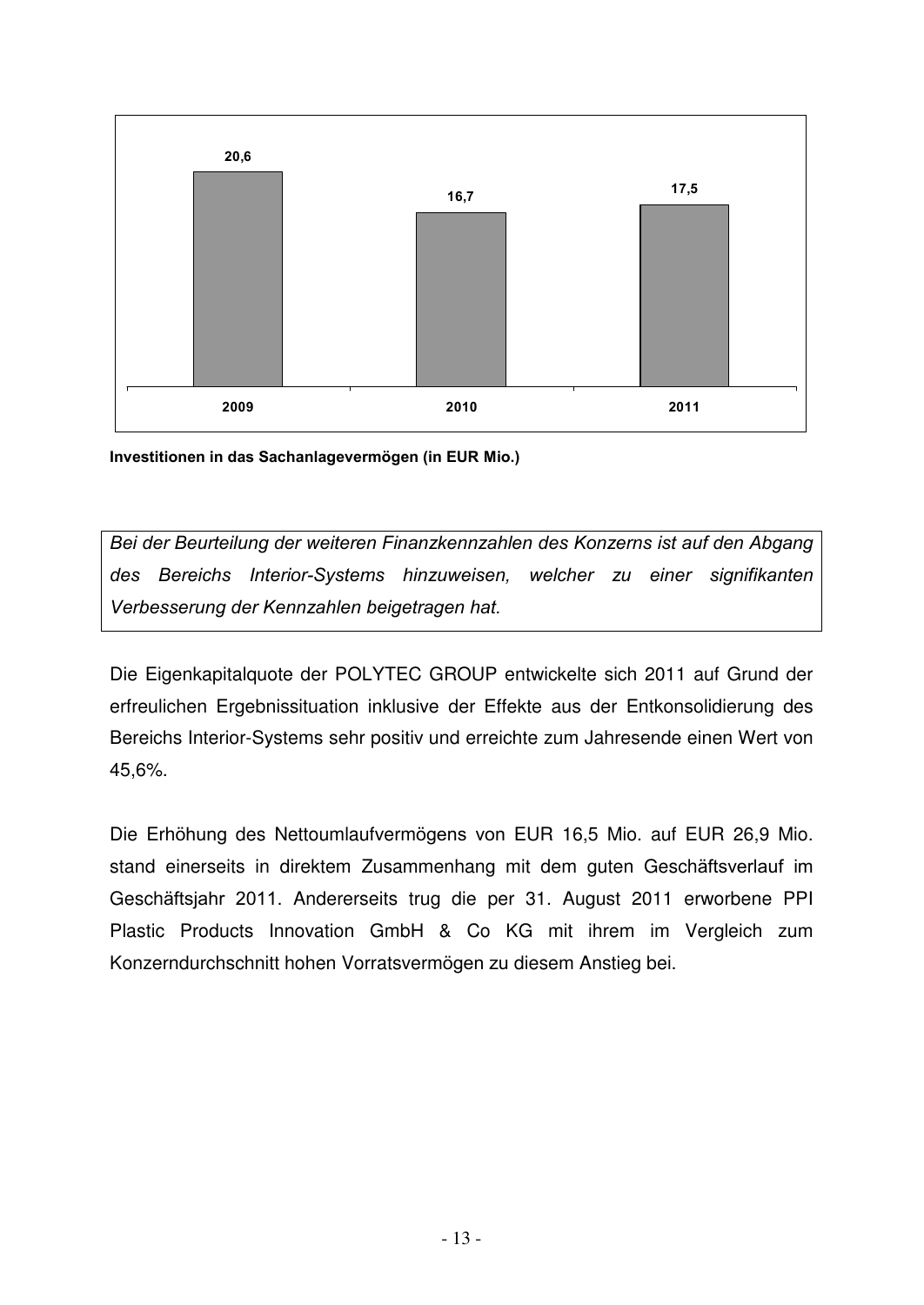

#### **Bilanzstruktur POLYTEC GROUP (in %)**

Zum Bilanzstichtag 31. Dezember 2011 wies der Konzern ein Nettofinanzvermögen (Net Cash) von EUR 17,9 Mio. aus; selbst nach Abzug der langfristigen Verpflichtungen gegenüber Arbeitnehmern in Höhe von rund EUR 17,7 Mio. verblieb ein positives Nettofinanzvermögen. Neben der positiven Geschäftsentwicklung trug vor allem der positive Liquiditätseffekt aus dem Verkauf des Bereichs Interior-Systems zu dieser Entwicklung bei.

|                                                                        | Einheit  | 2011    | 2010 |
|------------------------------------------------------------------------|----------|---------|------|
| Nettofinanzverbindlichkeiten (+)/-vermögen (-)                         | EUR Mio. | $-17.9$ | 26,7 |
| Nettofinanzverbindlichkeiten (+)/-vermögen (-) zu EBITDA               |          | $-0,29$ | 0,49 |
| Gearing<br>(Nettofinanzverbindlichkeiten(+)/-vermögen(-)/Eigenkapital) |          | $-0,15$ | 0,31 |

#### **Cash-Flow**

|                                          | <b>Einheit</b> | 2011    | 2010    |
|------------------------------------------|----------------|---------|---------|
| Cash-Flow aus der Betriebstätigkeit      | EUR Mio.       | 29,2    | 46,0    |
| Cash-Flow aus der Investitionstätigkeit  | EUR Mio.       | 8,6     | $-1,8$  |
| Cash-Flow aus der Finanzierungstätigkeit | EUR Mio.       | $-23,6$ | $-47,1$ |
| Veränderung der flüssigen Mittel         | EUR Mio.       | 14,2    | $-2,8$  |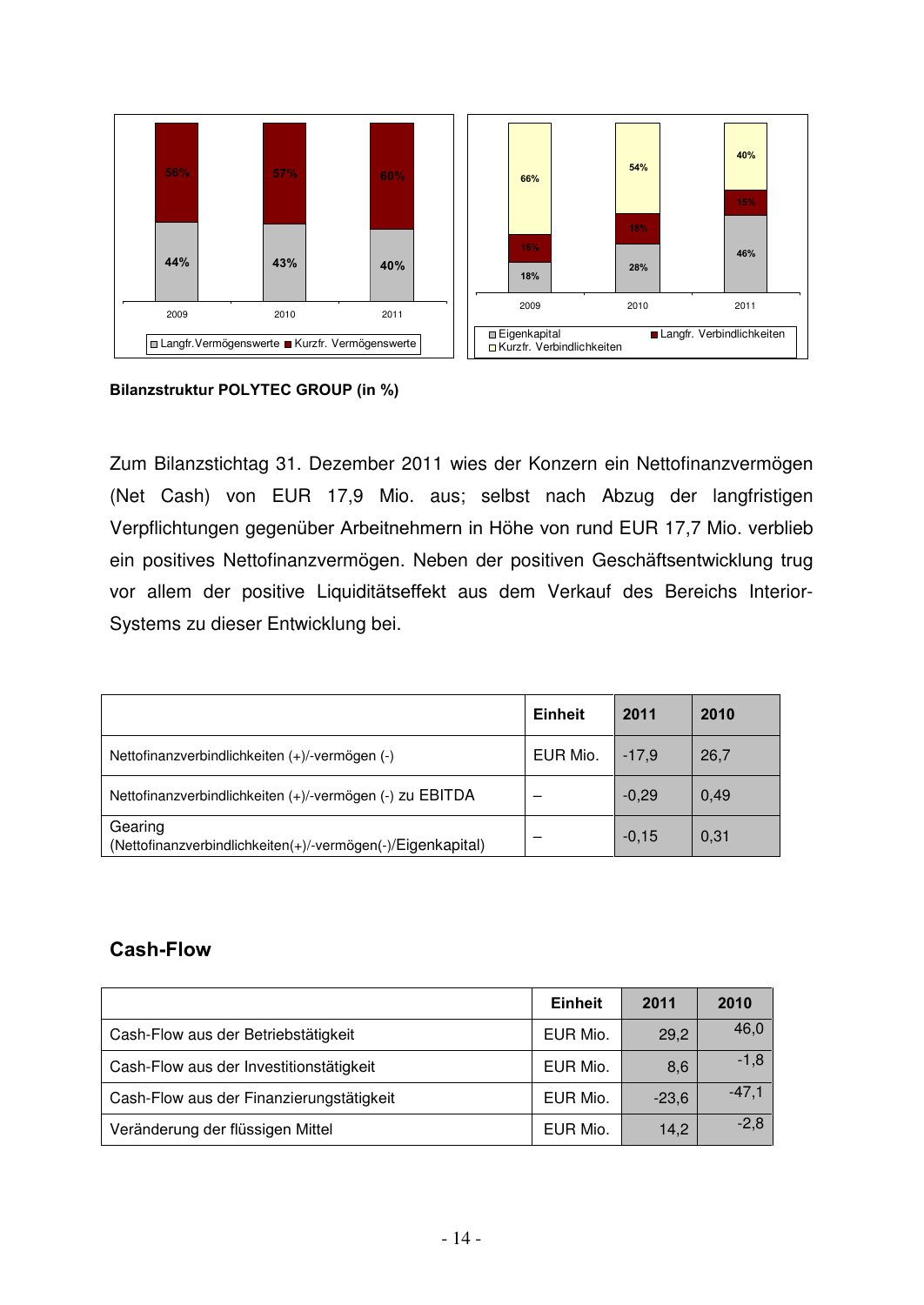Der Cash-Flow aus der Betriebstätigkeit lag mit EUR 29,2 Mio. deutlich unter dem Vorjahreswert. Grund dafür war vor allem die Erhöhung des Working Capitals, die im Wesentlichen das Resultat der umfangreicheren Geschäftstätigkeit sowie übernommener Vorratsbestände der PPI Plastic Products Innovation GmbH & Co KG war.

Der positive Cash-Flow aus Investitionstätigkeit von EUR 8,6 Mio. beruhte neben einer nach wie vor kontrollierten Investitionspolitik - die Investitionen in das Anlagevermögen erhöhten sich nur geringfügig auf EUR 17,5 Mio. – vor allem auf der erhaltenen Kaufpreiszahlung für den abgegebenen Geschäftsbereich Interior-Systems.

Der Cash-Flow aus Finanzierungstätigkeit von EUR -23,6 Mio. beinhaltet die Rückzahlung verzinslicher Verbindlichkeiten in Höhe von EUR 22,2 Mio.

#### **Geschäftsentwicklung der Gesellschaft**

Die POLYTEC Holding AG konnte im Geschäftsjahr 2011 einen Jahresüberschuss von EUR 34,7 Mio. erzielen. Die positive Geschäftsentwicklung führte zu einem Beteiligungsertrag von rund EUR 10,0 Mio. - im Beteiligungsertrag des Vorjahres von EUR 17,5 Mio. war ein Einmaleffekt im Zusammenhang mit dem Verkauf der Grammer AG Aktien von EUR 12,4 Mio. enthalten.

Des weiteren wurden Erträge aus dem Abgang von und der Zuschreibung zu Finanzanlagen von insgesamt EUR 20,6 Mio. erzielt. Der wesentliche Anteil davon, EUR 18,0 Mio., resultierte aus der Rücknahme von in der Vergangenheit vorgenommenen Wertberichtigungen auf die Anteile an einem verbundenen Unternehmen.

Der Jahresüberschuss 2011 führte zu einem entsprechenden Anstieg des Eigenkapitals der Gesellschaft auf EUR 109,1 Mio. Bei einer Bilanzsumme von EUR 115,6 Mio. entsprach dies eine EK-Quote von 94,4 %.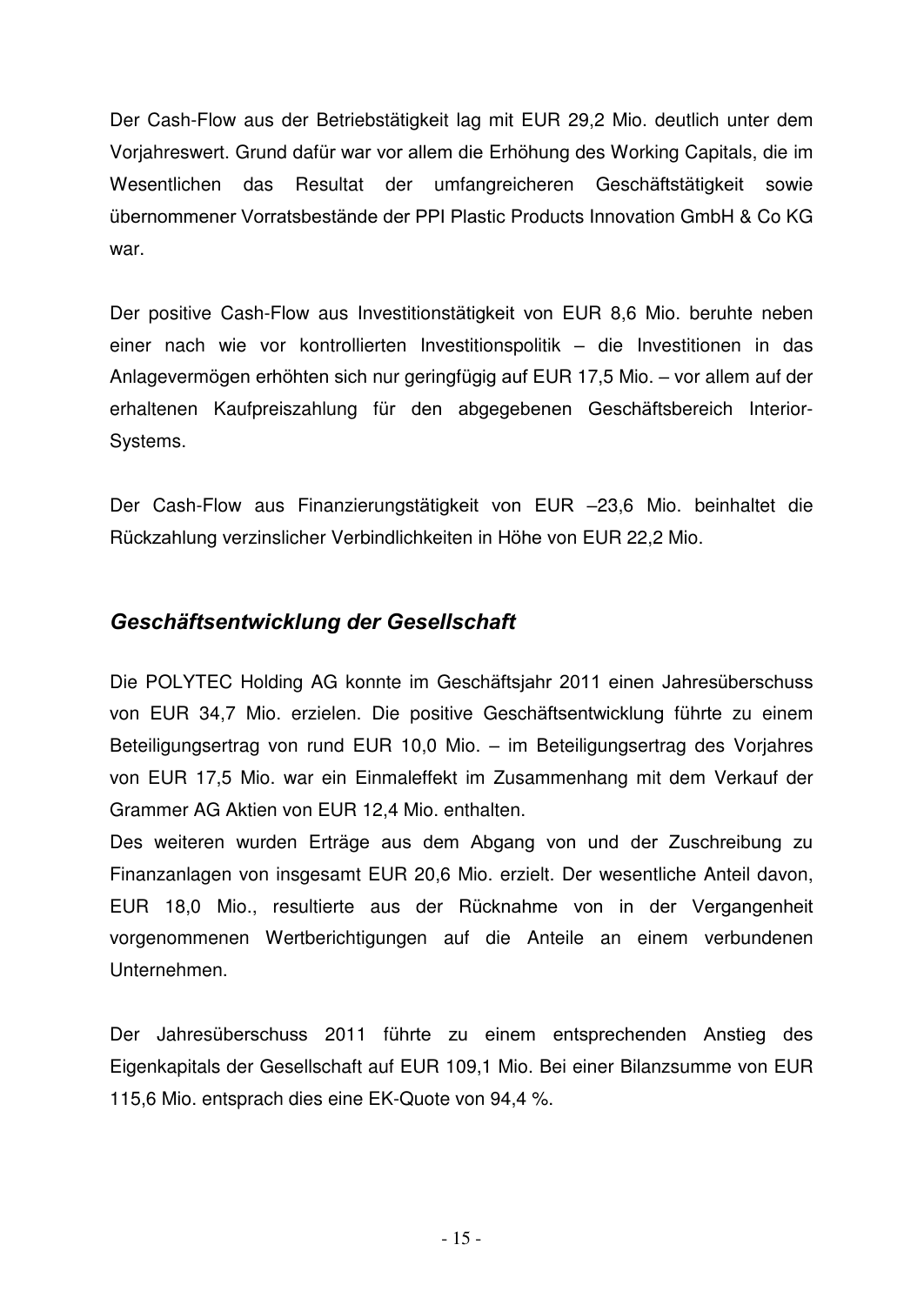#### **Nichtfinanzielle Leistungsindikatoren**

#### **Umweltschutz**

Praktischer Umweltschutz ist mehr als die Einhaltung ordnungsrechtlicher Pflichten. Viele Organisationen gehen über die gesetzlichen Anforderungen hinaus und verringern nachteilige Umweltauswirkungen durch die freiwillige Einführung eines Umweltmanagementsystems, das auf eine kontinuierliche Verbesserung ihrer ökologischen Performance abzielt, so weit wie möglich. Das weltweit anwendbare Instrument zur Errichtung eines solchen Umweltmanagementsystems ist die Norm ISO 14001. Auch alle wesentlichen Standorte der POLYTEC GROUP sind nach dieser Norm zertifiziert.

Für die POLYTEC GROUP ist der schonende Umgang mit natürlichen Ressourcen ein Kernpunkt ihrer Geschäftstätigkeit. Als kunststoffverarbeitender Konzern ist dabei vor allem die Abfallvermeidung ein wesentlicher Aspekt. In den Werken, die primär in der Spritzgusstechnologie arbeiten, wird daher versucht, Ausschuss so weit wie möglich zu regranulieren und wieder in den Produktionsprozess einfließen zu lassen.

Sämtliche Aktivitäten im Bereich Forschung und Entwicklung fokussieren auch auf die wirtschaftliche Nutzung von Rohstoffen oder den Einsatz von alternativen Materialien.

#### **Arbeitnehmer**

Die durchschnittliche Anzahl der Beschäftigten<sup>2)</sup> der POLYTEC GROUP und ihre geografische Verteilung in den Jahren 2009–2011 stellt sich wie folgt dar:

|             | 2011  | 2010  | 2009  |
|-------------|-------|-------|-------|
| Österreich  | 466   | 384   | 382   |
| Deutschland | 3.111 | 3.883 | 3.644 |
| Resteuropa  | 1.036 | 1.520 | 1.341 |
| Nordamerika | 22    | 20    | 15    |

 $\overline{\phantom{a}}$ <sup>2)</sup> Inkl. Leiharbeiter: Mitarbeiter von erstmals in den Konzernabschluss einbezogenen Unternehmen sind in der Aufstellung zeitanteilig ab dem Zeitpunkt der Erstkonsolidierung enthalten.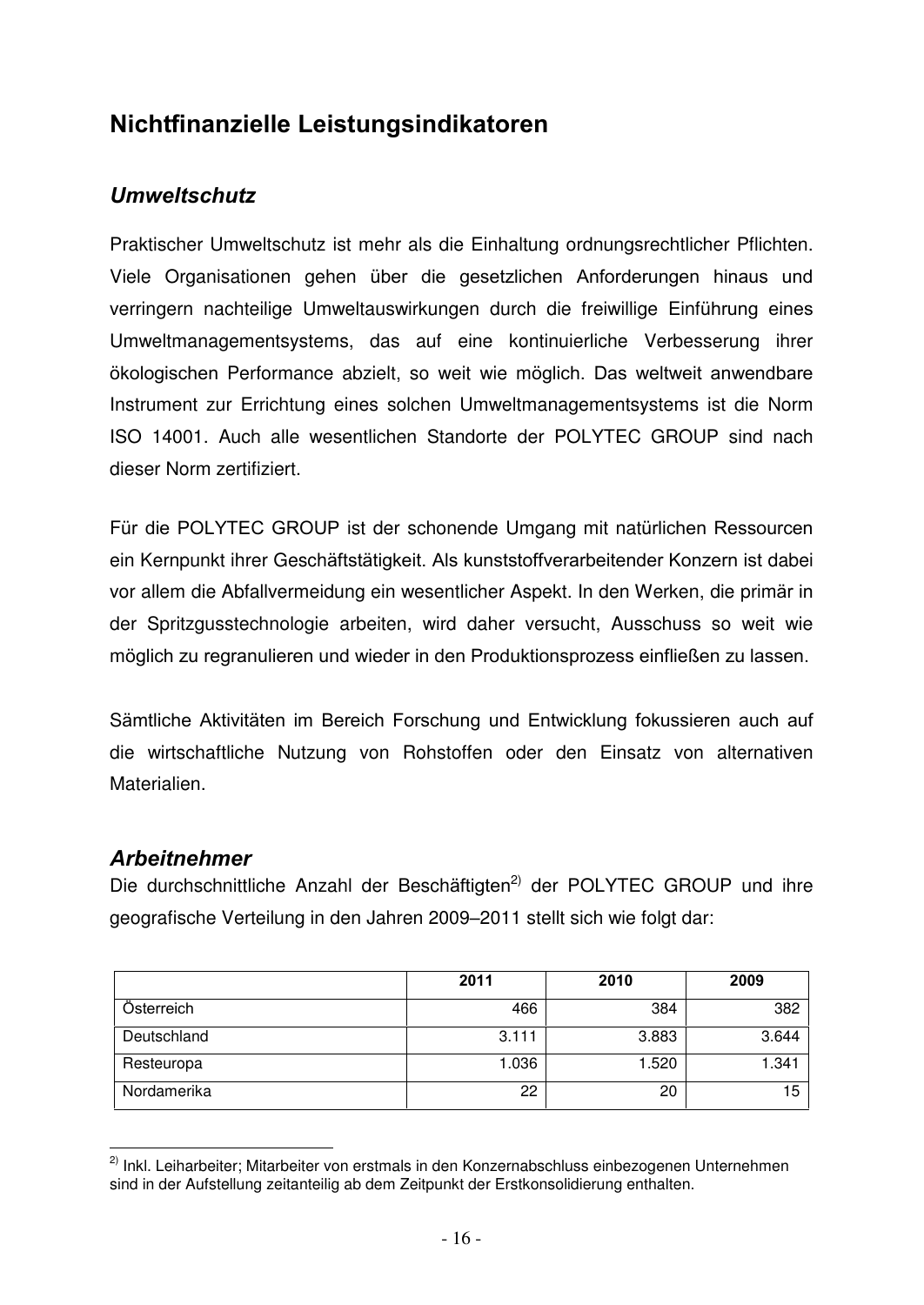| Südafrika    |       | 74    | 76    |
|--------------|-------|-------|-------|
| Asien        |       | ັ     | 67    |
| <b>Summe</b> | 4.663 | 5.881 | 5.525 |

Nach Segmenten gliedert sich der durchschnittliche Beschäftigtenstand wie folgt:

|                                        | 2011  | 2010  | 2009  |
|----------------------------------------|-------|-------|-------|
| Automotive/Systems                     | 3.836 | 5.066 | 4.775 |
| Car Styling                            | 660   | 662   | 610   |
| Sonstige Geschäftsbereiche und Konzern | 167   | 153   | 140   |
| <b>Summe</b>                           | 4.663 | 5.881 | 5.525 |

Als wesentliche Kennzahl im Personalbereich entwickelte sich der Umsatz je Mitarbeiter wie folgt:

|                       | <b>Einheit</b> | 2011 | 2010       | 2009 |
|-----------------------|----------------|------|------------|------|
| Umsatz je Mitarbeiter | TEUR           | 41   | 121<br>ا ب |      |

Kundenorientierung, wie auch die laufende Verbesserung der Prozesse im Hinblick auf Wirtschaftlichkeit, Umwelt und Effizienz nehmen für die POLYTEC GROUP höchste Priorität ein. Um für die dynamischen Herausforderungen des Marktes bestmöglich gerüstet zu sein, fördert die POLYTEC GROUP die laufende Weiterbildung ihrer Mitarbeiter sowohl durch konzerninterne Fortbildungsmaßnahmen als auch durch Entsendung zu externen Bildungseinrichtungen. Neben der Weiterentwicklung des technisch-handwerklichen Know-hows wird auch ein Schwerpunkt auf die Vermittlung von Fremdsprachen gelegt, ein für ein internationales Unternehmen wie POLYTEC unverzichtbarer Bestandteil des Geschäftserfolgs.

Für leitende Mitarbeiter ist ein Teil der Vergütung an den Unternehmenserfolg gekoppelt, um die Unternehmensidentifikation und das Verantwortungsbewusstsein zu fördern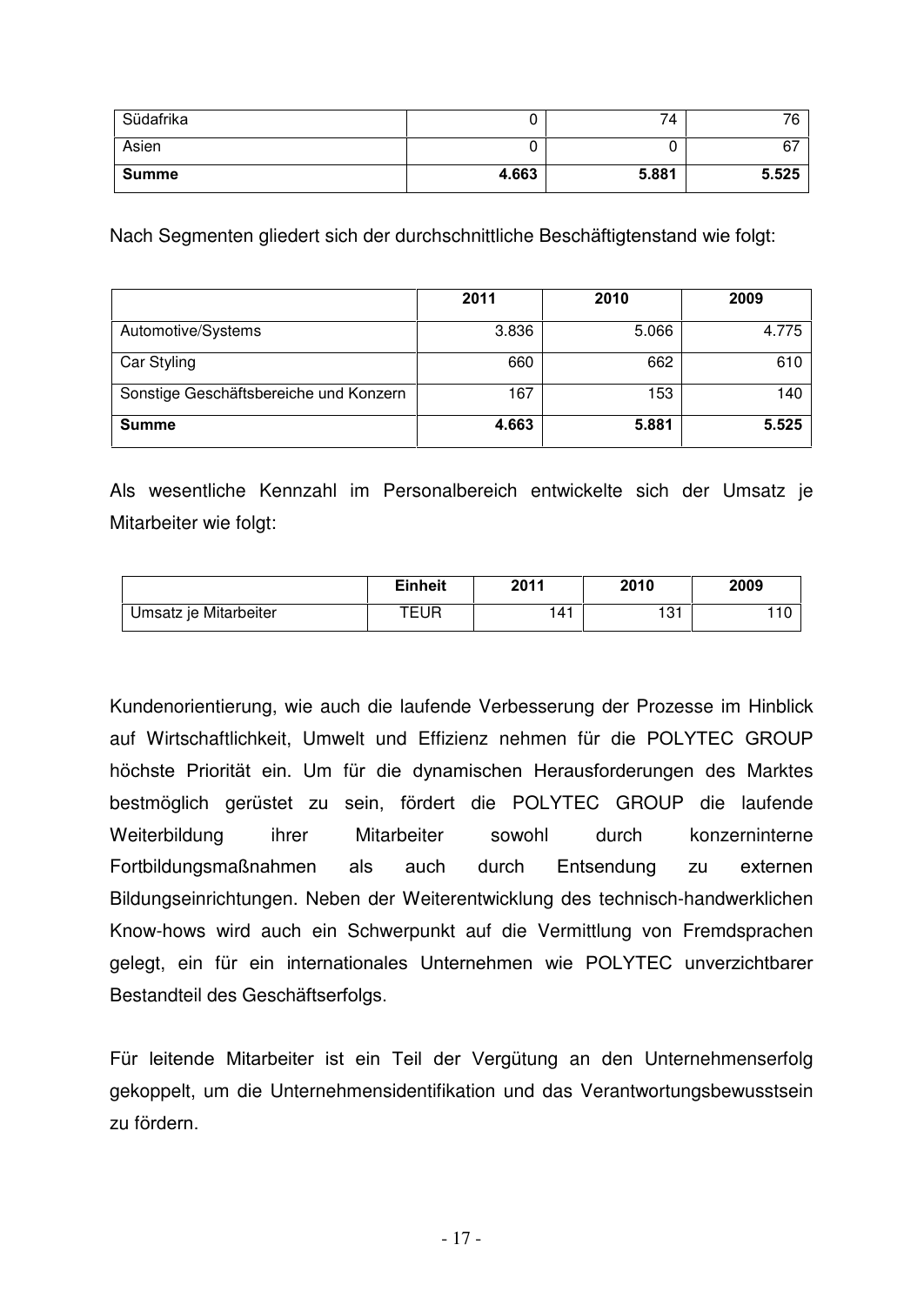#### **Vorgänge von besonderer Bedeutung nach dem Bilanzstichtag**

Mit Kaufvertrag vom 23. Dezember 2011 wurde der Standort Zaragoza (Polytec Interior Zaragoza S.L.) mittels eines Asset Deals an Módulos Ribera Alta S.L.U., Zaragoza, Spanien, eine 100%-Tochter der Celulosa Fabril S.A., Zaragoza, Spanien, übertragen. Der Übergang des wirtschaftlichen Eigentums erfolgte mit dem Closing der Transaktion am 3. Jänner 2012.

Die Veräußerung des Standortes Zaragoza war der finale Schritt der POLYTEC GROUP zum vollständigen Ausstieg aus dem Bereich Interior-Systems. Der Verkauf des Vermögens im Wege eines Asset Deals wird im ersten Quartal 2012 zu einem positiven Ergebniseffekt in Höhe von EUR 0,6 Mio. führen.

Weitere Ereignisse nach dem Bilanzstichtag, die für die Bewertung am Bilanzstichtag von Bedeutung sind, wie offene Rechtsfälle oder Schadenersatzforderungen sowie andere Verpflichtungen oder Drohverluste, die gemäß IAS 10 (Contingencies and Events Occurring after the Balance Sheet Date) gebucht oder offengelegt werden müssten, sind im vorliegenden Konzernabschluss berücksichtigt.

#### **2. ΒΕRICHT ÜBER DIE VORAUSSICHTLICHE ΕΝΤWICKLUNG UND DIE RISIKEN DES KONZERNS**

#### **Prognosebericht**

#### **Branche**

#### Personenkraftwagen (PKW)

Die Aussichten für das laufende Automobiljahr 2012 sind, weltweit betrachtet, durchaus positiv. Allerdings hängen diese Aussichten insbesondere vom weiteren Verlauf der derzeitigen europäischen Staatsschuldenkrise ab. Sollte sich die Lage auf den Finanzmärkten stabilisieren und dadurch das Konsumentenvertrauen gestärkt werden, ist ein Anstieg des globalen Pkw-Absatzes um bis zu 4% möglich.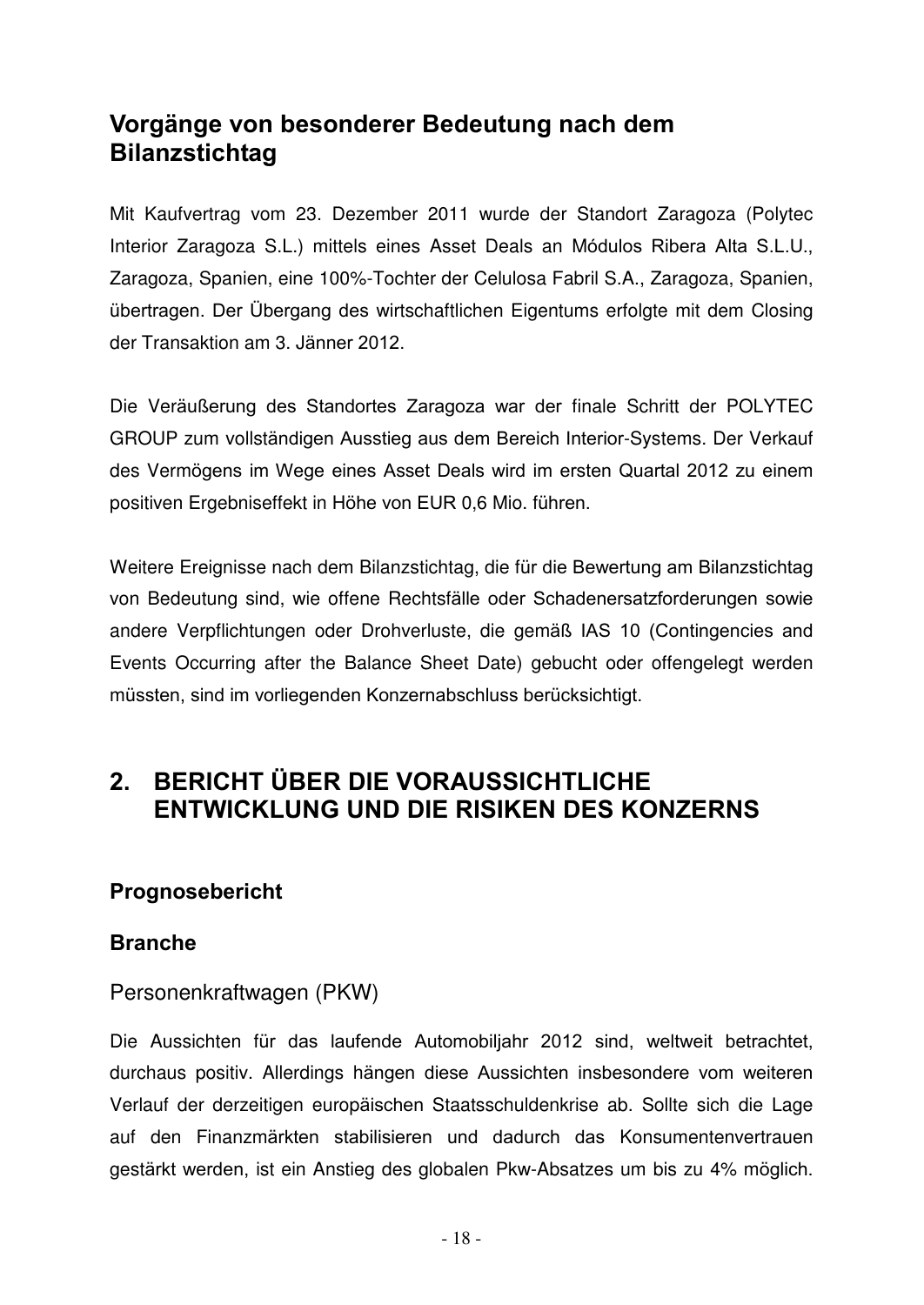Unter ungünstigeren Umständen ist im Jahr 2012 hingegen auch ein leichter Rückgang des weltweiten Pkw-Absatzes vorstellbar. Wachstumstreiber bleiben wie bereits in den Vorjahren die Länder Asiens. Der chinesische Pkw-Markt wird 2012 voraussichtlich wieder um 8%, der indische Markt um 10% wachsen. Aber auch für den wieder erstarkten US-Markt wird ein Wachstum um 5% erwartet, während in der Eurozone – eine Stabilisierung der Finanzmärkte und des Konsumentenvertrauens vorausgesetzt im Jahr 2012 bestenfalls ein leichtes Wachstum zu verzeichnen sein wird.

#### Nutzfahrzeuge

Der globale Nutzfahrzeugmarkt präsentierte sich 2011 wie bereits in 2010 in robuster Verfassung. Für 2012 wird ein weiterer Anstieg des Weltmarktes für schwere Nutzfahrzeuge (über 6 Tonnen) um rund 7% erwartet. In Westeuropa soll der Absatz schwerer Nutzfahrzeuge um 4% steigen, falls die oben beschriebenen Bedingungen eintreten. Für die POLYTEC GROUP wird die Bedeutung dieses Fahrzeugsegments bedingt durch einen Technologiewechsel hin zu Spritzguss jedoch in den nächsten Jahren an Bedeutung abnehmen. Für den weltweiten Absatz von leichten Nutzfahrzeugen (bis 6 Tonnen) wird für 2012 je nach Konjunkturentwicklung eine Seitwärtsbewegung oder ein leichter Anstieg prognostiziert.

#### **Ergebnisausblick des Konzerns**

Für das Geschäftsjahr 2012 geht das Management der POLYTEC GROUP – vorbehaltlich derzeit nicht vorhersehbarer negativer Einflüsse aus dem weiteren Verlauf der europäischen Staatsschuldenkrise sowie der Stabilität der Finanzmärkte und des Vertrauens der Konsumenten - von einem Konzernumsatz in Höhe von annähernd EUR 500 Mio. aus. Das Betriebsergebnis wird voraussichtlich auf dem Niveau des um den Entkonsolidierungserfolg aus dem Verkauf des Bereichs Interior-Systems bereinigten Betriebsergebnisses des Geschäftsjahres 2011 liegen.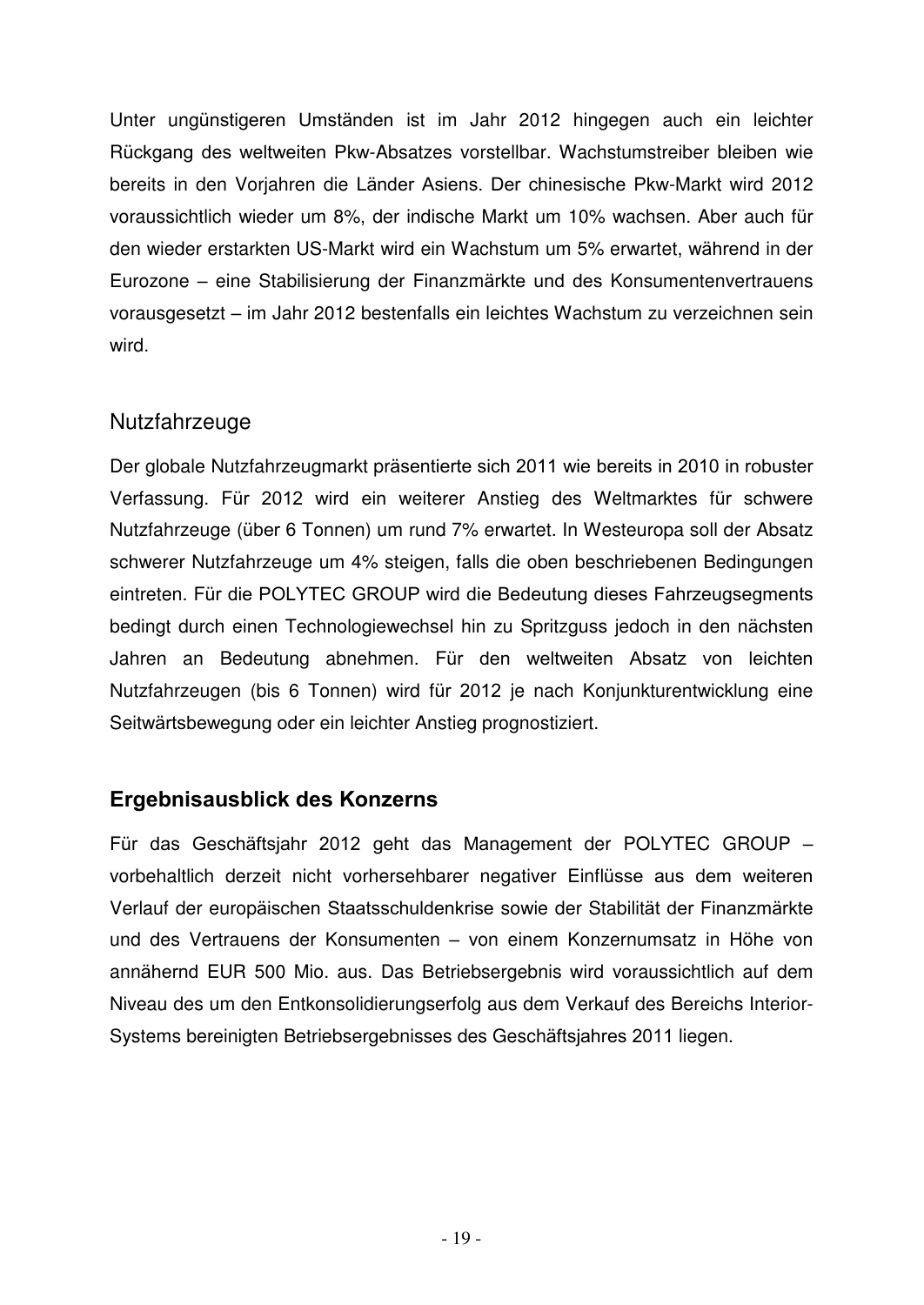#### **Risikoberichterstattung und Finanzinstrumente**

Die POLYTEC GROUP ist im Rahmen ihrer Geschäftstätigkeit einer Vielzahl von Risiken ausgesetzt, die untrennbar mit dem unternehmerischen Handeln verbunden sind. Risikomanagement ist für die POLYTEC ein integraler Bestandteil aller Geschäftsprozesse. Auch die für einen Automobilzulieferer notwendigen umfangreichen Zertifizierungen (z. B. TS ISO/16949:2002) geben hier bereits entsprechende Regelungen vor, welche auch durch externe Audits überwacht werden. Der Organisation der POLYTEC entsprechend werden Risiken dezentral und marktnah vor allem im Rahmen der laufenden Geschäftsprozesse gemanagt und überwacht. Die Steuerung der finanziellen Risiken erfolgt jedoch im Wesentlichen durch die Konzernzentrale. Folgende wesentliche Risikofelder können identifiziert werden:

**Absatzmarktrisiken:** Die Automobilzulieferindustrie gilt als Markt mit hohem Wettbewerb, der sich außerdem in einem Konsolidierungsprozess befindet. Die Absatzerfolge sind in erster Linie abhängig von der Gewinnung neuer Aufträge, welche in der Regel zwei bis drei Jahre vor dem Serienanlauf vergeben werden. In dieser Phase der Auftragsakquisition ist jeder Zulieferer einem starken Konditionenwettbewerb ausgesetzt. Während des Serienlaufs ist der Zulieferer auch abhängig vom Absatz des Fahrzeuges, für welches er zuliefert, ohne diesen Erfolg beeinflussen zu können. Weiters wird seitens der OEM auch nach dem Serienstart ein laufendes Benchmarking der Zulieferer betrieben, was Preisforderungen oder im Extremfall den Verlust eines Auftrages nach sich ziehen kann. POLYTEC trachtet durch einen ausgewogenen Kunden- und Auftragsmix, die Abhängigkeit von einzelnen Lieferbeziehungen so gering wie möglich zu halten.

Beschaffungsmarktrisiken: Wesentliches Risiko ist die Schwankung der Rohstoffpreise, welche im Falle der POLYTEC GROUP als kunststoffverarbeitendem Konzern vor allem durch nachhaltige Veränderung des Ölpreises, aber auch der Raffineriekapazitäten verursacht werden können. Beschaffungsseitig wird diesem Risiko vor allem mit langfristigen Lieferverträgen und absatzseitig, soweit gegenüber dem Kunden durchsetzbar, mit Materialgleitklauseln in den offen gelegten Kalkulationen entgegengewirkt. Zum Teil erfolgt die Verhandlung von Rohstoffen und Zukaufteilen direkt durch unsere Kunden mit dem Lieferanten. Soweit mit dem Kunden Preise nur auf Jahresfrist vereinbart sind, ist die Veränderung der Rohstoffpreise ein wichtiger Parameter in den Gesprächen für die jährliche Neufestlegung der Preise. Weiters wird versucht, durch verstärkte Forschungs- und Entwicklungsaufwendungen neue Rohstoffe (Naturfaserstoffe) einzusetzen.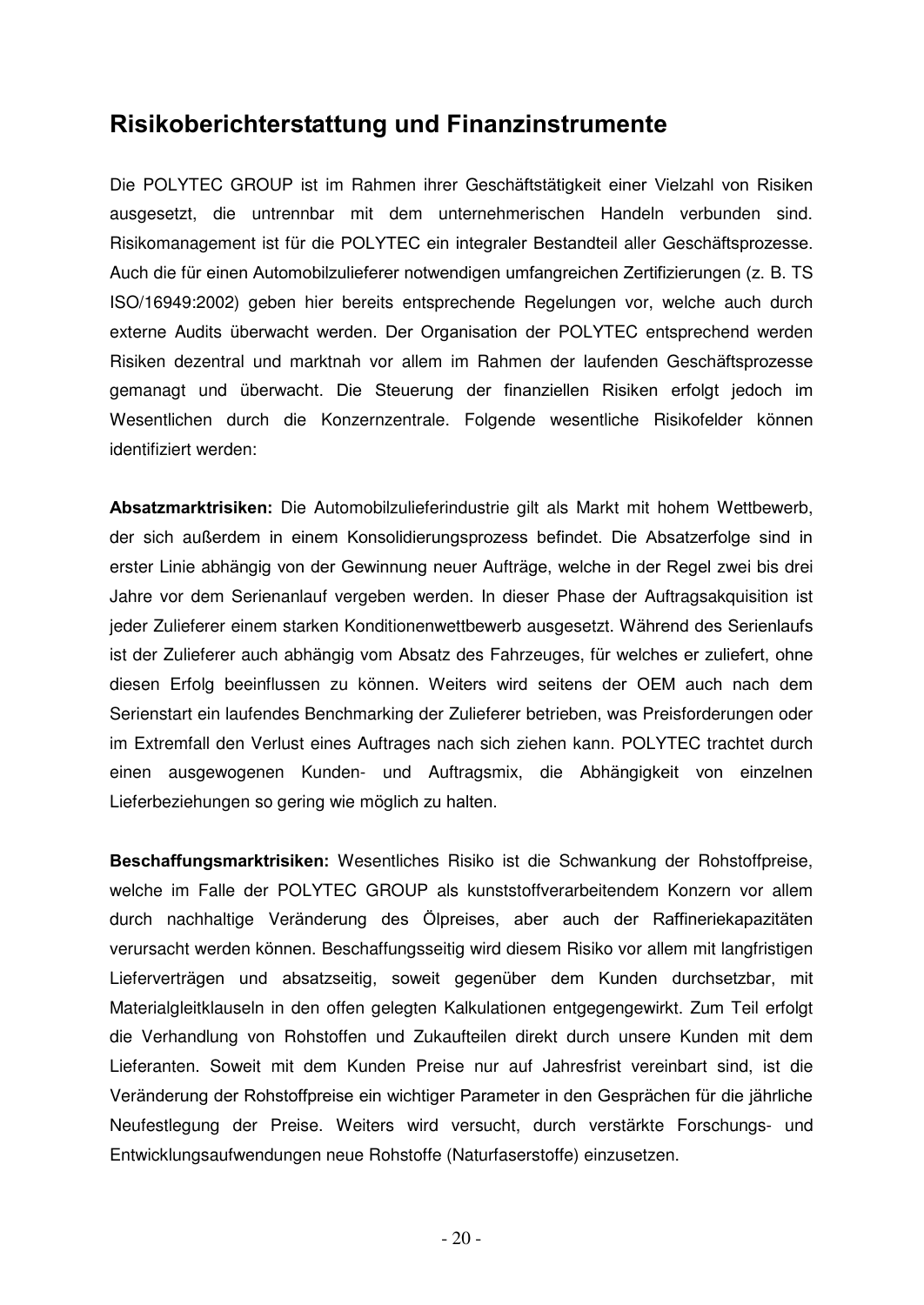#### **Finanzielle Risiken und deren Management und Sensitivität**

Kreditrisiko: Aufgrund der Kundenstruktur - rund 90% des Umsatzes werden mit den OEM oder großen Systemlieferanten erzielt - ist die POLYTEC dem Bonitätsrisiko der Automobilindustrie ausgesetzt. Die Außenstände werden laufend kritisch verfolgt und die vereinbarungsgemäße Bezahlung von Forderungen sichergestellt. Im Geschäftsjahr 2011 wurden rund 69% $^3$  (2010: 56%) des Umsatzes mit den drei größten Kunden erzielt, was ein gewisses Klumpenkreditrisiko ergibt, welches vom Management aber als unkritisch im Hinblick auf Kreditausfälle eingestuft wird. Die Abhängigkeit von wenigen Kunden ist ein Wesensmerkmal der Automobilzulieferindustrie. Als Kunde wird in diesem Zusammenhang eine Gruppe verbundener Unternehmen definiert, welche durchaus auch mehrere Automobilmarken herstellen kann. Das Management setzt zukünftig auf eine höhere Diversifizierung durch die Verbreiterung der Kundenbasis im Bereich Non-Automotive.

Das Ausfallsrisiko bei flüssigen Mitteln ist gering, da die Vertragspartner ausschließlich Banken mit bestmöglicher Bonität sind.

Trotz des allgemein gering eingestuften Kreditrisikos entspricht das maximale theoretische Ausfallrisiko den Buchwerten der einzelnen finanziellen Vermögenswerte.

**Liquiditätsrisiko:** Die Gruppe sichert ihren Liquiditätsbedarf durch vertragliche Vereinbarung entsprechender Kreditrahmen, gegebenenfalls auch durch Halten einer Barreserve. Die Steuerung erfolgt einheitlich durch die Konzernzentrale.

Währungsrisiko: Der weitaus überwiegende Anteil der Umsätze der POLYTEC GROUP wird in Euro fakturiert, sodass das Währungsrisiko den Konzern in Summe nur gering betrifft. Zum Teil erfolgt der Einkauf von Vorleistungen in derselben Währung wie der Verkauf, sodass sich Währungsrisiken natürlich "hedgen". Die Gruppe ist größeren Währungsrisiken in jenen Ländern ausgesetzt, in denen in Euro fakturiert, aber Vorleistungen in lokaler Währung zugekauft werden müssen. Solche Risiken bestehen etwa gegen die tschechische Krone. Diese Risiken sind vielfach nicht Finanzinstrumenten zuzuordnen, da sie vor allem auch auf Personalkosten zurückzuführen sind.

 3 Inklusive MAN nach Eingliederung in die VW-Gruppe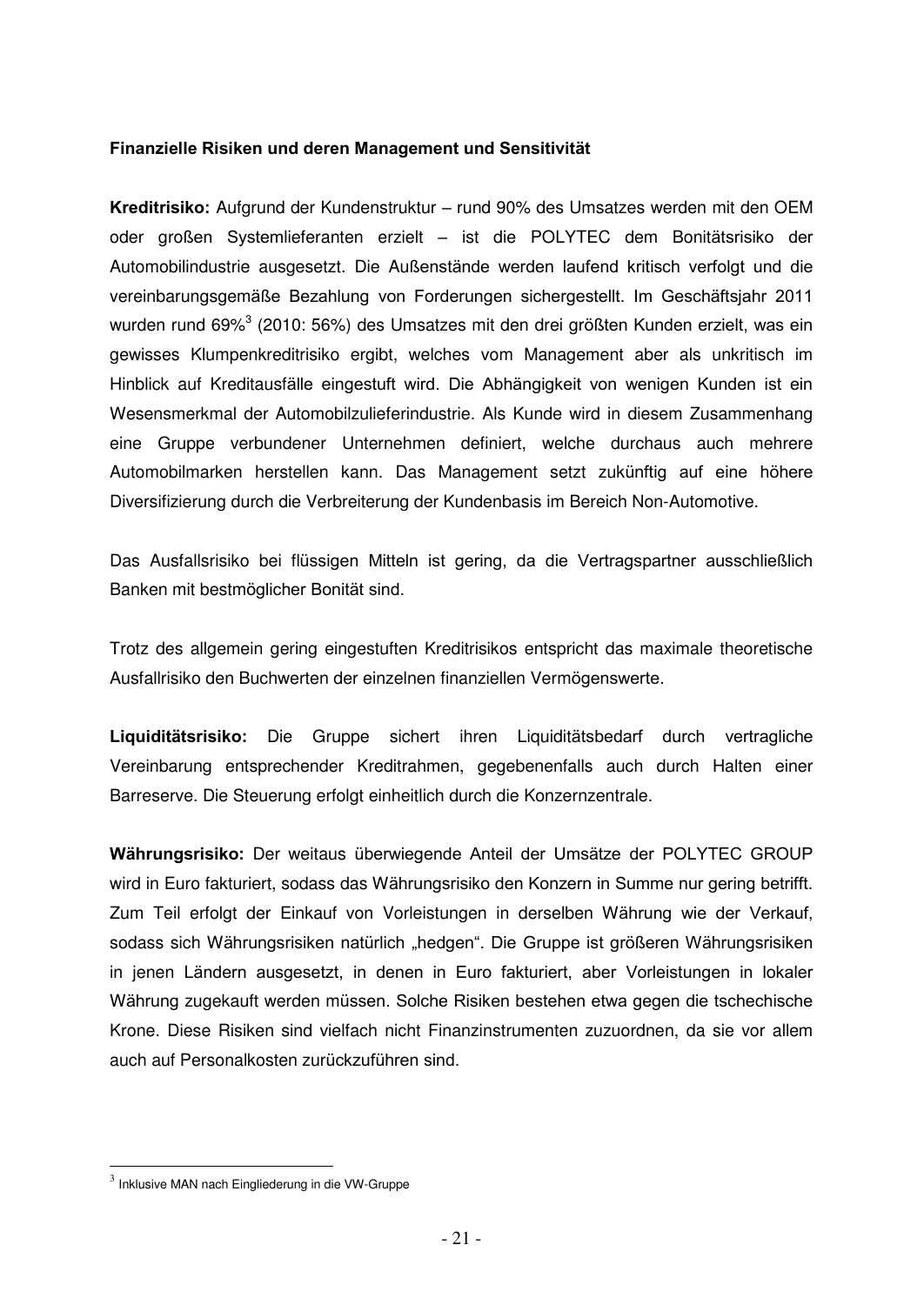Ein Anstieg der Wechselkurse betreffend nicht-innerkonzernale Lieferforderungen und verbindlichkeiten um +/- 10% würde zu keiner wesentlichen Auswirkung auf Ergebnis bzw. Eigenkapital führen.

Zinsänderungsrisiko: Dem Zinsänderungsrisiko begegnet POLYTEC durch ein der langfristigen Zinsmeinung entsprechendes Portfolio von variablen und fixen Finanzierungen. Derivative Produkte werden bei Bedarf zur Zinssicherung oder zur Optimierung des Nettozinsergebnisses eingesetzt.

Der weitaus überwiegende Anteil der variabel verzinsten Verbindlichkeiten ist abhängig vom 3-Monats-EURIBOR. Eine Erhöhung dieses Referenzzinssatzes um 100 Basispunkte würde ohne Berücksichtigung der bestehenden Zinssatz-Swaps eine Erhöhung des Zinsaufwandes um rund TEUR 280 (2010: TEUR 460) bedeuten.

In den verzinslichen Forderungen sowie den kurzfristigen Finanzmittel sind variabel verzinste finanzielle Vermögenswerte in Höhe von TEUR 23.893 enthalten. Eine Erhöhung des 3-Monats-EURIBOR um 100 Basispunkte würde eine Erhöhung des Zinsertrages um rund TEUR 239 (2010: TEUR 290) bedeuten.

Nach dem im Vorjahr durchgeführten Verkauf der von der Gruppe gehaltenen börsenotierten Wertpapiere des Umlaufvermögens (Aktien) unterliegt der Konzern keinen Börsekursänderungsrisiken mehr.

#### **3. BERICHT ÜBER FORSCHUNG UND ENTWICKLUNG**

Mit dem Ziel die Wettbewerbsfähigkeit und damit auch den Unternehmenserfolg kontinuierlich zu verbessern, arbeiten die Forschungs- und Entwicklungsbereiche der POLYTEC GROUP in allen Divisionen intensiv an technischen Neu- und Weiterentwicklungen für die Automotive - und Non Automotive Industrie, immer in enger Abstimmung mit den Kunden. Werkstoffe und Fertigungsprozesse der laufenden Serienprodukte werden parallel ebenfalls stetig weiterentwickelt.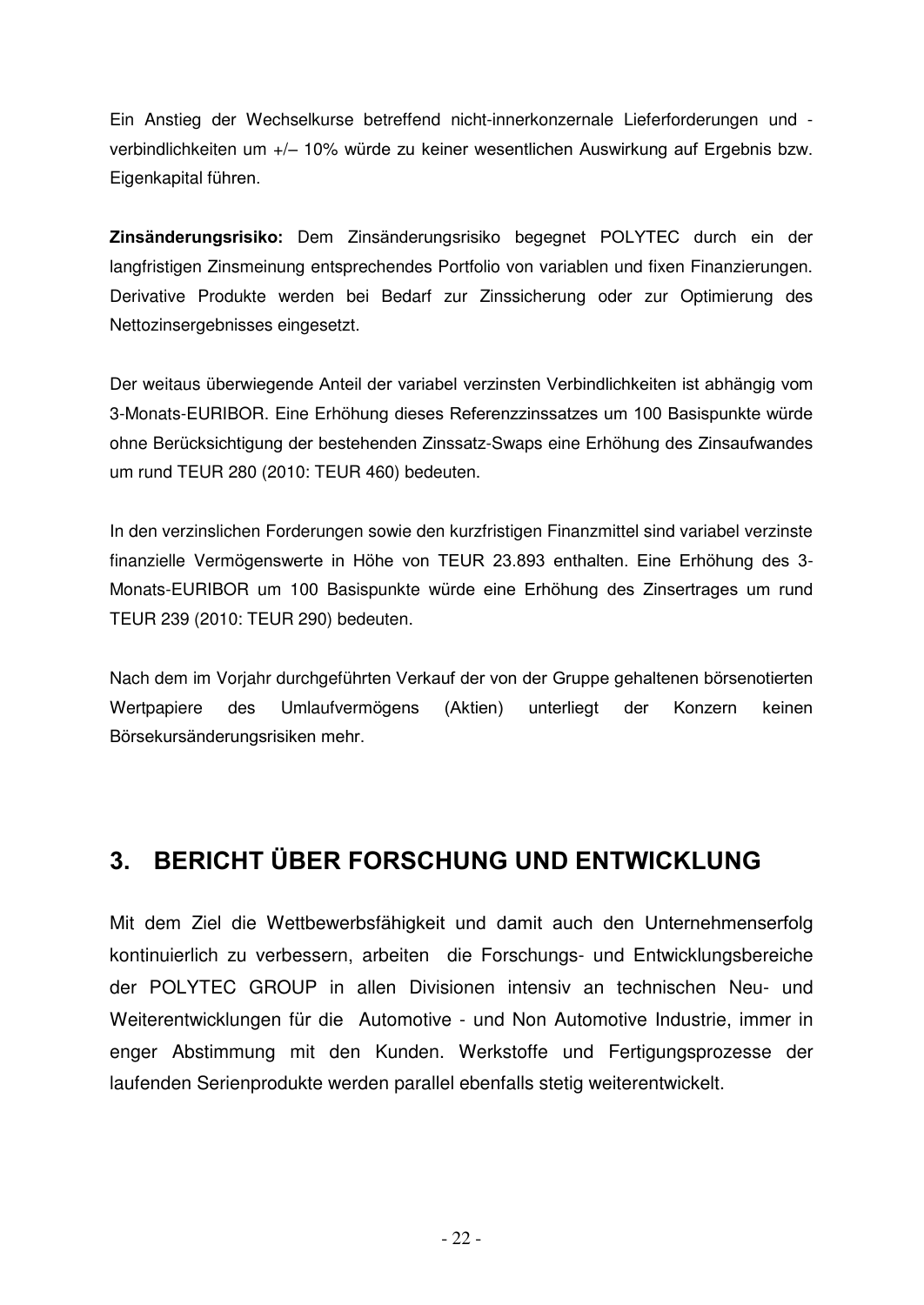Schwerpunkte im Geschäftsjahr 2011 lagen gruppenweit erneut auf der Reduktion von Bauteilgewichten durch Leichtbau, Kostenreduktion durch intelligente Funktionsintegration sowie neuen ökologischen und nachhaltigen Produktinnovationen.

Die POLYTEC GROUP unterhält mehrere Entwicklungszentren. Diese Zentren sind entsprechend der Konzernstrategie – auf jene Produkte ausgerichtet, die auch an den jeweiligen Standorten produziert werden.

#### **Automotive/Systems - PLASTICS**

Das Kompetenzzentrum im norddeutschen Lohne verantwortet die Entwicklung von Spritzgussbauteilen vorwiegend für den Motorraum, aber auch verstärkt für den wachsenden Bereich Non-Automotive sowie Exterieurteile für LKWs und PKW-Kleinserien. Die Bandbreite der Entwicklungstätigkeit reicht dabei von der Substitution von Aluminium durch Kunststoff bis hin zur Weiterentwicklung von aktuellen Produkten. Der erweiterte Testing-Bereich ermöglicht einerseits die rasche Bearbeitung kontinuierlich wachsender Kundenanforderungen und andererseits die aktive Entwicklung gänzlich neuer Teile. Die Vorreiterrolle des Konzerns im Bereich der Motorraumteile wird dadurch weiter gefestigt, wie die folgenden Beispiele eindrucksvoll beschreiben:

Für die Feinölabscheidung, die laufend an Bedeutung gewinnt, setzt die POLYTEC GROUP seit einigen Jahren mit großem Erfolg geschaltete Zyklonabscheider ein. In neueren Zylinderkopfhauben wird dabei der POLYSWIRL-Feinölabscheider verwendet ein Fliehkraftabscheider, bei dem das Gas in schnelle Rotation versetzt wird. Der POLYSWIRL-Feinölabscheider wird in Zylinderkopfhauben von VW, Audi, Daimler, BMW und PSA eingesetzt. POLYDRAIN ist ein modulares Ölablaufventil zur Entölung von Blow-by-Gasen in Motoren und kann als Einzelmodul, aber auch als Element in den POLYTEC Zylinderkopfhauben eingesetzt werden. Das eigenentwickelte Ventil POLYVENT ist ein innovatives Druckregelventil für Benzinmotoren mit äußerst kleinem Bauraum. Das patentierte KEYLOCK-System,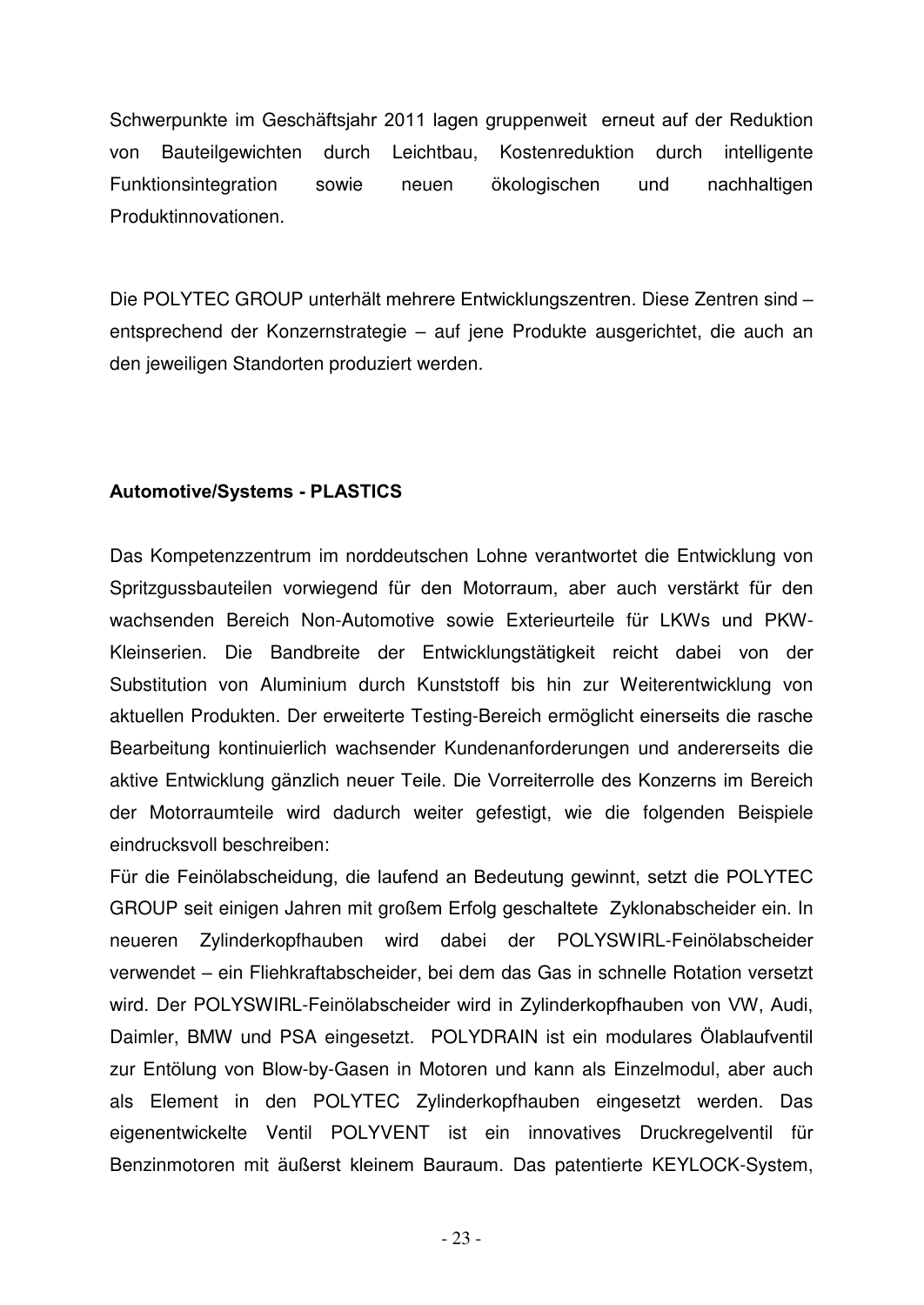ein Highlight in diesem Segment, dient der Schnellverbindung von Anschlussleitungen. POLYTEC fertigt Kühlwasserrohre in der innovativen Projektilinjektionstechnik (PIT) und wurde dafür im Rahmen der Euromold, der weltweit führenden Fachmesse für Werkzeug- und Formenbau, Design und Produktentwicklung, prämiert. Bei der Produktion wird das verdrängte Material über das Heißkanalsystem direkt zurück in das Maschinenaggregat befördert und nicht, wie bisher, in einen Überlauf.

#### **Automotive/Systems - COMPOSITES**

Im Bereich COMPOSITES wird nach neuen und optimierten Einsatzmöglichkeiten für duroplastische und thermoplastische langfaserverstärkte (Glas-, Carbon- und Basaltfasern) Werkstoffe geforscht. Weitere permanente Entwicklungsschwerpunkte sind die Effizienzsteigerung in der laufenden Produktion und die optimierte Verarbeitung von SMC (Sheet Moulding Compound), LFT (Long Fiber Thermoplastic) und GMT (Glass Mat Thermoplastic) sowie deren Oberflächenbeschichtung wie beispielsweise Lackierung. Auch die permanente Weiterentwicklung der hauseigenen SMC-Halbzeugfertigung und die Erarbeitung maßgeschneiderter Rezepturen für interne Projekte aber auch externe Kunden ist ein Thema bei POLYTEC COMPOSITES. Konkret konnte die COMPOSITES Division in 2011 einige wichtige Projekte für unterschiedliche Branchen sehr erfolgreich bis zur Serienreife entwickeln.

Ab Januar 2011 erfolgte der Anlauf von 2 Heckdeckeln und einem Verdeckkastendeckel in SMC für die BMW 6-er Serie (Cabriolet, gefolgt Mitte 2011 vom 2-Türer Coupe). Diese Produkte erfüllen höchste Ansprüche hinsichtlich Class-A Oberflächen und durchlaufen vormontiert an die Blechrohkarosse online den KTLund Lackierprozess beim Kunden. Dabei treten dauerhaft Prozesstemperaturen von bis zu 200°C auf, eine Anforderung bei der die Stärken von SMC voll zum Tragen kommen.

Auch im Non-Automotive Bereich, der Solarindustrie, konnte ein neues Produkt für den Kunden Bosch mit großem Erfolg in Serie gebracht werden. Eine einteilige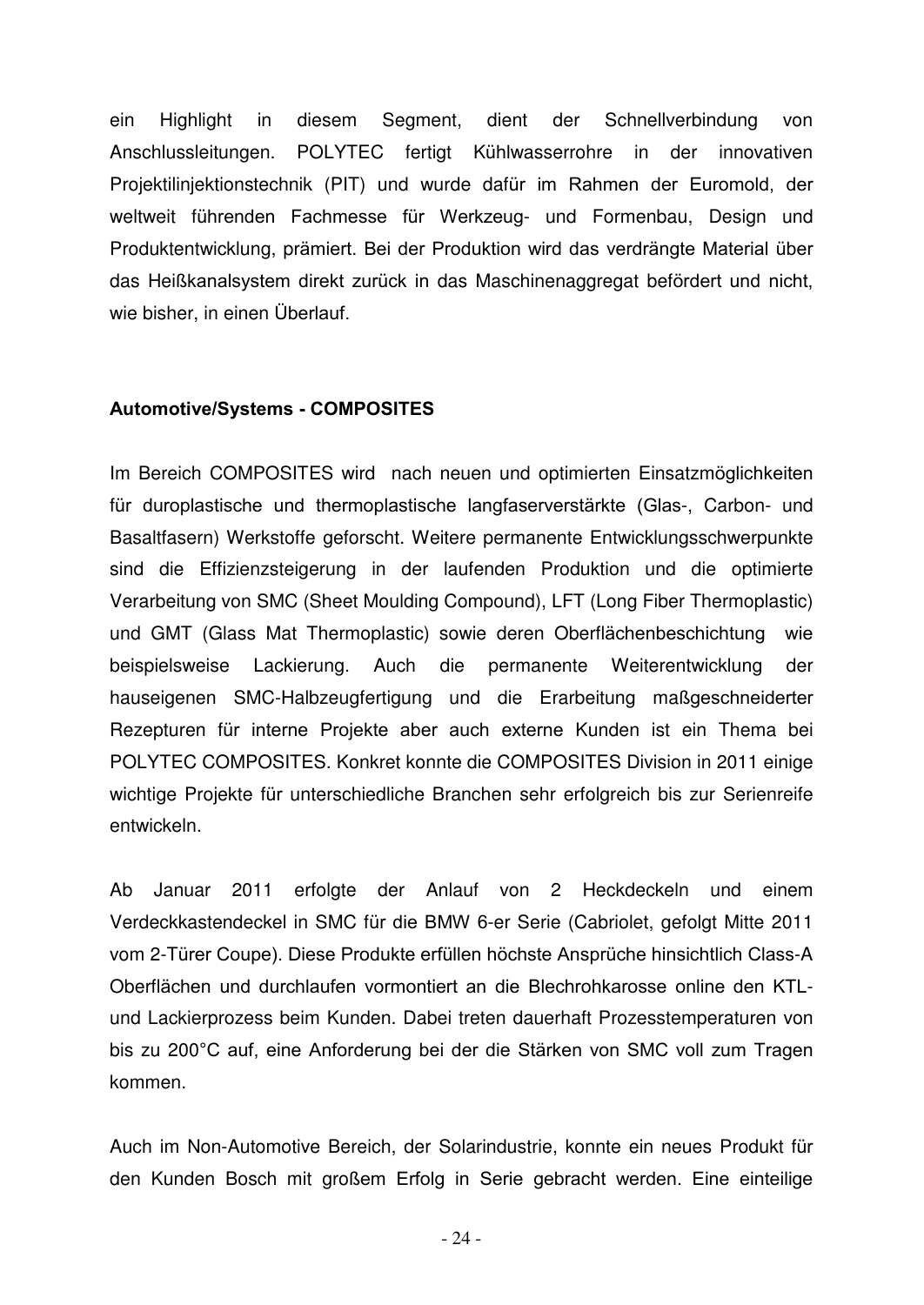Gehäusewanne in SMC als tragendes Element für ein Solarthermie-Modul übernimmt die Funktionen von bisher verschiedensten Einzelbauteilen wie Alu-Profile, Platten und Befestigungselementen. Diese technische Lösung ist neu und wurde daher in 2011 mit einem Innovationspreis der AVK ausgezeichnet.

Hohe Priorität in den Entwicklungsaktivitäten von POLYTEC COMPOSITES hat weiterhin das Thema Leichtbau, angetrieben von den Anforderungen und Erfordernissen PKW Industrie. Dabei geht es um Themenstellungen wie Nachhaltigkeit oder Reichweitensteigerungen von Elektrofahrzeugen durch intelligenten Leichtbau. Die Composite-Werkstoffe und auch die Verarbeitungstechnologien von POLYTEC bieten hier mit dem Einsatz von z.B. Carbonfaser als Verstärkungsmaterial und über die Verwendung von dichtereduzierten Werkstoffen eine Fülle an Möglichkeiten. Mehrere sehr interessante Entwicklungsaufträge mit verschiedenen Kunden für Fahrzeuge die ab 2013ff Markteinführung haben sind über 2011 hinaus in Bearbeitung. Die Bedarfe in diesem Sektor wachsen kontinuierlich. POLYTEC arbeitet daher mit Hochdruck und kontinuierlich daran die Wettbewerbsfähigkeit für die Vergaben von Serienaufträgen mit Leichtbaulösungen auf hohem Niveau zu halten.

#### **CAR STYLING**

Das Leistungsspektrum des Bereichs CAR STYLING bietet die Möglichkeit, trotz der Fokussierung dieser Division auf Originalzubehör und Kleinserien, die gesamte notwendige Prozesskette einer automotiven Entwicklung abzudecken . Beginnend von den ersten Designskizzen über Clay-Modelle (M1:1), Digitalisierung und CAD-Konstruktion bis hin zur Erstellung von Rapid-Prototyping-Modellen kann dem Kunden ein "Full-Service-Paket" angeboten werden, wie es auch in einer Serienentwicklung üblich ist. Da jedoch gerade im Segment Originalzubehör die Entwicklungs- und Vorlaufzeiten wesentlich kürzer sind als in der Serienbelieferung, sind sämtliche Prozesse auf höchste Flexibilität und kurze Reaktionszeiten ausgerichtet, ohne dabei hinsichtlich Dokumentation oder Qualitätssicherung Kompromisse einzugehen. Im hauseigenen Werkzeug- und Formenbau können die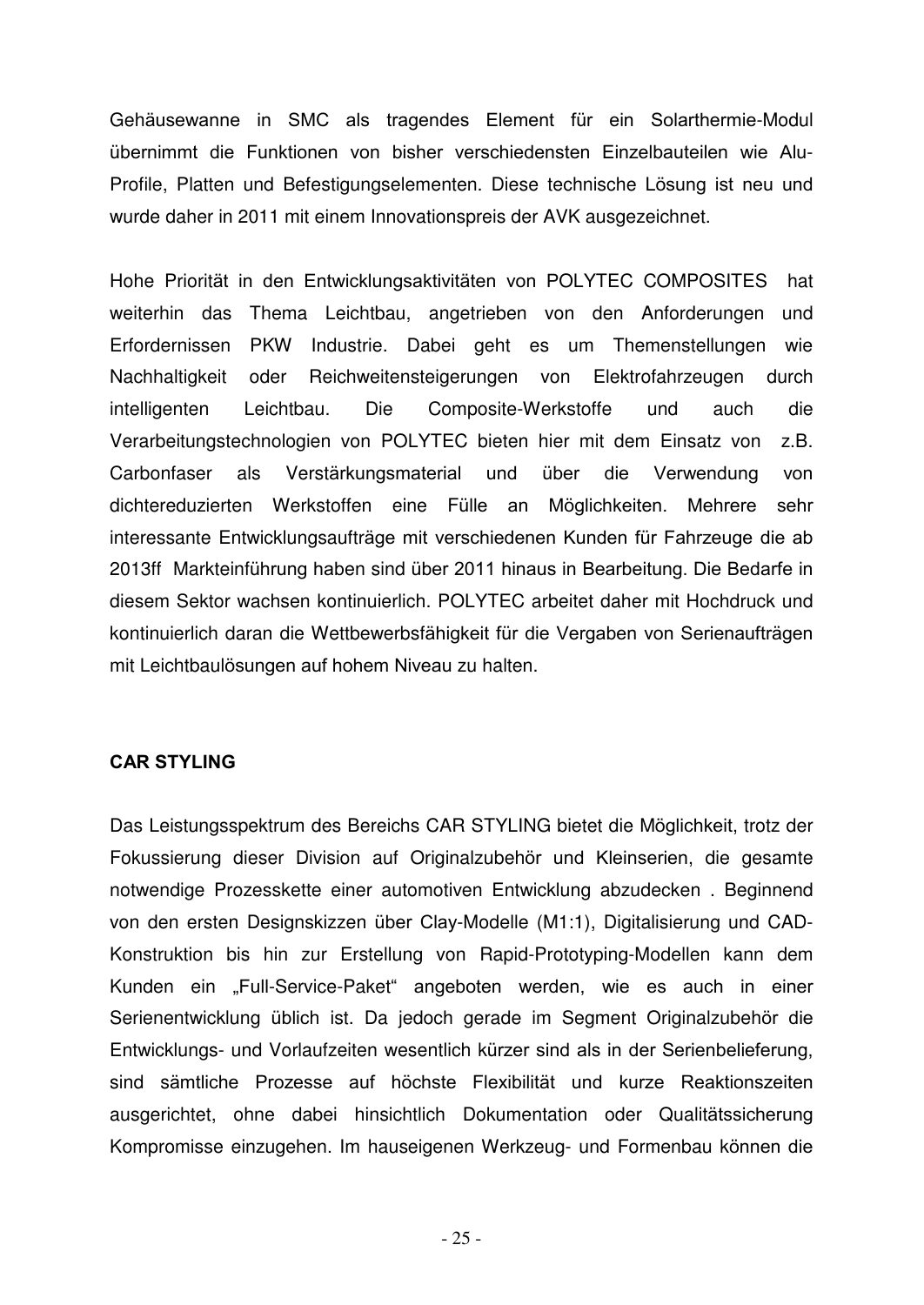erforderlichen Produktionswerkzeuge und -vorrichtungen entwickelt und gefertigt werden, was ebenfalls zur kurzen Umsetzungsdauer beiträgt.

Die Schwerpunkte der CAR STYLING Division im Bereich der Vorausentwicklung betreffen zum einen den Bereich Verfahrenstechnik, wo vor allem an der laufenden Verbesserung des Materials PUR-RRIM gearbeitet wird. So wird etwa der Einsatz von Carbonfaser als Füllstoff für Polyurethan (PUR) evaluiert, um dem Thema automobiler Leichtbau gerecht zu werden. Auch neue Möglichkeiten der Oberflächengestaltung von PUR-Bauteilen bilden im Moment einen Schwerpunkt der Entwicklungsarbeit.

Im Bereich Innovationsmanagement befasst sich ein Team aus verschiedenen Funktionsbereichen der Division mit Möglichkeiten, das heutige Produktspektrum für die Herausforderungen der Zukunft umzugestalten. Dabei geht es einerseits um das finden zusätzlicher Features für heute im Produktprogramm befindliche Bauteile (z.B. USB-Charging in einer Zubehörarmstütze) oder die sinnvolle Adaptierung von Produkten für die Mobilität von morgen (z.B. Heckspoiler mit Photovoltaikpaneelen).

Die POLYTEC GROUP wendete 2011 rund EUR 11,0 Mio. (2010: rd. EUR 16,0 Mio.) für Forschungs- und Entwicklungsarbeiten auf. Der deutliche Rückgang ist auf die Veräußerung des Bereiches Interior - Systems zurückzuführen.

#### **4. WESENTLICHE MERKMALE DES INTERNEN KONTROLL- UND RISIKOMANAGEMENTSYSTEMS IM ΗΙΝΒLICK AUF DEN RECHNUNGSLEGUNGSPROZESS**

Die Einrichtung eines angemessenen internen Kontroll- und Risikomanagementsystems in Hinblick auf den Rechnungslegungsprozess bzw. die Finanzberichterstattung liegt in der Verantwortung des Vorstands. Durch entsprechende organisatorische Maßnahmen wird sichergestellt, dass die gesetzliche Vorgabe, nach der die Eintragungen in die Bücher und die sonstigen Aufzeichnungen vollständig, richtig, zeitgerecht und geordnet zu erfolgen haben, erfüllt wird.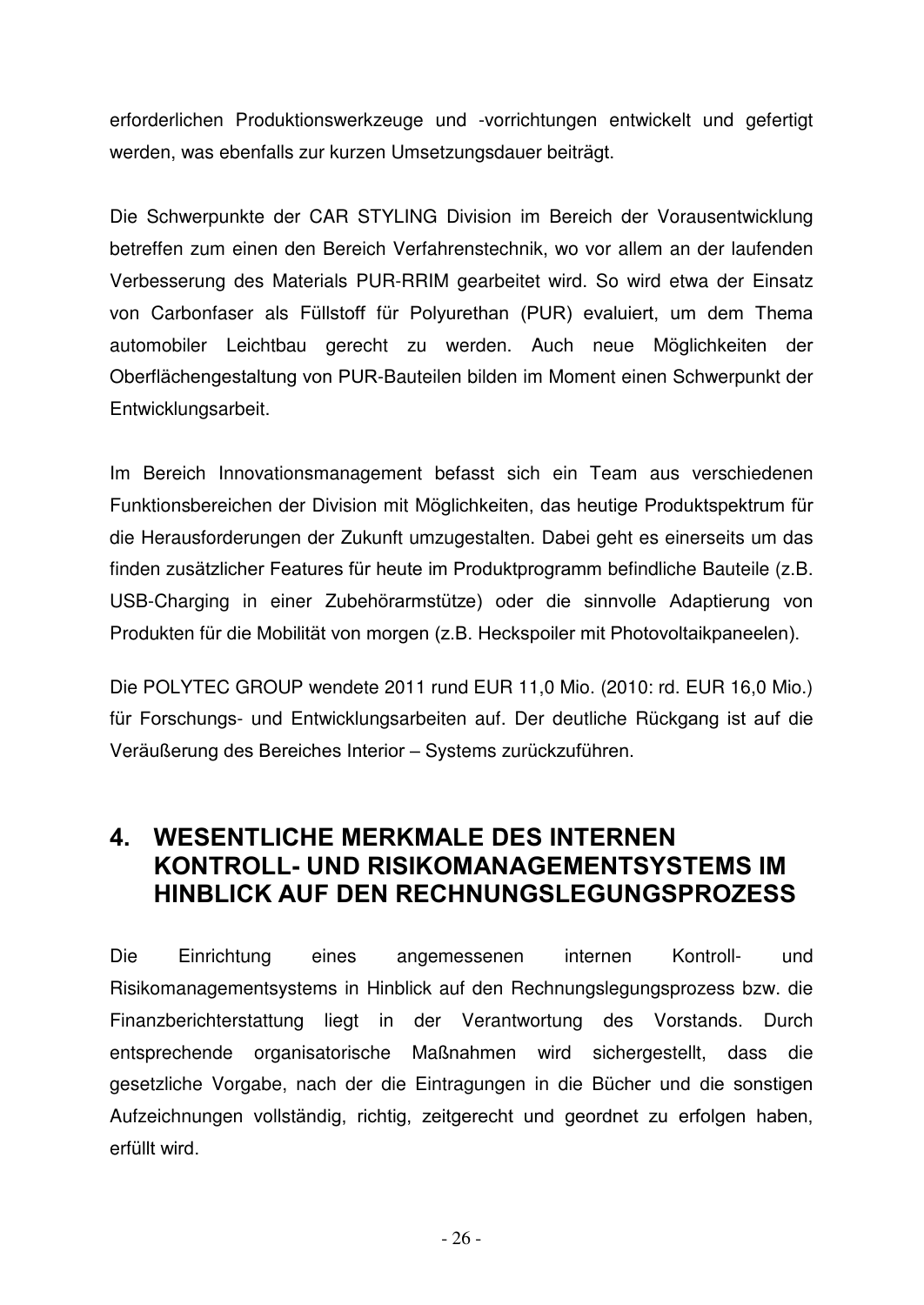Der gesamte Prozess von der Beschaffung bis zur Zahlung unterliegt strengen Regeln und Richtlinien, die jegliche damit im Zusammenhang stehende Risiken vermeiden sollen. Zu diesen Maßnahmen und Regeln zählen u. a. Funktionstrennungen, Unterschriftenordnungen, ausschließlich kollektive und auf wenige Personen eingeschränkte Zeichnungsermächtigungen für Zahlungen sowie systemunterstützte Prüfungen durch die verwendete Software.

Durch ein standardisiertes konzernweites Finanzberichtswesen sowie eine interne Ad-hoc-Berichterstattung über unternehmenswichtige Ereignisse wird der Vorstand laufend über alle relevanten Sachverhalte informiert. Der Aufsichtsrat wird in zumindest einer Aufsichtsratssitzung pro Quartal über den laufenden Geschäftsgang, die operative Planung und die mittelfristige Strategie des Konzerns unterrichtet, in besonderen Fällen wird der Aufsichtsrat auch unmittelbar informiert. In den Prüfungsausschusssitzungen wird u. a. auch das interne Kontroll- und Risikomanagement behandelt.

#### **5. ANGABEN ZU KAPITAL-, ANTEILS-, STIMM- UND ΚΟΝΤROLLRECHTEN UND DAMIT VERBUNDENEN VERPFLICHTUNGEN**

Das Grundkapital der POLYTEC Holding AG ist in 22.329.585 Inhaberaktien mit einem Nennwert von je EUR 1,00 unterteilt. Weitere Aktiengattungen bestehen nicht. Sämtliche Aktien sind zum Handel im Segment prime market der Wiener Börse zugelassen.

**Aktionäre mit einer Beteiligung am Grundkapital von über 10,0% waren zum** Bilanzstichtag 31. Dezember 2011:

Huemer Invest GmbH: Die Gesellschaft hält rund 26,6% des Grundkapitals (teilweise über ihre 100%-Tochtergesellschaft Huemer Holding GmbH) an der POLYTEC Holding AG. Die Familie des CEO der POLYTEC GROUP, Ing. Friedrich Huemer, ist Alleineigentümerin der Anteile an den genannten Gesellschaften. Ing.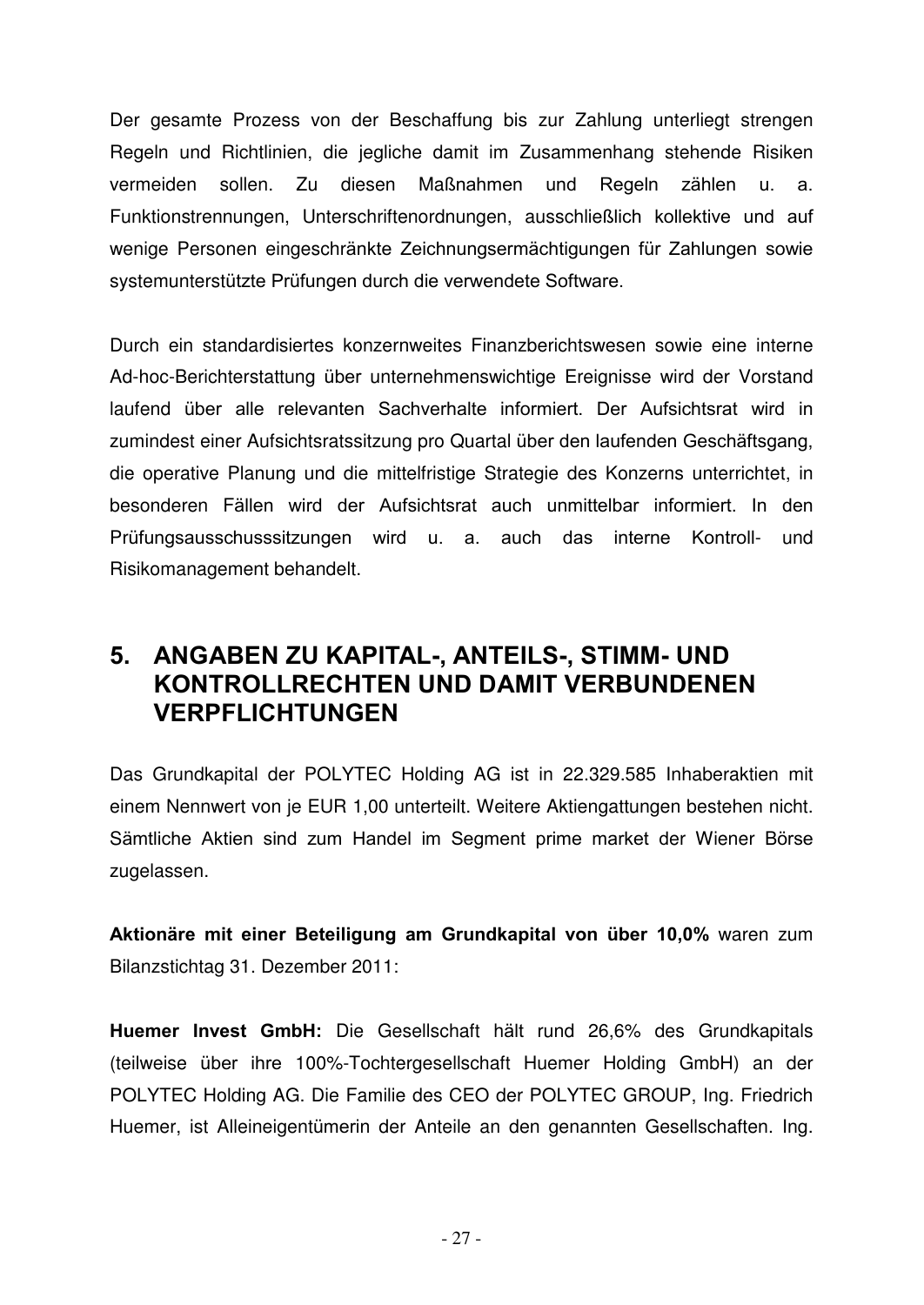Friedrich Huemer ist allein vertretungsbefugter Geschäftsführer der genannten Gesellschaften.

Gegenüber dem Bilanzstichtag 31. Dezember 2010 entspricht dies einer Reduktion des Anteilsbesitzes um 4,2%. Diese wurde der Gesellschaft am 28. Jänner 2011 in Form einer Stimmrechtsmitteilung gem. § 91 Börsegesetz mitgeteilt.

Das für eine Betriebsmittellinie im Geschäftsjahr 2009 sicherungsübereignete Aktienpaket im Ausmaß von 16% wurde im Jänner 2011 nach vollständiger Rückführung dieser Kreditlinie an die Huemer Holding GmbH rückübertragen.

#### **Stimmrechtsverteilung im Detail:**

- Huemer Holding GmbH 16,00%
- Huemer Invest GmbH 10,64%

**Delta Lloyd Asset Management NV hält per Stimmrechtsmitteilung vom 9. Mai** 2011 über folgende Fonds insgesamt 10,9% des Grundkapitals der POLYTEC Holding AG:

- ! Delta Lloyd Europees Deelnemingen Fonds
- Delta Lloyd Luxembourg European Participation Fund

Keine Inhaber von Aktien verfügen über besondere Kontrollrechte.

Mit Schreiben gem. §§ 91 ff. Börsegesetz vom 30. Juni 2011 wurde die POLYTEC Holding AG informiert, dass die PT Automotive Consulting GmbH ihre sämtlichen Aktien – rund 19,7% der Stimmrechte – im Rahmen eines Accelerated-Bookbuilding-Verfahrens platziert hat und folglich keine weiteren Stimmrechte an der Emittentin hält.

Hinsichtlich der Möglichkeit des Vorstandes, Aktien auszugeben, verweisen wir auf die Erläuterungen zum genehmigten Kapital im Anhang unter Abschnitt III.

Es existiert keine Entschädigungsvereinbarung zwischen der Gesellschaft und Mitgliedern des Vorstandes für den Fall eines Kontrollwechsels. Ebenso gibt es keine Entschädigungsvereinbarungen für die Aufsichtsratsmitglieder und Arbeitnehmer.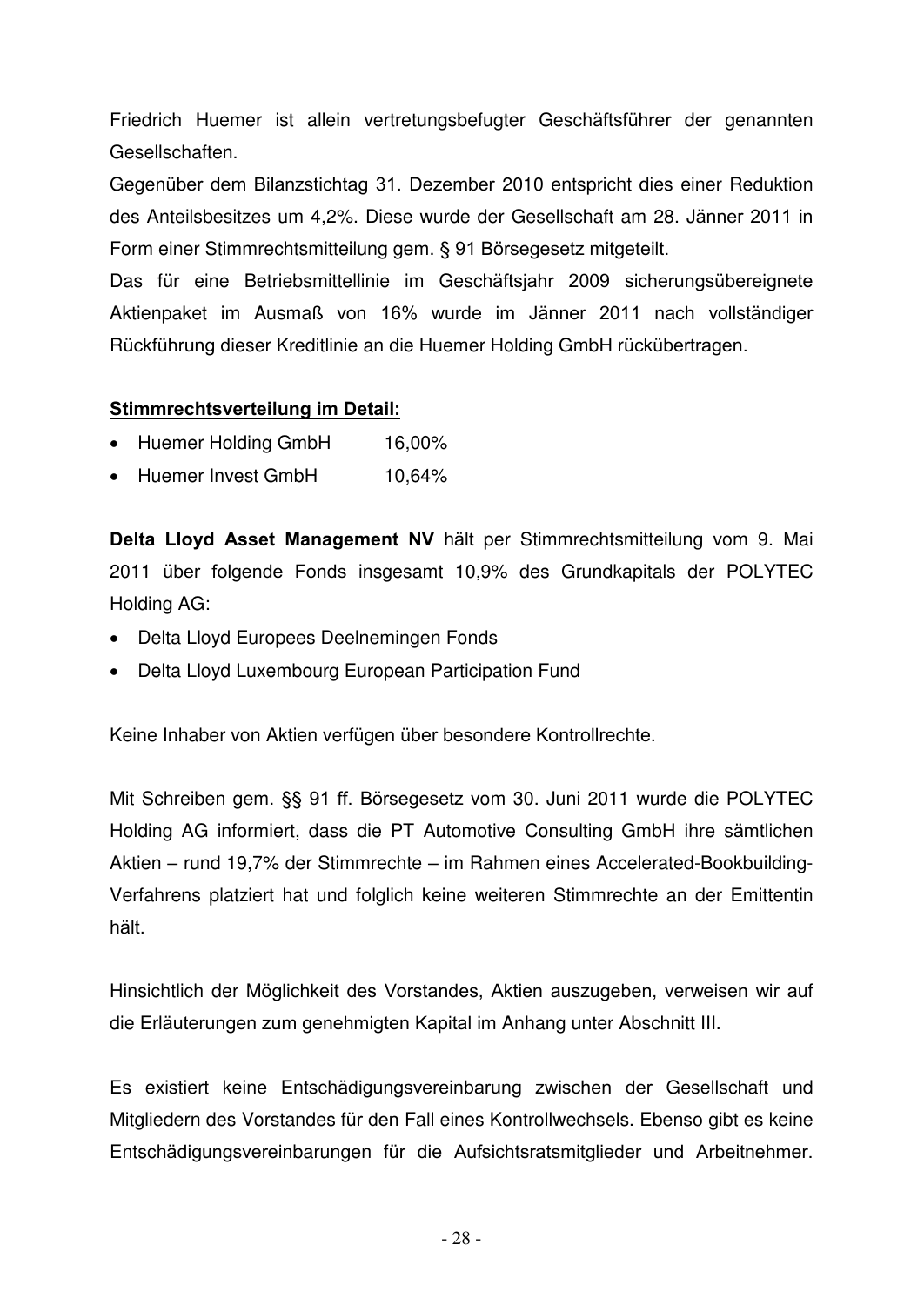Weitere bedeutende Vereinbarungen, auf die ein Kontrollwechsel oder ein öffentliches Übernahmeangebot eine Auswirkung hätten, bestehen nicht.

Es bestehen keine Satzungsbestimmungen, die über die gesetzlichen Bestimmungen zur Ernennung von Vorstand oder Aufsichtsrat sowie zur Änderung der Satzung hinausgehende Regelungen enthalten.

Hörsching, am 27. März 2012

Der Vorstand

Friedrich Huemer e. h. Peter Haidenek e. h. Alfred Kollros e. h.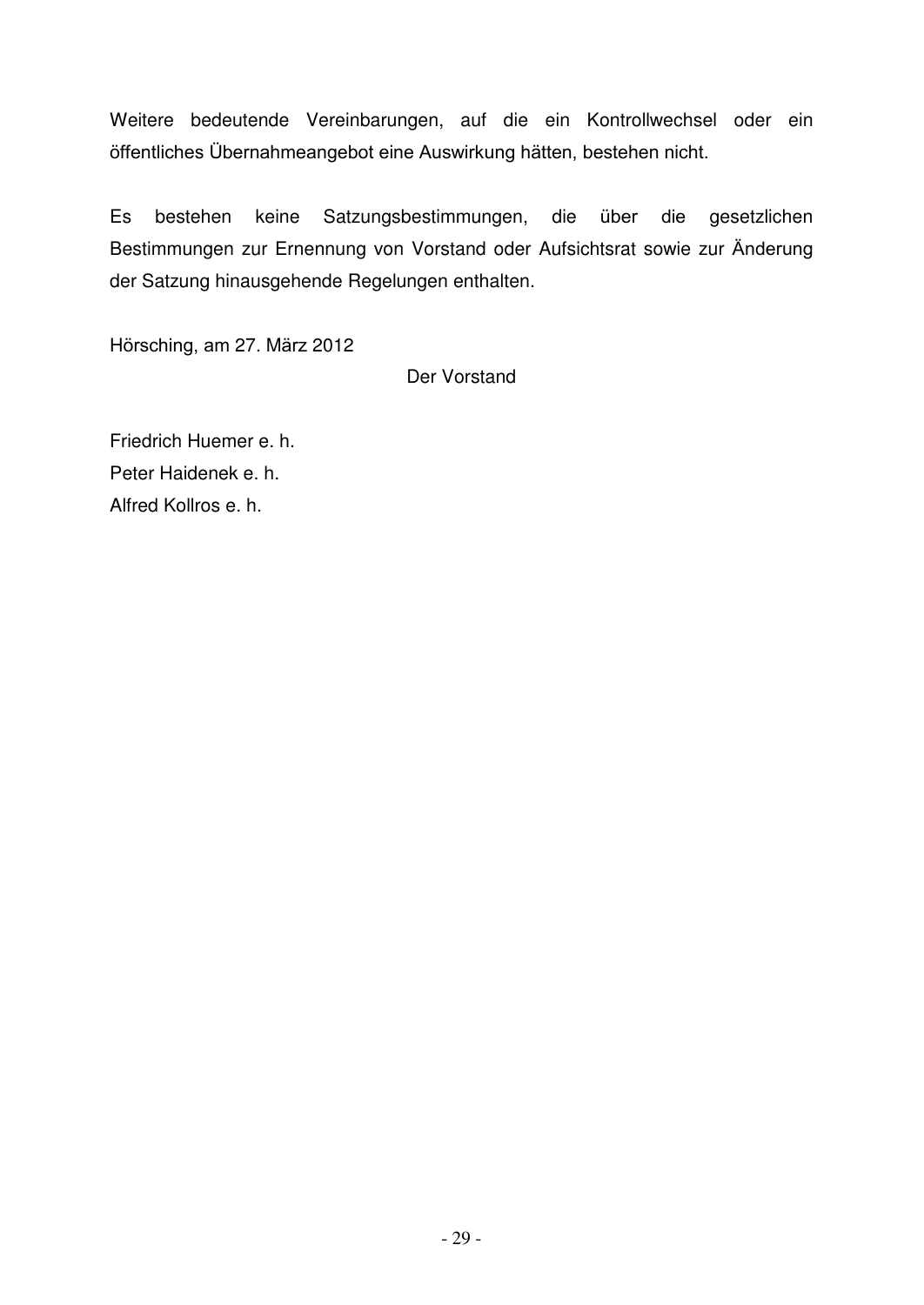**POLYTEC Holding AG, Hörsching** 

#### **Bilanz zum 31. Dezember 2011**

mit Gegenüberstellung der Vorjahreszahlen in tausend Euro (TEUR)

| <b>Aktiva</b>                     |                |             |                                                  |                | <b>Passiva</b> |
|-----------------------------------|----------------|-------------|--------------------------------------------------|----------------|----------------|
|                                   | 31.12.2011     | 31.12.2010  |                                                  | 31.12.2011     | 31.12.2010     |
|                                   | <b>EUR</b>     | <b>TEUR</b> |                                                  | <b>EUR</b>     | <b>TEUR</b>    |
| A. Anlagevermögen:                |                |             | A. Eigenkapital:                                 |                |                |
| I. Immaterielle Vermögens-        |                |             | I. Grundkapital                                  | 22.329.585,00  | 22.330         |
| gegenstände                       | 294.415,48     | 302         | II. Kapitalrücklagen (gebunden)                  | 38.869.949,79  | 38.870         |
| II. Sachanlagen                   | 842.757,08     | 605         | III. Bilanzgewinn (davon Gewinnvortrag           |                |                |
| III. Finanzanlagen                | 57.573.799,75  | 39.956      | EUR 13.210.956,09; Vorjahr: TEUR 1.626)          | 47.898.956,57  | 13.211         |
|                                   | 58.710.972,31  | 40.863      |                                                  | 109.098.491,36 | 74.410         |
| B. Umlaufvermögen:                |                |             | <b>B. Rückstellungen:</b>                        |                |                |
| I. Forderungen und sonstige       |                |             | 1. Rückstellungen für Abfertigungen              | 350.000,00     | 294            |
| Vermögensgegenstände:             |                |             | 2. Steuerrückstellungen                          | 500.000,00     | 0              |
| 1. Forderungen aus Liefer-        |                |             | 3. Sonstige Rückstellungen                       | 2.857.890,00   | 2.676          |
| ungen und Leistungen              | 131.148,48     | 14          |                                                  | 3.707.890,00   | 2.969          |
| 2. Forderungen gegenüber          |                |             | C. Verbindlichkeiten:                            |                |                |
| verbundenen Unternehmen           | 28.648.165,31  | 32.015      | 1. Verbindlichkeiten aus Liefe-                  |                |                |
| 3. Sonstige Forderungen und       |                |             | rungen und Leistungen                            | 593.833,02     | 616            |
| Vermögensgegenstände              | 12.870.266,08  | 902         | 2. Verbindlichkeiten gegenüber                   |                |                |
|                                   | 41.649.579,87  | 32.931      | verbundenen Unternehmen                          | 2.028.000,00   | 101            |
| II. Guthaben bei Kreditinstituten | 15.163.176,15  | 4.423       | 3. Sonstige Verbindlichkeiten (davon aus Steuern |                |                |
|                                   | 56.812.756,02  | 37.355      | EUR 90.080,67; Vorjahr: TEUR 45;                 |                |                |
| C. Rechnungsabgrenzungsposten     | 50.234,96      | 5           | davon im Rahmen der sozialen Sicherheit          |                |                |
|                                   |                |             | EUR 47.199,63; Vorjahr: TEUR 48)                 | 145.748,91     | 126            |
|                                   |                |             |                                                  | 2.767.581,93   | 843            |
|                                   |                |             |                                                  |                |                |
|                                   | 115.573.963,29 | 78.223      |                                                  | 115.573.963,29 | 78.223         |
|                                   |                |             | Haftungsverhältnisse                             | 42.038.140,02  | 108.139        |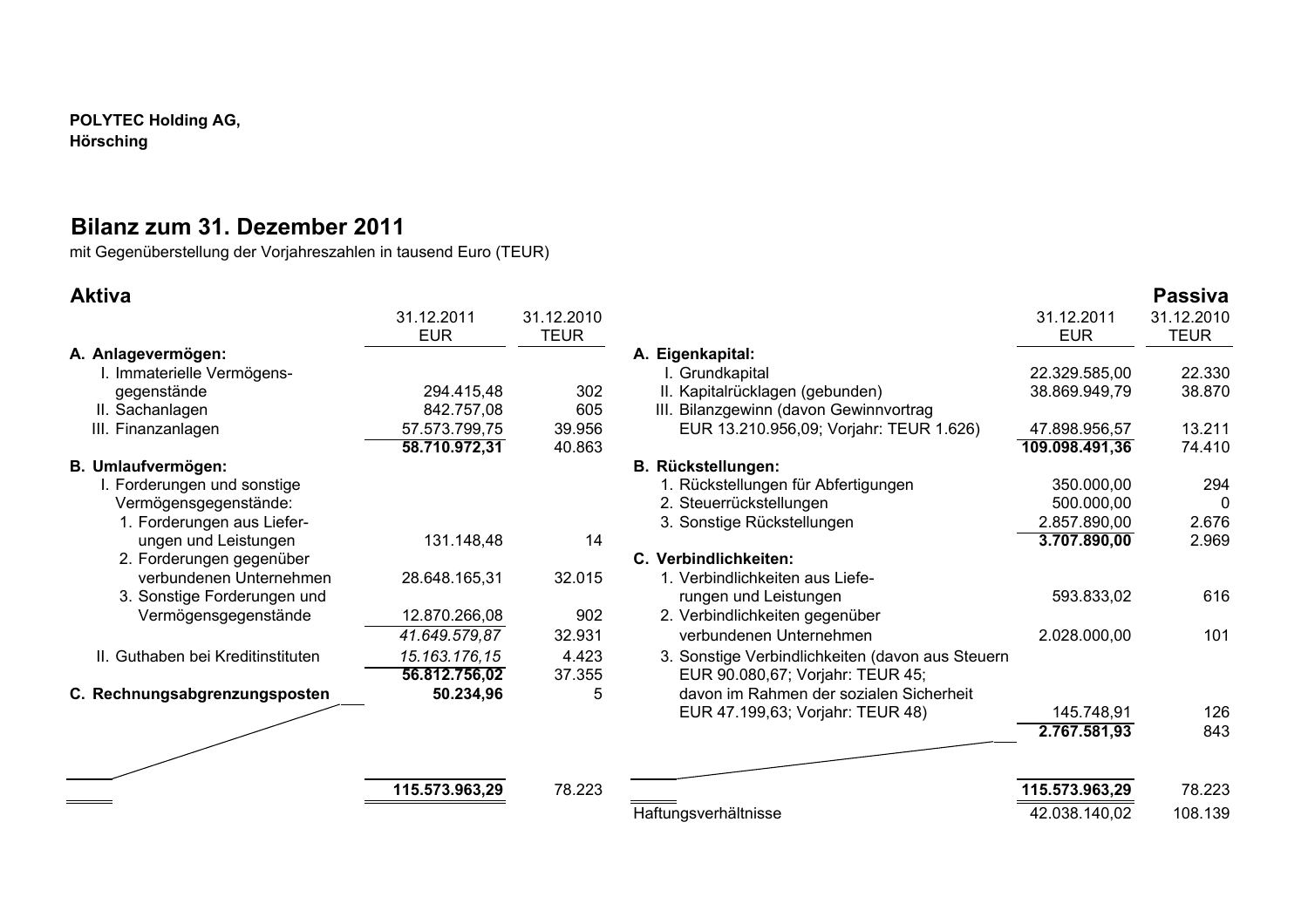#### **Gewinn- und Verlustrechnung für das Geschäftsjahr 2011**

mit Gegenüberstellung der Vorjahreszahlen in tausend Euro (TEUR)

|                                                                                    | 2011            | 2010        |
|------------------------------------------------------------------------------------|-----------------|-------------|
|                                                                                    | <b>EUR</b>      | <b>TEUR</b> |
| 1. Umsatzerlöse                                                                    | 11.523.376,69   | 9.025       |
| 2. Sonstige betriebliche Erträge                                                   | 1.092.212,36    | 949         |
| 3. Personalaufwand                                                                 | -4.143.769,90   | $-3.292$    |
| 4. Abschreibungen auf immaterielle                                                 |                 |             |
| Gegenstände des Anlagever-                                                         |                 |             |
| mögens und Sachanlagen<br>5. Sonstige betriebliche Aufwendungen                    | $-340.019,09$   | $-307$      |
| a) Steuern, soweit sie nicht unter Z 14 fallen                                     | $-6.277,55$     | -2          |
| b) Übrige                                                                          | $-5.674.684,42$ | $-5.702$    |
| 6. Zwischensumme aus Z 1 bis Z 5 (Betriebsergebnis)                                | 2.450.838,09    | 670         |
| 7. Erträge aus Beteiligungen (davon                                                |                 |             |
| aus verbundenen Unternehmen                                                        |                 |             |
| EUR 10.043.779,44; Vorjahr: TEUR 17.508)                                           | 10.043.779,44   | 17.526      |
| 8. Sonstige Zinsen und ähnliche Erträge<br>(davon aus verbundenen Unternehmen      |                 |             |
| EUR 1.239.426,80; Vorjahr: TEUR 980)                                               | 1.926.035,46    | 1.042       |
| 9. Erträge aus dem Abgang von und der                                              |                 |             |
| Zuschreibung zu Finanzanlagen                                                      |                 |             |
| (davon aus verbundenen Unternehmen                                                 |                 |             |
| EUR 20.596.000,00; Vorjahr: TEUR 3.969)                                            | 20.596.000,00   | 3.992       |
| 10. Aufwendungen aus Finanzanlagen                                                 |                 |             |
| (davon Abschreibungen EUR -135.000,00;<br>Vorjahr: TEUR -6.975; davon Aufwendungen |                 |             |
| aus verbundenen Unternehmen EUR -135.000,00;                                       |                 |             |
| Vorjahr: TEUR -11.686)                                                             | $-135.000,00$   | -11.686     |
| 11. Zinsen und ähnliche Aufwendungen                                               |                 |             |
| (davon betreffend verbundene Unternehmen                                           |                 |             |
| EUR -1.111,23; Vorjahr: TEUR -153)                                                 | -150.779,97     | -435        |
| 12. Zwischensumme aus Z 7 bis Z 11 (Finanzergebnis)                                | 32.280.034,93   | 10.439      |
| 13. Ergebnis der gewöhnlichen Geschäftstätigkeit                                   | 34.730.873,02   | 11.110      |
| 14. Steuern vom Einkommen                                                          | $-42.872,54$    | 412         |
| 15. Jahresüberschuss                                                               | 34.688.000,48   | 11.522      |
| 16. Übertrag aus Rücklage für eigene Anteile                                       | 0,00            | 63          |
| 17. Gewinnvortrag aus dem Vorjahr                                                  | 13.210.956,09   | 1.626       |
| 18. Bilanzgewinn                                                                   | 47.898.956,57   | 13.211      |
|                                                                                    |                 |             |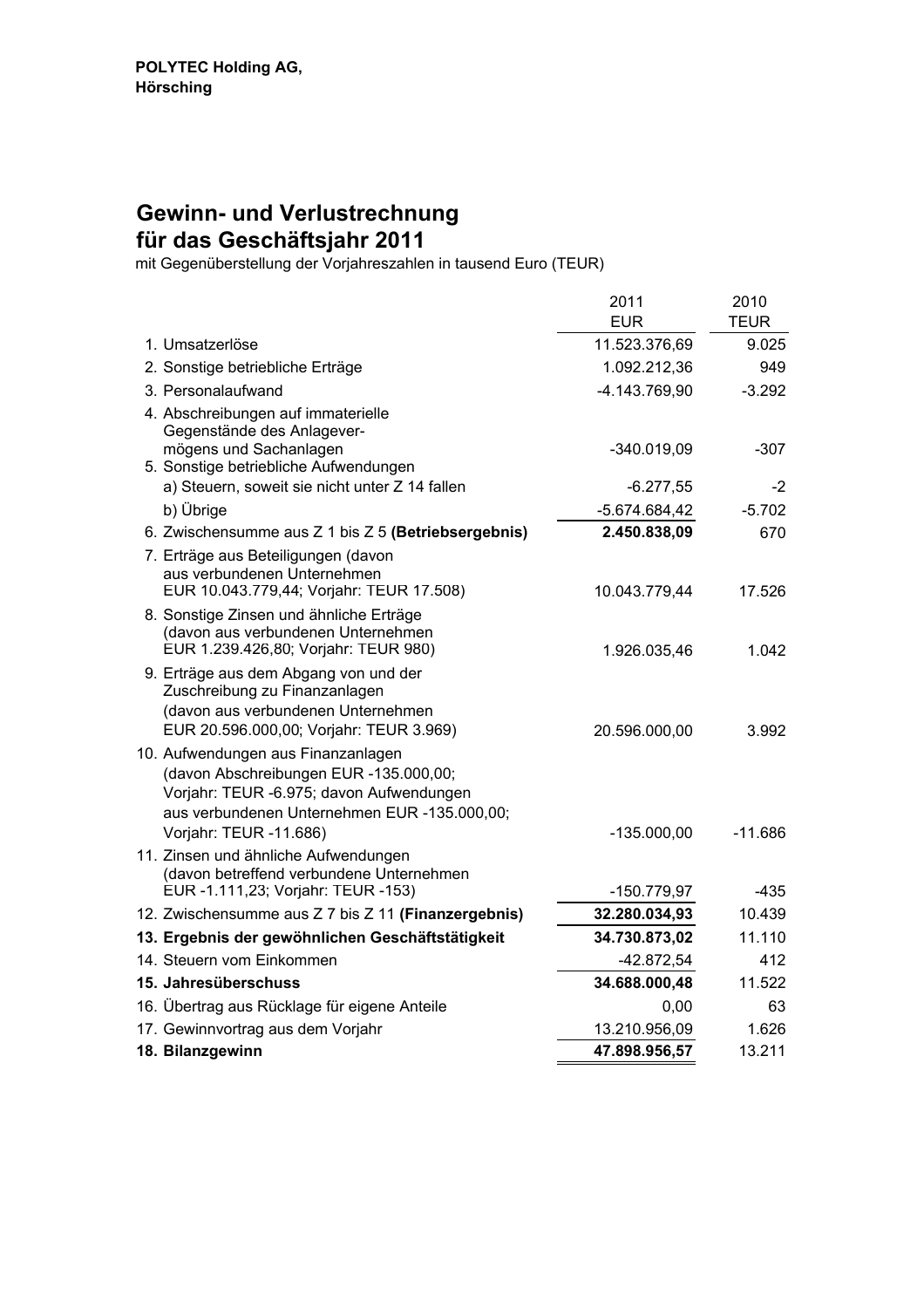# **Anhang für das Geschäftsjahr 2011 der POLYTEC Holding AG, Hörsching**

## **I. Anwendung der unternehmensrechtlichen Vorschriften**

Der vorliegende Jahresabschluss 2011 ist nach den Vorschriften des UGB aufgestellt worden.

Die Gesellschaft ist als große Kapitalgesellschaft gemäß § 221 UGB einzustufen.

Im Interesse einer klaren Darstellung wurden in der Bilanz und in der Gewinn- und Verlustrechnung einzelne Posten zusammengefasst. Diese Posten sind im Anhang gesondert ausgewiesen.

Die Gewinn- und Verlustrechnung ist in Staffelform nach dem Gesamtkostenverfahren aufgestellt.

## **II. Bilanzierungs- und Bewertungsmethoden**

Der Jahresabschluss wurde unter Beachtung der Grundsätze ordnungsmäßiger Buchführung sowie der Generalnorm, ein möglichst getreues Bild der Vermögens-, Finanz- und Ertragslage des Unternehmens zu vermitteln, aufgestellt.

Bei der Erstellung des Jahresabschlusses wurde der Grundsatz der Vollständigkeit eingehalten.

Bei der Bewertung wurde von der Fortführung des Unternehmens ausgegangen.

Bei den Vermögensgegenständen und Schulden wurde der Grundsatz der Einzelbewertung angewandt.

Die bisher angewandten Bewertungsmethoden wurden beibehalten.

Dem Vorsichtsgrundsatz wurde Rechnung getragen, indem insbesondere nur die am Abschlussstichtag verwirklichten Gewinne ausgewiesen werden.

Alle erkennbaren Risken und drohenden Verluste wurden berücksichtigt.

Immaterielle Vermögensgegenstände werden, soweit gegen Entgelt erworben, zu Anschaffungskosten aktiviert und in längstens fünf Jahren abgeschrieben.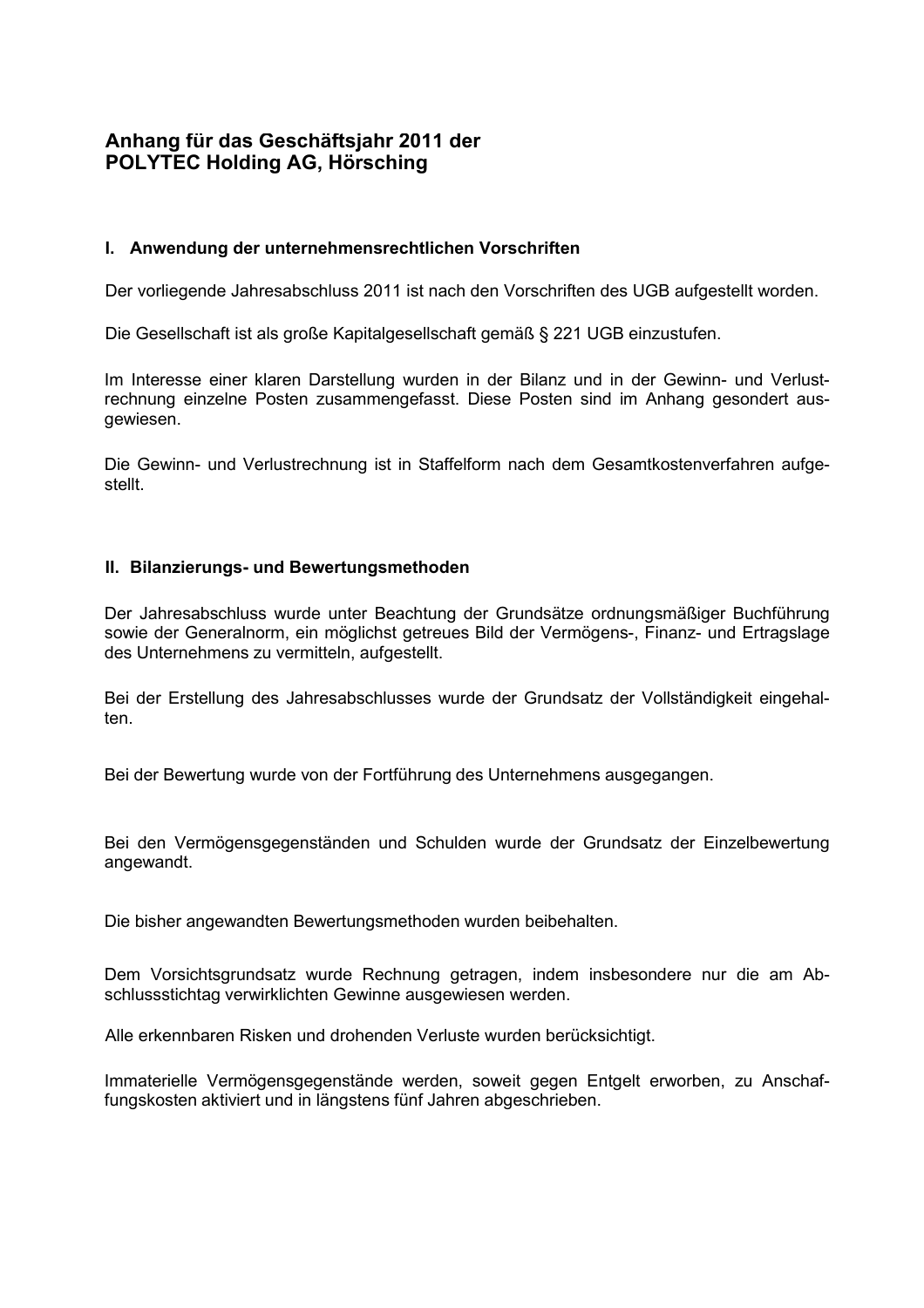Sachanlagen werden zu Anschaffungs- oder Herstellungskosten, abzüglich planmäßiger Abschreibungen, bewertet.

Die planmäßigen Abschreibungen werden linear unter Zugrundelegung folgender Nutzungsdauern und Abschreibungssätze berechnet:

|                           | Nutzungs-<br>dauer in<br>Jahren | Abschrei-<br>bungssatz<br>% |
|---------------------------|---------------------------------|-----------------------------|
| Andere Anlagen, Betriebs- |                                 |                             |
| und Geschäftsausstattung  | $2 - 10$                        | 10.0 - 50.0                 |

Von den Zugängen in der ersten Hälfte des Geschäftsjahres wird die volle Jahresabschreibung, von den Zugängen in der zweiten Hälfte wird die halbe Jahresabschreibung verrechnet.

Geringwertige Vermögensgegenstände werden im Jahr der Anschaffung voll abgeschrieben.

Außerplanmäßige Abschreibungen werden vorgenommen, soweit der Ansatz mit einem niedrigeren Wert erforderlich ist.

Finanzanlagen werden grundsätzlich mit den Anschaffungskosten, gegebenenfalls vermindert um Abschreibungen zur Berücksichtigung dauernder Wertminderungen, bewertet.

Forderungen und sonstige Vermögensgegenstände werden mit dem Nennbetrag angesetzt. Fremdwährungsforderungen werden unter Berücksichtigung des Niederstwertprinzips mit dem Referenzkurs der Europäischen Zentralbank zum Bilanzstichtag bewertet. Für erkennbare Risken werden Einzelwertberichtigungen gebildet.

Bei der Bemessung der Rückstellungen werden entsprechend den gesetzlichen Erfordernissen alle erkennbaren Risken und drohenden Verluste berücksichtigt.

Die Rückstellungen für Abfertigungen wurden wie im Vorjahr nach anerkannten Die Rückstellungen für Abfertigungen wurden wie im Vorjahr nach anerkannten finanzmathematischen Grundsätzen auf Basis eines Rechnungszinssatzes von 3,0% (Vorjahr:<br>0.0% einestitelt Peer werkennenn 20 metalsen Peeringsthen enterprisht view in Veright Pensionseintrittsalters von 60 Jahren bei Frauen und 65 Jahren bei Männern ermittelt. höchstmöglichen Anfallsalter für die Alterspension gemäß der im Budgetbegleitgesetz 2003 3,0%) ermittelt. Das rechnungsmäßige Pensionsalter entspricht wie im Vorjahr dem verankerten Pensionsreform.

Rückstellungen für Jubiläumsgelder werden gebildet; die Vorsorge wird wie im Vorjahr nach anerkannten finanzmathematischen Grundsätzen unter Zugrundelegung eines Rechnungszinssatzes von 3,0% (Vorjahr: 3,0%) und eines Fluktuationsabschlages von 20,0% (Vorjahr: 20,0%) berechnet.

Verbindlichkeiten werden mit ihrem Rückzahlungsbetrag angesetzt. Fremdwährungsverbindlichkeiten werden unter Berücksichtigung des Höchstwertprinzips mit dem Referenzkurs der Europäischen Zentralbank zum Bilanzstichtag bewertet.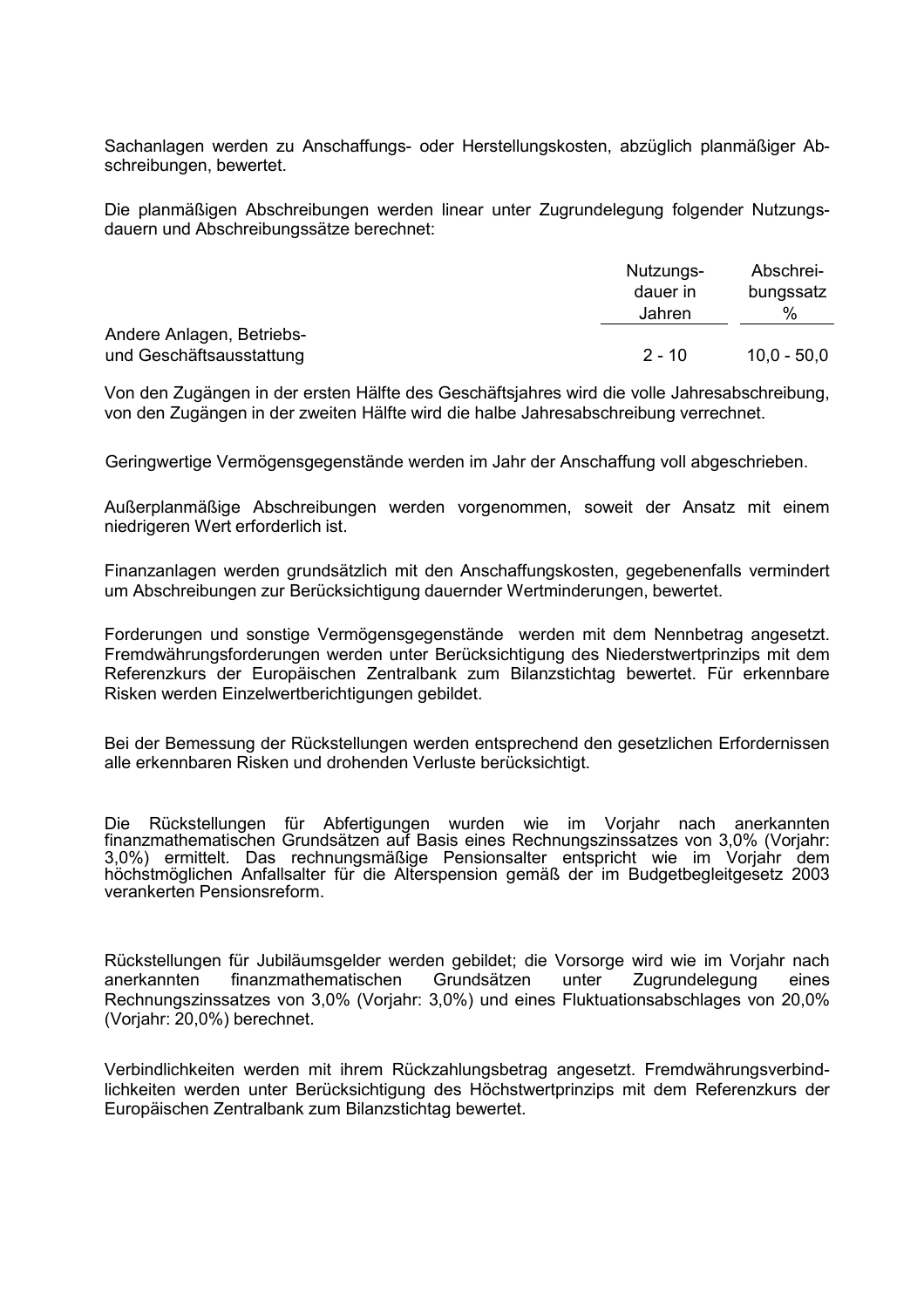#### **III. Erläuterungen zur Bilanz**

#### **Anlagevermögen**

Die Aufgliederung des Anlagevermögens und seine Entwicklung im Berichtsjahr sind im Anlagenspiegel angeführt (vergleiche Anlage 1 zum Anhang).

Aus der Nutzung von nicht in der Bilanz ausgewiesenen Sachanlagen besteht auf Grund von langfristigen Mietverträgen für das Geschäftsjahr 2012 eine Verpflichtung von EUR 511.191,12 (Vorjahr: TEUR 292). Der Gesamtbetrag der Verpflichtungen für die nächsten 5 Jahre beträgt EUR 2.360.481,69 (Vorjahr: TEUR 585).

Der Gesamtbetrag der sonstigen Ausleihungen mit einer Restlaufzeit bis zu einem Jahr beträgt EUR 0,00 (Vorjahr: TEUR 350).

#### **Forderungen und sonstige Vermögensgegenstände**

|                                                    | hievon mit<br>einer Rest- | hievon mit<br>einer Restlauf- |                                 |
|----------------------------------------------------|---------------------------|-------------------------------|---------------------------------|
|                                                    |                           | laufzeit bis zu zeit von mehr |                                 |
|                                                    | einem Jahr<br><b>EUR</b>  | als einem Jahr<br><b>EUR</b>  | <b>Bilanzwert</b><br><b>EUR</b> |
| Forderungen aus Lieferungen                        |                           |                               |                                 |
| und Leistungen                                     | 131.148,48                | 0,00                          | 131.148,48                      |
| Vorjahr in TEUR                                    | 14                        | 0                             | 14                              |
| Forderungen gegenüber ver-<br>bundenen Unternehmen | 27.535.485,26             |                               | 1.112.680,05 28.648.165,31      |
| Vorjahr in TEUR                                    | 22.888                    | 9.127                         | 32.015                          |
| Sonstige Forderungen und                           |                           |                               |                                 |
| Vermögensgegenstände                               | 6.103.382,34              |                               | 6.766.883,74 12.870.266,08      |
| Vorjahr in TEUR                                    | 902                       | 0                             | 902                             |
|                                                    | 33.770.016,08             |                               | 7.879.563,79 41.649.579,87      |
| Vorjahr in TEUR                                    | 23.804                    | 9.127                         | 32.931                          |

Die Forderungen gegenüber verbundenen Unternehmen betreffen im Wesentlichen Steuerumlagen, Konzernfinanzierungen und sonstige Verrechnungen. Der Anstieg der sonstigen Forderungen in 2011 resultiert überwiegend aus dem Verkauf des Bereichs Interior-Systems an Toyota Boshoku Europe N.V., Belgien.

Im Posten "Sonstige Forderungen und Vermögensgegenstände" sind Erträge in Höhe von EUR 391.922,74 (Vorjahr: TEUR 66) enthalten, die erst nach dem Bilanzstichtag zahlungswirksam werden.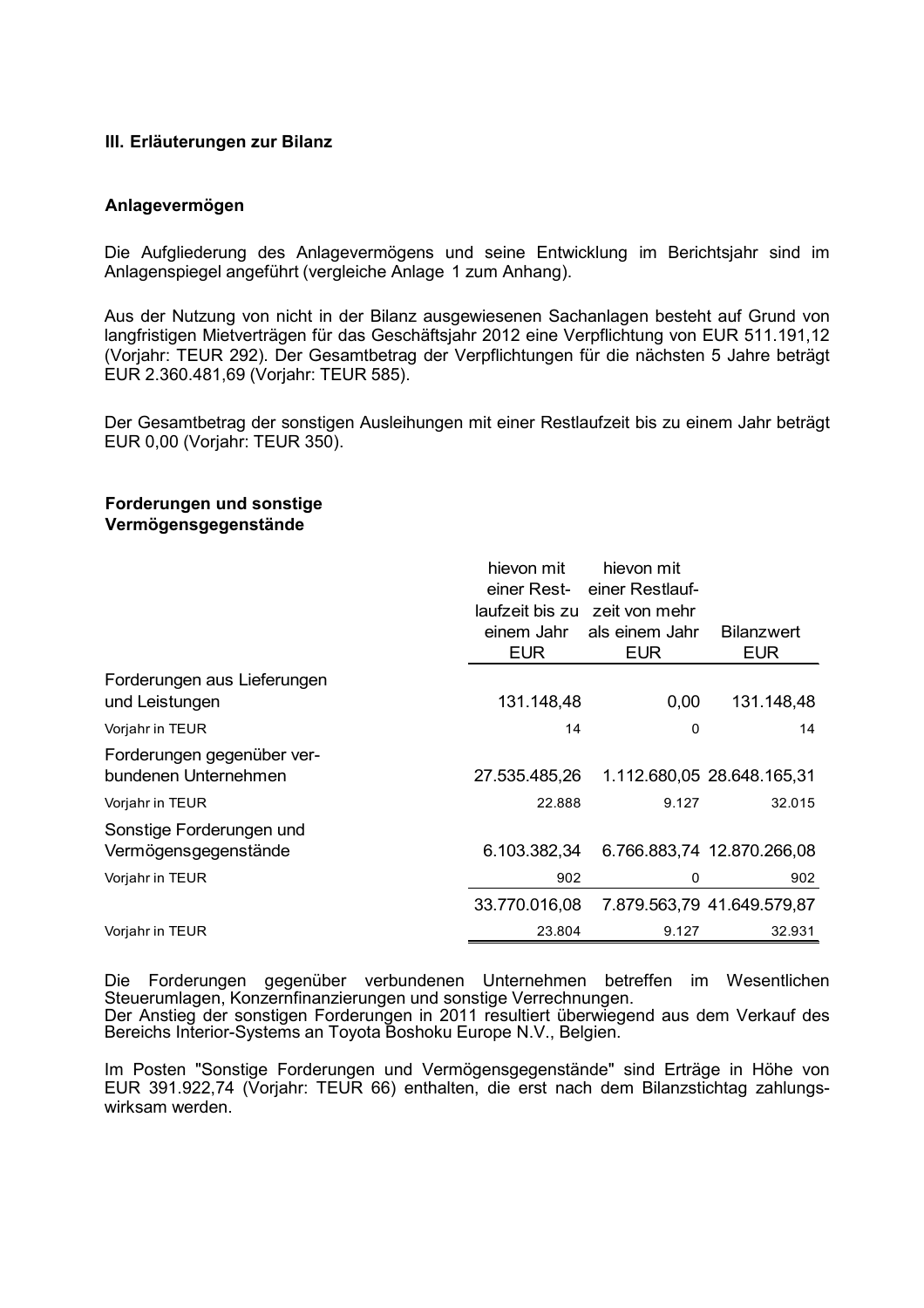# **Grundkapital**

Das Grundkapital beträgt zum 31.12.2011 EUR 22.329.585,00 und ist in 22.239.585 Stückaktien zum Nennbetrag von je EUR 1,00 zerlegt. Die Aktien lauten auf Inhaber.

Das Grundkapital der Gesellschaft blieb im Geschäftsjahr 2011 unverändert.

Mit Beschluss der ordentlichen Hauptversammlung vom 21.5.2008 wurde ein genehmigtes Kapital beschlossen. Der Vorstand ist berechtigt mit Zustimmung des Aufsichtsrats längstens fünf Jahre ab Eintragung des genehmigten Kapitals das Grundkapital um bis zu Nominale EUR 11.164.792,00 durch Ausgabe neuer Aktien zu einem Mindestausgabebetrag von je EUR 1,00 zu erhöhen. Die Ausgabe der neuen Aktien kann auch unter Ausschluss des Bezugrechts der Aktionäre erfolgen.

#### **Sonstige Rückstellungen**

Die sonstigen Rückstellungen umfassen im Wesentlichen Vorsorgen für nicht konsumierte Urlaube, Erfolgsprämien sowie Risiken aus Finanzkontrakten.

#### **Verbindlichkeiten**

|                                                        | hievon mit<br>einer Rest-<br>laufzeit bis zu<br>einem Jahr<br><b>EUR</b> | hievon mit<br>einer Rest-<br>laufzeit von<br>ein bis<br>fünf Jahren<br><b>EUR</b> | hievon mit<br>einer Rest-<br>laufzeit von<br>über<br>fünf Jahren<br><b>EUR</b> | <b>Bilanzwert</b><br><b>EUR</b> |
|--------------------------------------------------------|--------------------------------------------------------------------------|-----------------------------------------------------------------------------------|--------------------------------------------------------------------------------|---------------------------------|
| Verbindlichkeiten aus Liefe-<br>rungen und Leistungen  | 593.833,02                                                               | 0,00                                                                              | 0,00                                                                           | 593.833,02                      |
| Vorjahr in TEUR                                        | 616                                                                      | 0                                                                                 | 0                                                                              | 616                             |
| Verbindlichkeiten gegenüber<br>verbundenen Unternehmen | 2.028.000,00                                                             | 0,00                                                                              | 0,00                                                                           | 2.028.000,00                    |
| Vorjahr in TEUR                                        | 101                                                                      | 0                                                                                 | 0                                                                              | 101                             |
| Sonstige Verbindlichkeiten                             | 145.748,91                                                               | 0,00                                                                              | 0,00                                                                           | 145.748,91                      |
| Vorjahr in TEUR                                        | 126                                                                      | 0                                                                                 | 0                                                                              | 126                             |
|                                                        | 2.767.581,93                                                             | 0,00                                                                              | 0,00                                                                           | 2.767.581,93                    |
| Vorjahr in TEUR                                        | 843                                                                      | 0                                                                                 | 0                                                                              | 843                             |

Im Posten "Sonstige Verbindlichkeiten" sind Aufwendungen in Höhe von EUR 144.788,32 (Vorjahr: TEUR 96) enthalten, die erst nach dem Bilanzstichtag zahlungswirksam werden.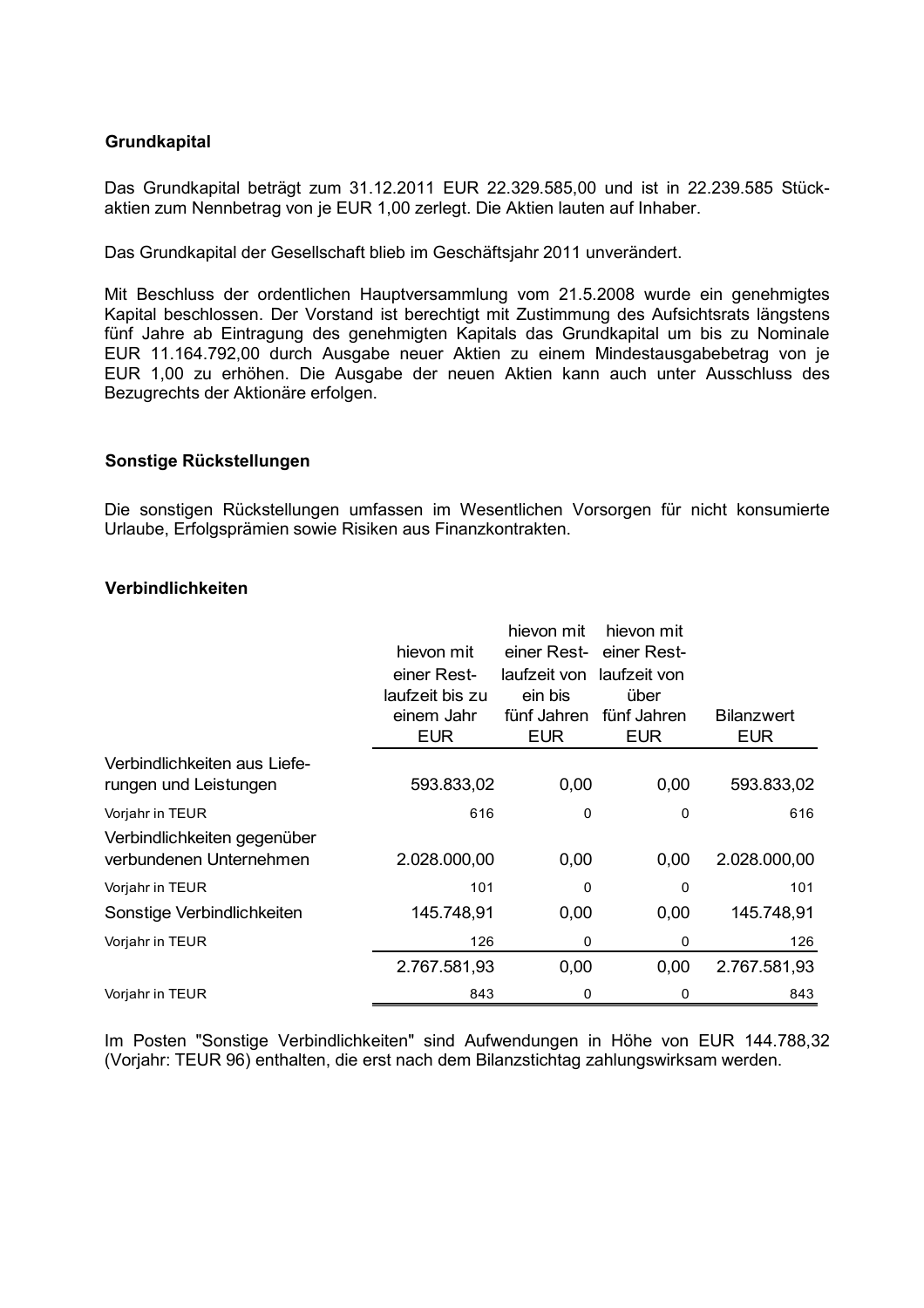# **Haftungsverhältnisse**

|                                    | 31.12.2011<br>EUR | 31.12.2010<br>TEUR |
|------------------------------------|-------------------|--------------------|
| Wechselbürgschaften                | 5.736.000,00      | 9.736              |
| Ausfallsbürgschaften               | 5.338.813,00      | 31.144             |
| Sonstige Bürgschaften              | 18.693.813,02     | 27.541             |
| Garantien                          | 1.500.000,00      | 1.500              |
| Haftung für Leasingverpflichtungen | 5.724.117,00      | 3.561              |
| Ausfallbürgschaft Factoring        | 5.045.397,00      | 34.657             |
|                                    | 42.038.140,02     | 108.139            |

Die Wechselbürgschaften bestehen gegenüber inländischen Kreditinstituten. Die Ausfallsbürgschaften bestehen gegenüber in- und ausländischen Banken. Die sonstigen Bürgschaften betreffen im wesentlichen Mietverpflichtungen. Die Garantien bestehen gegenüber einem inländischen Unternehmen. Die Haftung für Leasingverpflichtungen betrifft die Mithaftung als zweiter Leasingnehmer. Die Ausfallbürgschaft Factoring betrifft das Restrisiko einer Inanspruchnahme der Gesellschaft für den Fall, dass an Konzerngesellschaften bevorschusste, jedoch dem Grunde nach nicht gerechtfertigte Forderungen, weder beim Schuldner der Forderung noch bei der Konzerngesellschaft einbringlich sind. Das Delkredererisiko, den Rechtsbestand der Forderung vorausgesetzt, wird von der Factoringgesellschaft getragen.

Sämtliche Haftungsverhältnisse betreffen wie im Vorjahr Risikoübernahmen von verbundenen Unternehmen.

Außerbilanzielle Geschäfte nach § 237 Z 8a UGB aus denen wesentliche Risiken oder Vorteile resultieren könnten, liegen zum Bilanzstichtag nicht vor.

## **IV. Erläuterungen zur Gewinn- und Verlustrechnung**

#### **Umsatzerlöse**

|         | 2011          | 2010        |
|---------|---------------|-------------|
|         | <b>EUR</b>    | <b>TEUR</b> |
| Inland  | 2.286.747,11  | 2.008       |
| Ausland | 9.236.629,58  | 7.017       |
|         | 11.523.376,69 | 9.025       |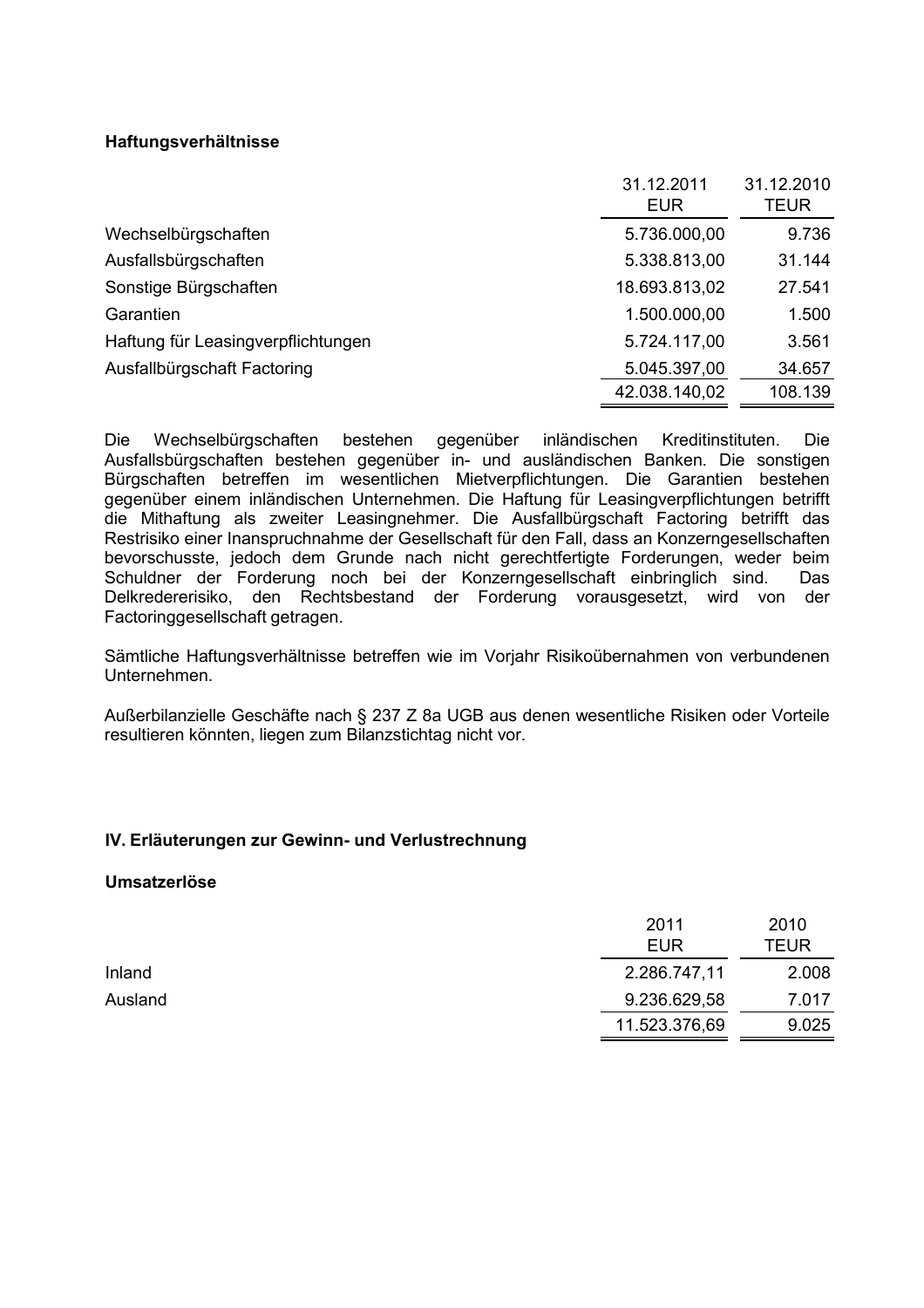# **Sonstige betriebliche Erträge**

|                                                                                            | 2011               | 2010         |
|--------------------------------------------------------------------------------------------|--------------------|--------------|
|                                                                                            | <b>EUR</b>         | TEUR         |
| Erträge aus dem Abgang vom Anlagevermögen                                                  | 16.024,63          | 5            |
| Erträge aus der Auflösung von Rückstellungen                                               | 12.483,08          | 0            |
| Übrige                                                                                     | 1.063.704,65       | 944          |
|                                                                                            | 1.092.212,36       | 949          |
| Personalaufwand                                                                            |                    |              |
|                                                                                            | 2011<br><b>EUR</b> | 2010<br>TEUR |
| Gehälter                                                                                   | 3.407.804,09       | 2.677        |
| Aufwendungen für Abfertigungen und Leistungen<br>an betriebliche Mitarbeitervorsorgekassen | 87.448,26          | 66           |
| Aufwendungen für gesetzlich vorgeschrie-<br>bene Sozialabgaben sowie vom Entgelt           |                    |              |
| abhängige Abgaben und Pflichtbeiträge                                                      | 644.712,66         | 544          |
| Sonstige Sozialaufwendungen                                                                | 3.804,89           | 6            |
|                                                                                            | 4.143.769,90       | 3.292        |

Von den Aufwendungen für Abfertigungen und Leistungen an betriebliche Mitarbeitervorsorgekassen entfielen im Geschäftsjahr EUR 17.549,55 (Vorjahr: TEUR 24) auf Mitglieder des Vorstands und leitende Angestellte.

Im Posten "Aufwendungen für Abfertigungen und Leistungen an betriebliche Mitarbeitervorsorgekassen" sind EUR 56.361,00 (Vorjahr: TEUR 43) an Aufwendungen für Abfertigungen enthalten.

## **Sonstige betriebliche Aufwendungen**

Die übrigen sonstigen betrieblichen Aufwendungen beinhalten im Wesentlichen Geschäftsführungs-, Versicherungs-, Miet-, Beratungs- und Softwarewartungsaufwendungen.

## **Finanzergebnis**

Die Erträge aus Beteiligungen von EUR 10.043.779,44 (Vorjahr: TEUR 17.526) stammen im Wesentlichen aus Gewinnausschüttungen von Tochterunternehmen.

Die Erträge aus dem Abgang von und der Zuschreibung zu Finanzanlagen beinhalten insbesondere die Erträge aus dem Ende Juni 2011 erfolgten Verkauf der Anteile an der POLYTEC Interior Polska Sp.z.o.o., Tomaszow Mazowiecki, Polen, die Zuschreibung zu den Anteilen an der POLYTEC Holding Deutschland, GmbH, Lohne, Deutschland, sowie die Auflösung von Wertberichtigungen von Forderungen aus der Finanzierung von verbundenen Unternehmen.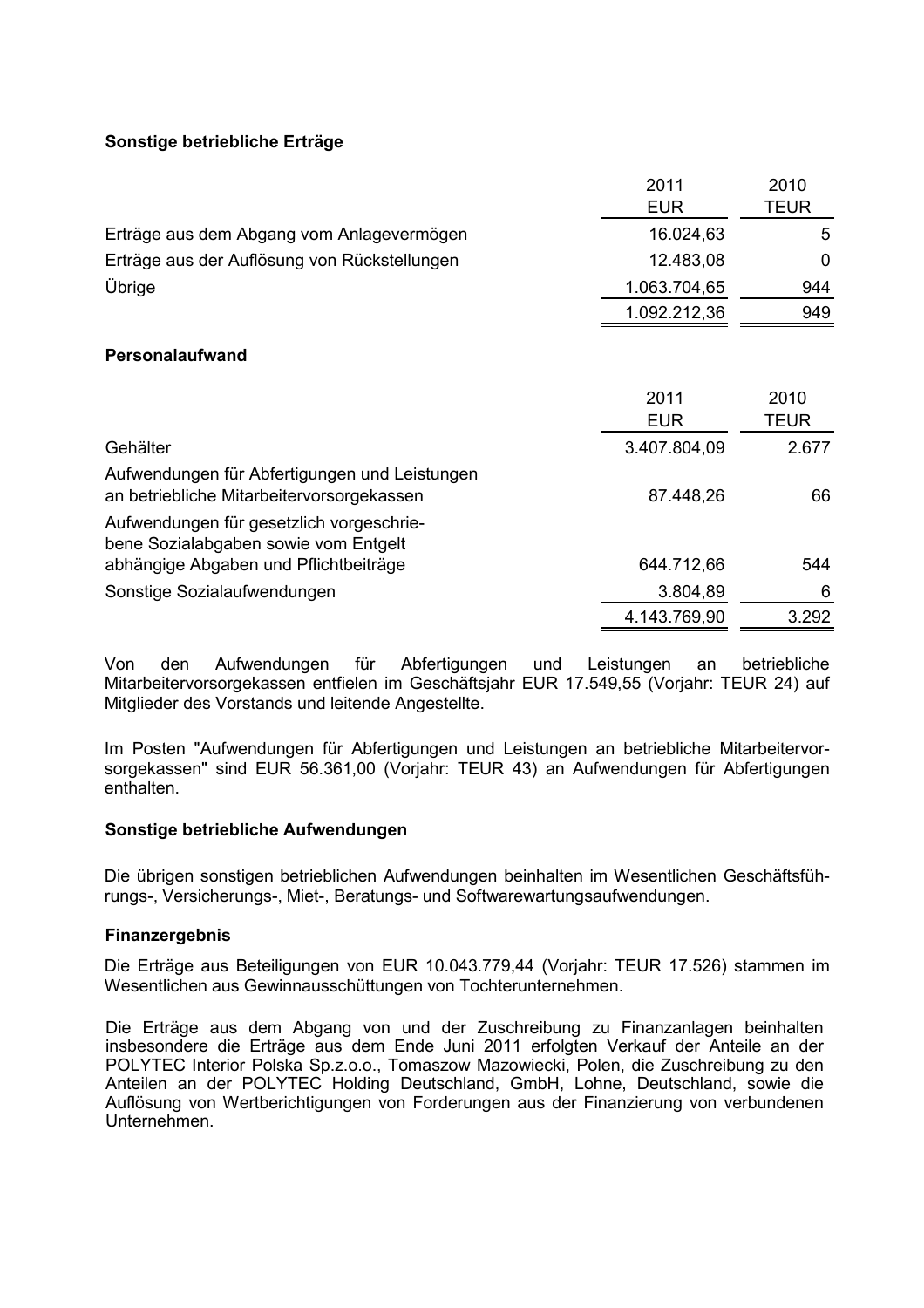Die Aufwendungen aus Finanzanlagen beinhalten die Abschreibung der Anteile an der POLYTEC Invest.

#### **Steuern von Einkommen**

|                                             | 2011<br><b>EUR</b> | 2010<br>TEUR |
|---------------------------------------------|--------------------|--------------|
| Körperschaftsteuer:                         |                    |              |
| Laufendes Jahr                              | 510.500,00         | 4            |
| Aus Vorperioden                             | 10.500,00          | -14          |
| Steuerumlagen Gruppenbesteuerung            | -478.127,46        | 37           |
| Latenter Steueraufwand (Gruppenbesteuerung) | 0,00               | $-439$       |
|                                             | 42.872,54          | $-412$       |

Die Steuerumlagen betreffen inländische verbundene Unternehmen, welche in die Steuergruppe der Gesellschaft einbezogen sind.

Die Steuerumlagen werden nach der sogenannten Belastungsmethode verrechnet, wobei im Fall eines steuerlichen Gewinns das inländische Gruppenmitglied eine Steuerumlage an den Gruppenträger zu entrichten hat. Im Fall eines steuerlichen Verlustes eines inländischen Gruppenmitglieds hat der Gruppenträger eine Ausgleichszahlung an das Gruppenmitglied zu leisten.

Der im Geschäftsjahr ausgewiesene laufende Steueraufwand betrifft ausschließlich das ordentliche Ergebnis.

Der Gesamtbetrag der aktivierbaren latenten Steuern zum 31.12.2011 beträgt rund TEUR 1.927 (Vorjahr: TEUR 6.841). Davon stammen aus den bei der Gesellschaft steuerlich zu erfassenden Personengesellschaften aktivierbare aktive latente Steuern in Höhe von rund TEUR 413 (Vorjahr: TEUR 415).

Bis zum 31.12.2011 wurden in der Steuergruppe (§ 9 KStG) der Gesellschaft ausländische Verluste aus dem Jahr 2011 und früheren Geschäftsjahren in Höhe von TEUR 11.642 (Vorjahr: TEUR 21.357) einbezogen, für die keine Rückstellung für latente Steuer gebildet wurde, da durch die Übernahme dieser steuerlichen Verluste noch kein steuerlicher Vorteil im Inland erzielt wurde bzw. da mit einer zeitnahen Umkehr der Steuerentlastung nicht ernsthaft zu rechnen ist.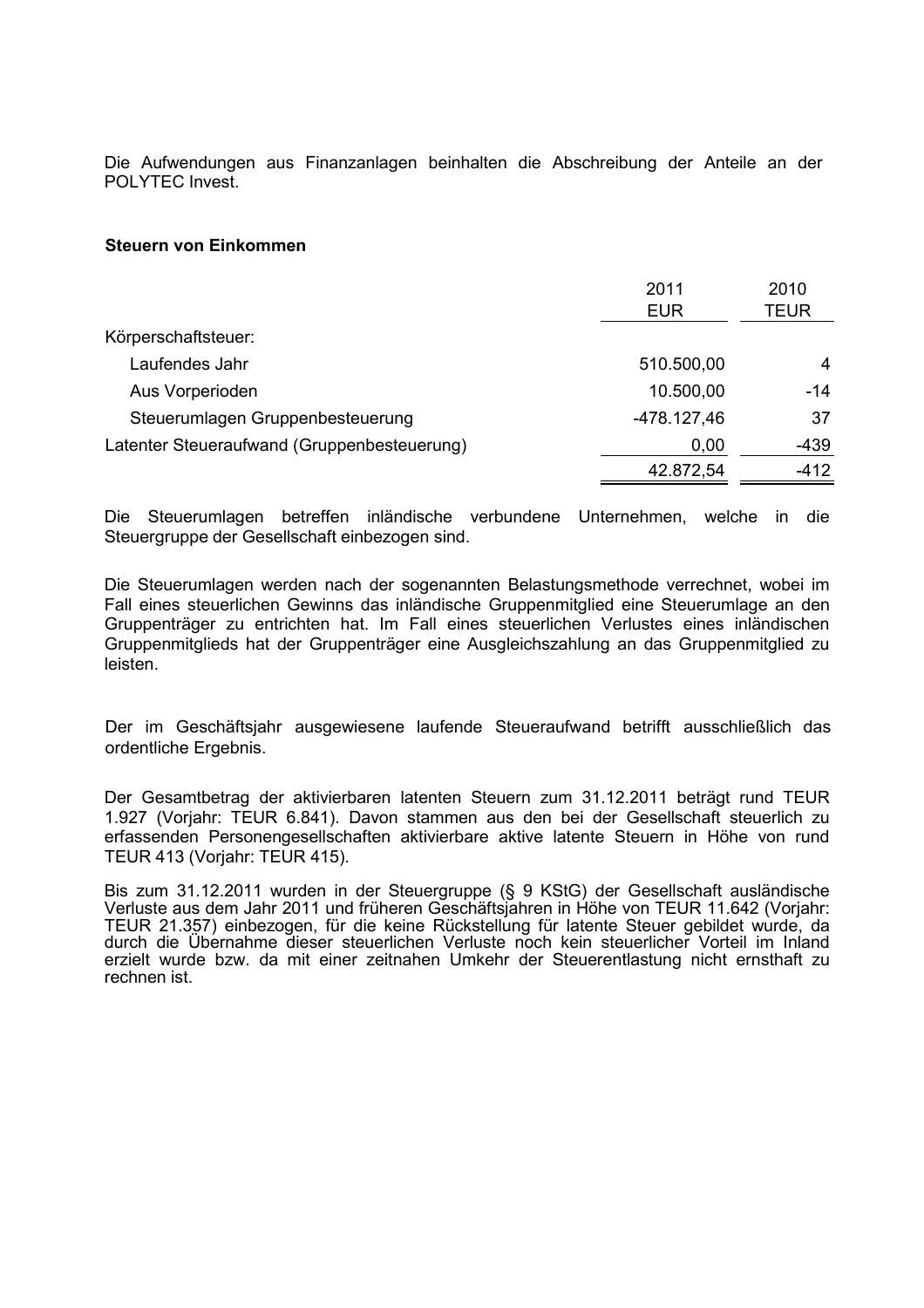# **V. Ergänzende Angaben**

Die Gesellschaft ist Mutterunternehmen des POLYTEC-Konzerns im Sinn des § 228 UGB. Der von der POLYTEC Holding AG, als oberstes Mutterunternehmen, verpflichtend aufzustellende Konzernabschluss wird beim Firmenbuch des Landes- als Handelsgerichtes Linz hinterlegt.

#### **Finanzinstrumente**

Die Gesellschaft setzt derivative Finanzinstrumente sowohl zur Absicherung von Fremdwährungs- und Zinsänderungsrisiken als auch zur Verbesserung des Nettozinsergebnisses der POLYTEC-Gruppe im Rahmen der Aufgaben des Konzerntreasury ein. Zum 31.12.2011 bestanden folgende derivative Finanzinstrumente:

|                                 |            |               |              | beizulegen-            |
|---------------------------------|------------|---------------|--------------|------------------------|
|                                 |            |               | Rückstellung | der Wert               |
|                                 |            |               | 31.12.2011   | 31.12.2011             |
| Kategorie der Finanzinstrumente |            | Nominale      | EUR          | EUR                    |
| Zinssatz-Swap                   | <b>EUR</b> | 10.000.000,00 |              | 288.170,00 -288.170,00 |
| Devisentermingeschäft           | <b>USD</b> | 500.000,00    | 11.285,00    | $-11.285,00$           |
| Devisentermingeschäft           | USD        | 500.000,00    | 2.520,00     | $-2.520,00$            |

Die beizulegenden Zeitwerte gemäß § 237a Abs 3 UGB entsprechen den rechnerischen Marktwerten am Bilanzstichtag.

Darüber hinaus bestehen Call Optionen auf den Erwerb von konzernfremden Gesellschaftsanteilen. Die Optionen sind ab 2014 ausübbar.

## **Geschäfte mit nahe stehenden Personen und Unternehmen**

Wesentliche Geschäfte mit nahe stehenden Personen und Unternehmen werden mit Firmen, die sich im mittelbaren oder unmittelbaren Beteiligungsbesitz des Vorstandsvorsitzenden befinden, getätigt (sogenannte IMC-Gruppe). Sie betreffen neben der werkvertraglich geregelten Stellung des Vorstandsvorsitzenden unter anderem die Anmietung des Betriebsgebäudes der POLYTEC Holding AG. Darüber hinaus hat die POLYTEC Holding AG Haftungen für Mietverhältnisse, welche von Konzerngesellschaften mit der IMC-Gruppe geschlossenen wurden, übernommen. Weiters hat die POLYTEC Holding AG in 2011 von einem Unternehmen der IMC-Gruppe Forderungen gegenüber einem nahe stehenden Unternehmen unter Buchwert übernommen. Sämtliche getätigten Geschäfte wurden zu marktüblichen Bedingungen abgeschlossen.

#### **Arbeitnehmer und Organe**

|                                     | 2011 2010 |       |
|-------------------------------------|-----------|-------|
| Angestellte (im Jahresdurchschnitt) |           | 37 34 |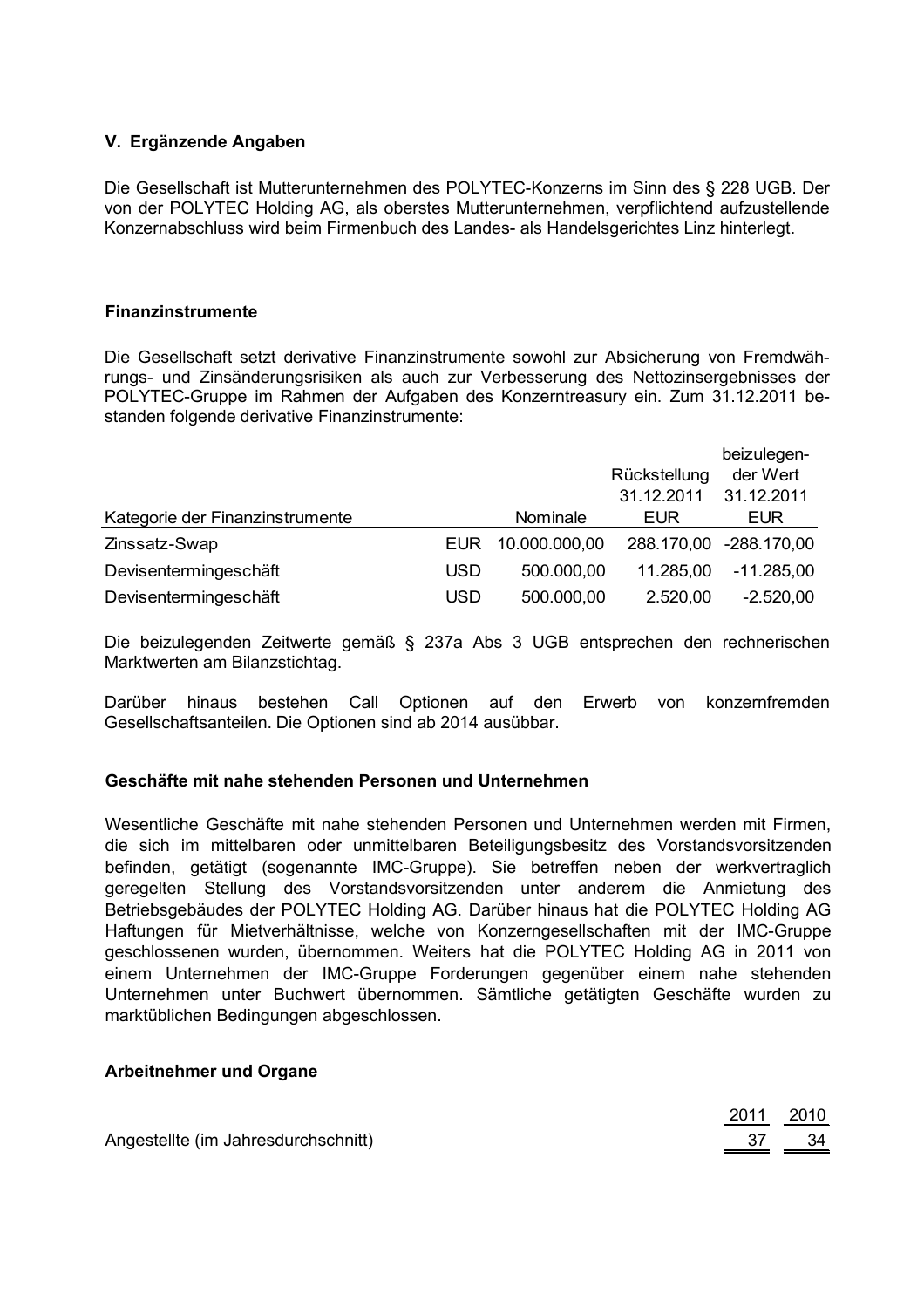**Mitglieder des Vorstands** waren während des Geschäftsjahres und zum Zeitpunkt der Erstellung des Jahresabschlusses:

Herr Ing. Friedrich H u e m e r, Wallern (Vorstandsvorsitzender) Herr Dkfm. Peter H a i d e n e k , Velden (seit 1.2.2011) Herr Ing. Alfred Kollros, St. Valentin

Der Gesamtbetrag der Bezüge des Vorstands im Geschäftsjahr betrug TEUR 2.913 (Vorjahr: TEUR 2.021).

**Mitglieder des Aufsichtsrats** waren während des Geschäftsjahres und zum Zeitpunkt der Erstellung des Jahresabschlusses:

Herr Mag. Fred Duswald, Thalheim (Vorsitzender) Herr Manfred Helmut T r a u t h , Knittelsheim, Deutschland (Stellvertreter des Vorsitzenden) Herr Prof. Dr. Robert B üchelh ofer, Starnberg, Deutschland Frau Dr. Viktoria Kickinger, Wien Herr Mag. Reinhard S c h w e n d t b a u e r , Leonding *,*

Die erfassten Aufwendungen für Vergütungen an Mitglieder des Aufsichtsrats betrugen im Geschäftsjahr EUR 88.750,00 (Vorjahr: TEUR 90).

Es bestehen keine Kredite oder Vorschüsse an aktuelle oder frühere Mitglieder der Organe der Gesellschaft. Keine früheren Mitglieder der Organe der Gesellschaft erhalten Bezüge von der Gesellschaft oder einem ihrer verbundenen Unternehmen.

Hörsching, am 27. März 2012

Der Vorstand

Ing. Friedrich Huemer Ing. Alfred Kollros Dkfm. Peter Haidenek

Anlage 1 zum Anhang: Anlagenspiegel Anlage 2 zum Anhang: Beteiligungsliste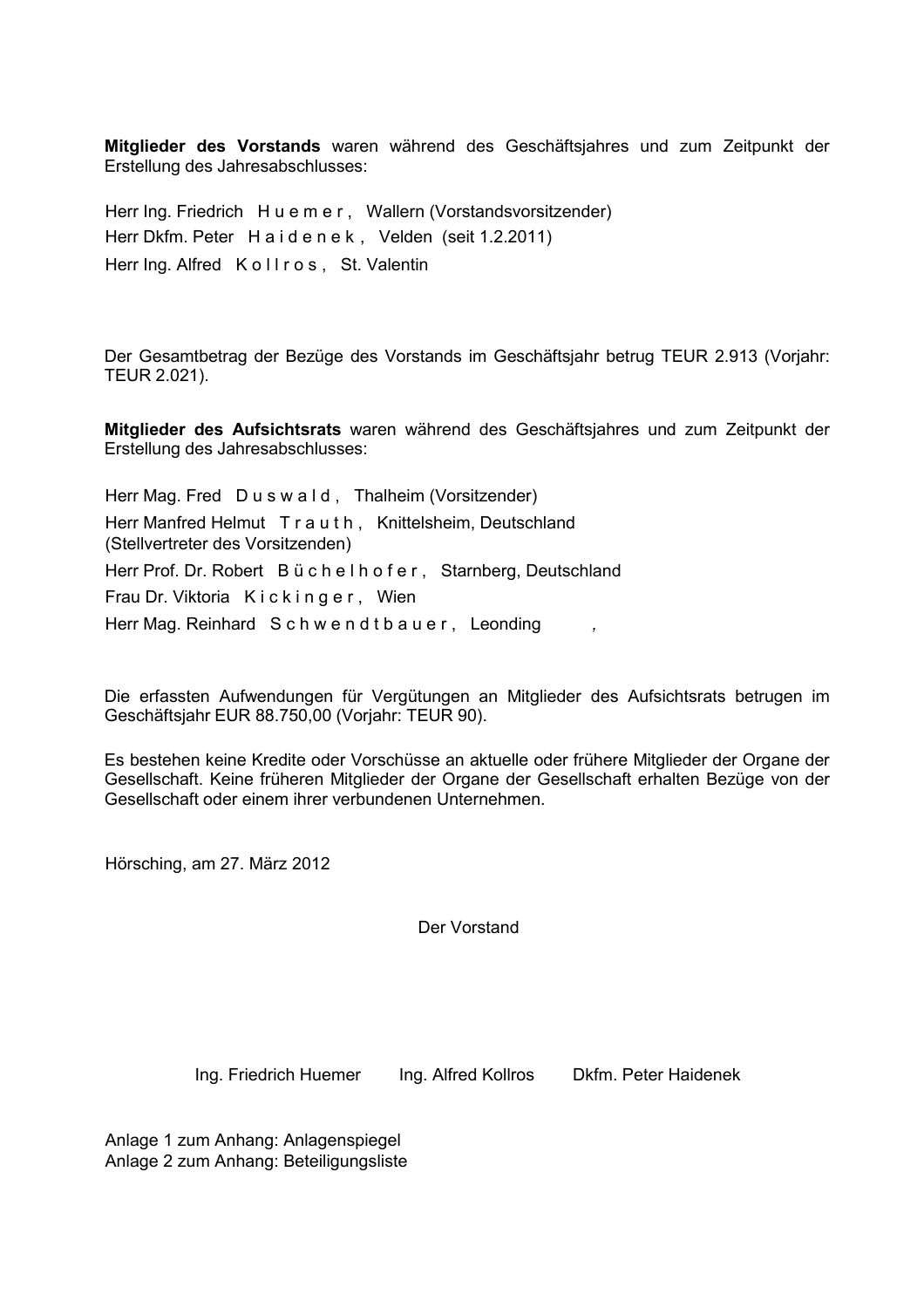#### **Anlagenspiegel zum 31. Dezember 2011**

|                                                       | Anschaffungs- und Herstellungskosten |                |                |                                      |                                    | Abschreibungen        |                                   |                       |                                      | <b>Nettowert</b>                     |                                      |
|-------------------------------------------------------|--------------------------------------|----------------|----------------|--------------------------------------|------------------------------------|-----------------------|-----------------------------------|-----------------------|--------------------------------------|--------------------------------------|--------------------------------------|
|                                                       | Stand am<br>1.1.2011<br><b>EUR</b>   | Zugänge<br>EUR | Abgänge<br>EUR | Stand am<br>31.12.2011<br><b>EUR</b> | Stand am<br>1.1.2011<br><b>EUR</b> | Zugänge<br><b>EUR</b> | Zu-<br>schreibungen<br><b>EUR</b> | Abgänge<br><b>EUR</b> | Stand am<br>31.12.2011<br><b>EUR</b> | Stand am<br>31.12.2011<br><b>EUR</b> | Stand am<br>31.12.2010<br><b>EUR</b> |
| I. Immaterielle Ver-<br>mögensgegenstände:            |                                      |                |                |                                      |                                    |                       |                                   |                       |                                      |                                      |                                      |
| Rechte                                                | 858.198,06                           | 129.442,30     | 0,00           | 987.640,36                           | 556.137,16                         | 137.087,72            | 0,00                              | 0,00                  | 693.224,88                           | 294.415,48                           | 302.060,90                           |
| II. Sachanlagen:                                      |                                      |                |                |                                      |                                    |                       |                                   |                       |                                      |                                      |                                      |
| Andere Anlagen, Betriebs-<br>und Geschäftsausstattung | 1.377.165,58                         | 482.974,01     | 146.262,30     | 1.713.877,29                         | 772.093,51                         | 202.931,37            | 0,00                              | 103.904,67            | 871.120,21                           | 842.757,08                           | 605.072,07                           |
| III. Finanzanlagen:                                   |                                      |                |                |                                      |                                    |                       |                                   |                       |                                      |                                      |                                      |
| 1. Anteile an verbundenen<br>Unternehmen              | 106.394.699.42                       | 1.358.371.00   | 962.271,82     | 106.790.798,60                       | 68.075.249.73                      | 135.000,00            | 18.000.000.00                     | 962.271,82            | 49.247.977,91                        | 57.542.820,69                        | 38.319.449,69                        |
| 2. Beteiligungen                                      | 30.979.06                            | 0,00           | 0,00           | 30.979,06                            | 0,00                               | 0,00                  | 0,00                              | 0,00                  | 0,00                                 | 30.979,06                            | 30.979,06                            |
| 3. Sonstige                                           |                                      |                |                |                                      |                                    |                       |                                   |                       |                                      |                                      |                                      |
| Ausleihungen                                          | 1.605.706.00                         | 0,00           | 1.605.706.00   | 0,00                                 | 0,00                               | 0,00                  | 0.00                              | 0,00                  | 0,00                                 | 0,00                                 | 1.605.706,00                         |
|                                                       | 108.031.384,48                       | 1.358.371,00   | 2.567.977,82   | 106.821.777,66                       | 68.075.249,73                      | 135.000,00            | 18.000.000,00                     | 962.271,82            | 49.247.977,91                        | 57.573.799,75                        | 39.956.134,75                        |
|                                                       | 110.266.748.12                       | 1.970.787.31   | 2.714.240,12   | 109.523.295,31                       | 69.403.480.40                      | 475.019.09            | 18.000.000.00                     | 1.066.176,49          | 50.812.323.00                        | 58.710.972,31                        | 40.863.267,72                        |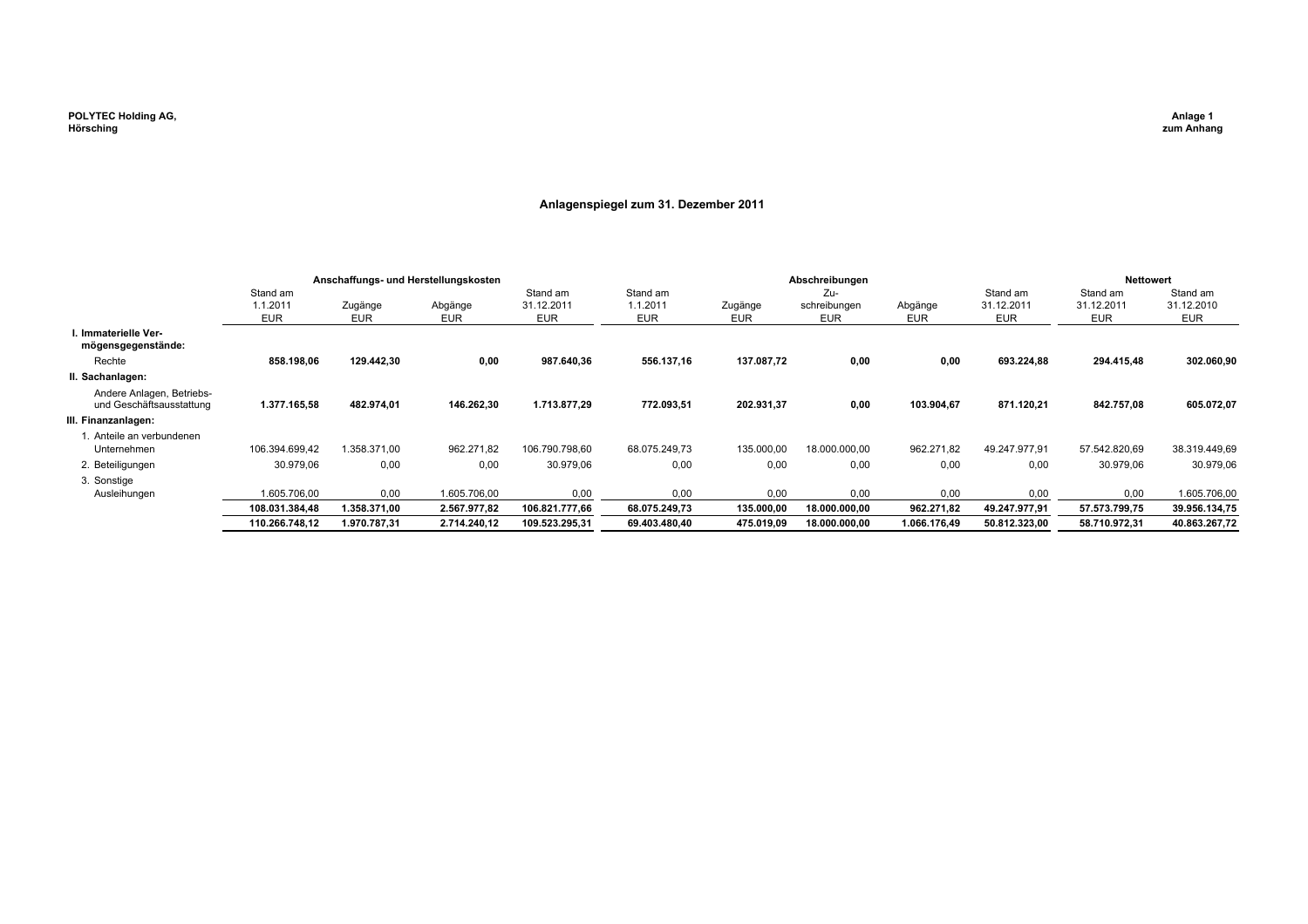# **Beteiligungsliste**

Die Gesellschaft hält bei folgenden Unternehmen mindestens 20,0 % Anteilsbesitz, die Angaben zu Eigenmittel und Ergebnis basieren zum Teil auf den vorläufigen Ergebnissen für 2011:

|                                    | Kapital- |                  | Eigenkapital/    | Ergebnis des                  |            |
|------------------------------------|----------|------------------|------------------|-------------------------------|------------|
|                                    | anteil   | Wäh-             | <b>Negatives</b> | Geschäfts-                    |            |
| Beteiligungsunternehmen            | %        | rung             | Eigenkapital     | jahres                        | Stichtag   |
| POLYTEC FOR Car Styling            |          | <b>EUR</b>       | 1.700.000,00     | 3.958.279,44                  | 31.12.2011 |
| GmbH & Co KG, Hörsching            |          | 100,0 EUR        | 1.700.000,00     | 3.342.246,99                  | 31.12.2010 |
| POLYTEC CAR STYLING                |          |                  |                  |                               |            |
| Hörsching GmbH, (vormals:          |          |                  |                  |                               |            |
| POLYTEC FOR Car Styling            |          | <b>EUR</b>       | 45.366,46        | 4.709,57                      | 31.12.2010 |
| GmbH), Hörsching                   | 100,0    | <b>EUR</b>       | 40.656,80        | 5.656,89                      | 31.12.2009 |
| POLYTEC FOHA INC.,                 |          | <b>USD</b>       | 1.908.346,00     | 417.430,00                    | 31.12.2011 |
| Warren, USA                        |          | 80,0 USD         | 1.490.067,35     | 747.415,88                    | 31.12.2010 |
| POLYTEC FOHA CORP.,                |          | CAD              | 23.934,00        | 155.471,00                    | 31.12.2011 |
| Markham, Kanada                    | 80,0     | CAD              | $-131.637,00$    | 2.869,00                      | 31.12.2010 |
| Polytec Holden Ltd.,               |          | <b>GBP</b>       | 2.661.708,00     | 550.733,00                    | 31.12.2011 |
| Bromyard, Großbritannien           | 100,0    | <b>GBP</b>       | 2.115.060,00     | 559.808,00                    | 31.12.2010 |
| POLYTEC-AVO N.V.,                  |          | <b>EUR</b>       | 979.935,00       | 117.852,00                    | 31.12.2011 |
| Schoten, Belgien                   |          | 100,0 EUR        | 862.082,23       | 286.182,52                    | 31.12.2010 |
| <b>POLYTEC Holding Deutschland</b> |          | <b>EUR</b>       | 33.408.005,00    | 5.488.512,00                  | 31.12.2011 |
| GmbH, Lohne, Deutschland           |          | 100,0 EUR        | 27.919.492,91    | 13.685.437,42                 | 31.12.2010 |
| POLYTEC Interior Zaragoza          |          | <b>EUR</b>       | $-6.337.546,00$  | 135.137,00                    | 31.12.2011 |
| S.L., Zaragoza, Spanien            |          | 100,0 EUR        | $-6.472.683,00$  | $-3.429.086,47$               | 31.12.2010 |
| <b>POLYTEC Industrial Plastics</b> |          | <b>EUR</b>       | 12.746.973,00    | 2.571.804,00                  | 31.12.2011 |
| GmbH, Bochum, Deutschland          |          | 70,0 EUR         | 10.175.168,90    | 149.228,29                    | 31.12.2010 |
| PT Beteiligungs GmbH,              |          | <b>EUR</b>       | 3.314.071,63     | 557.856,93                    | 31.12.2011 |
| Hörsching                          |          | 100,0 EUR        | 8.636.214,70     | 8.438.835,21                  | 31.12.2010 |
| POLYTEC Invest GmbH,               |          |                  | 25.770,83        | $-12.718,10$                  | 31.12.2011 |
| Geretsried, Deutschland            |          | 100,0 EUR        | $-96.511,07$     | $-121.511,07$                 | 31.12.2010 |
| PPI Plastic Products Innovation    |          |                  | 1.194.914,37     | -866.193,39                   | 31.12.2011 |
| GmbH & Co KG, Ebensee              |          | 100,0 EUR        | 1.194.914,37     | 0,00                          | 31.12.2010 |
| <b>POLYTEC PLASTICS Ebensee</b>    |          |                  |                  |                               |            |
| GmbH, Ebensee (vormals: PPI        |          |                  |                  |                               |            |
| <b>Plastic Products Innovation</b> |          |                  | 58.428,76        | 3.721,85                      | 31.12.2010 |
| GmbH, Hörsching)                   |          | 100,0 EUR        | 54.706,91        | 3.057,28                      | 31.12.2009 |
| Ratipur Kraftfahrzeugbauteile      |          |                  |                  |                               |            |
| und Autoausstattung Herstel-       |          |                  |                  |                               |            |
| lungs- und Vertriebsgesellschaft   |          |                  |                  |                               |            |
| mit beschränkter Haftung,          |          | <b>THUF</b>      | 653.004          | 39.900                        | 31.12.2010 |
| Komló, Ungarn                      |          | <b>24,0 THUF</b> | 613.104          | 1.223                         | 31.12.2009 |
| Polytec Composites Sweden AB,      |          | <b>SEK</b>       |                  | -10.429.687,62 -25.901.128,54 | 31.12.2009 |
| Ljungby, Schweden (in Insolvenz)   | 100,0    | <b>SEK</b>       |                  | 10.106.442,00 -35.119.822,00  | 31.12.2008 |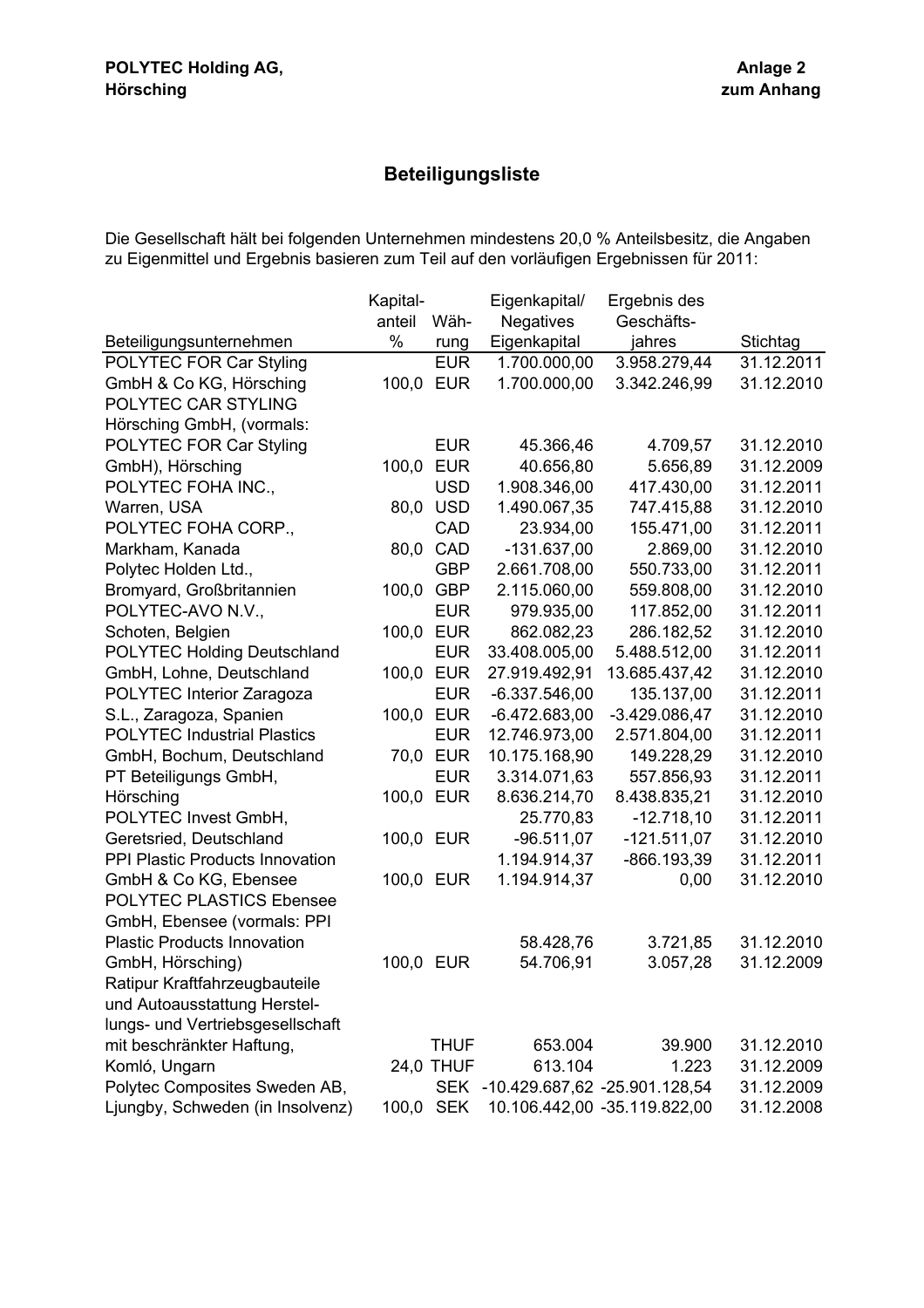## **Bestätigungsvermerk**

#### **Bericht zum Jahresabschluss**

Wir haben den beigefügten Jahresabschluss der POLYTEC Holding AG, Hörsching, für das Geschäftsjahr vom 1. Jänner 2011 bis zum 31. Dezember 2011 unter Einbeziehung der Buchführung geprüft. Dieser Jahresabschluss umfasst die Bilanz zum 31. Dezember 2011, die Gewinn- und Verlustrechnung für das am 31. Dezember 2011 endende Geschäftsjahr sowie den Anhang.

# *Verantwortung der gesetzlichen Vertreter für den Jahresabschluss und für die Buchführung*

Die gesetzlichen Vertreter der Gesellschaft sind für die Buchführung sowie für die Aufstellung und den Inhalt eines Jahresabschlusses verantwortlich, der ein möglichst getreues Bild der Vermögens-, Finanz- und Ertragslage der Gesellschaft in Übereinstimmung mit den österreichischen unternehmensrechtlichen Vorschriften vermittelt. Diese Verantwortung beinhaltet: Gestaltung, Umsetzung und Aufrechterhaltung eines internen Kontrollsystems, soweit dieses für die Aufstellung des Jahresabschlusses und die Vermittlung eines möglichst getreuen Bildes der Vermögens-, Finanz- und Ertragslage der Gesellschaft von Bedeutung ist, damit dieser frei von wesentlichen Fehldarstellungen ist, sei es auf Grund von beabsichtigten oder unbeabsichtigten Fehlern; die Auswahl und Anwendung geeigneter Bilanzierungs- und Bewertungsmethoden; die Vornahme von Schätzungen, die unter Berücksichtigung der gegebenen Rahmenbedingungen angemessen erscheinen.

# *Verantwortung des Abschlussprüfers und Beschreibung von Art und Umfang der gesetzlichen Abschlussprüfung*

Unsere Verantwortung besteht in der Abgabe eines Prüfungsurteils zu diesem Jahresabschluss auf der Grundlage unserer Prüfung. Wir haben unsere Prüfung unter Beachtung der in Österreich geltenden gesetzlichen Vorschriften und Grundsätze ordnungsgemäßer Abschlussprüfung durchgeführt. Diese Grundsätze erfordern, dass wir die Standesregeln einhalten und die Prüfung so planen und durchführen, dass wir uns mit hinreichender Sicherheit ein Urteil darüber bilden können, ob der Jahresabschluss frei von wesentlichen Fehldarstellungen ist.

# Deloitte.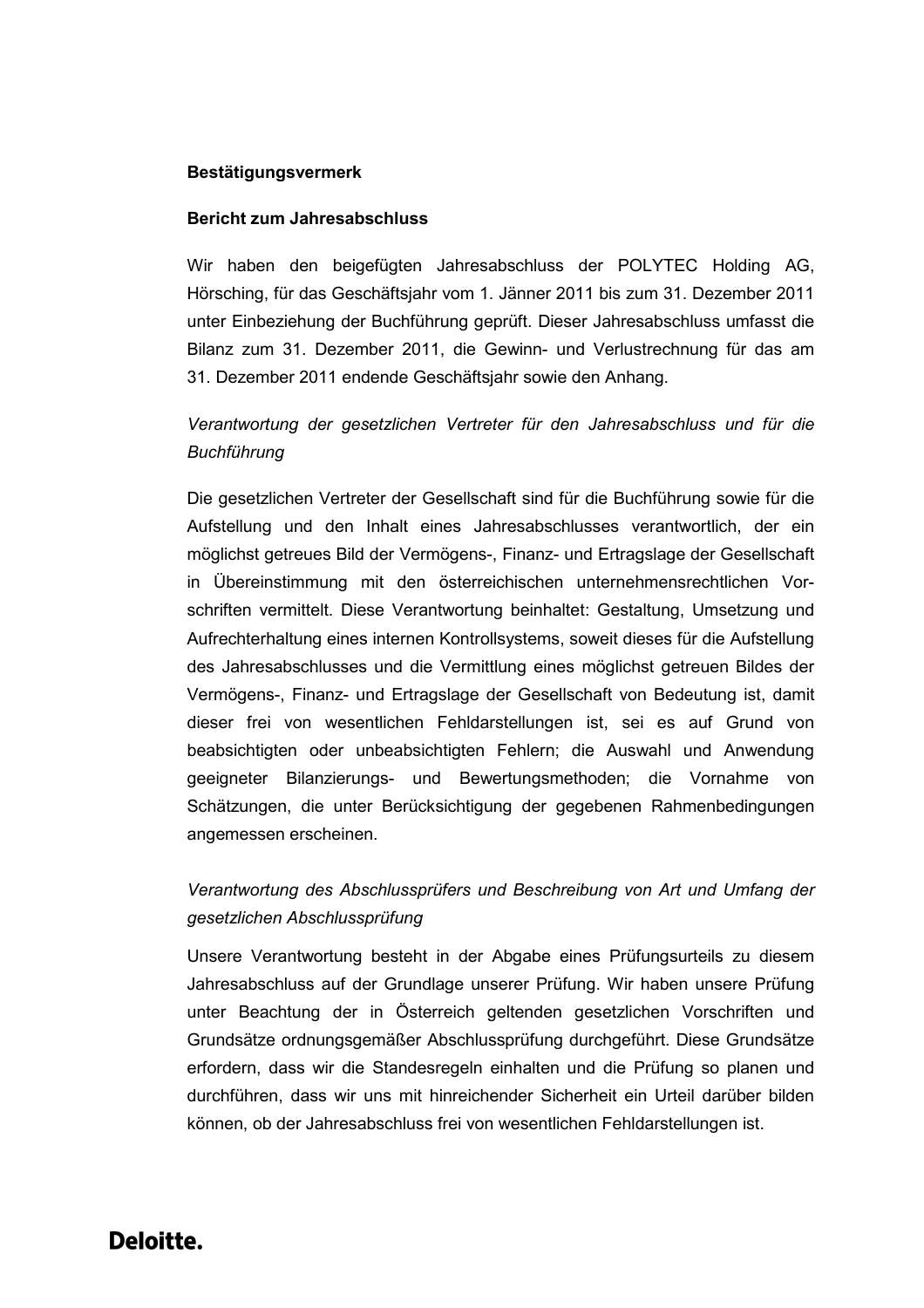Eine Prüfung beinhaltet die Durchführung von Prüfungshandlungen zur Erlangung von Prüfungsnachweisen hinsichtlich der Beträge und sonstigen Angaben im Jahresabschluss. Die Auswahl der Prüfungshandlungen liegt im pflichtgemäßen Ermessen des Abschlussprüfers unter Berücksichtigung seiner Einschätzung des Risikos eines Auftretens wesentlicher Fehldarstellungen, sei es auf Grund von beabsichtigten oder unbeabsichtigten Fehlern. Bei der Vornahme dieser Risikoeinschätzung berücksichtigt der Abschlussprüfer das interne Kontrollsystem, soweit es für die Aufstellung des Jahresabschlusses und die Vermittlung eines möglichst getreuen Bildes der Vermögens-, Finanz- und Ertragslage der Gesellschaft von Bedeutung ist, um unter Berücksichtigung der Rahmenbedingungen geeignete Prüfungshandlungen festzulegen, nicht jedoch um ein Prüfungsurteil über die Wirksamkeit der internen Kontrollen der Gesellschaft abzugeben. Die Prüfung umfasst ferner die Beurteilung der Angemessenheit der angewandten Bilanzierungs- und Bewertungsmethoden und der von den gesetzlichen Vertretern vorgenommenen wesentlichen Schätzungen sowie eine Würdigung der Gesamtaussage des Jahresabschlusses.

Wir sind der Auffassung, dass wir ausreichende und geeignete Prüfungsnachweise erlangt haben, sodass unsere Prüfung eine hinreichend sichere Grundlage für unser Prüfungsurteil darstellt.